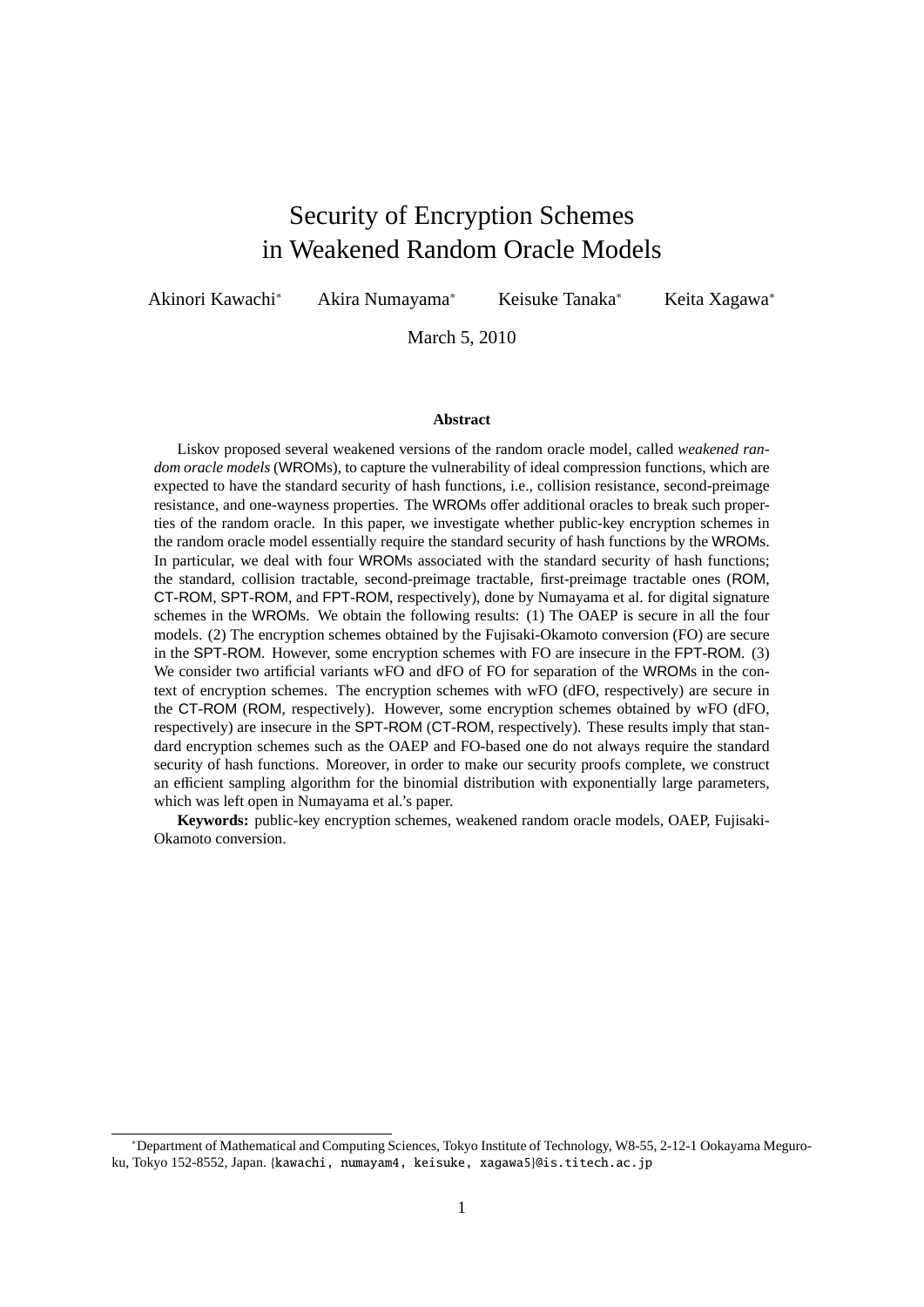# **Contents**

| 1            | <b>Introduction</b>                                                                                                                                                                                                                                                                                                                                                                                                                          | 3                                          |
|--------------|----------------------------------------------------------------------------------------------------------------------------------------------------------------------------------------------------------------------------------------------------------------------------------------------------------------------------------------------------------------------------------------------------------------------------------------------|--------------------------------------------|
| $\mathbf{2}$ | The Weakened Random Oracle Models<br>2.1<br>2.2<br>2.3                                                                                                                                                                                                                                                                                                                                                                                       | 6<br>$\overline{7}$<br>$\overline{7}$<br>8 |
| 3            | The Encryption Schemes and Their Security in the Weakened Random Oracle Models<br>3.1<br>3.2<br>3.3<br>3.4                                                                                                                                                                                                                                                                                                                                   | 9<br>10<br>11<br>13<br>14                  |
| 4            | <b>Future Work</b>                                                                                                                                                                                                                                                                                                                                                                                                                           | 15                                         |
| A            | Simulation Algorithms of Numayama et al.                                                                                                                                                                                                                                                                                                                                                                                                     | 16                                         |
| В            | Proof of Lemma 2.4                                                                                                                                                                                                                                                                                                                                                                                                                           | 18                                         |
|              | C Proof of the Security of dFO, Theorem 3.1                                                                                                                                                                                                                                                                                                                                                                                                  | 20                                         |
| D            | Proof of the Security of wFO, Theorem 3.3                                                                                                                                                                                                                                                                                                                                                                                                    | 25                                         |
| E            | Proof of the Security of FO, Theorem 3.5                                                                                                                                                                                                                                                                                                                                                                                                     | 30                                         |
| F            | Proof of the Security of OAEP, Theorem 3.7                                                                                                                                                                                                                                                                                                                                                                                                   | 35                                         |
|              | <b>G</b> Overview of Approximation Sampling Algorithms                                                                                                                                                                                                                                                                                                                                                                                       | 43                                         |
|              | <b>H</b> Preliminaries for Approximation Sampling Algorithms<br>H.1                                                                                                                                                                                                                                                                                                                                                                          | 45<br>45                                   |
| 1            | <b>Definitions of the Distributions</b>                                                                                                                                                                                                                                                                                                                                                                                                      | 46                                         |
| ${\bf J}$    | <b>Inequalities for the Distributions</b><br>J.2<br>J.3<br>J.4                                                                                                                                                                                                                                                                                                                                                                               | 47<br>47<br>49<br>51<br>51                 |
|              | <b>K</b> Approximation Sampling Algorithms                                                                                                                                                                                                                                                                                                                                                                                                   | 53                                         |
|              | K.1<br>Sampling from the Cauchy Distribution based on the Uniform Distribution<br>K.2<br>Sampling from the Gamma Distribution based on the Cauchy and the Uniform Distribution 57<br>K.3<br>Sampling from the Beta Distribution based on the Gamma Distribution<br>K.4<br>Sampling from the Binomial Distribution based on the Bernoulli Experiments<br>K.5<br>Sampling from the Binomial Distribution based on the Beta Distribution<br>K.6 | 53<br>55<br>60<br>61<br>62                 |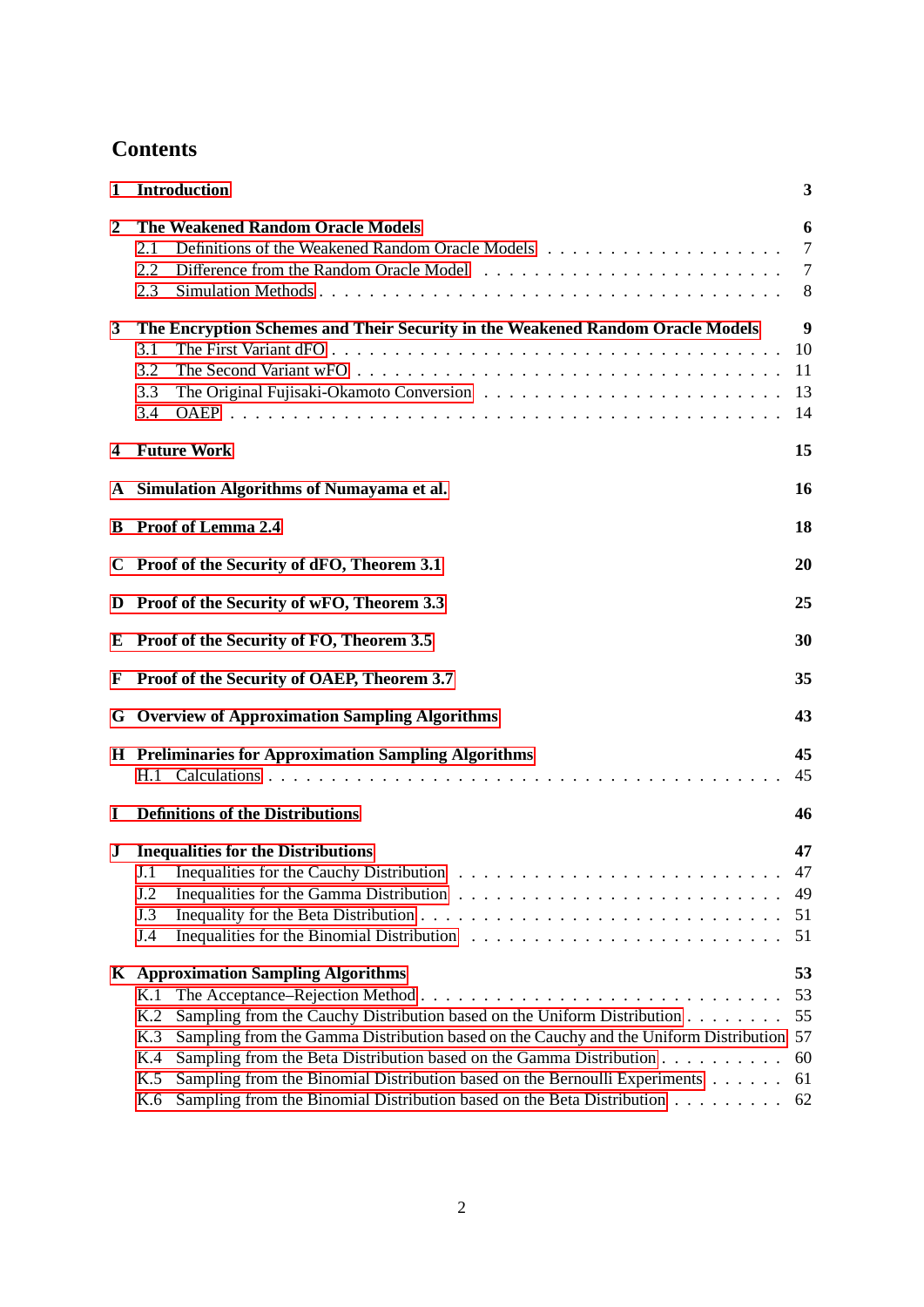## **1 Introduction**

<span id="page-2-0"></span>**Background:** In order to design new cryptographic schemes, we often follow the random oracle methodology [BR93]. First, we analyze the security of cryptographic schemes, by idealizing hash functions as truly random functions called the *random oracle*. When it comes to implementations of these schemes, we replace the random oracles by cryptographic hash functions such as MD5 [Riv92] and SHA-1 [Nat02]. This replacement is called an instantiation of the random oracle.

The rando[m orac](#page-64-0)le methodology causes a trade-off between efficiency and provable security. The schemes proven secure in the random oracle model (ROM) are in general more efficient than those proven secure in the standard model. However, the security proofs in the ROM do not direct[ly guara](#page-66-0)ntee the sec[urity in](#page-65-0) the standard model, i.e., an instantiation of the random oracle might make the cryptographic schemes insecure. Even worse, several recent works [CGH04, GK03, BBP04] showed that some schemes secure in the ROM have no secure instantiation.

There are several properties of the ROM to prove the security of cryptographic properties. In particular, the ROM is expected to satisfy the one-wayness, second-preimage resistance, and collision resistance properties. We call these properties as the *standard securi[ty of has](#page-64-1)[h functi](#page-64-2)ons*[. The](#page-64-3)se properties are indeed critical in many schemes for their security proofs. For example, the security of the Full-Domain-Hash (FDH) signature schemes (e.g., [BR96]), which are secure in the ROM, relies on the collision-resistance property of the ROM. That is, if we can obtain two distinct messages *m*, *m* ′ such that  $H(m) = H(m')$  and the signature  $\sigma = \text{Sig}(H(m))$ , then we can obtain a valid forgery  $(m', \sigma)$ , where *H* is a hash function and Sig is a signing algorithm. Leurent and Nguyen also presented the attacks extracting the secret keys on several *hash-then-sign* type si[gnature](#page-64-4) schemes and identity-based encryption schemes if the underlying hash functions are not collision resistant [LN09].

Recent progress on the attacks against cryptographic hash functions such as MD5 and SHA-1 raises the question on the assumption that hash functions are collision resistant and one-way (e.g.,[WY05, WYY05, AS09]). Therefore, it is significant to investigate whether the collision resistance property (as well as the one-wayness and second-preimage resistance [properti](#page-65-1)es, which are weaker notions than the collision resistance one) of the ROM is essential to prove the security of the schemes or not. More generally, it is worth classifying the schemes by the first-preimage, second-preimage, and collision re[sistance](#page-66-1) [propertie](#page-66-2)[s of the](#page-64-5) ROM that their security essentially requires.

**Weak versions of random oracle models:** Several works recently highlighted some specific properties of the ROM for secure cryptographic constructions in the ROM.

Nielsen proposed the *non-programmable* random oracle model where the random oracle is not *programmable* [Nie02]. In this model, one cannot set the values that the random oracle answers to some convenient values. It was showed in [Nie02] that a non-interactive non-committing encryption scheme exists in the ROM (assuming that trapdoor permutations exists), but not in the *non-programmable* random oracle model.

Unruh p[roposed](#page-65-2) a ROM with *oracle-dependent* auxiliary inputs [Unr07]. In this setting, adversaries obtain an auxiliary input that contains [inform](#page-65-2)ation with respect to the random oracle (e.g. collisions). He showed that the RSA-OAEP encryption scheme [BR95] is secure in the ROM even under the presence of *oracle-dependent* auxiliary inputs.

Liskov proposed several weakened versions of the random orac[le mode](#page-66-3)l, called *weakened random oracle models* (WROMs), which offer additional oracles to break some properties of the random oracle [Lis07]. These model captures the situation t[hat adve](#page-64-6)rsaries are given an attack algorithm for breaking some specific property of the functions. For example, the first-preimage tractable random oracle model offers the random oracle and the first-preimage oracle associated with the random oracle, which returns a first-preimage of the random oracle to adversaries. This first-preimage oracle then corresponds to t[he attac](#page-65-3)k to the first preimage property of a hash function. We can replace the additional oracle to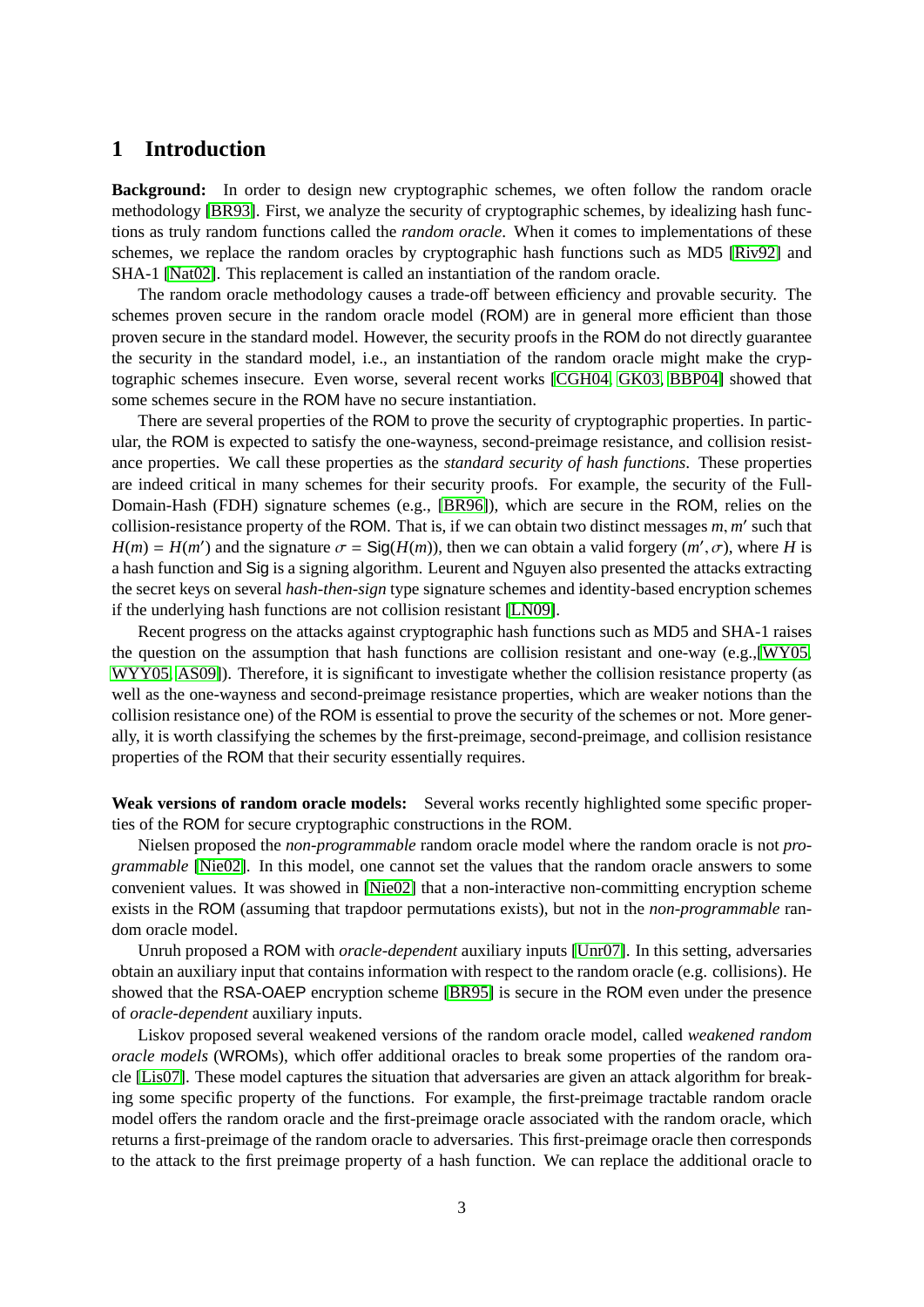others such as the second-preimage and collision ones that correspond to the attack to the properties. Thus, the WROMs can capture vulnerability of hash functions even if the parties are allowed to utilize ideal ones as in the ROM. By using WROMs, Liskov constructed hash functions based on weak ideal compression functions and proved it is indifferentiable from the random oracle.

Several results already analyzed the security in the WROMs. Hoch and Shamir applied Liskov's idea to prove the indifferentiability of another hash construction [HS08]. Pasini and Vaudenay also applied Liskov's idea to the security analysis of digital signature schemes [PV07]. They considered the security of *hash-then-sign* type signature schemes in the first-preimage tractable random oracle model. Numayama, Isshiki, and Tanaka formalized the WROMs, which allows us to formally analyze the security of the schemes [NIT08]. By using these models, they classifi[ed seve](#page-65-4)ral digital signature schemes by the properties of the ROM. Fischlin and Lehmann also proposed a weake[ned ran](#page-66-4)dom oracle model in a similar way to Liskov's one in the context of secure combiners [FL07].

**Our contributions:** [In th](#page-65-5)is paper, we investigate whether public-key encryption schemes constructed in the ROM essentially require the standard security of hash f[unction](#page-64-7)s by further extending the direction originated from Liskov. In particular, we consider their security in the standard, collision tractable, second-preimage tractable, and first-preimage tractable random oracle models (ROM, CT-ROM, SPT-ROM, and FPT-ROM, respectively for short). Note that they are ordered according to their strengths, i.e., the security of encryption schemes in the FPT-ROM implies that in the SPT-ROM and such implications hold between each adjacent two models.

We demonstrate that the security notions in the four WROMs can be strictly separated in the context of encryption schemes. For the separation, we focus on the security of the encryption schemes obtained by the Fujisaki-Okamoto conversion (FO) [FO99], its two artificial variants (dFO and wFO), and the OAEP [BR95]. Precisely, we prove the following four statements:

- 1. OAEP is IND-CCA2 secure in the FPT-ROM.
- 2. [FO is](#page-64-6) IND-CCA2 secure in the SPT-[ROM](#page-64-8), but *not* IND-CPA secure in the FPT-ROM.
- 3. wFO is IND-CCA2 secure in the CT-ROM, but *not* IND-CCA2 secure in the SPT-ROM.
- 4. dFO is IND-CCA2 secure in the ROM, but *not* IND-CCA2 secure in the CT-ROM.

We summarize the security of four schemes in Table 1.

| scheme/model    | <b>ROM</b> |        | CT-ROM   SPT-ROM   FPT-ROM |                   |
|-----------------|------------|--------|----------------------------|-------------------|
| <b>OAEP</b>     | secure     |        |                            |                   |
| FΟ              |            | secure |                            | <i>s</i> insecure |
| <sub>W</sub> FO | secure     |        | <i>s</i> insecure          |                   |
| dFO             | secure     |        | <i>s</i> insecure          |                   |

<span id="page-3-0"></span>Table 1: Security of four schemes.

This separation suggests that some public-key encryption schemes essentially require the standard security of hash functions. These notions were also separated in the context of digital signature schemes in [NIT08]. We stress that the role of the collision and second-preimage oracles in encryption schemes is not as clear as that in digital signature schemes. For example, it is easy to see that the collision oracle, breaking the collision resistance property of the random oracle, directly makes a simple scheme vulnerable, but not so easy for the case of encryption schemes. Actually, we need to develop new proof tec[hniques](#page-65-5) for the (in)security of encryption schemes under additional oracles.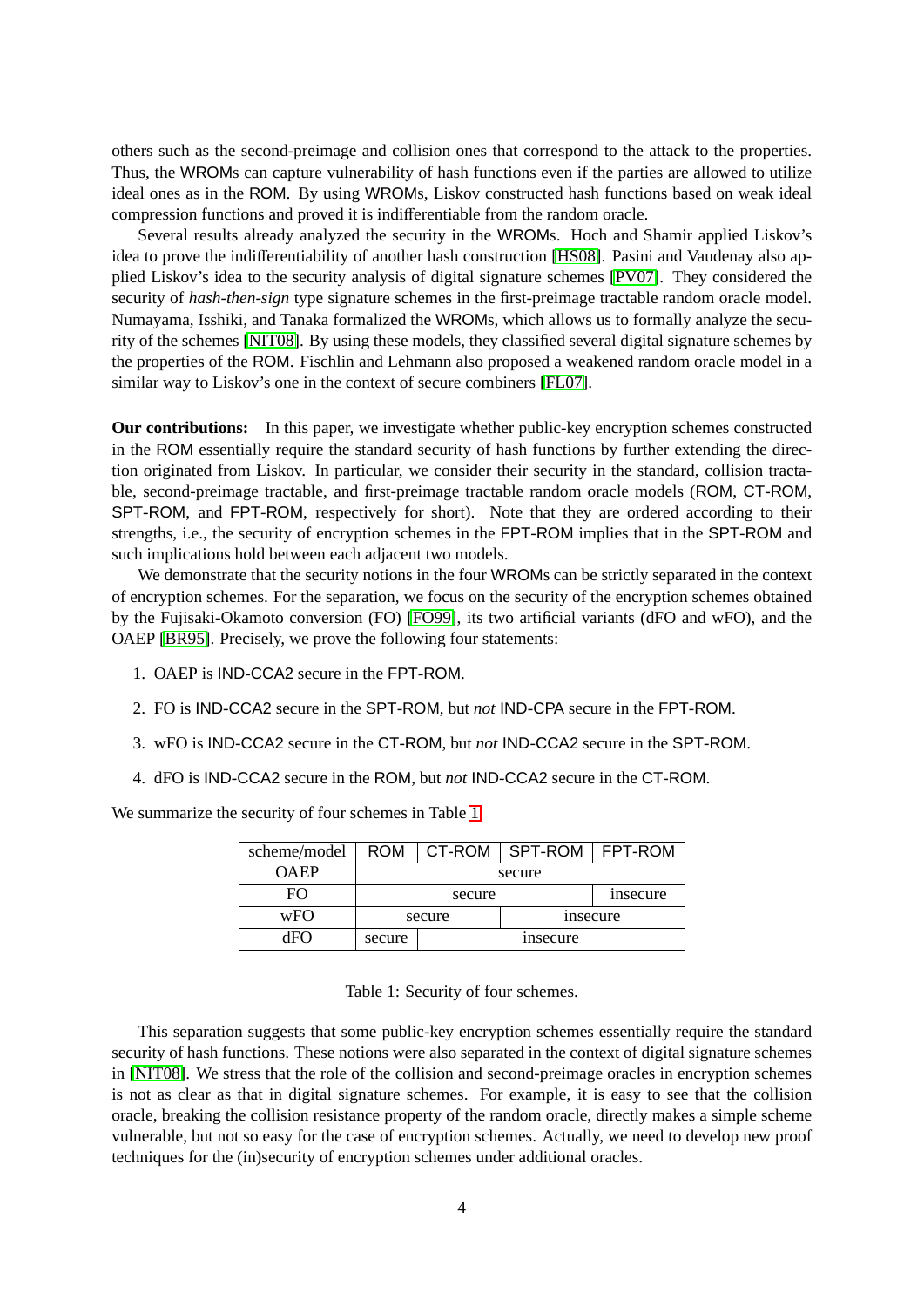It also suggests that standard encryption schemes such as the OAEP and FO-based ones do not always require the standard security of hash functions for the random oracle. We believe that our results do not only give an example of the first application of the WROMs to encryption schemes, but they are also of independent interest. As far as we know, our results give the first evidence that the OAEP encryption scheme can be used in a practical application even without the first-preimage resistance property, i.e., the one-wayness property. In other words, the OAEP remains secure even if we remove the first-preimage resistance property. This can also be said on FO-based encryption schemes on the second-preimage resistance property.

On the security of the OAEP, Kiltz and Pietrzak recently showed that there is no construction for padding-based encryption schemes including the OAEP that has a black-box reduction from ideal trapdoor permutations to its IND-CCA2 security in [KP09]. However, they wrote in the paper that the security proof in the ROM can be still a valid argument in practice. We believe so is our security proof in the WROMs.

For the security proof, we explicitly show how to sample approximately in polynomial time from binomial distributions with exponentially large p[aramete](#page-65-6)rs, that is, a polynomial-time sampling algorithm whose output distribution is statistically close to the binomial distribution. For this algorithm, we arrange and combine sampling algorithms that run over real numbers proposed in the field of statistics [Dev86, AD74, AD80, Rel72], and give a precise analysis for discretization.

It should be noted that on the security proofs of the digital signature schemes in the WROMs [NIT08], Numayama et al. assumed such an efficient sampling algorithm and thus gave no explicit construction. They left the construction of the sampling algorithm as an open problem. By the sampling algorithm we [explicitl](#page-64-9)[y show,](#page-64-10) [it is no](#page-64-11) [longer](#page-66-5) necessary to assume the sampling algorithm in their security proofs of the digital signature schemes [NIT08] as well as those of the public-key encryption scheme in this [paper.](#page-65-5)

The sampling algorithm shown in this paper is adapted for cryptographic use since the statistical closeness to the original distribution is measured by the total variation distance, which is standard in cryptography but not usually required in statistics. The sampling algorithm is useful for other cryptographic tasks as in Numay[ama et a](#page-65-5)l.'s and this paper.

**Comparisons with other models:** As mentioned above, a few models that weaken the power of the random oracle were already proposed such as the non-programmable model [Nie02] and the oracledependent auxiliary input model [Unr07].

The non-programmable model is not simply comparable with WROMs since the programmability does not imply the collision resistance and vice versa. The target of the oracle-d[ependen](#page-65-2)t auxiliary input model partially overlaps that of the WROMs.

For a simple comparison, we [now foc](#page-66-3)us on the security of the OAEP in both models. Unruh showed a similar result as ours for the OAEP encryption scheme [Unr07]. He proposed a random oracle model where oracle-dependent auxiliary inputs are allowed. In his setting, the adversary of some cryptographic protocol obtains an auxiliary input that contains the information (e.g., collisions) on the random oracle. He showed that the OAEP encryption scheme [BR95] is still secure in the random oracle model even in his model. This result indicates an important fact that the [security](#page-66-3) of the OAEP encryption scheme does not depend on the collision resistance property since the oracle-dependent auxiliary input can contain a sufficiently long list of collisions.

Our results also present the security of the [OAEP](#page-64-6) in a weak version of the random oracle. However, there are at least two differences between Unruh's result and ours. First, the random oracle model with the oracle-dependent auxiliary input does not completely capture the *adaptive* security of hash functions, and this model still has the second-preimage resistance and the first-preimage resistance properties. Hence, only by his result, we cannot say whether these two properties are necessary or not in order to prove the security of the OAEP encryption scheme. In contrast to Unruh's result, our result clearly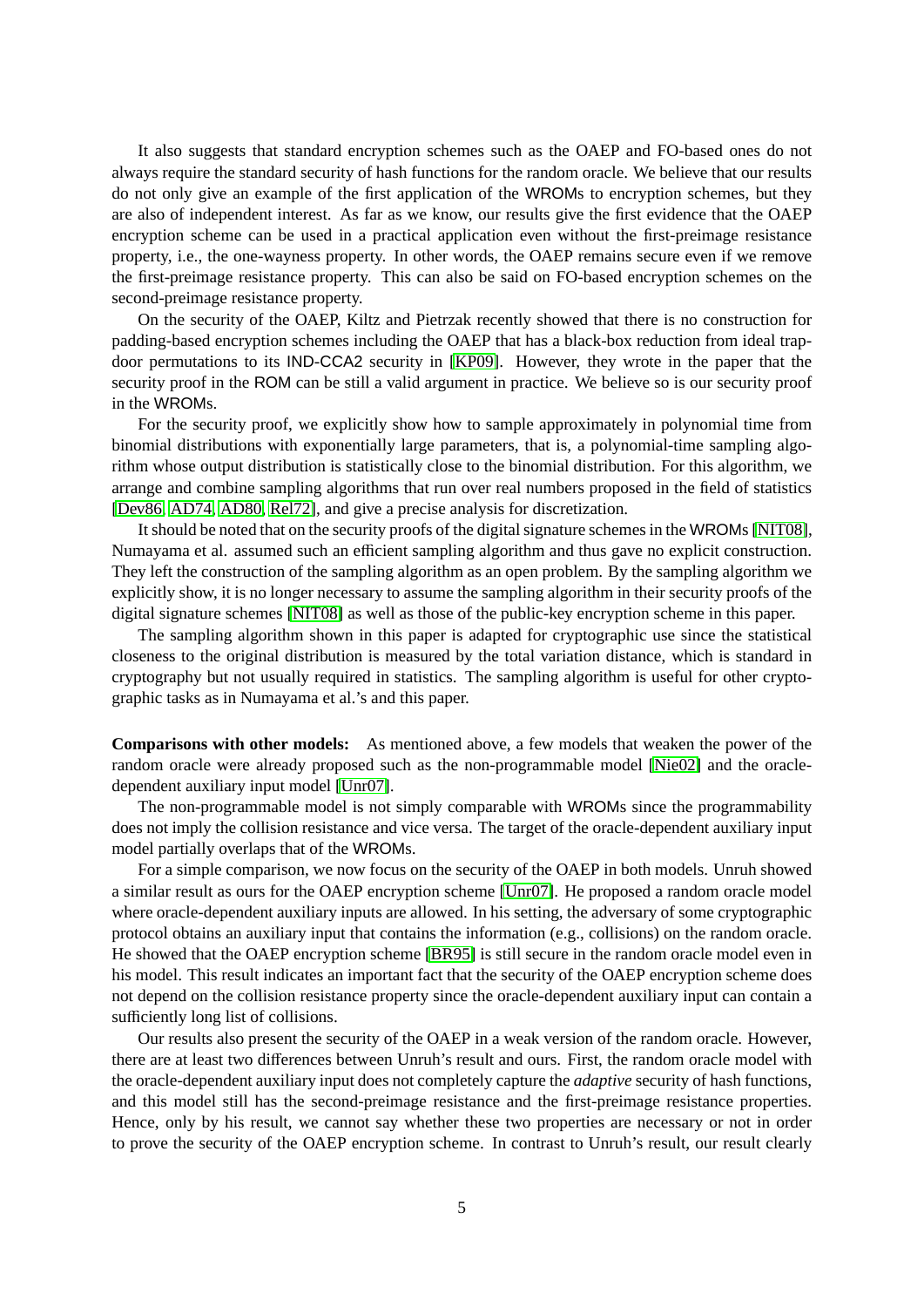shows that the two adaptive securities of hash functions such as the first-preimage resistance and the second-preimage resistance are not necessary to prove the security of the OAEP encryption scheme.

Second, Unruh constructed the reduction algorithm which breaks the partial-domain one-wayness of the underlying trapdoor permutation using the adversary which breaks the IND-CCA2 security of the OAEP encryption scheme. The running time of the reduction algorithm is not bounded by any polynomial. Therefore, he use the security amplification technique for the partial-domain one-wayness. By using this technique, he can avoid employing a stronger assumption that even quasi-polynomial time adversary cannot break the partial-domain one-wayness, and can prove the security under the standard partial-domain one-wayness against polynomial-time adversary.

In contrast to Unruh's result, we construct the polynomial-time reduction algorithm using the adversary, and hence we do not require the security amplification technique for the partial-domain onewayness, which can be considered as a simplification of Unruh's proof.

**Organization:** In Section 2, we describe the details of the WROMs and their properties. We also discuss the simulation methods that are applicable to these models. In Section 3, after reviewing the encryption schemes we consider, we show their (in)security in the WROMs. Appendices contain several technical details. Appendix A reviews the simulation methods of WROMs by Numayama et al. Appendices **??** and B proves the t[ech](#page-5-0)nical lemmas, Lemmas 2.3 and 2.4, respectively. Proofs of the security of dFO, wFO, FO, and OAEP are in Appendices C, D, E, and F, respectively. In [A](#page-8-0)ppendix G, we give an overview of the approximation sampling algorithms. Appendix H reviews the standard notions and the arithmetic operations a[nd](#page-15-0) Appendix I reviews the definitions of the standard distributions. In Appendix J, we [sh](#page-17-0)ow several inequalities for the distrib[ution](#page-6-2)s. [I](#page-34-0)[n A](#page-7-1)ppendix K, we rigously [ana](#page-42-0)lyze the approximation sampling algorithms for several di[str](#page-19-0)[ibu](#page-24-0)[tion](#page-29-0)s.

**Notati[on](#page-46-0):** Before sta[rt](#page-45-0)ing technical parts of this paper, we introduce our [no](#page-52-0)tation used in the rest of the paper. For a table  $\mathbb{T} = \{(x, y)\}\)$ , we define  $\mathbb{T}(y) = \{(x', y') \in \mathbb{T} \mid y' = y\}$ . For a distribution *D*,  $x \leftarrow D$ denotes that *x* is sampled according to *D*. The function  $D(x)$  stands for the probability function of the distribution *D*.

Let  $s \leftarrow S$  denote that *s* is sampled from the uniform distribution over a finite set *S*. #*S* denotes the number of elements in *S*. For a probabilistic Turing machine  $\mathcal{A}$  and its input *x*, let  $\mathcal{A}(x)$  denote the output distribution of  $\mathcal A$  on input  $x$ .

We usually denote by *k* a security parameter of a cryptographic scheme in this paper. We also denote by  $k'$  length of plaintexts unless it is specified.  $k'$  is implicitly assumed to be polynomially related to the security parameter *k*, that is,  $k' = k^{\Theta(1)}$ . We say a function  $f(k)$  is negligible in *k* if  $f(k) = 2^{-\omega(\log k)}$ . For two distributions  $D_1$  and  $D_2$  over a finte set *S*, whose density functions are denoted by  $f_{D_1}$  and  $f_{D_2}$ , we denote the statistical distance (the total variation distance) between them by  $\Delta(D_1, D_2)$ , defined by  $\frac{1}{2} \sum_{s \in S} |f_{D_1}(s) - f_{D_2}(s)|$ . We say two distributions  $D_1$  and  $D_2$  are statistically close if  $\Delta(D_1, D_2) = 2^{-\omega(\log k)}$ .

## **2 The Weakened Random Oracle Models**

<span id="page-5-0"></span>In this section, we first review the definitions of the WROMs. Next, we present an important property called *weak uniformity* of the WROMs, which is useful for security proofs of encryption schemes. We also discuss the simulation methods of [NIT08] used for the security proofs in the WROMs.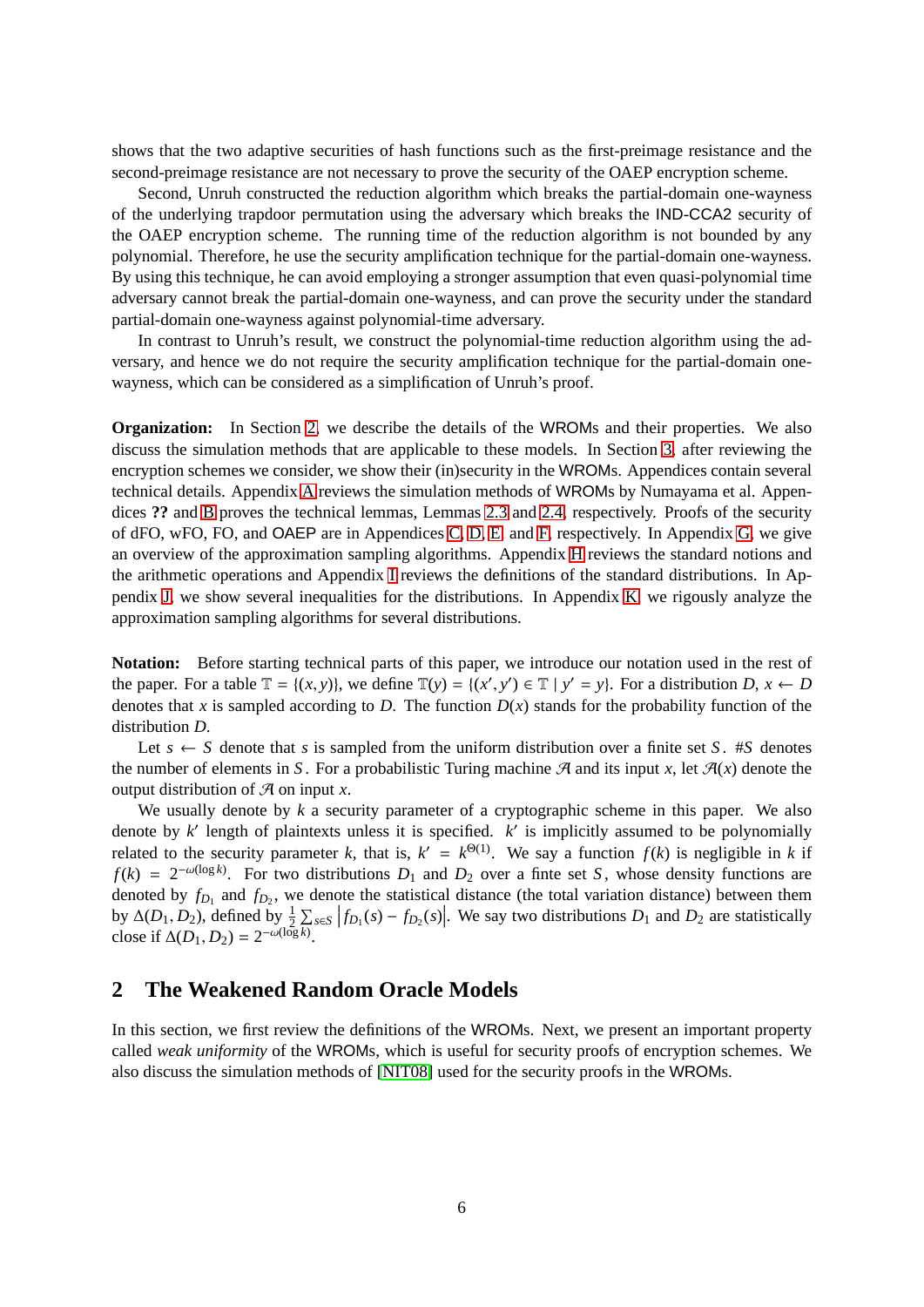#### **2.1 Definitions of the Weakened Random Oracle Models**

To give formal definitions of the WROMs, we define some notation. Let *X* and *Y* be finite sets. Let *H* be a hash function chosen randomly from all of the functions from *X* to *Y*. We denote by  $T_H$  the table  $\{(x, H(x)) \mid x \in X\}$ . We identify the hash function *H* with the table  $\mathbb{T}_H$ .

<span id="page-6-0"></span>We next define the random oracle and the additional oracles associated with  $H : X \to Y$  as follows. (For more details, see [NIT08].)

**Random oracle**  $RO^H$ : Given *x*, return *y* such that  $(x, y) \in T_H$ .

- **Collision oracle**  $CO^H$ : [On the](#page-65-5) query, first pick one entry  $(x, y) \in \mathbb{T}_H$  uniformly at random. If there is no other entry  $(x', y) \in \mathbb{T}_H$ , then answer  $\perp$ . Otherwise, pick one entry  $(x', y) \in \mathbb{T}_H$  satisfying  $x \neq x'$ uniformly at random and answer  $(x, x')$ .
- **Second-preimage oracle**  $SPO<sup>H</sup>$ : Given  $(x, y)$ , if  $(x, y) \notin T_H$  answer ⊥. If there is no other entry  $(x', y)$  ∈  $\mathbb{T}_H$ , then answer ⊥. Otherwise, pick one entry  $(x', y)$  ∈  $\mathbb{T}_H$  satisfying  $x \neq x'$  uniformly at random and answer *x* ′ .
- **First-preimage oracle**  $\mathcal{FPO}^H$ : Given *y*, if there is any entry  $(x, y) \in \mathbb{T}_H$  then return such an *x* uniformly at random. Otherwise return ⊥.

**Remark 2.1.** *We usually identify the random oracle and the underlying hash function. However, in this paper as in [NIT08], we explicitly distinguish them by regarding the random oracle as an interface to the underlying hash function. This setting helps us to make the* WROM*s with an additional oracle well-defined.*

The formal [definitio](#page-65-5)ns of the WROMs are given as follows. The WROMs consist of three components, a hash function *h* chosen randomly from all of the functions from *X* to *Y*, the random oracle, and the additional oracle associated with *h*. The models are called the CT-ROM, SPT-ROM, and FPT-ROM, if the additional oracle is the collision, second-preimage, and first-preimage oracle, respectively.

**Remark 2.2.** *The collision oracle may output* ⊥ *even if there exists a collision* (*x*, *x* ′ ) *in the table. This stems from the simulation method of Numayama et al. [NIT08], and causes no serious problems. Note that the collision oracle outputs* ⊥ *with probability* (1 − 1/#*Y*) #*X*−1 *. In the case where* #*X* ≥ #*Y, we can find a collision with polynomially many queries since*  $(1 - 1/#Y)^{#X-1}$  ≤ exp(- $(HX - 1)/#Y$ ). In *the case where* #*Y* = *k O*(1) · #*X, we can again find a [collision](#page-65-5) with polynomially many queries since*  $(1-1/#Y)^{#X-1}$  ≤  $1-1/k^{O(1)}$ . Finally, in the case where  $#Y = k^{O(1)} \cdot #X$ , the following lemma shows that *there are no collisions with overwhelming probability.*

**Lemma 2.3.** Let  $H : X \rightarrow Y$  be the hash function, and  $n<sub>y</sub>$  the number of preimages of y under the *function H, that is,*  $n_y = #T_H(y)$ *. Let* BAD *denote the event that there is some y such that*  $n_y > L$ *. Then for all sufficiently large Y, we have*  $Pr_H[BAD] < \frac{1}{(4)k}$  $\frac{1}{(\#Y)^2}$ , where  $L = \frac{5 \ln \#Y}{\ln \ln \#Y}$ ln ln #*Y* #*X*  $\frac{\#X}{\#Y}$  *if*  $\#X \geq \#Y$ , *or*  $L = \frac{5 \ln \#Y}{\ln \ln \#Y}$ ln ln #*Y otherwise.*

<span id="page-6-2"></span>The proof is obtained by the standard argument on the balls and bins game by regarding *X* and *Y* as sets of balls and bins, respectively. For the details on the game, see a standard textbook (e.g., [MR95]).

#### **2.2 Di**ff**erence from the Random Oracle Model**

We observe an important difference between the ROM and WROMs by considering the [ROM](#page-65-7) and FPT-ROM. In the both models, the function  $H$ , i.e., the table  $\mathbb{T}_H$  is uniformly distributed.

<span id="page-6-1"></span>In the ROM, if one queries some *x* that has never been queried to the random oracle, the value of  $H(x)$  is uniformly distributed regardless of the past queries. That is, the knowledge of the past queries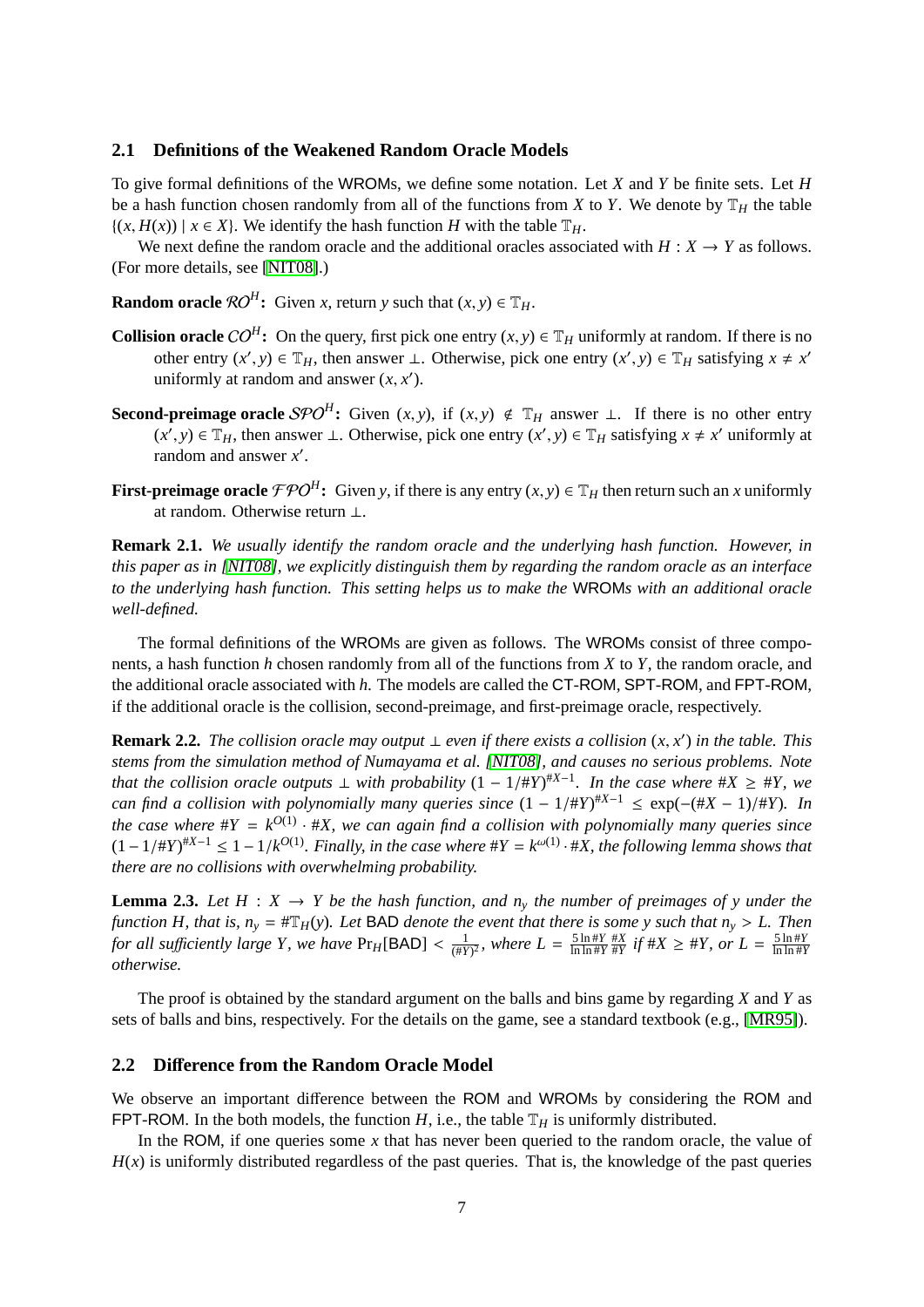does not affect the entries not queried in the table. This property of the ROM is called *uniformity*. In contrast to the situation in the ROM, when it comes to the FPT-ROM, this property is not attained. Recall that the first-preimage oracle *uniformly* returns one of the preimages, say *x*, of queried value *y*. If the first-preimage oracle leaks a number of preimages of *y*, the value of  $H(x)$  is *not* uniformly distributed for an *x* not queried yet.

In order to observe this situation, let us consider the following extreme case. Let  $y^* = H(x^*)$  for some  $x^* \in X$  and suppose that *y*<sup>\*</sup> has the unique preimage  $x^*$ . Then the first-preimage oracle always returns the same  $x^*$  on the input  $y^*$ , which convinces us that the number of the preimages of  $y^*$  is exactly 1. This implies that the other  $x \neq x^*$  does not take a value  $y^*$  under *H*. Therefore, the random oracle no longer has the uniformity in the FPT-ROM. This is a critical difference between the ROM and FPT-ROM since we often make use of the uniformity in the security proofs of the public-key encryption schemes.

We prove the following lemma to overcome this barrier in the WROMs, which states that the WROMs still has weak uniformity instead of the uniformity. The weak uniformity is still useful for the security proofs of the public-key encryption schemes in the WROMs. See Appendix B for the proof.

<span id="page-7-1"></span>**Lemma 2.4** (Weak Uniformity)**.** *In the* WROM*s, the output distribution of the random oracle is statistically close to the uniform distribution. More formally, it is stated as follows. Let*  $H : X \rightarrow Y$  *be the hash function in the* WROM*s. Let* A *be a probabilistic oracle Turing machine tha[t m](#page-17-0)akes at most q queries to the random oracle* RO*<sup>H</sup> and the additional oracle* O *<sup>H</sup>, where* O *<sup>H</sup> represents one of the additional oracles* CO*<sup>H</sup> ,* SPO*<sup>H</sup> , and* F PO*<sup>H</sup> . V*A,*H*(*x*) *denotes the random variable that represents the hash value*  $RO^H(x)$ , where  $x \leftarrow \mathcal{A}^{RO^H, O^H}$  and the correspondence  $(x, H(x)) \in \mathbb{T}_H$  is not answered by the *two oracles.*

*Then, for any* A*, the following holds:*

$$
\Delta(V_{\mathcal{A},H}(x),U_Y) \leq \begin{cases} \frac{1}{\#Y} \left(5q + 1 + \frac{4q^2}{\#Y} + 20q \frac{\ln \#Y}{\ln \ln \#Y}\right) & \text{if } \#X \geq \#Y, \\ \frac{1}{\#X} \left(5q + 1 + \frac{4q^2}{\#X} + 20q \frac{\ln \#Y}{\ln \ln \#Y}\right) & \text{if } \#X < \#Y. \end{cases}
$$

*Here, the probability is taken over random choices of the hash function H and the random coin of* A*.*

#### **2.3 Simulation Methods**

<span id="page-7-0"></span>In almost all the security proofs in the ROM, the reduction algorithms simulate the random oracles. When it comes to the security proofs in the WROMs, the reduction algorithms have to simulate both the random and the additional oracle, which makes differences of the simulation methods in the WROMs from those in the ROM.

**Numayama et al.'s methods:** Numayama et al. proposed the simulation methods for WROMs, but they required an unproven assumption. Let  $B_N(N, p)$  denote the binomial distribution with parameters *N* and *p* whose probability function is  $f_{B_N}(x \mid N, p) = {N \choose x}$  $\int_{x}^{N} p^{x}(1-p)^{N-x}$  for  $x = 0, \ldots, N$ , where the parameters *N* and *p* take values approximately #*X* and  $1/\hat{H}$  for a hash function  $H: X \to Y$ , say,  $(N, p) =$  $(2^{128}, 2^{-128})$ . Their simulation methods required the efficient sampler for B<sub>N</sub>(*N*, *p*) with exponentially large *N* and small *p*, and they assumed its existence.

**Assumption 2.5.** *There is a probabilistic Turing machine*  $B_N$  *such that the output distribution*  $B_N(N, p)$ *on inputs N and p is equal to the binomial distribution* Bn(*N*, *p*) *and it runs in polynomial time in* log *N and* log  $p^{-1}$ , where *N* is a positive integer and 0 ≤  $p$  ≤ 1 is a rational number.

<span id="page-7-3"></span><span id="page-7-2"></span>Under this assumption, they constructed the simulation algorithms, RO, CO, SPO, and FPO, for the security proofs in the WROMs as given in the following proposition. See Appendix A for the details of the algorithms.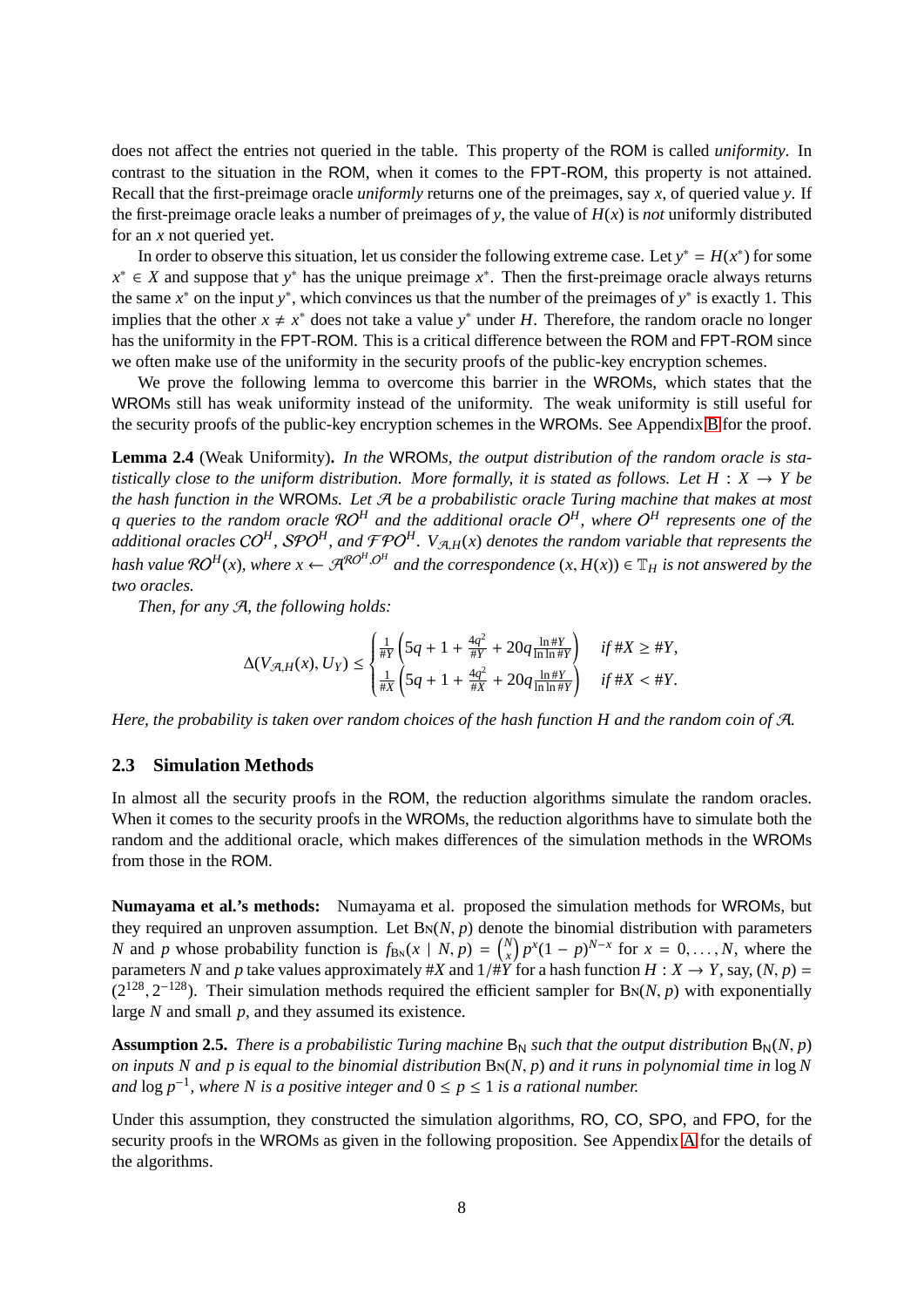**Proposition 2.6** (Simulation Method [NIT08])**.** *We can perfectly simulate the random oracle, the collision oracle, second-preimage oracle, and first-preimage oracle in the* WROM*s under Assumption 2.5. That is, the output distributions of the random oracle, collision oracle, second-preimage oracle, and first-preimage oracle in the* WROM*s a[re ident](#page-65-5)ical to the output distributions of the algorithms* RO*,* CO*,* SPO*, and* FPO*, under Assumption 2.5.*

**Removing the assumption:** For the security proof in the WROMs of digital signature schemes in [NIT08] and encryption schemes i[n th](#page-7-2)is paper, it is sufficient to utilize a weaker sampling algorithm that generates a distribution *not equal but statistically close* to the binomial distribution Bn(*N*, *p*). Then, their security proofs can work by just adding negligibly small errors induced by the statistical distance in their analyses.

[Ther](#page-65-5)e are quite many papers (e.g., [Rel72]) on the efficient sampling methods from the binomial distribution in the field of statistics. However, their basic computation model is totally different from the model in the cryptography. As far as the authors' knowledge, all these results are based on the computation model that directly manipulates *real* numbers without errors. If we translate them to those in the bit computation model used in the crypt[ograph](#page-66-5)y, we have to bound the statistical distance between the real distribution and the output distribution generated by the sampling algorithms in the bit computation model rather than the real-number one. Numayama et al. mentioned that they could neither find precise analyses of the statistical distance, nor construct the sampling algorithms by themselves in [NIT08]. Therefore, they had to put the above assumption.

In fact, there is an efficient sampling algorithm appropriate for our purpose in the real-number computation model [Rel72]. We modify the algorithm and rigorously analyze the error bound i[n the bi](#page-65-5)t computation model. We can finally obtain the following theorem on the sampling algorithm.

**Theorem 2.7.** For  $\epsilon$ , there is a probabilistic Turing machine  $B_N$  such that, for the output distribution  $B_N(N, p)$  *on inp[uts N](#page-66-5), p, the statistical distance between*  $B_N(N, p)$  *and*  $B_N(N, p)$  *is at most*  $\epsilon$  *and it runs in polynomial time in* log *N*, log  $p^{-1}$  and log  $\epsilon^{-1}$ , where *N* is a positive integer and  $0 \le p \le 1, 0 < \epsilon \le 1$ *are rational numbers.*

Note that the algorithm can control the error parameter  $\epsilon$ . This property is useful in cryptographic applications for the security proofs even if the other parameters *N* and *p* are not sufficiently large. We put the details of the algorithm and its analysis in Appendices.

As a result, we can remove the above assumption and obtain the following theorem.

**Theorem 2.8** (Simulation Method without Assumption 2.5)**.** *We can statistically simulate the random oracle, collision oracle, second-preimage oracle, and first-preimage oracle in the* WROM*s. That is, the output distributions of the oracles in the* WROM*s are statistically close to the output distributions of the algorithms* RO*,* CO*,* SPO*, and* FPO*, respectively.*

## **3 The Encryption Schemes and Their Security in the Weakened Random Oracle Models**

<span id="page-8-0"></span>In this section, we examine the security in the WROMs of the public-key encryption schemes. We particularly discuss separations for notions of ROM, CT-ROM, SPT-ROM, and FPT-ROM by showing (in)security of public-key encryption schemes obtained by the Fujisaki-Okamoto conversion (FO) and its two variants (dFO and wFO), and OAEP.

**Public-key encryption schemes:** We first give notation and notions for public-key encryption schemes briefly. For details, see standard textbooks, e.g., [KL07].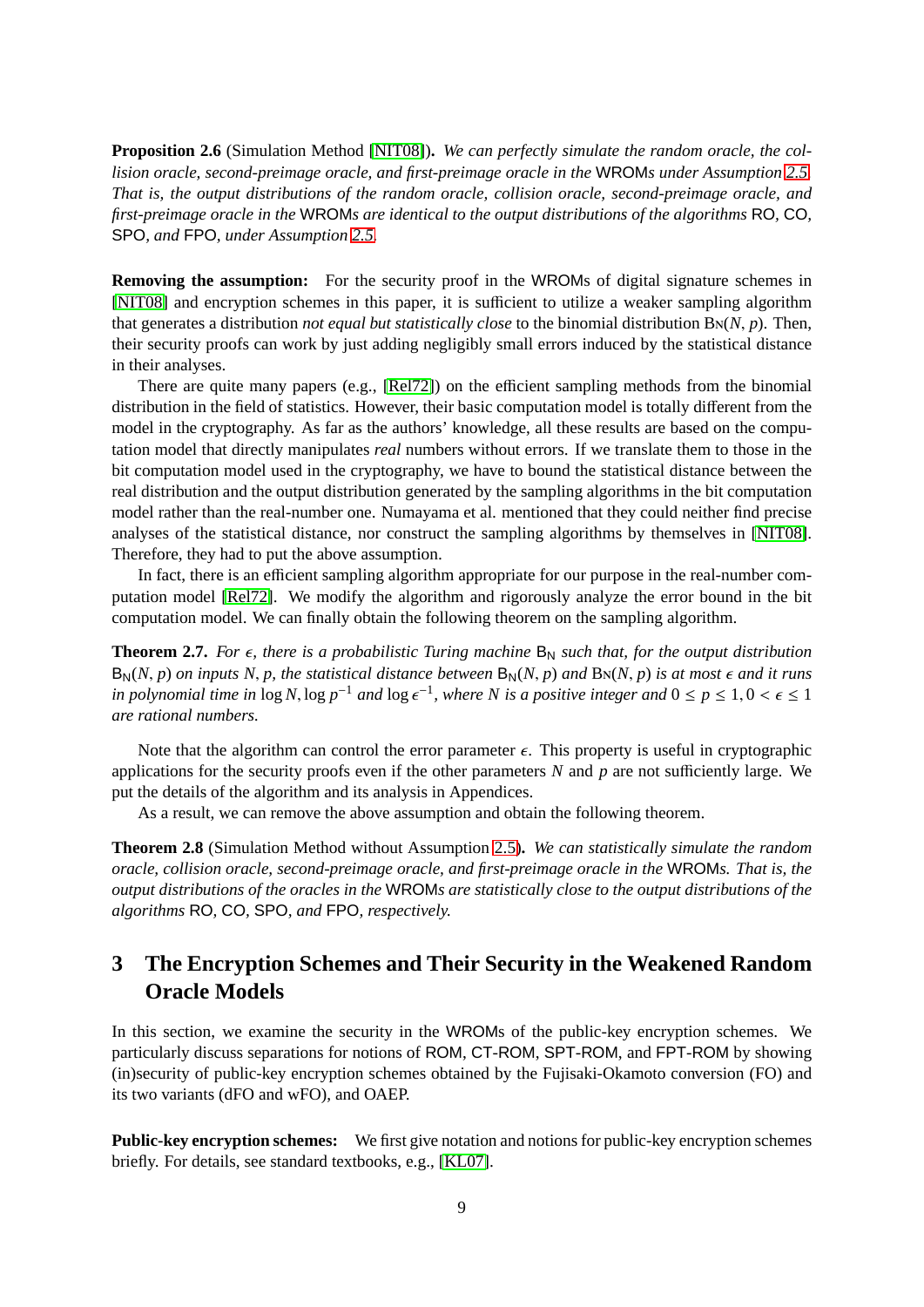A public-key encryption scheme  $PKE = (Gen, Enc, Dec)$  over a plaintext space M and a random coin space  $R$  is defined by the following three algorithms. Let  $k$  denote the security parameter.

- **Key Generation:** On input  $1^k$ , the key generation algorithm Gen( $1^k$ ) produces a public/secret key pair (pk, sk).
- **Encryption:** Given a public key pk, a plaintext  $m \in M$ , and a random string  $r \in \mathcal{R}$ , the encryption algorithm  $Enc_{nk}(m; r)$  outputs a ciphertext *c* corresponding to the plaintext *m*.
- **Decryption:** Given a secret key sk and ciphertext *c*, the decryption algorithm  $\text{Dec}_{\text{sk}}(c)$  outputs the plaintext  $m \in M$  or the special symbol  $\perp \notin M$  corresponding to the ciphertext *c*.

We require the perfect completeness, that is, for every (pk, sk) generated by Gen(1<sup>k</sup>), every plaintext  $m \in \mathcal{M}$ , and every random string  $r \in \mathcal{R}$ , it should be satisfied that  $Dec_{sk}(Enc_{ok}(m; r)) = m$ .

We only consider three standard security notions for public-key encryption schemes, the one-wayness against chosen-plaintext attack (OW-CPA), the indistinguishability against chosen-plaintext attack (IND-CPA), and the indistinguishability against adaptive chosen-ciphertext attack (IND-CCA2).

For  $\gamma = \gamma(k)$ , we say PKE is  $\gamma$ -uniform if for any key pair (pk, sk) generated by Gen(1<sup>k</sup>), any  $m \in M$ , and  $c \in \{0, 1\}^*$ , we have  $Pr_{r \leftarrow R}[c] = Enc_{pk}(m; r)] \leq \gamma$ . There exists a OW-CPA public-key encryption scheme with  $\gamma$ -uniformity (e.g., the ElGamal encryption scheme).

**Brief review for** FO**:** Fujisaki and Okamoto proposed a conversion, called the Fujisaki-Okamoto (FO) conversion, to obtain highly secure public-key encryption schemes in the ROM [FO99]. Since the standard one-time pad satisfies the requirement of the FO conversion, we fix the one-time pad as the symmetric-key encryption scheme used in the FO conversion for simplicity.

Let PKE be a OW-CPA secure and  $\gamma$ -uniform public-key encryption scheme over a plaintext space M and a randomness space R. Then the FO conversion converts  $PKE$  to an IND-[CCA2](#page-64-8) secure one PKE' = FO(PKE) over a plaintext space  $M' = \{0, 1\}^{k'}$  and a randomness space  $R' = M$ , where *k* ′ denotes the length of plaintexts, which is polynomially related to the security parameter *k*. The encryption procedure of  $\mathcal{PKE}'$  is given as follows: For a plaintext  $m \in \mathcal{M}' = \{0, 1\}^{k'}$  and a random string  $r \in \mathcal{R}' = \mathcal{M}$ , the ciphertext is

$$
(c_1, c_2) = (\mathsf{Enc}_{\mathsf{pk}}(r; H(m, r)), G(r) \oplus m),
$$

where  $H: \{0,1\}^{k'} \times \mathcal{M} \to \mathcal{R}$  and  $G: \mathcal{M} \to \{0,1\}^{k'}$  are hash functions modeled as the random oracles. The decryption procedure is given as follows: For a given ciphertext  $(c_1, c_2)$ , decrypt  $c_1$  by sk and obtain *r*. Then, extract *m* by  $c_2 \oplus G(r)$  and verify  $c_1 = \text{Enc}_{ok}(r; H(m,r))$ . If not output ⊥. Roughly speaking,  $H(m, r)$  ensures that if a ciphertext  $(c_1, c_2)$  is valid then the encryptor producing  $(c_1, c_2)$  knows corresponding *m* and *r*.

### **3.1 The First Variant dFO**

We introduce the first artificial variant dFO and show that dFO is secure in the ROM, but not secure in general in the CT-ROM.

<span id="page-9-0"></span>The variant dFO converts a public-key encryption scheme  $PKE$  (with the one-time pad) to another public-key encryption scheme  $PKE' = dFO(PKE)$  similarly to FO. The encryption procedure of  $PKE'$ is defined as follows. For a plaintext  $m \in \mathcal{M}' = \{0, 1\}^{k'}$  and a random string  $r \in \mathcal{R}' = \mathcal{M}$ , the ciphertext of PKE' is

$$
(c_1, c_2) = (\mathsf{Enc}_{\mathsf{pk}}(r; H(F(m), r)), G(r) \oplus m),
$$

where  $F : \{0,1\}^{k'} \to \mathcal{P}, G : \mathcal{M} \to \{0,1\}^{k'}$ , and  $H : \mathcal{P} \times \mathcal{M} \to \mathcal{R}$ , for an appropriate set  $\mathcal{P}$ , are hash functions modeled as the random oracle. Formal description is in Table 1.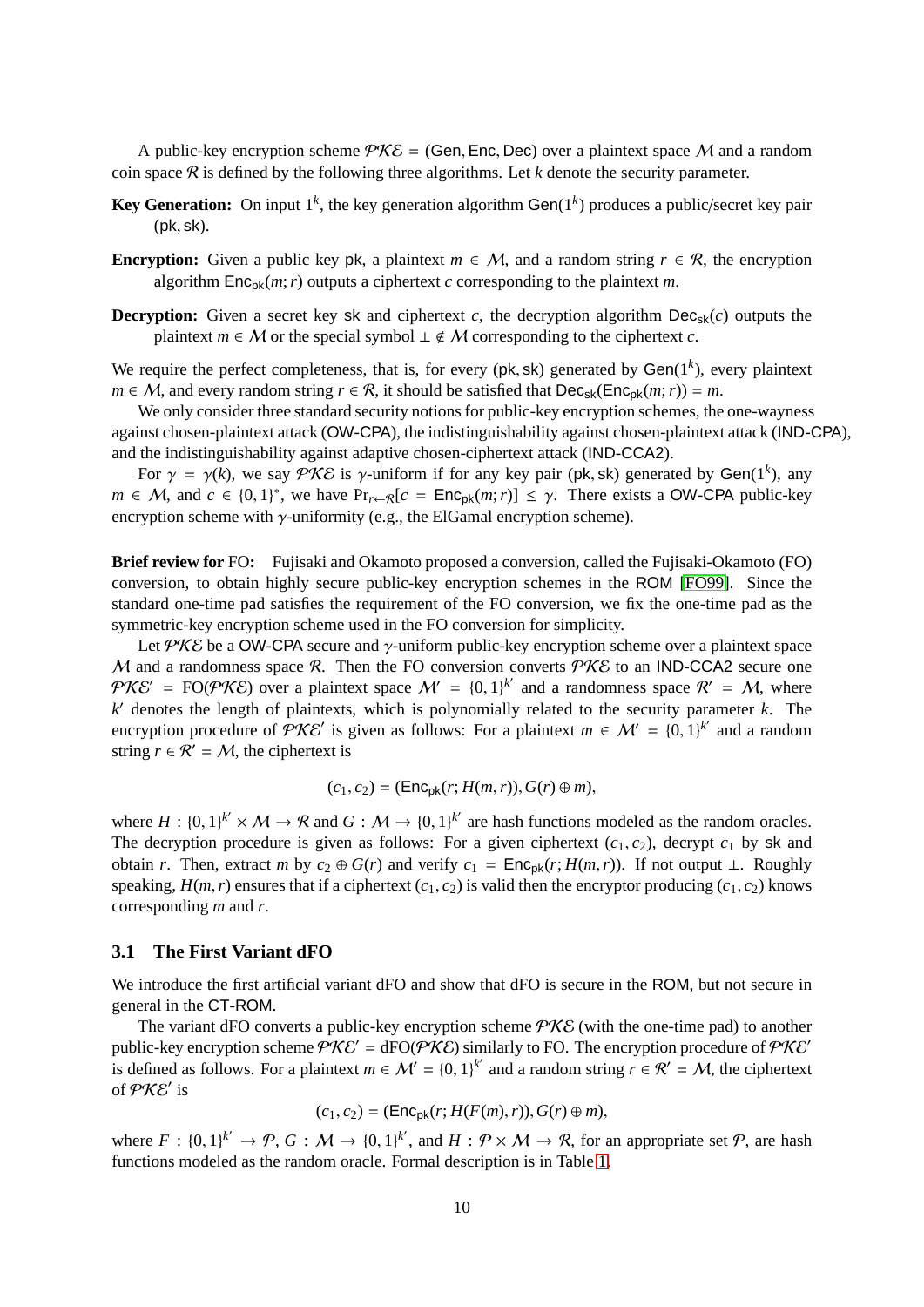

Figure 1:  $PKE'$  obtained by the dFO conversion.

The idea to weaken the conversion is summarized as follows: Recall that  $H(m, r)$  in the FO conversion can be considered as encryptor's signature (or a proof of knowledge) on *m* and *r*. To make it vulnerable by a collision, we introduce a new random oracle *F* and replace  $H(m,r)$  with  $H(F(m),r)$ . The replacement does not harm the security in the random oracle model, while it can be exploited by the presence of the collision oracle CO*<sup>F</sup>* .

Formally, we have following theorems on the (in)security. The proof of Theorem 3.1 is in Appendix C.

**Theorem 3.1.** *Assume that* PKE *is a* OW-CPA *secure and* γ*-uniform public-key encryption scheme for some negligible*  $\gamma$ *. Then,*  $\mathcal{PKE}' = \text{dFO}(\mathcal{PKE})$  *is* IND-CCA2 *secure in the* ROM *if*  $\sharp \mathcal{P} = 2^{\omega(\log k)}$ *.* 

<span id="page-10-1"></span>**Theor[em](#page-19-0) 3.2.** Let PKE be a public-key encryption scheme. If  $\sharp P \leq 2^{k'}$  then PKE' = dFO(PKE) is *not* IND-CCA2 *secure in the* CT-ROM*.*

*Proof.* We construct the adversary  $A = (A_1, A_2)$  that breaks the IND-CCA2 security of  $PKE'$ , which exploits the collision oracle  $CO<sup>F</sup>$  of *F*.

The adversary  $\mathcal{A}_1$ , on input pk, first queries to  $CO^F$ . If the answer is  $\perp$ , then the adversary flips a random fair coin *b'*, outputs *b'*, and halts. Otherwise, it obtains a collision  $(m_1, m_2)$  of *F* and outputs it as a challenge. The adversary  $\mathcal{A}_2$  receives the target ciphertext  $(c_1^*, c_2^*)$  = (Enc<sub>pk</sub>(*r*;  $H(F(m_b), r)$ ),  $G(r) \oplus m_b$ ) for some  $r \in \mathcal{R}'$ . It queries  $(c'_1, c'_2) = (c_1^*, c_2^* \oplus m_0 \oplus m_1)$  to the decryption oracle and obtains  $m_1 - b$ , since

> $c'_1$  = Enc<sub>pk</sub>(*r*; *H*(*F*(*m*<sub>0</sub>), *r*)) = Enc<sub>pk</sub>(*r*; *H*(*F*(*m*<sub>1</sub>), *r*)),  $c'_{2} = G(r) \oplus m_{b} \oplus m_{0} \oplus m_{1} = G(r) \oplus m_{1-b}.$

Hence, the adversary can answer  $b' = b$  correctly.

Finally, we upper-bound the probability that the collision oracle outputs ⊥, which stems from the definition of the collision oracle. The probability is bounded by  $(1 - 1/#p)^{2^{k'}-1}$  ≤ exp(−(2<sup>k'</sup> − 1)/#P) ≤  $1/\sqrt{e}$ . This completes the proof.

### **3.2 The Second Variant wFO**

We next introduce the second artificial variant wFO and show that the obtained scheme by wFO is secure in the CT-ROM, however not generally secure in the SPT-ROM.

<span id="page-10-0"></span>The encryption procedure of  $PKE' = wFO(PKE)$  is given as follows. For a plaintext  $m \in M' =$ {0, 1}<sup>k'</sup> and random strings  $(r, s) \in \mathcal{R}' = \mathcal{M} \times \mathcal{S}$ , the ciphertext of  $\mathcal{P} \mathcal{K} \mathcal{E}'$  is

$$
(c_1, c_2, c_3) = (\mathsf{Enc}_{\mathsf{pk}}(r; H(F(m, s), r)), G(r) \oplus m, s),
$$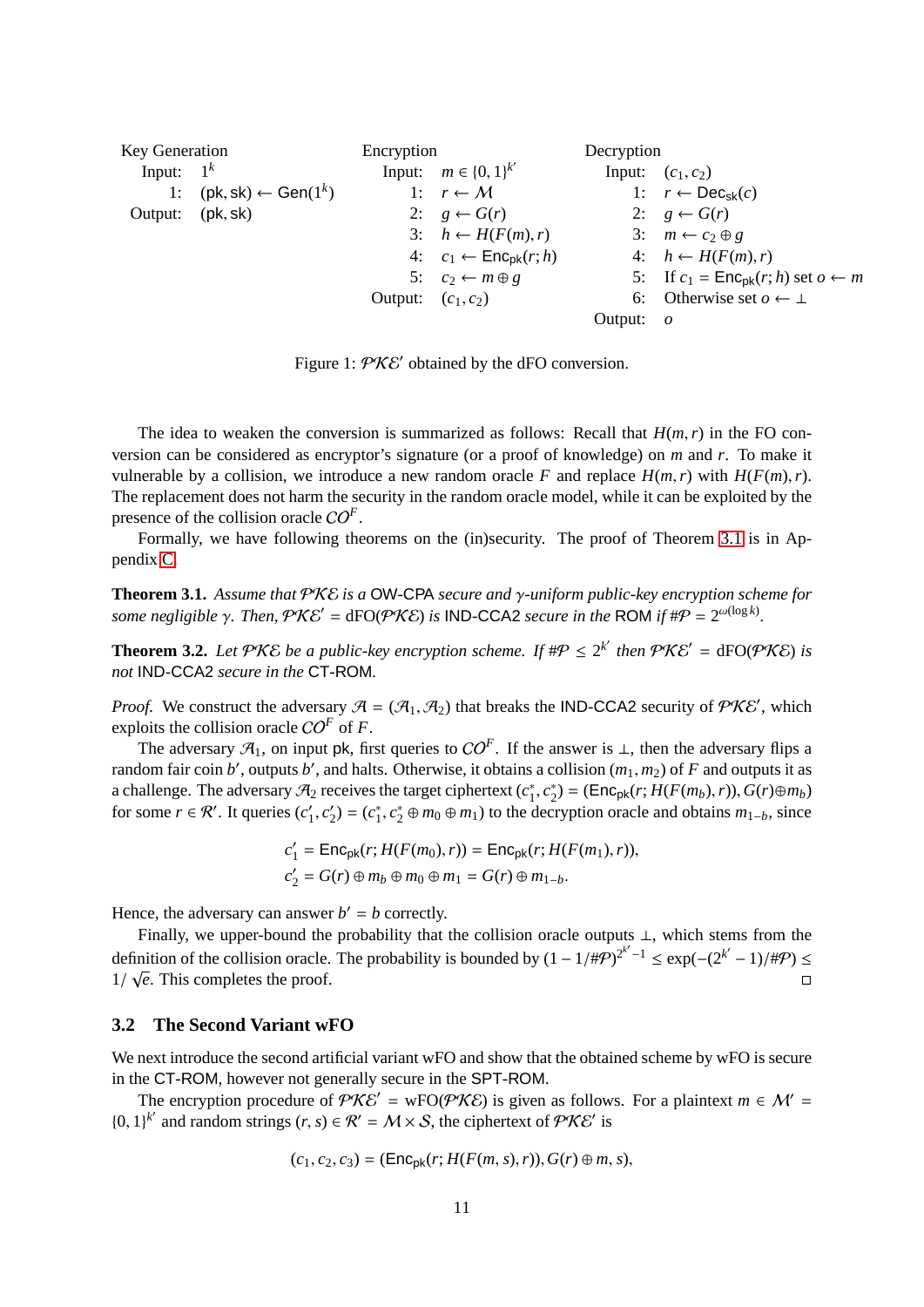| <b>Key Generation</b> |                                   | Encryption |                                                  | Decryption       |                                                                 |
|-----------------------|-----------------------------------|------------|--------------------------------------------------|------------------|-----------------------------------------------------------------|
| Input: $1^k$          |                                   |            | Input: $m \in \{0, 1\}^{k'}$                     |                  | Input: $(c_1, c_2, c_3)$                                        |
|                       | 1: $(pk, sk) \leftarrow Gen(1^k)$ |            | 1: $r \leftarrow M$                              |                  | 1: $r \leftarrow \text{Dec}_{\text{sk}}(c)$                     |
|                       | Output: (pk, sk)                  |            | 2: $g \leftarrow G(r)$                           |                  | 2: $g \leftarrow G(r)$                                          |
|                       |                                   |            | 3: $s \leftarrow S$                              |                  | 3: $m \leftarrow c_2 \oplus g$                                  |
|                       |                                   |            | 4: $h \leftarrow H(F(m, s), r)$                  |                  | 4: $h \leftarrow H(F(m, c_3), r)$                               |
|                       |                                   |            | 5: $c_1 \leftarrow \text{Enc}_{\text{pk}}(r; h)$ |                  | 5: If $c_1 = \text{Enc}_{\text{pk}}(r; h)$ set $o \leftarrow m$ |
|                       |                                   |            | 6: $c_2 \leftarrow m \oplus g$                   |                  | 6: Otherwise set $o \leftarrow \perp$                           |
|                       |                                   |            | 7: $c_3 \leftarrow s$                            | Output: $\theta$ |                                                                 |
|                       |                                   |            | Output: $(c_1, c_2, c_3)$                        |                  |                                                                 |

<span id="page-11-0"></span>Figure 2:  $PKE'$  obtained by the wFO conversion.

where  $F: \{0,1\}^k \times S \to P$ ,  $G: \mathcal{M} \to \{0,1\}^k$ , and  $H: \mathcal{P} \times \mathcal{M} \to \mathcal{R}$  are hash functions modeled as the random oracles. The formal definition is in Table 2.

Notice that  $(H(F(m, s), r), s)$  is a proof of knowledge on  $(m, r, s)$  which resists a collision on *F* however is vulnerable by a second-preimage attack against *F* as in Numayama et al. [NIT08].

We can show that the obtained scheme is IND[-](#page-11-0)CCA2 secure in the CT-ROM by using Lemma 2.4. See Appendix D for the proof.

**Theorem 3.3.** *Suppose that* PKE *is a* OW-CPA *secure and* γ*-uniform public-key enc[ryption](#page-65-5) scheme for some negligible* γ. Then, PKE' = wFO(PKE) *is* IND-CCA2 *secure in the* CT-ROM *if* #P<sup>-1</sup> and #[S](#page-7-1)<sup>-1</sup> *are negligible [in](#page-24-0) k.*

<span id="page-11-1"></span>However, its security is broken under the presence of the second-preimage oracle for *F*.

**Theorem 3.4.** Let PKE be a public-key encryption. If  $\sharp \mathcal{P} \leq 2^{k'} \cdot \sharp S$ , then the scheme PKE' = wFO(PKE) *is not* IND-CCA2 *secure in the* SPT-ROM*.*

*Proof.* We construct the adversary  $A = (A_1, A_2)$  that exploits the second-preimage oracle *SPO<sup>F</sup>* associated to *F*. The adversary  $\mathcal{A}_1$  chooses random distinct plaintexts  $m_0$  and  $m_1$  and queries them to the challenger. The challenger responses

$$
(c_1^*, c_2^*, c_3^*) = (\mathsf{Enc}_{\mathsf{pk}}(r; H(F(m_b, s), r)), G(r) \oplus m_b, s).
$$

Receiving  $(c_1^*, c_2^*, c_3^*)$ , the adversary  $\mathcal{A}_2$  queries  $(m_0, s)$  to the second-preimage oracle  $\mathcal{SPO}^F$ . If it receives  $\bot$  from the second-preimage oracle, then it flips a random fair coin *b*', outputs *b*', and halts. Otherwise, it obtains  $(m', s') \neq (m_0, s)$  such that  $F(m_0, s) = F(m', s')$ . So, the adversary queries

$$
(c'_1, c'_2, c'_3) = (c_1^*, c_2^* \oplus m_0 \oplus m', s')
$$

to the decryption oracle. Notice that, if  $(c_1^*, c_2^*, c_3^*)$  is the valid ciphertext of  $m_0$ , then we have

$$
c'_1 = \text{Enc}_{\text{pk}}(r; H(F(m_0, s), r)) = \text{Enc}_{\text{pk}}(r; H(F(m', s'), r)),
$$
  
\n
$$
c'_2 = G(r) \oplus m_0 \oplus m_0 \oplus m' = G(r) \oplus m',
$$
  
\n
$$
c'_3 = s',
$$

and  $(c'_1, c'_2, c'_3)$  is a valid ciphertext for *m'*. On the other hand, if the ciphertext is the encryption of  $m_1$ , we have

$$
(c'_1, c'_2, c'_3) = (\mathsf{Enc}_{\mathsf{pk}}(r; H(F(m_1, s), r)), G(r) \oplus m_1 \oplus m_0 \oplus m', s').
$$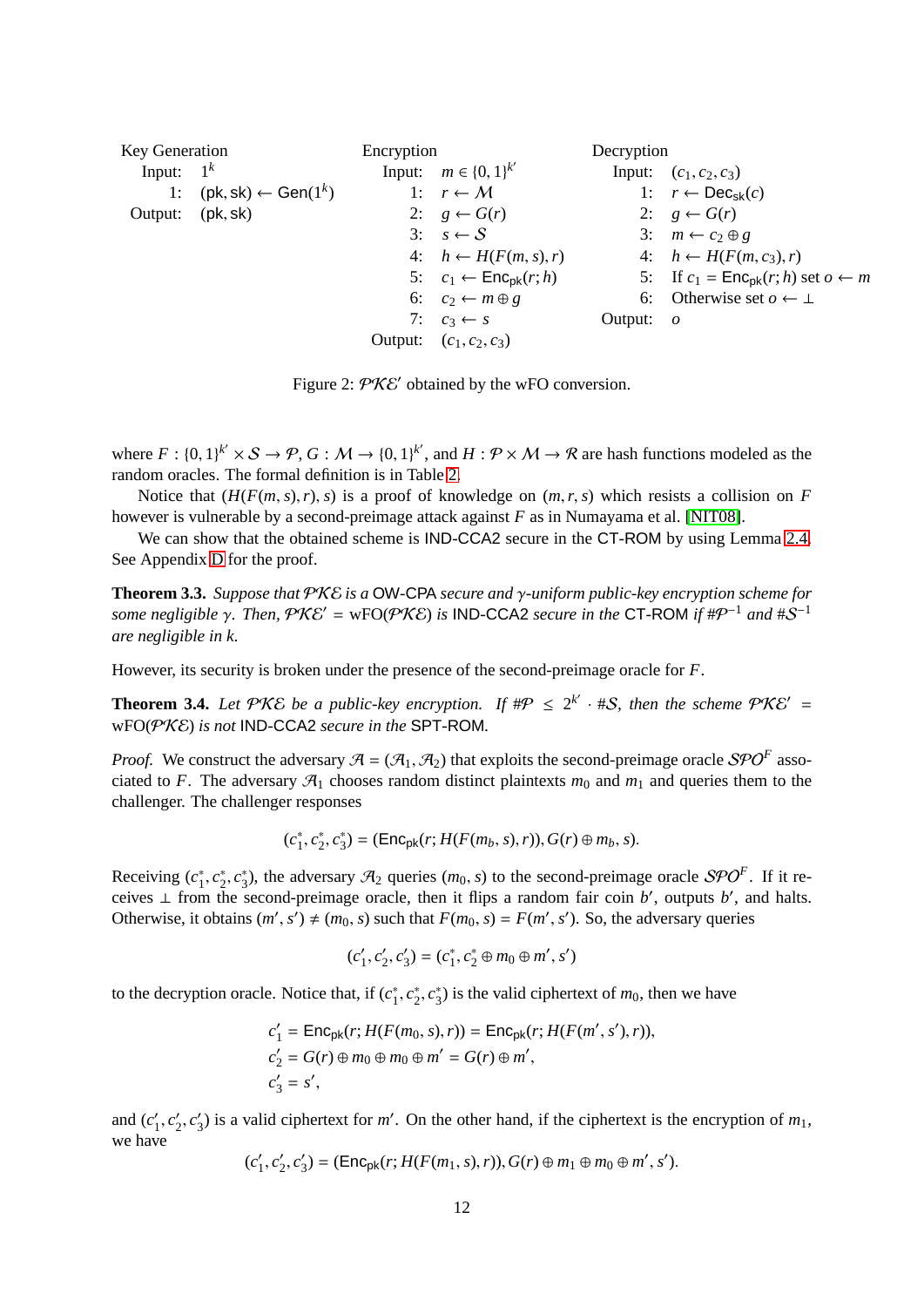Thus, if  $f = F(m_1, s)$  is equal to  $F(m_1 \oplus m_0 \oplus m', s')$  the decryption oracle returns  $m_1 \oplus m_0 \oplus m' (\neq m')$ . Otherwise, the decryption oracle returns ⊥.

Thus, if the answer is *m'*, then the adversary concludes that  $(c_1^*, c_2^*, c_3^*)$  is the ciphertext of  $m_0$ , that is, it outputs  $b' = 0$ . Otherwise, the adversary concludes that it is the ciphertext of  $m_1$ , that is, it outputs  $b' = 1$ . Therefore, A can output the correct answer unless A receives  $\perp$  from the second-preimage oracle.

We finally bound the probability that the oracle outputs ⊥. It is bounded by  $(1 - 1/#p)^{2^{k'}+S-1}$  ≤  $exp(-(2^{k'} \cdot \#S - 1)/\#P) \le 1/\sqrt{e}$  as required. This completes the proof. □

### **3.3 The Original Fujisaki-Okamoto Conversion**

We next show that the obtained scheme by the conversion FO with the one-time pad is secure in the SPT-ROM, but not secure in the FPT-ROM in some parameter setting.

Let  $G : \mathcal{M} \to \{0,1\}^{k'}$  and  $H : \{0,1\}^{k'} \times \mathcal{M} \to \mathcal{R}$  be hash functions modeled as the random oracles. Recall the encryption procedure of  $PKE' = FO(PKE)$ . For a plaintext  $m \in M' = \{0, 1\}^{k'}$  and a random string  $r \in \mathcal{R}' = \mathcal{M}$ , the ciphertext is  $(Enc_{pk}(r; H(m, r)), G(r) \oplus m)$ . The scheme is in Figure 3.

| Key Generation   |                                            | Encryption           |                                                  | Decryption       |                                                                 |
|------------------|--------------------------------------------|----------------------|--------------------------------------------------|------------------|-----------------------------------------------------------------|
| Input: $1^k$     |                                            |                      | Input: $m \in \{0, 1\}^{k'}$                     |                  | Input: $(c_1, c_2)$                                             |
| 1:               | (pk, sk) $\leftarrow$ Gen(1 <sup>k</sup> ) |                      | 1: $r \leftarrow M$                              |                  | 1: $r \leftarrow \mathsf{Dec}_{\mathsf{sk}}(c)$                 |
| Output: (pk, sk) |                                            |                      | 2: $g \leftarrow G(r)$                           |                  | 2: $g \leftarrow G(r)$                                          |
|                  |                                            |                      | 3: $h \leftarrow H(m,r)$                         |                  | 3: $m \leftarrow c_2 \oplus g$                                  |
|                  |                                            |                      | 4: $c_1 \leftarrow \text{Enc}_{\text{ok}}(r; h)$ |                  | 4: $h \leftarrow H(m,r)$                                        |
|                  |                                            |                      | 5: $c_2 \leftarrow m \oplus g$                   |                  | 5: If $c_1 = \text{Enc}_{\text{pk}}(r; h)$ set $o \leftarrow m$ |
|                  |                                            | Output: $(c_1, c_2)$ |                                                  |                  | 6: Otherwise set $o \leftarrow \perp$                           |
|                  |                                            |                      |                                                  | Output: $\theta$ |                                                                 |

<span id="page-12-0"></span>Figure 3: PKE' obtained by the FO conversion.

Modifying the existing proofs, we can show the scheme is secure in the SPT-ROM using Lemma 2.4. The proof appears in Appendix E.

**Theorem 3.5.** *Suppose that* PKE *is* OW-CPA *secure and* γ*-uniform for some negligible* γ*. Then,* PKE′ = FO(PKE) *is* IND-CCA2 *secure in the* SPT-ROM*.*

<span id="page-12-1"></span>However, the presence of t[he fi](#page-29-0)rst-preimage oracle for *G* violates the IND-CPA security of  $PKE'$  in some parameter settings. Note that if *m* is  $0^{k'}$ , the second component of the ciphertext is  $G(r)$ , which is vulnerable the first-preimage oracle of *G*.

**Theorem 3.6.** *Let*  $C = #M/2^{k'}$ . *Assume that*  $C = k^{O(1)}$ . *Then,*  $PK\mathcal{E}' = \text{FO}(\mathcal{PK}\mathcal{E})$  *is not* IND-CPA *secure in the* FPT-ROM*.*

*Proof.* We prove the theorem by constructing the adversary  $\mathcal{A} = (\mathcal{A}_1, \mathcal{A}_2)$  which exploits the firstpreimage oracle of *G*,  $\mathcal{FPO}^G$ . The adversary  $\mathcal{A}_1$ , on input pk, queries  $m_0 = 0^{k'}$  and  $m_1 = 1^{k'}$  to the challenger. The adversary  $\mathcal{A}_2$ , on input the target ciphertext  $(c_1^*, c_2^*)$ , queries  $c_2^*$  to the first-preimage oracle of *G*. If it obtains  $\tilde{r}$ , it checks that  $c_1 = \text{Enc}_{pk}(\tilde{r}; H(0^{k'}, \tilde{r}))$ . If the check passes, the adversary outputs  $b' = 0$ . Otherwise, it flips a random fair coin  $b'$ , outputs  $b'$ , and halts.

It is obvious that if  $b = 0$  and  $\tilde{r} = r$ , the adversary answers correctly, that is, it outputs  $b' = b$ . If  $b = 1$ , the preimage of the query  $G(r) \oplus 1^{k'}$  never equals to *r* since  $G(r) \neq G(r) \oplus 1^{k'}$ . Hence, the adversary's check fails if  $b = 1$ .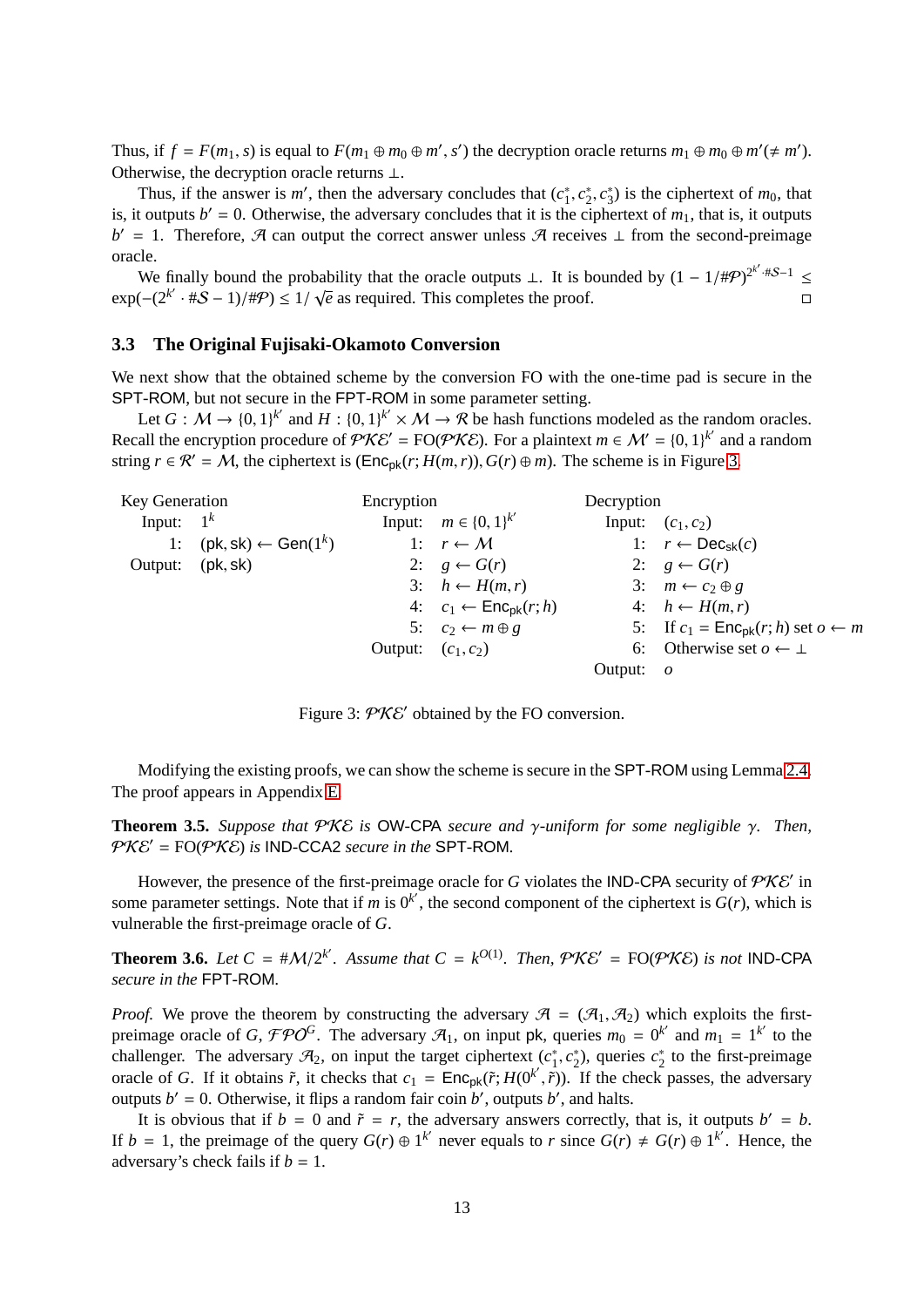We estimate the probability that the adversary wins. By Lemma 2.3, with probability at least  $1-2^{-2k'}$ , there is no preimage of size larger than *L*, where if  $C \ge 1$  then  $L = 5Ck' \ln 2/(\ln k' + \ln \ln 2) \le 4Ck'/\ln k'$ and otherwise  $L = 5k' \ln 2/(\ln k' + \ln \ln 2) \le 4k'/\ln k'$  for all sufficiently large k'.

Let Good denote the event that  $r \leftarrow \mathcal{FPO}_G(G(r))$ . We then have  $Pr[\text{Good}] \ge (1 - 2^{-2k'})/L$ . Hence, we obtain that

$$
Pr[b' = b] = Pr[b' = 0 | b = 0 \land Good] Pr[b = 0 \land Good]
$$
  
+ 
$$
Pr[b' = 0 | b = 0 \land \neg Good] Pr[b = 0 \land \neg Good]
$$
  
+ 
$$
Pr[b' = 1 | b = 1] Pr[b = 1]
$$
  
= 
$$
1 \cdot \frac{1}{2} \cdot Pr[Good] + \frac{1}{2} \cdot \frac{1}{2} \cdot (1 - Pr[Good]) + \frac{1}{2} \cdot \frac{1}{2}
$$
  
= 
$$
\frac{1}{2} + \frac{1}{4} Pr[Good] \ge \frac{1}{2} + \frac{1 - 2^{-2k'}}{4L}.
$$

and 4*L* is a polynomial in the security parameter *k*. This completes the proof.

As shown above, the FO conversion is not secure in the FPT-ROM, but there is a way to modify it so as to maintain the security in the FPT-ROM. Naito, Wang, and Ohta proposed the conversion method that converts a cryptosystem secure in the ROM to that secure even in the FPT-ROM [NWO09]. In the case of the FO conversion, the public key is (pk, *c*), where  $c \leftarrow \{0, 1\}^k$ , and the ciphertext is

 $(c_1, c_2) = (\text{Enc}_{\text{nk}}(r; H(c, m, r)), G(c, r) \oplus m),$ 

where the domains of *H* and *G* are modified. Intuitively, this change makes the first-[preimage](#page-65-8) oracles,  $\mathcal{FPO}^{H}$  and  $\mathcal{FPO}^{G}$ , useless.

### **3.4 OAEP**

<span id="page-13-0"></span>We finally focus on the OAEP and present its IND-CCA2 security in the FPT-ROM. For the security parameter *k*, let  $k_0$  and  $k_1$  be functions in *k*, where  $k_0 < k - k_0$ . Let *F* be a family of partial-domain one-way trapdoor permutations of a domain  $\{0, 1\}^{k-k_0} \times \{0, 1\}^{k_0}$ . (See [FOPS04] for the definition of the partial-domain one-wayness.) Furthermore, let *G* and *H* be hash functions such that  $G: \{0, 1\}^{k_0} \to$ {0, 1}<sup>k−k<sub>0</sub></sub> and *H* : {0, 1}<sup>k−k<sub>0</sub> → {0, 1}<sup>k<sub>0</sub></sup>. Then, the OAEP encryption scheme based on *F* is described in</sup></sup> Fig. 4. We obtain the following theorem that states the security of the O[AEP encr](#page-64-12)yption scheme in the

| Key Generation |                                                  | Encryption  |                                                     | Decryption         |                                                      |
|----------------|--------------------------------------------------|-------------|-----------------------------------------------------|--------------------|------------------------------------------------------|
| Input: $1^k$   |                                                  |             | Input: $m \in \{0, 1\}^{k-k_0-k_1}, f_{\text{pk}}$  | Input: $c, g_{sk}$ |                                                      |
|                | 1: $(f_{\text{pk}}, g_{\text{sk}}) \leftarrow F$ |             | 1: $r \leftarrow \{0, 1\}^{k_0}$                    |                    | 1: $s \parallel t \leftarrow g_{\rm sk}(c)$          |
|                | Output: $(f_{\rm pk}, g_{\rm sk})$               |             | 2: $s \leftarrow (m \parallel 0^{k_1}) \oplus G(r)$ |                    | 2: $r \leftarrow t \oplus H(s)$                      |
|                |                                                  |             | 3: $t \leftarrow H(s) \oplus r$                     |                    | 3: $M \leftarrow s \oplus G(r)$                      |
|                |                                                  |             | 4: $c \leftarrow f_{\text{pk}}(s \parallel t)$      |                    | 5: If $M = m    0^{k_1} \text{ set } o \leftarrow m$ |
|                |                                                  | Output: $c$ |                                                     |                    | 6: Otherwise set $o \leftarrow \perp$                |
|                |                                                  |             |                                                     | Output: $\theta$   |                                                      |

#### Figure 4: OAEP

#### FPT-ROM.

**Theorem 3.7.** *Let F be a family of partial-domain one-way trapdoor permutations. Then, the OAEP encryption scheme based on F is* IND-CCA2 *secure in the* FPT-ROM*.*

<span id="page-13-1"></span>See Appendix F for the proof.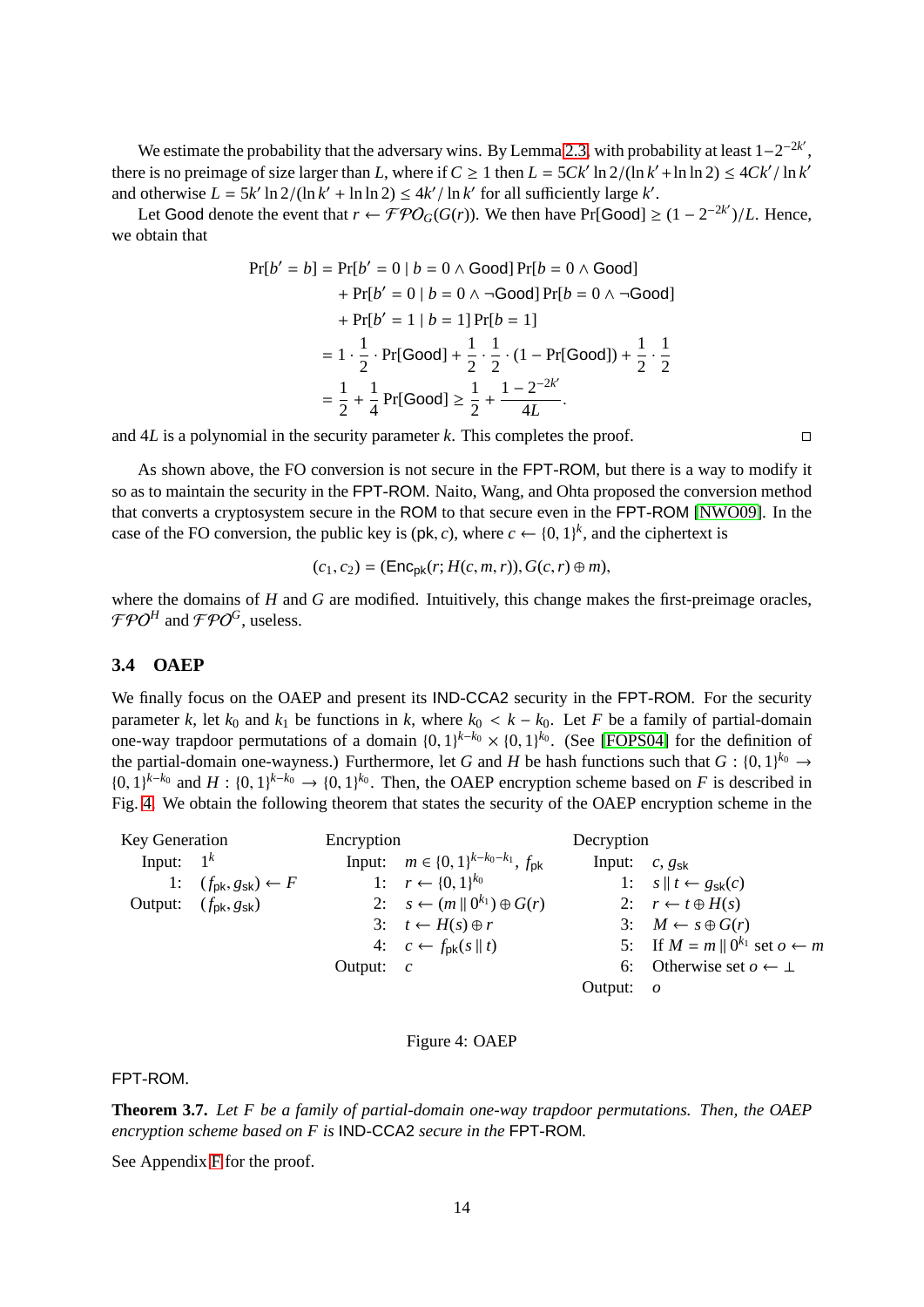## **4 Future Work**

It should be noted that our WROMs are based on a simplified variant, which Numayama et al. [NIT08] and Pasini and Vaudenay [PV07] also adopted, of the original WROMs of Liskov [Lis07].

<span id="page-14-0"></span>The original WROMs consists of the ideal compression function  $h : \{0, 1\}^{k+k'} \rightarrow \{0, 1\}^k$  of *fixed input length* and the first-preimage oracle. Then, he discussed the security of the *flexible input-length* hash functions  $H^h: \{0,1\}^k \to \{0,1\}^k$  employing h as the component in the context of indiffer[entiabil](#page-65-5)ity [MRH04]. A random [oracle](#page-66-4) *H* is often instantiated by employing a compress[ion](#page-65-3) *h*. (See, e.g., the survey in [LN09, Section 2].) Therefore, his work reflects the attacks against the compression function of MD5 and SHA-1 rather than the construction *H*.

On the contrary, we (and similarly [NIT08, PV07]) discussed the *monolithic* random oracle *H* and the [additiona](#page-65-9)l oracles associated with *H*. Hence, our model has a gap from such a realistic instantiation of the ran[dom or](#page-65-1)acle in some sense. We leave filling this gap as future work.

Except for the FO conversion, there are several conversion methods in the ROM, such as REACT [OP01] and GEM [CHJ<sup>+</sup>02]. It w[ould also](#page-65-5) [be inte](#page-66-4)resting as future work to examine the security of these conversion methods in the WROMs.

## **Ack[nowl](#page-65-10)edgeme[nts](#page-64-13)**

We thank anonymous reviewers for their helpful comments. This research was supported in part by NTT Information Sharing Platform Laboratories, JSPS Global COE program "Computationalism as Foundation for the Sciences," KAKENHI 18300002, KAKENHI 19-55201, and the Japan Science and Technology Agency, Strategic Japanese-French Cooperative Program "Quantum Computer: Theory and Feasibility."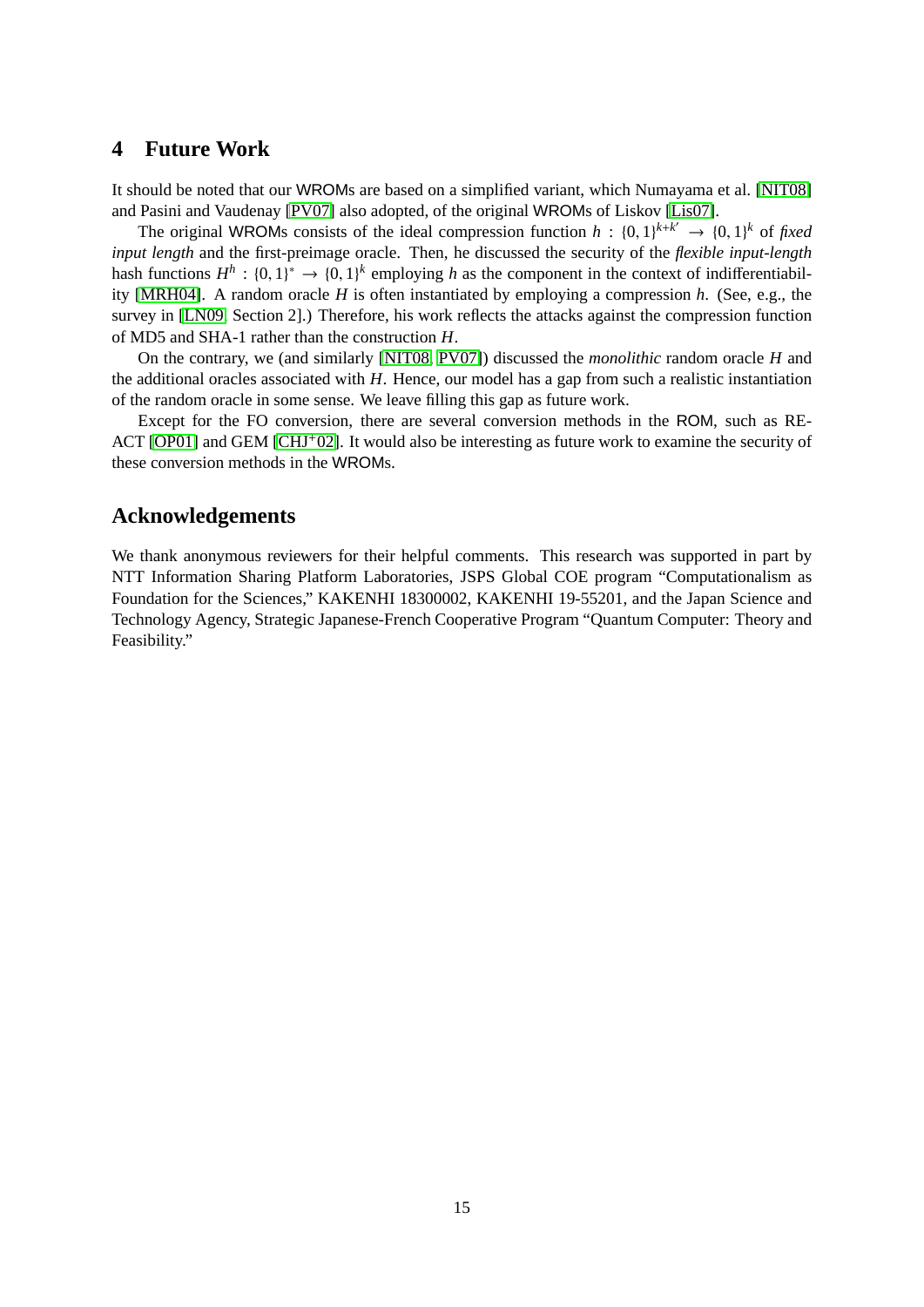## **A Simulation Algorithms of Numayama et al.**

In this section, we review the details of the algorithms RO, CO, SPO, and FPO which simulate the random oracle, the collision oracle, the second-preimage oracle, and the first-preimage oracle in the WROMs, respectively.

<span id="page-15-0"></span>In each of WROMs, two tables  $\mathbb T$  and  $\mathbb L$  are shared by the simulation algorithm RO for the random oracle and the simulation algorithm for the additional oracle, e.g., CO in the CT-ROM. In the start of the simulations, both tables are empty. In the simulations,  $T$  will contain the pair of values  $(x, y)$  such that  $x = h(y)$  and  $\mathbb{L}$  will contain the pair of values  $(y, n)$  such that  $n = \# \{x \in X \mid x = h(y)\}\)$ . For the table  $\mathbb{T} = \{(x, y)\}\)$ , we define  $\mathbb{T}(y) = \{(x', y') \in \mathbb{T} \mid y' = y\}.$ 

First, we review how the algorithm RO runs on input  $\hat{x}$  in detail. If the hash value of  $\hat{x}$  is already determined, then the algorithm RO returns it. Otherwise, there are two situations depending on whether the algorithm RO returns *old y* which is already appeared in the table T or the algorithm RO returns *new y* which is not yet appeared in the table  $\mathbb{T}$ . There are (#*X* − # $\mathbb{T}$ ) elements whose hash values are not yet determined, and among them there are  $\sum_{(\tilde{y}, \tilde{n}) \in \mathbb{L}} (\tilde{n} - \# \mathbb{T}(\tilde{y}))$  elements whose hash values are expected to be old *y*. Therefore, the algorithm RO returns old *y* or new *y* with this ratio. In case of old *y*, the algorithm RO picks old *y* according to the number of the preimages of each old *y*. In case of new *y*, the algorithm RO picks new *y* uniformly at random, and defines the number of preimages of *y*. The whole algorithm is presented in Algorithm 2.

**Algorithm**  $RO(\hat{x})$ 

- 1. If  $(\hat{x}, y) \in \mathbb{T}$  $(\hat{x}, y) \in \mathbb{T}$  $(\hat{x}, y) \in \mathbb{T}$  for some *y*, then output *y*.
- 2. Let *p* be the following probability,

$$
p = \frac{\sum_{(\tilde{y}, \tilde{n}) \in \mathbb{L}} (\tilde{n} - #\mathbb{T}(\tilde{y}))}{#X - #\mathbb{T}}
$$

.

- 3. With probability *p*, output old *y* as Steps (a)-(b).
	- (a) pick  $y \leftarrow D$  according to the following distribution.

$$
f_D(y) = \frac{n - \mathbb{H} \mathbb{T}}{\sum_{(\tilde{y}, \tilde{n}) \in \mathbb{L}} (\tilde{n} - \mathbb{H} \mathbb{T}(\tilde{y}))} \text{ for } (y, n) \in \mathbb{L}.
$$

- (b) insert  $(\hat{x}, y)$  in  $\mathbb T$  and output *y*.
- 4. With probability 1 − *p* output new *y* as Steps (a)-(d).
	- (a) pick  $y \leftarrow Y \setminus \bigcup_{(\tilde{y}, \tilde{n}) \in \mathbb{L}} {\tilde{y}}$  uniformly at random.
	- (b)  $n' \leftarrow B_N(\#X \sum_{(\tilde{y}, \tilde{n}) \in \mathbb{L}} \tilde{n} 1, \frac{1}{\#Y \# \mathbb{L}})$ . (BN(*N*, *p*) denotes the binomial distribution with parameters *N* and *p*.)
	- (c)  $n \leftarrow n' + 1$ .
	- (d) insert  $(y, n)$  in  $\mathbb{L}$ , insert  $(\hat{x}, y)$  in  $\mathbb{T}$ , and output *y*.

<span id="page-15-1"></span>Algorithm 2: Simulation method of the random oracle.

Next, we review how the algorithm CO runs in detail. First, it picks  $x \leftarrow X$  as the original oracle does. If the hash value of *x* is not determined, it obtains the hash value *y* by the algorithm RO. If  $n = 1$ , which implies that there is only one preimage of *y*, then the algorithm CO returns ⊥. Otherwise, there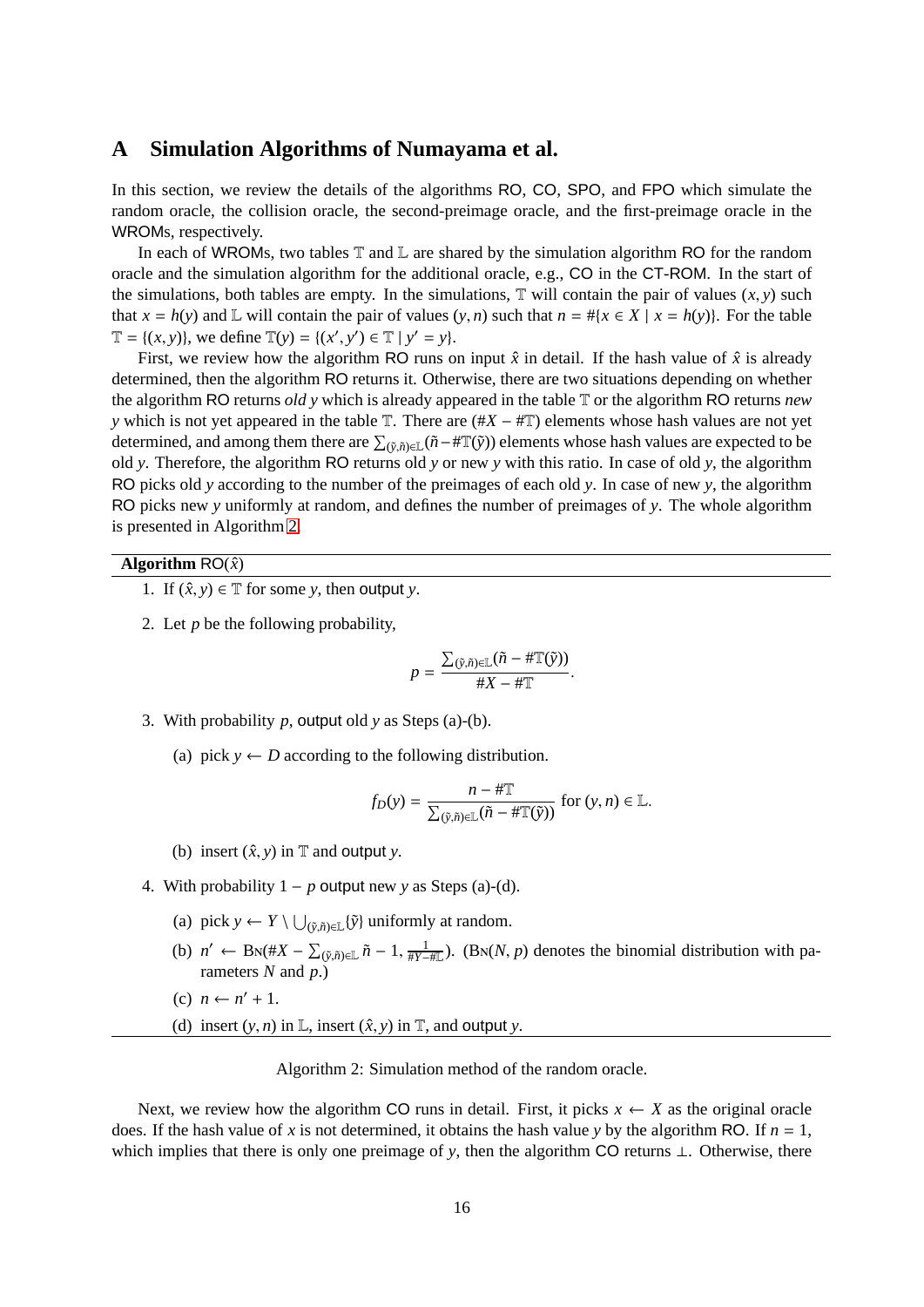are two situations depending on whether the algorithm CO returns *new x* which is not yet appeared in the table T or the algorithm CO returns *old x* which is already appeared in the table T. There are *n* elements whose hash values are expected to be *y*, and among them there are  $\#T(y)$  elements which are already appeared in the table T. Therefore, the algorithm CO returns old *x* or new *x* with this ratio. In case of old *x*, the algorithm CO picks old *x* according to both the current table T and the number of the preimages of each old *y* defined in the table L. In case of new *x*, the algorithm CO picks new *x* uniformly at random. The whole algorithm is presented in Algorithm 3.

### **Algorithm** CO()

1. Pick  $x \leftarrow X$ .

- 2. Invoke algorithm RO() and obtains  $y \leftarrow \text{RO}(x)$ .
- 3. Look up  $(n, y) \in \mathbb{L}$ .
- 4. If  $n = 1$ , output  $\perp$ .
- 5. If *n*  $\neq$  1, then compute the threshold  $q = \frac{\#T(y)-1}{n-1}$  $\frac{(y)-1}{n-1}$ .
- 6. With probability *q* output *x* with an old element.
	- (a) pick one entry uniformly from  $\mathbb T$  such that  $(\tilde x, y) \in \mathbb T$ , and output  $(x, \tilde x)$ .
- 7. Otherwise output *x* with a new element.
	- (a) pick uniformly  $x' \leftarrow X$  such that  $(x', \tilde{y}) \notin \mathbb{T}$  for any  $\tilde{y}$ .
	- (b) insert  $(x', y)$  in  $\mathbb{T}$ , and output  $(x, x')$ .

Algorithm 3: Simulation method of the collision oracle.

We next review how the algorithm SPO runs on input  $(\hat{x}, \hat{y})$  in detail. Since  $(\hat{x}, \hat{y})$  must be in T, the algorithm can obtain  $(\hat{y}, n)$  from L. If  $n = 1$ , which implies that there is only one preimage of  $\hat{y}$ , then the algorithm SPO returns ⊥. Otherwise, it returns *x* as the algorithm CO does. The whole algorithm is presented in Algorithm 4.

## **Algorithm** SPO $(\hat{x}, \hat{y})$

- 1. If  $(\hat{x}, \hat{y}) \notin \mathbb{T}$ , ou[tpu](#page-16-0)t  $\perp$ .
- 2. If  $n = 1$  for  $(\hat{y}, n) \in \mathbb{L}$ , output  $\perp$ .
- 3. If  $n \neq 1$  for  $(\hat{y}, n) \in \mathbb{L}$ , then compute the probability  $q = \frac{\#T(\hat{y})-1}{n-1}$  $\frac{(y)-1}{n-1}$ .
- 4. With probability *q* output old *x*.
	- (a) pick one entry  $(\tilde{x}, \hat{y}) \in \mathbb{T}$  such that  $\tilde{x} \neq \hat{x}$  uniformly at random, and output  $\tilde{x}$ .
- 5. Otherwise output new *x*.
	- (a) pick  $x \leftarrow X$  such that  $(x, \tilde{y}) \notin \mathbb{T}$  for any  $\tilde{y}$  uniformly at random.
	- (b) insert  $(x, \hat{y})$  in  $\mathbb{T}$ , and output *x*.

<span id="page-16-0"></span>Algorithm 4: Simulation method of the second-preimage oracle.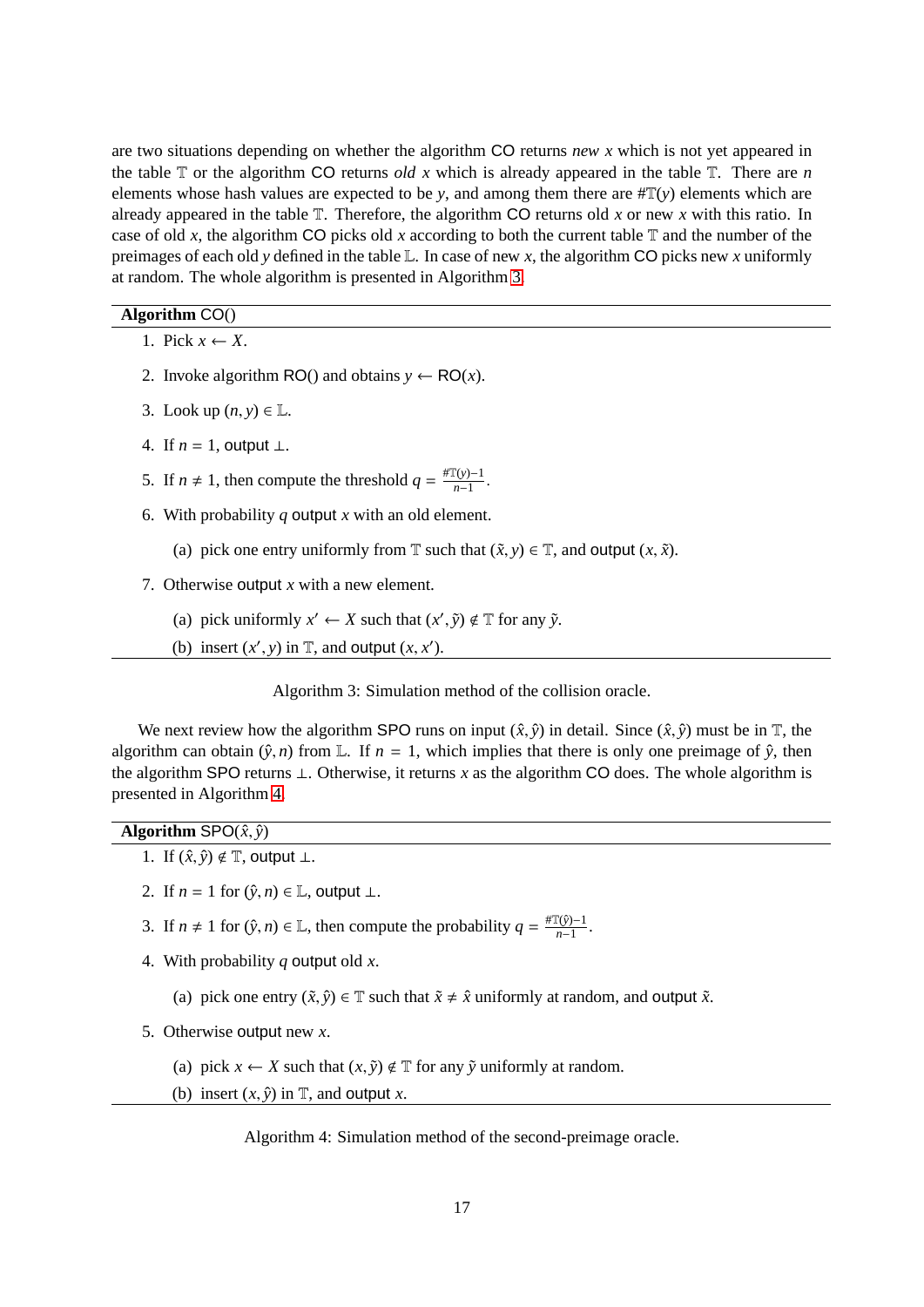Finally, we review how the algorithm FPO runs on input  $\hat{y}$  in detail. If  $\hat{y}$  is not yet determined (i.e., the number *n* of preimages of  $\hat{y}$  is not determined either), then the algorithm FPO first defines the number *n* of preimages of  $\hat{y}$ . If  $n = 0$ , which implies that there is no preimage of  $\hat{y}$ , then the algorithm FPO returns ⊥. Otherwise, the algorithm FPO returns *x* as the algorithm CO does. Note that the ratio in this case is not equal to that in the algorithms CO and SPO. The whole algorithm is presented in Algorithm 5.

#### **Algorithm** FPO(ˆ*y*)

- 1. If  $(\hat{y}, n) \notin \mathbb{L}$  $(\hat{y}, n) \notin \mathbb{L}$  $(\hat{y}, n) \notin \mathbb{L}$  for any *n*, then pick  $n \leftarrow B_N(\#X \sum_{(\tilde{y}, \tilde{n}) \in \mathbb{L}} \tilde{n}, \frac{1}{\#Y \# \mathbb{L}})$ , and insert  $(\hat{y}, n) \in \mathbb{L}$ , then output ⊥.
- 2. If  $n \neq 0$  for  $(\hat{y}, n) \in \mathbb{L}$ , then compute the probability  $q = \frac{\#T(\hat{y})}{n}$  $\frac{y}{n}$ .
- 3. With probability *q* output old *x*.
	- (a) pick one entry uniformly from  $\mathbb T$  such that  $(\tilde{x}, \hat{y}) \in \mathbb T$ , and output  $\tilde{x}$ .
- 4. Otherwise output new *x*.
	- (a) pick uniformly  $x \leftarrow X$  such that  $(x, \tilde{y}) \notin \mathbb{T}$ .
	- (b) insert  $(x, \hat{y})$  in  $\mathbb{T}$ , and output *x*.

<span id="page-17-1"></span>Algorithm 5: Simulation method of the first-preimage oracle.

## **B Proof of Lemma 2.4**

We now start the proof of our main lemma.

<span id="page-17-0"></span>*Proof.* In order to bound the [stati](#page-7-1)stical distance, we consider the algorithm RO instead of considering the random oracle RO*<sup>H</sup>* . It makes no difference because the distribution of the outputs of the algorithm RO is identical to the distribution of the outputs of the random oracle  $RO<sup>H</sup>$  by Proposition 2.6.

We denote by "*old y*" the value *y* which already appeared in the interaction with the two oracles, i.e., the correspondence  $(x, y)$  is already determined. We denote by "*new y*" the value *y* which did not yet appear. Furthermore, we use the same notation BAD as in Lemma 2.3. That is, BAD den[otes](#page-7-3) the event that there is some *y* such that the number of preimages of *y*, *ny*, is larger than *L*.

Now, we evaluate the probability  $Pr[V_{\mathcal{A},H}(x) = y]$  according to the algorithm RO.

#### **Case 1:** *new y***:**

$$
Pr[V_{\mathcal{A},H}(x) = new \ y] = \frac{\#X - \sum n}{\#X - \#\mathbb{T}} \cdot \frac{1}{\#Y - \#\mathbb{L}}.
$$

Let  $n_y$  be the number of preimages of *y* under the function *h*. Then conditioned on  $n_y \le L$  for all *y* (i.e.,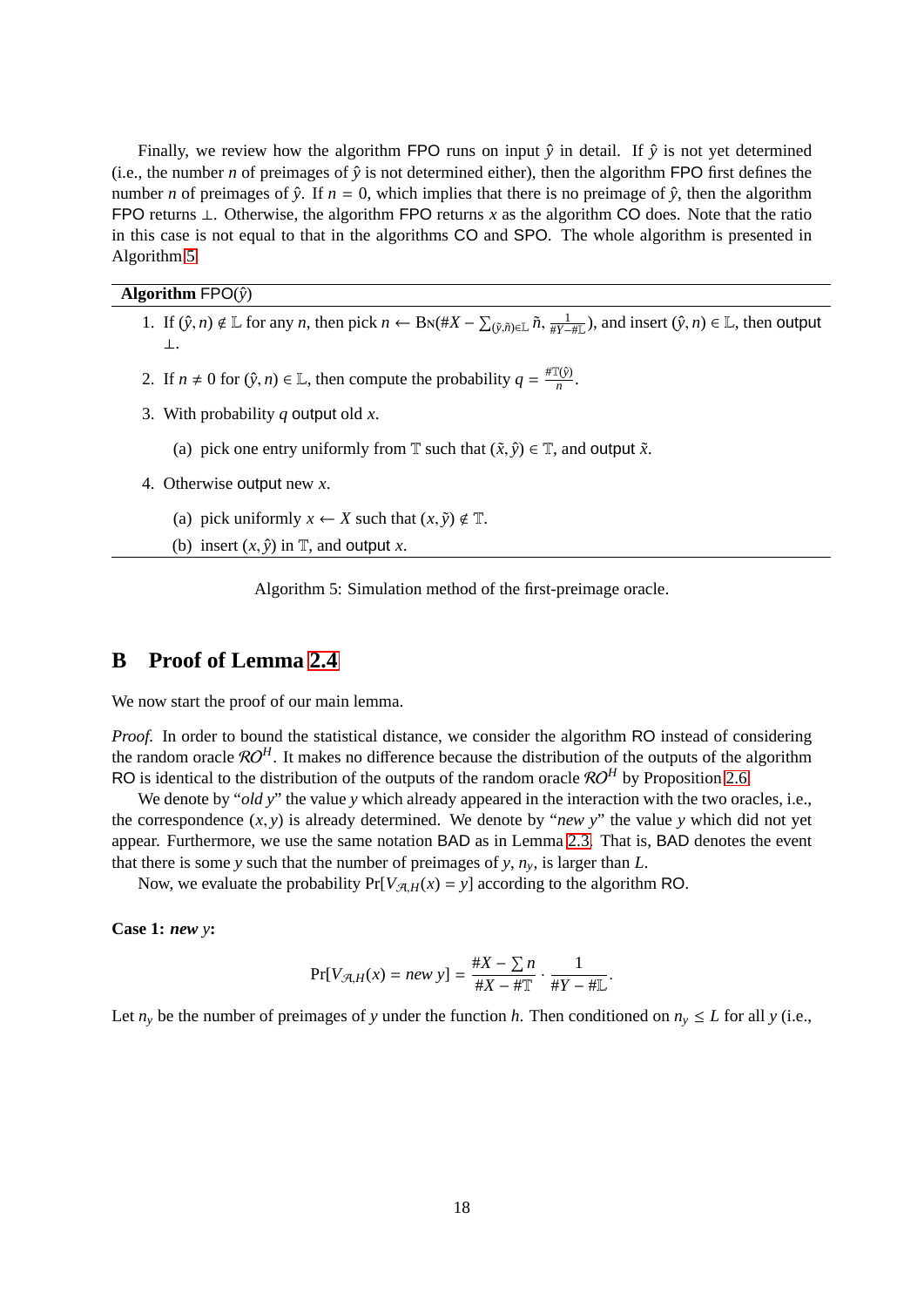the event BAD does not occur), this probability is bounded by

$$
p_{\text{low}} = \frac{\#X - qL}{\#X} \cdot \frac{1}{\#Y}
$$
  
\n
$$
\leq \Pr[V_{\mathcal{A},H}(x) = new \ y | \neg \text{BAD}]
$$
  
\n
$$
\leq \frac{\#X}{\#X - q} \cdot \frac{1}{\#Y - q}
$$
  
\n
$$
\leq \frac{1}{\#Y} \cdot \frac{1}{1 - \frac{q}{\#X}} \cdot \frac{1}{1 - \frac{q}{\#Y}}
$$
  
\n
$$
\leq \frac{1}{\#Y} \left(1 + \frac{2q}{\#X}\right) \left(1 + \frac{2q}{\#Y}\right)
$$
  
\n
$$
= p_{\text{up}}.
$$

Then, for *new y* we have

$$
|\Pr[V_{\mathcal{A},H}(x) = y] - \Pr[U_Y = y]|
$$
  
\n
$$
\leq |\Pr[V_{\mathcal{A},H}(x) = y | \neg BAD] - \Pr[U_Y = y | \neg BAD] | + \Pr[BAD]
$$
  
\n
$$
\leq |\Pr[V_{\mathcal{A},H}(x) = y | \neg BAD] - \frac{1}{\#Y}| + \Pr[BAD]
$$
  
\n
$$
\leq p_{\text{up}} - p_{\text{low}} + \Pr[BAD]
$$
  
\n
$$
\leq \frac{1}{\#Y} \left( \left( 1 + \frac{2q}{\#X} \right) \left( 1 + \frac{2q}{\#Y} \right) - \left( 1 - \frac{qL}{\#X} \right) \right) + \Pr[BAD]
$$
  
\n
$$
= \frac{1}{\#Y} \left( \frac{q(L+2)}{\#X} + \frac{2q}{\#Y} + \frac{4q^2}{\#X \#Y} \right) + \Pr[BAD].
$$

**Case 2:** *old y***:**

$$
\Pr[V_{\mathcal{A},H}(x) = old \text{ y}] = \frac{n - #\mathbb{T}(y)}{\#X - #\mathbb{T}}.
$$

Then conditioned on  $n_y \le L$  for all *y* (i.e., the event BAD does not occur), this probability is bounded by,

$$
\Pr[V_{\mathcal{A},H}(x) = old \mid \neg \text{BAD}] \le \frac{L}{\#X - q}.
$$

Then, for *old y* we have

$$
|\Pr[V_{\mathcal{A},H}(x) = y] - \Pr[U_Y = y]|
$$
  
\n
$$
\leq |\Pr[V_{\mathcal{A},H}(x) = y | \neg BAD] - \Pr[U_Y = y | \neg BAD]\n| + \Pr[BAD]
$$
  
\n
$$
\leq |\Pr[V_{\mathcal{A},H}(x) = y | \neg BAD] - \frac{1}{\#Y} + \Pr[BAD]
$$
  
\n
$$
\leq \Pr[V_{\mathcal{A},H}(x) = y | \neg BAD] + \frac{1}{\#Y} + \Pr[BAD]
$$
  
\n
$$
\leq \frac{L}{\#X - q} + \frac{1}{\#Y} + \Pr[BAD].
$$

Now we can bound the statistical distance between the distribution on  $H_{A,h}(x)$  and the uniform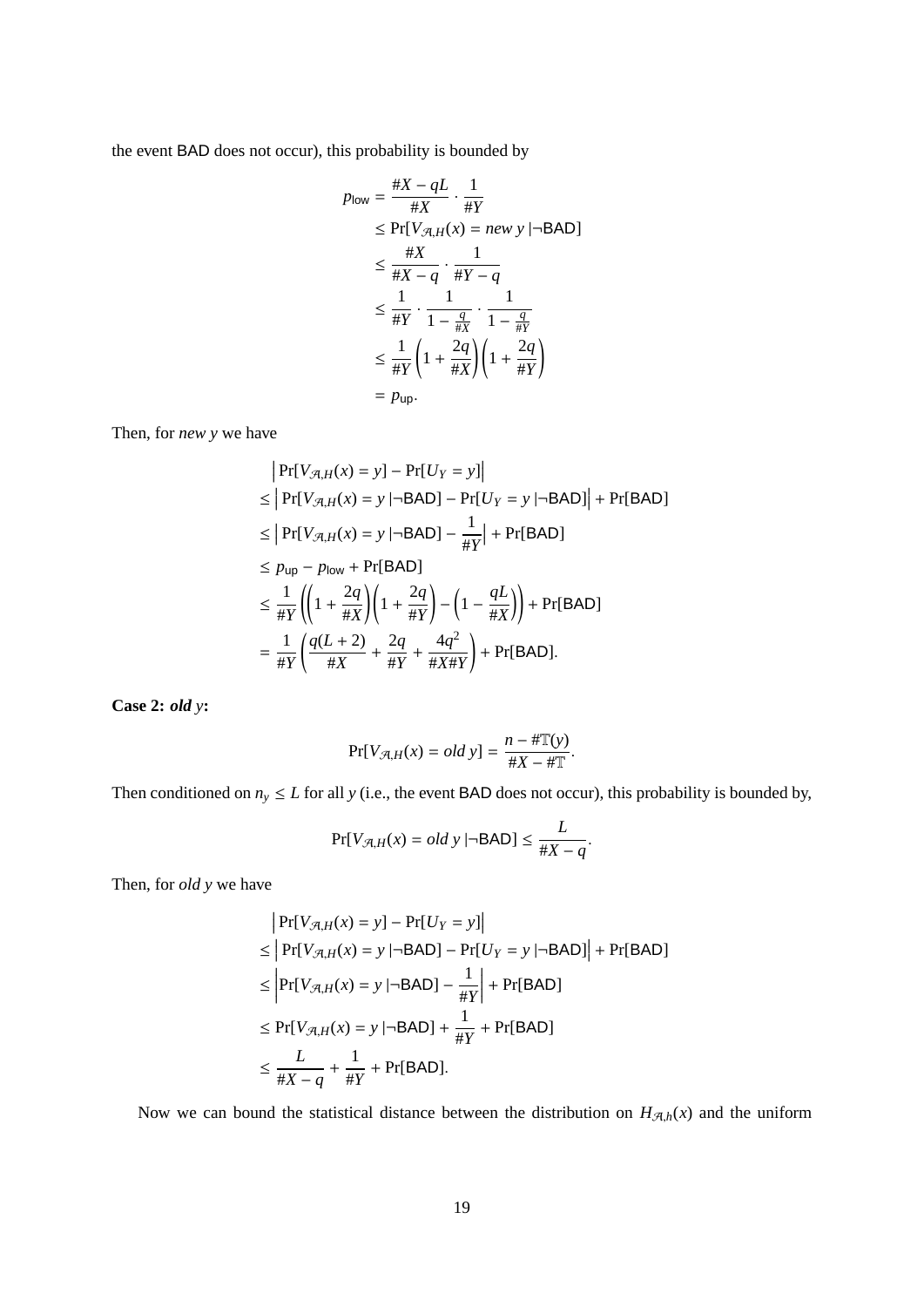distribution on *Y* as follows:

$$
\sum_{y} \left| \Pr[V_{\mathcal{A},H}(x) = y] - \Pr[U_{Y} = y] \right|
$$
\n
$$
= \sum_{new \ y} \left| \Pr[V_{\mathcal{A},H}(x) = y] - \Pr[U_{Y} = y] \right| + \sum_{old \ y} \left| \Pr[V_{\mathcal{A},H}(x) = y] - \Pr[U_{Y} = y] \right|
$$
\n
$$
\leq \left( \frac{q(L+2)}{\#X} + \frac{2q}{\#Y} + \frac{4q^2}{\#X\#Y} \right) + \frac{qL}{\#X - q} + \frac{q}{\#Y} + \#Y \cdot \Pr[\text{BAD}]
$$
\n
$$
\leq \frac{2q}{\#X} + \frac{3q}{\#Y} + \frac{4q^2}{\#X\#Y} + \frac{2qL}{\#X - q} + \#Y \cdot \Pr[\text{BAD}].
$$

Finally by applying the lemma above, if  $#X \geq #Y$  then we have

$$
\sum_{y} \left| \Pr[V_{\mathcal{A},H}(x) = y] - \Pr[U_Y = y] \right|
$$
  
\n
$$
\leq \frac{2q}{\#X} + \frac{3q}{\#Y} + \frac{4q^2}{\#X\#Y} + \frac{2q}{\#X-q} \cdot \frac{5\ln\#Y}{\ln\ln\#Y} \cdot \frac{\#X}{\#Y} + \frac{1}{\#Y}
$$
  
\n
$$
\leq \frac{1}{\#Y} \left( 5q + 1 + \frac{4q^2}{\#Y} + 4q \cdot \frac{5\ln\#Y}{\ln\ln\#Y} \right).
$$

Otherwise we have

$$
\sum_{y} \left| \Pr[V_{\mathcal{A},H}(x) = y] - \Pr[U_{Y} = y] \right|
$$
  
\n
$$
\leq \frac{2q}{\#X} + \frac{3q}{\#Y} + \frac{4q^{2}}{\#X\#Y} + \frac{2q}{\#X-q} \cdot \frac{5\ln\#Y}{\ln\ln\#Y} + \frac{1}{\#Y}
$$
  
\n
$$
\leq \frac{1}{\#X} \left( 5q + 1 + \frac{4q^{2}}{\#X} + 4q \cdot \frac{5\ln\#Y}{\ln\ln\#Y} \right).
$$

Therefore we have

$$
\Delta(V_{\mathcal{A},H}(x),U_Y) \leq \begin{cases} \frac{1}{\#Y} \left(5q + 1 + \frac{4q^2}{\#Y} + 20q \frac{\ln \#Y}{\ln \ln \#Y}\right), & \text{if } \#X \geq \#Y, \\ \frac{1}{\#X} \left(5q + 1 + \frac{4q^2}{\#X} + 20q \frac{\ln \#Y}{\ln \ln \#Y}\right), & \text{if } \#X < \#Y. \end{cases}
$$

## **C Proof of the Security of dFO, Theorem 3.1**

<span id="page-19-0"></span>We prove Theorem 3.1 in the game style. We define a sequence of games and bound the advantage of the adversary in the IND-CCA2 game by showing each of the subsequent pairs of games is statistically close, and by relating the last game to the OW-CPA propert[y of th](#page-10-1)e underlying encryption scheme.

In order to prove the IND-CCA2 security, it is necessary to simulate the decryption oracle without knowing the secret [key](#page-10-1) sk. This is done by using the following plaintext extractor PE as in the original proof [FO99].

**The plaintext extractor** PE: The plaintext extractor shares the three tables  $T_F$ ,  $T_G$ , and  $T_H$  that are involv[ed in t](#page-64-8)he simulation algorithms  $RO_F$ ,  $RO_G$ , and  $RO_H$ , respectively. Given a decryption query *c* = (*c*<sub>1</sub>, *c*<sub>2</sub>), PE inspects each entry (*μ*, *f<sub>μ</sub>*) ∈  $\mathbb{T}_F$ , (γ, *g*<sub>γ</sub>) ∈  $\mathbb{T}_G$ , and (*f*, γ, *h*<sub>*f*,γ</sub>) ∈  $\mathbb{T}_H$ . For each (γ, *g*<sub>γ</sub>) ∈  $\mathbb{T}_G$ , it obtains  $\mu \leftarrow c_2 \oplus g_{\gamma}$ . It next picks  $(\mu, f) \in \mathbb{T}_F$  and picks  $(f, \gamma, h) \in \mathbb{T}_H$ . It checks whether  $c_1$  = Enc<sub>pk</sub>( $\gamma$ , *h*). If they hold, PE outputs  $\mu$  as the decryption of *c* and stops. Otherwise, the extractor returns ⊥.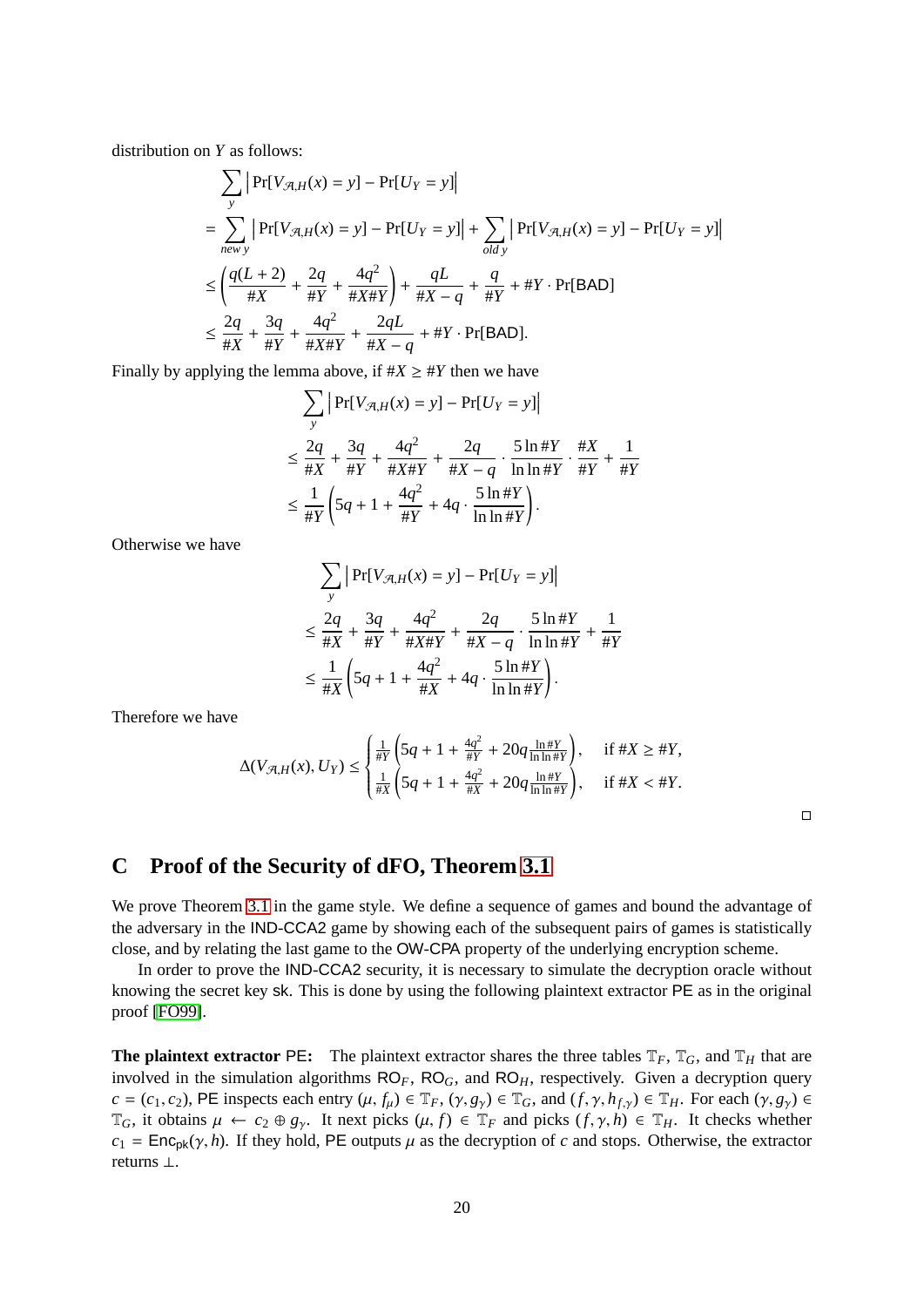**Sequence of games:** We start with the original attack game with respect to IND-CCA2 in the ROM, and modify it step by step in order to obtain a game directly related to the adversary which breaks the OW-CPA property of  $PKE =$  (Gen, Enc, Dec).

• Game<sub>0</sub>: The original attack game with respect to IND-CCA2 in the ROM. A pair of keys (pk, sk) is generated by using the key generation algorithm of Gen. The adversary  $\mathcal A$  is given the public key pk and has access to the decryption oracle *D*, the random oracles  $RO^F$ ,  $RO^G$ , and  $RO^H$ . At some point in the game the adversary  $\mathcal A$  is expected to output a pair of messages  $(m_0, m_1)$ . Next a challenge ciphertext is produced by flipping a coin *b* and producing a ciphertext  $c^*$  of  $m_b$ . This ciphertext  $c^*$  is constructed as follows:

$$
r^* \leftarrow M, \qquad g^* \leftarrow \mathcal{RO}^G(r^*), \qquad c_2^* \leftarrow g^* \oplus m_b, f^* \leftarrow \mathcal{RO}^F(m_b), \qquad h^* \leftarrow \mathcal{RO}^H(f^*, r^*), \qquad c_1^* \leftarrow \text{Enc}_{pk}(r^*; h^*).
$$

Then the ciphertext  $(c_1^*, c_2^*)$  is given to A. Finally, the adversary A outputs a bit *b'*.

• Game<sub>0.5</sub>: We replace the random oracles  $RO^F$ ,  $RO^G$ , and  $RO^H$  with the algorithms  $RO_F$ ,  $RO_G$ , and RO*<sup>H</sup>* respectively. These algorithms are obtained by the standard "on-the-fly" method.

Furthermore we replace the decryption oracle  $D$  with the algorithm D which simply runs the decryption algorithm using secret key sk.

- Game<sub>1</sub>: We change the time for generating  $r^*$ . The challenger first chooses  $r^+$  uniformly at random and obtains  $g^+ \leftarrow \text{RO}_G(r^+).$
- Game2: We modify the above game, by hooking queries to the algorithms RO*<sup>G</sup>* and RO*H*. If the query to the algorithm contains  $r^+$ , the challenger stops. Otherwise, the query is passed to the algorithms.
- Game<sub>3</sub>: We make the decryption algorithm D reject an undetermined *r*. That is, the algorithm D outputs ⊥ if  $(r, *) \notin \mathbb{T}_G$  for  $r \leftarrow \text{Dec}_{\text{sk}}(c_1)$  in step 2. In the after games, the algorithm D does not query to RO*G*.
- Game<sub>4</sub>: We modify the generation of  $g^+$ . The challenger uses  $g^+ \leftarrow \{0,1\}^{k'}$  instead of  $g^+ \leftarrow$  $RO<sub>G</sub>(r<sup>+</sup>)$ .
- Game<sub>5</sub>: We modify the generation of  $h^+$ . The challenger chooses  $h^+ \leftarrow \mathcal{R}$  instead of  $h^+ \leftarrow$ RO<sub>H</sub>(RO<sub>F</sub>( $m_b$ ),  $r^+$ ). Hence,  $c^* = (c_1^*, c_2^*)$  is ( $Enc_{pk}(r^+; h^+), g^+ \oplus m_b$ ).
- Game<sub>6</sub>: We make the decryption algorithm D reject an undetermined *m*. That is, D outputs ⊥ if (*m*, ∗) < T*<sup>F</sup>* in step 4. Additionally, we make D reject an undetermined (*f*,*r*). I.e., D outputs ⊥ if  $(f, r, *)$  ∉  $\mathbb{T}_H$  in step 5. Notice that the algorithm D does not query to RO<sub>F</sub>, RO<sub>G</sub>, and RO<sub>H</sub> anymore.
- Game<sub>7</sub>: Finally, we replace the decryption algorithm D with the plaintext extractor PE.

**Sequence of lemmas:** In the proofs of the following lemmas, we repeatedly use Lemma C.1 below in order to bound the distance of each of the subsequent pairs of games.

**Lemma C.1.** *Let E*1, *E*2, *F*1*, and F*<sup>2</sup> *be events defined on a probability space. If the followings hold:*

$$
|\Pr[E_1 \land \neg F_1] - \Pr[E_2 \land \neg F_2]| \leq \delta
$$
 and  $\Pr[F_1] = \Pr[F_2] = \epsilon$ ,

*then we have*

$$
|\Pr[E_1] - \Pr[E_2]| \le \delta + \epsilon.
$$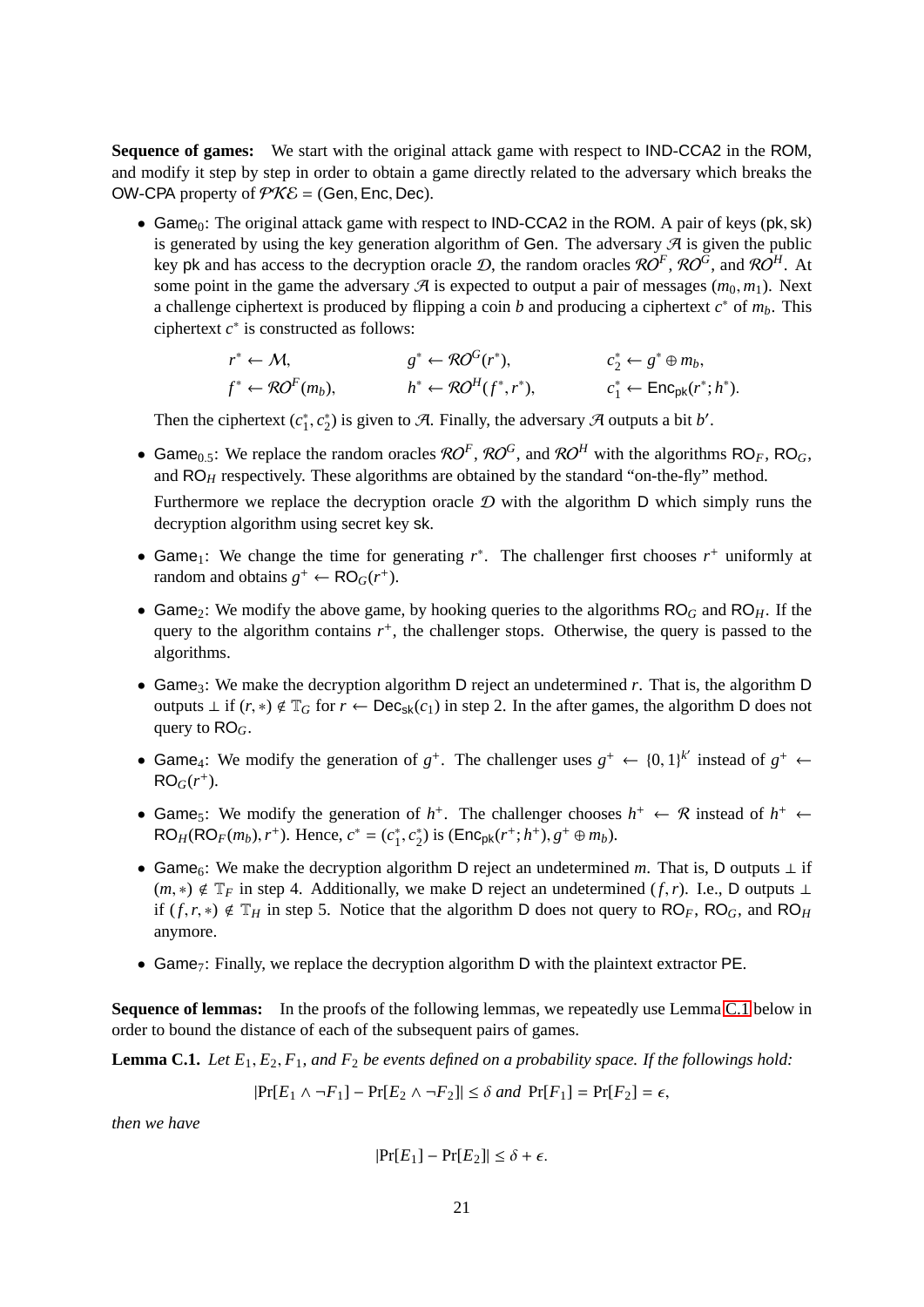*Proof.*

$$
|\Pr[E_1] - \Pr[E_2]| = |\Pr[E_1 \land \neg F_1] + \Pr[E_1 \land F_1] - \Pr[E_2 \land \neg F_2] - \Pr[E_2 \land F_2]|
$$
  
\n
$$
\leq |\Pr[E_1 \land \neg F_1] - \Pr[E_2 \land \neg F_2]| + |\Pr[E_1 \land F_1] - \Pr[E_2 \land F_2]|
$$
  
\n
$$
\leq \delta + |\Pr[E_1|F_1] \cdot \Pr[F_1] - \Pr[E_2|F_2] \cdot \Pr[F_2]|
$$
  
\n
$$
= \delta + |\Pr[E_1|F_1] - \Pr[E_2|F_2]| \cdot \epsilon
$$
  
\n
$$
\leq \delta + \epsilon.
$$

 $\Box$ 

Let  $q_F$ ,  $q_G$ , and  $q_H$  denote the number of queries made by the adversary to the random oracles for *F*, *G*, and *H*, respectively. *q<sup>D</sup>* denotes the number of queries made by the adversary to the decryption oracle. We denote by  $S_0$  the event  $b' = b$  in the Game<sub>0</sub> and use a similar notation  $S_i$  in any subsequent game. We denote by  $Adv_{\text{CCA2}}^{\text{IND}}$  the advantage of the adversary in the IND-CCA2 game in the ROM. Then by definition, we have  $\overline{A}d\overline{v}_{\text{CCA2}}^{\text{IND}} = |2 \Pr[S_0] - 1|$ . We can bound this probability by the following lemmas.

In the following, we denote by AskG and AskH the event that the adversary queries *r*<sup>∗</sup> to the random oracle for *G* and the event that the adversary queries  $(g, r^*)$  to the random oracle for *H* for some *g*, respectively. Let  $AskR = AskG \vee AskH$ .

Note that

$$
Adv_{\mathsf{CCA2}}^{\mathsf{IND}} \leq |\Pr[S_0] - \Pr[\neg S_0]| \leq \Pr[\mathsf{AskR}_0] + |\Pr[S_0 \land \neg \mathsf{AskR}_0] - \Pr[\neg S_0 \land \neg \mathsf{AskR}_0]|.
$$

**Lemma C.2.** Game<sub>0</sub> and Game<sub>0.5</sub> are identical and we have

$$
Pr[S_0] = Pr[S_{0.5}].
$$

*Proof.* The algorithms  $\mathsf{RO}_F$ ,  $\mathsf{RO}_G$ , and  $\mathsf{RO}_H$  can simulate the random oracles for the hash functions F,  $G$ , and  $H$ , respectively. Therefore,  $Game_0$  and  $Game_{0.5}$  are identical,

 $\Box$ 

## Lemma C.3. Game<sub>0.5</sub> and Game<sub>1</sub> are identical.

*Proof.* There is no change except the timing for the generation of  $r^*$ . It is obvious that the change does not affect the games. Therefore  $Game_{0.5}$  and  $Game_1$  are identical.

**Lemma C.4.** Game<sub>1</sub> and Game<sub>2</sub> are identical if the event AskR does not occur. Hence, we have that

$$
Adv_{\mathsf{CCA2}}^{\mathsf{IND}} \leq \Pr[\mathsf{AskR}_2] + |\Pr[\mathsf{S}_2 \land \neg \mathsf{AskR}_2] - \Pr[\neg \mathsf{S}_2 \land \neg \mathsf{AskR}_2]|.
$$

*Proof.* If the one of two events occurs, the challenger in  $Game_2$  stops, but continues the game in  $Game_1$ . On the other hand, if the two events does not occur, the two games are identical. Therefore, we have that

$$
Pr[AskR_2] = Pr[AskR_1], Pr[S_2 \land \neg AskR_2] = Pr[S_1 \land \neg AskR_1], Pr[\neg S_2 \land \neg AskR_2] = Pr[\neg S_1 \land \neg AskR_1].
$$

The inequation thus follows from the above equations.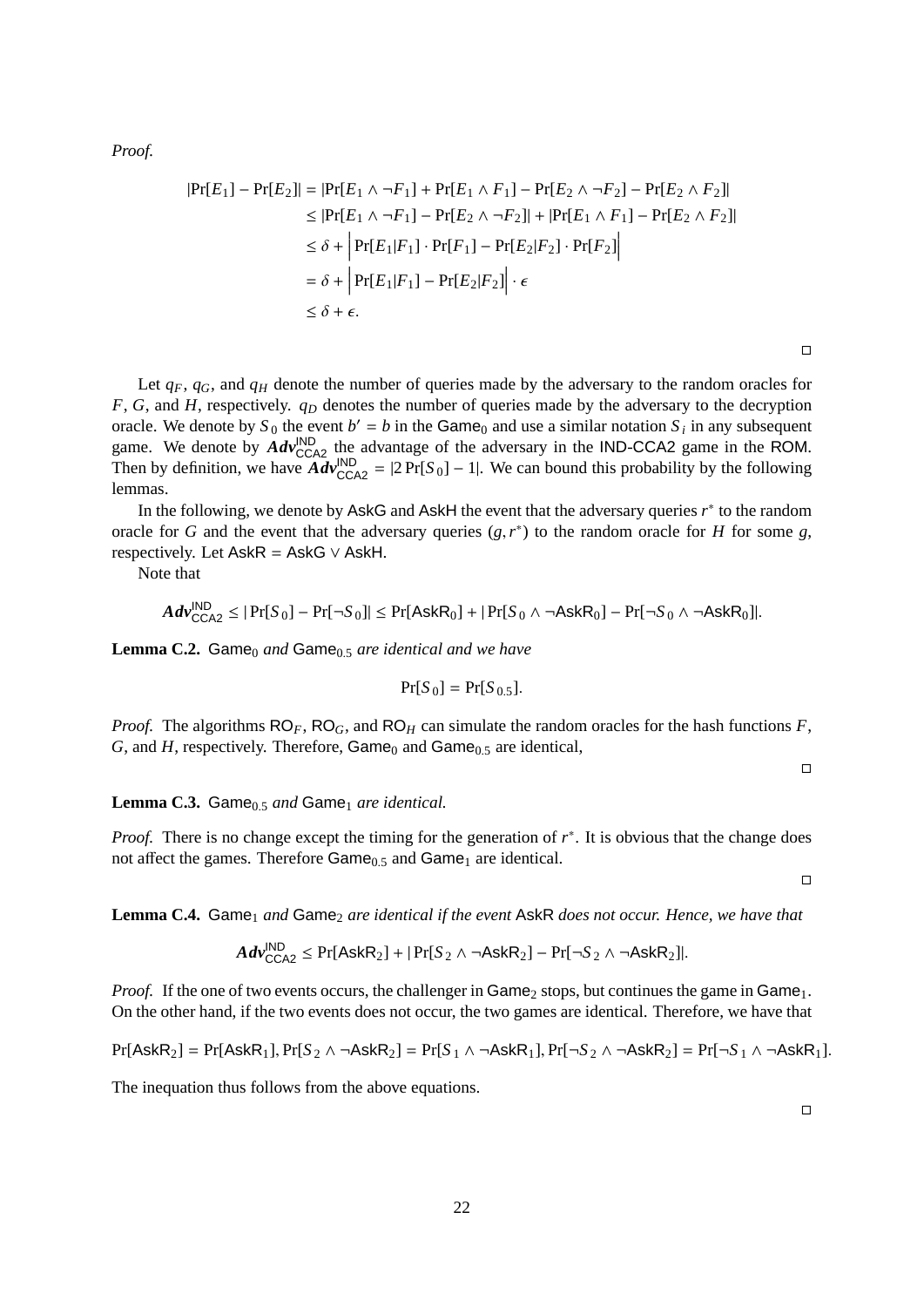**Lemma C.5.** Game<sub>2</sub> *and* Game<sub>3</sub> *are identical if the event* FailG<sub>3</sub> *does not occur, where* FailG *denotes the event that the adversary asks a valid ciphertext c but r is not contained in*  $\mathbb{T}_G$  *in some decryption query in* Game3*. Then, we have*

$$
|\Pr[\mathsf{AskR}_3] - \Pr[\mathsf{AskR}_2]| \le \Pr[\mathsf{FailG}_3],
$$

$$
|\Pr[S_3 \land \neg \mathsf{AskR}_3] - \Pr[S_2 \land \neg \mathsf{AskR}_2]| \le \Pr[\mathsf{FailG}_3],
$$

$$
|\Pr[\neg S_3 \land \neg \mathsf{AskR}_3] - \Pr[\neg S_2 \land \neg \mathsf{AskR}_2]| \le \Pr[\mathsf{FailG}_3].
$$

*In particular, we have that*

$$
Adv_{\text{CCA2}}^{\text{IND}} \le \Pr[\text{AskR}_3] + |\Pr[S_3 \land \neg \text{AskR}_3] - \Pr[\neg S_3 \land \neg \text{AskR}_3]| + 3 \Pr[\text{TailG}_3].
$$

*Additionally,*

$$
Pr[{\sf FailG}_3] \le q_D \cdot \left(\frac{q_F}{2^{k'}} + \frac{q_H}{\#\mathcal{P}} + 2\gamma\right).
$$

*Proof.* The first part is trivial, since the decryption algorithms are equal if FailG does not occur.

Let Fail<sub>k</sub> denote the event that FailG<sub>3</sub> firstly occurs at the  $k$ -th query to the decryption oracle. Obviously,  $Pr[{\sf TailG}_3] = \sum_{k=1}^{q_D} Pr[{\sf Fall}_k].$ 

Suppose that the *k*-th query to the decryption oracle is  $c = (c_1, c_2)$  and the event Fail<sub>k</sub> occurs. This means that  $c_1 = \text{Enc}_{pk}(r; h')$  for some *h'*, where  $(r, *) \notin \mathbb{T}_G$ , and  $D_2$  obtains  $g \leftarrow \text{RO}_G(r)$ ,  $m \leftarrow c_2 \oplus g$ ,  $f \leftarrow \text{RO}_F(m)$  and  $h \leftarrow \text{RO}_H(f, r)$  such that  $c_1 = \text{Enc}_{pk}(r; h)$ .

We split the event into the following four cases:

- 1.  $(m, f) \in \mathbb{T}_F$  and  $(f, r, h) \in \mathbb{T}_H$ .
- 2.  $(m, *) \notin \mathbb{T}_F$  but  $(f', r, h) \in \mathbb{T}_H$  for some  $f'$ .
- 3.  $(m, f) \in \mathbb{T}_F$  but  $(f, r, *) \notin \mathbb{T}_H$ .
- 4.  $(m, *) \notin \mathbb{T}_F$  and  $(*, r, *) \notin \mathbb{T}_H$ .

In the case 1, for any  $(m, f) \in \mathbb{T}_F$ , there is the corresponding triplet  $(f, r, h) \in \mathbb{T}_H$  such that  $c_1 =$ Enc<sub>pk</sub>(*r*; *h*) in the worst case. Hence, the probability that  $g \leftarrow \text{RO}_G(r)$  satisfies  $m' = c_2 \oplus g$  for any  $(m',*)$  ∈  $\mathbb{T}_F$  is at least that that Fail<sub>k</sub> occurs in this case. The probability is simply upper bounded by  $q_F/2^{k'}$ .

In the case 2, we assume that every triplet in  $T_H$  is corresponding to  $c_1$  in the worst case, that is every triplet is in the form  $(f', r, h')$  such that  $c_1 = \text{Enc}_{pk}(r; h')$ . But, since the value f is not determined, the probability that  $f \leftarrow \text{RO}_F(m)$  equals to the one of the elements in triplets, is at most  $q_H/\text{HP}$ .

In the case 3, we have simply the upper bound  $\gamma$  because *h* is not determined.

In the case 4, since *h* is not determined yet, we have the upper bound  $\gamma$ .

By summing up, we have

$$
\Pr[\mathsf{Fail}_k] \le \frac{q_F}{2^{k'}} + \frac{q_H}{\#\mathcal{P}} + 2\gamma,
$$
  

$$
\Pr[\mathsf{Fail}_k] \le q_D \cdot \left(\frac{q_F}{2^{k'}} + \frac{q_H}{\#\mathcal{P}} + 2\gamma\right).
$$

 $\Box$ 

**Lemma C.6.** Game<sub>3</sub> *and* Game<sub>4</sub> *are identical if the event* AskG *does not occur. In particular, we have that*

$$
Adv_{\text{CCA2}}^{\text{IND}} \le \Pr[\text{AskR}_4] + |\Pr[S_4 \wedge \neg \text{AskR}_4] - \Pr[\neg S_4 \wedge \neg \text{AskR}_4]| + 3 \Pr[\text{TailG}_3].
$$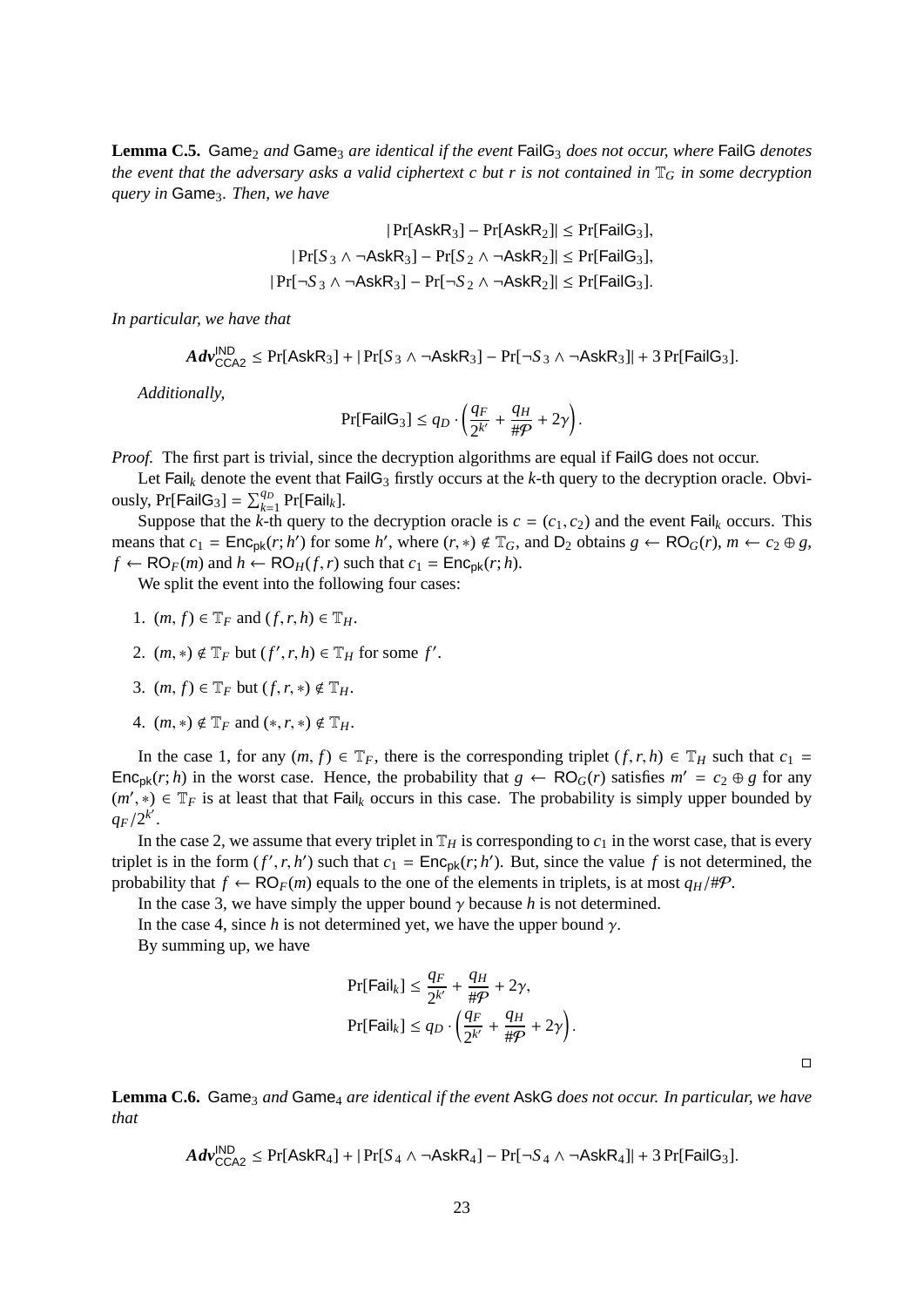*Proof.* Obviously, if the event AskG does not occur, these two games are identical.

**Lemma C.7.** Game<sub>4</sub> and Game<sub>5</sub> are identical if the event AskR does not occur. Thus, we obtain that

$$
Adv_{\mathsf{CCA2}}^{\mathsf{IND}} \leq \Pr[\mathsf{AskR}_5] + |\Pr[\mathsf{S}_5 \land \neg \mathsf{AskR}_5] - \Pr[\neg \mathsf{S}_5 \land \neg \mathsf{AskR}_5]| + 3 \Pr[\mathsf{TailG}_3].
$$

*Proof.* Obviously, if the event AskR does not occur, these two games are identical.

**Lemma C.8.** *In* Game<sub>5</sub>, we have

$$
|\Pr[S_5 \land \neg \mathsf{AskR}_5] - \Pr[\neg S_5 \land \neg \mathsf{AskR}_5]| = 0.
$$

*Proof.* Since AskR<sub>5</sub> does not occur, the adversary  $\mathcal{A}$  cannot know  $g^+$ , which is uniformly distributed over  $\{0, 1\}^{k'}$ , and we conclude the proof.

**Lemma C.9.** Game<sub>5</sub> *and* Game<sub>6</sub> *are identical if* FailD *does not occur, where* FailD *denotes the event that*  $D_6$  *fails in some decryption query to the decryption oracle but*  $D_5$  *succeeds, where*  $D_i$  *denotes the decryption algorithm in* Game*<sup>i</sup> . We have that*

$$
Pr[AskR_5] \leq Pr[AskR_6] + Pr[FallD].
$$

*Proof.* Obviously, if the event FailD does not occur, these two games are identical. Thus, we have that

$$
|\Pr[\mathsf{AskR}_5] - \Pr[\mathsf{AskR}_6]| \leq \Pr[\mathsf{failD}]
$$

and the inequality in the statement.

**Lemma C.10.** *In* Game<sub>6</sub>, we have

$$
Pr[{\sf failD}] = q_D \left(\frac{q_H}{\# \mathcal{P}} + 2\gamma\right).
$$

*Proof.* Let  $D_5$  and  $D_6$  be the decryption algorithms in Game<sub>5</sub> and Game<sub>6</sub>, respectively. Let Fail<sub>k</sub> denote  $D_6$  firstly fails in the *k*-th query to the decryption oracle but  $D_5$  succeeds. So, we have Pr[FailD] =  $\sum_{k=1}^{q_D} \Pr[\textsf{Fall}_k].$ 

Suppose that the *k*-th ciphertext  $c = (c_1, c_2)$  as the decryption query.

Since  $D_5$  succeeds, we have that  $c_1 = \text{Enc}_{ok}(r; h)$  for some  $r \in \mathcal{M}$  and  $h \in \mathcal{R}$ , and  $(r, g) \in \mathbb{T}_G$ . Additionally, since *g* is now fixed,  $m = c_2 \oplus g$  is also fixed. Moreover, we can fix  $f \leftarrow \text{RO}_F(m)$ . Finally, we have that, for  $\tilde{h} \leftarrow \text{RO}_{H}(f, r), c_1 = \text{Enc}_{\text{pk}}(r; \tilde{h})$ , since the final check of  $D_5$  is passed.

On the other hand,  $D_6$  fails if  $f$  and  $\tilde{h}$  are not determined.

We split  $\text{Fall}_k$  into the following three cases:

- 1.  $(m, *) \notin \mathbb{T}_F$  and  $(f, r, \tilde{h}) \in \mathbb{T}_H$  for some  $f$ ,
- 2.  $(m, f) \in \mathbb{T}_F$  for some *f* but  $(f, r, *) \notin \mathbb{T}_H$ .
- 3.  $(m, *) \notin \mathbb{T}_F$  and  $(*, r, *) \notin \mathbb{T}_H$ .

 $\Box$ 

 $\Box$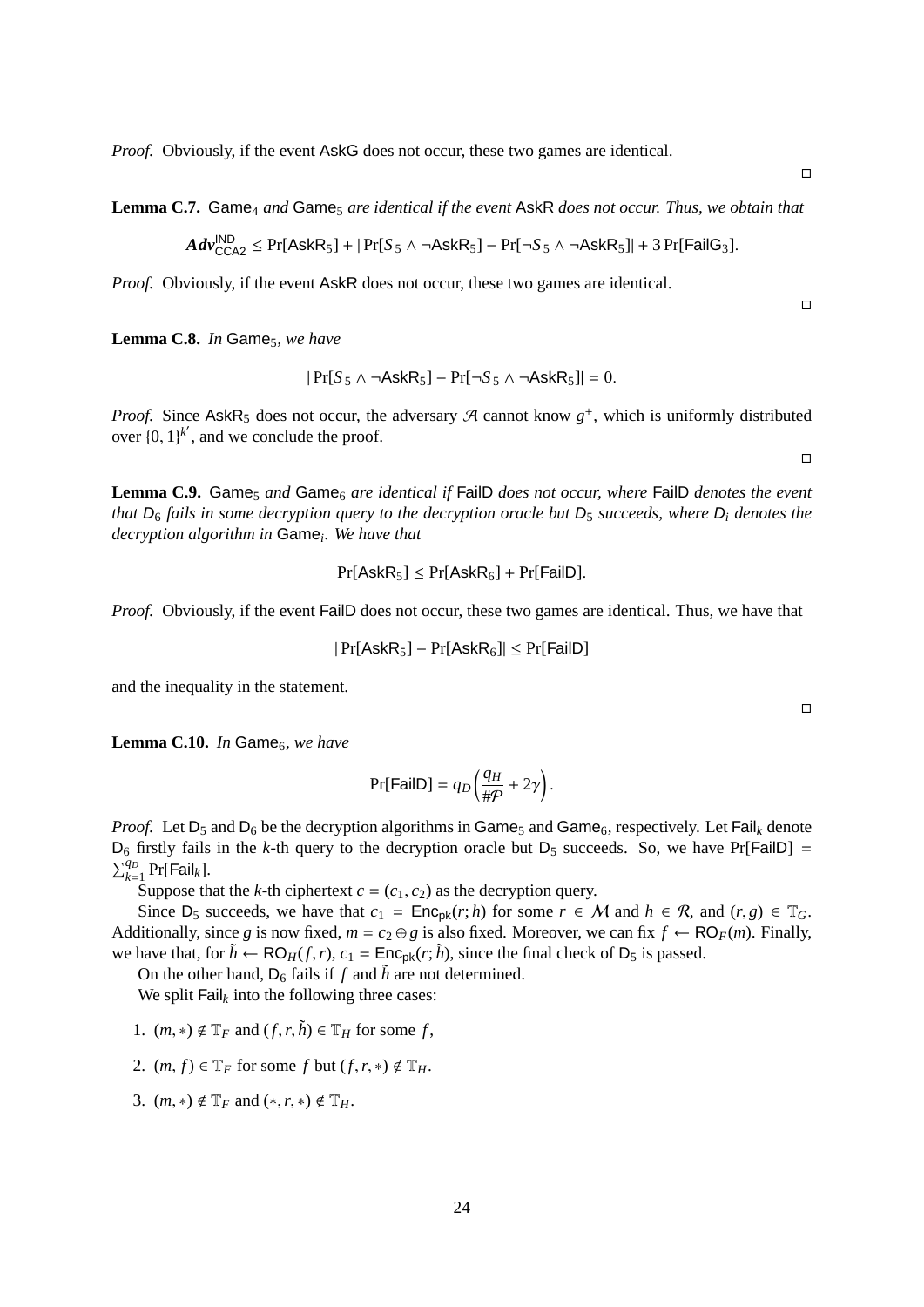In the case 1,  $D_5$  succeeds if  $(f', r, \tilde{h}) \in T_H$  where  $f' \leftarrow RO_F(m)$ . We can upper bound this probability by  $q_H/\#P$  since  $f'$  is chosen uniformly at random from  $P$ .

In the case 2,  $D_5$  succeeds if  $c_1 = \text{Enc}_{pk}(r; h')$  where  $h' \leftarrow \text{RO}_{H}(f, r)$ . This probability is at most  $\gamma$ because *h* ′ is chosen uniformly at random from R.

In the case 3,  $D_5$  succeeds if  $c_1 = \text{Enc}_{pk}(r; h')$  where  $h' \leftarrow \text{RO}_H(f', r)$  and  $f' \leftarrow \text{RO}_F(m)$ . Since  $h'$ is not determined, this probability is at most  $\gamma$ .

Summing up them, we have

$$
\Pr[\mathsf{Fall}_k] \le \frac{q_H}{\#\mathcal{P}} + 2\gamma
$$

and conclude the proof.

**Lemma C.11.** Game<sub>6</sub> and Game<sub>7</sub> are identical. We have  $Pr[AskR_6] = Pr[AskR_7]$ .

*Proof.* Recall that the decryption algorithm  $D_6$  in Game<sub>6</sub> does not query to any random oracle. Hence, we safely replace  $D_6$  with PE.

**Lemma C.12.** *In* Game<sub>7</sub>, we have

$$
\Pr[\mathsf{AskR}_7] \le (q_G + q_H) \cdot A d\mathbf{v}_{\mathsf{CPA}}^{\mathsf{OW}}.
$$

*Proof.* We construct an adversary  $\mathcal{B}$  against the OW-CPA security of the underlying scheme  $\mathcal{PKE}$  from the adversary  $\mathcal A$  in Game<sub>7</sub>. The description of the new adversary  $\mathcal B$  is as follows:

- B first chooses  $g^+ \leftarrow \{0, 1\}^{k'}$ . Receiving (pk,  $c_1^* = \text{Enc}_{pk}(r^+; h^+)$ ) from its challenger, where  $r^+$  ← *M* and  $h^+$  ← *R*, *B* feeds pk to *A*. On decryption queries, *B* runs the plaintext extractor PE.
- Receiving  $m_0$  and  $m_1$  from  $\mathcal{A}, \mathcal{B}$  generates the target ciphertext. First it queries  $m_0$  and  $m_1$  to  $RO<sub>F</sub>$  to determine the hash values  $f<sub>0</sub>$  and  $f<sub>1</sub>$  of  $m<sub>0</sub>$  and  $m<sub>1</sub>$ , respectively. Then, it flips a fair coin  $b \leftarrow \{0, 1\}$  and computes  $c_2^* \leftarrow g^+ \oplus m_b$ . Then, it feeds  $(c_1^*, c_2^*)$  to A.
- Finally,  $\mathcal A$  outputs  $b'$ . Then,  $\mathcal B$  randomly chooses  $r$  from  $\mathbb T_G$  and  $\mathbb T_H$  and outputs  $r$ .

Notice that  $\mathcal B$  simulates Game<sub>7</sub> perfectly and if AskR<sub>7</sub> occurs the one of two tables contains  $r^+$ . We have

$$
Pr[AskR_7] \le (q_G + q_H)Adv_{CPA}^{OW}.
$$

 $\Box$ 

## **D Proof of the Security of wFO, Theorem 3.3**

<span id="page-24-0"></span>As in the previou section, we prove Theorem 3.3 in the game style. Again, in order to prove the IND-CCA2 security, it is necessary to simulate the decryption oracle without knowing the secret key sk. This is done by using the following plaintext extractor PE [as i](#page-11-1)n the original proof [FO99].

**The plaintext e[xtrac](#page-11-1)tor** PE: The plaintext extractor shares the three tables  $T_F$ ,  $T_G$ , and  $T_H$  that are involved in the simulation algorithms for  $F$ ,  $G$ , and  $H$ , respectively. Given a decr[yption](#page-64-8) query  $c =$  $(c_1, c_2, c_3)$ , PE inspects each entry  $(\mu, \sigma, f_{\mu,\sigma}) \in \mathbb{T}_F$ ,  $(\gamma, g_{\gamma}) \in \mathbb{T}_G$ , and  $(f, \gamma, h_{f,\gamma}) \in \mathbb{T}_H$ . For each  $(\gamma, g_\gamma) \in \mathbb{T}_G$ , it obtains  $\mu \leftarrow c_2 \oplus g_\gamma$ . It next picks  $(\mu, c_3, f) \in \mathbb{T}_F$  and picks  $(f, \gamma, h) \in \mathbb{T}_H$ . It checks wheter  $c_1 = \text{Enc}_{pk}(\gamma, h)$ . If they hold, PE outputs  $\mu$  as the decryption of *c* and stops. Otherwise, the extractor returns ⊥.

 $\Box$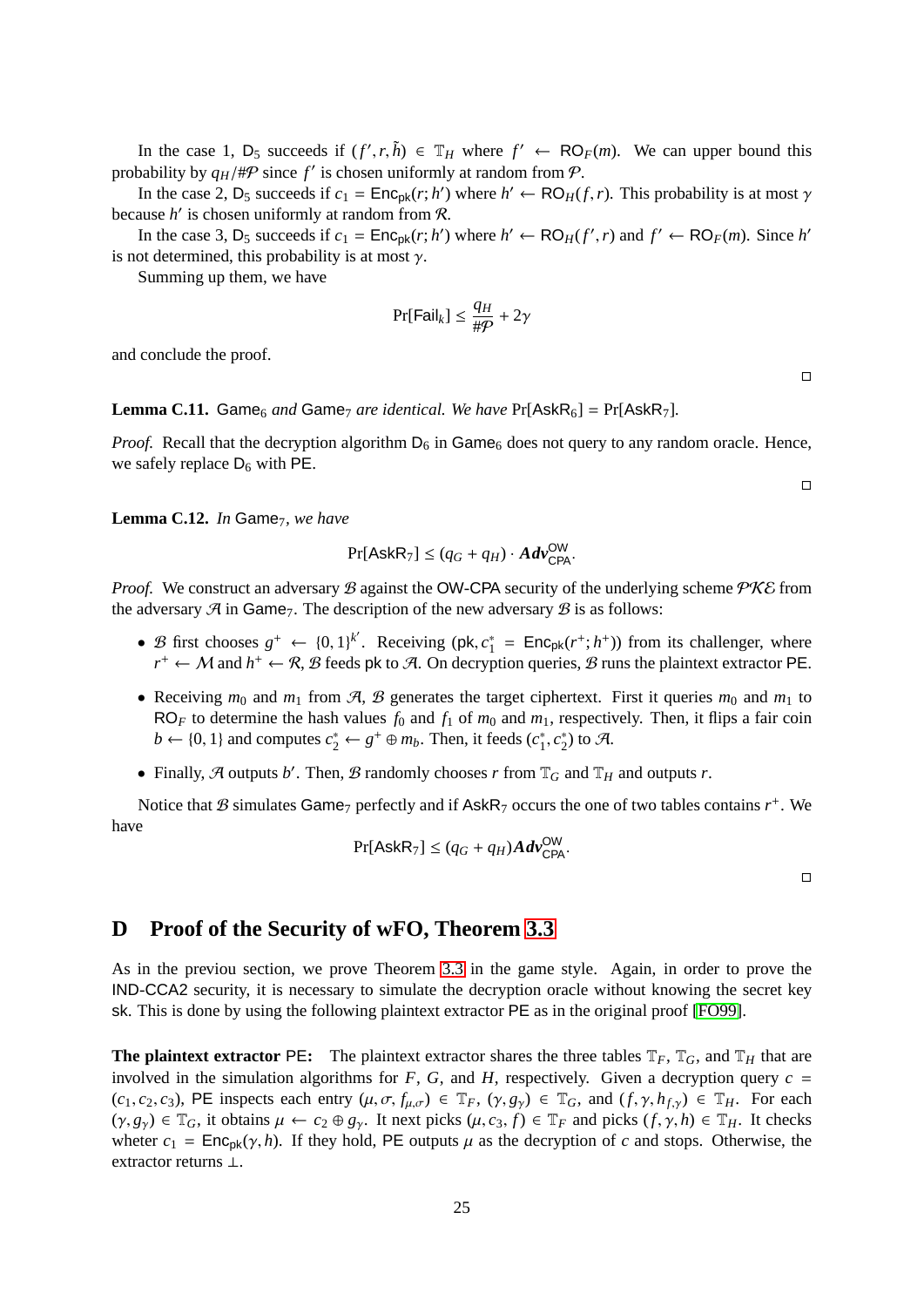**Sequence of games:** We start with the original attack game with respect to IND-CCA2 in the CT-ROM, and modify it step by step in order to obtain a game directly related to the adversary which breaks the OW-CPA property of  $PKE = (Gen, Enc, Dec)$ .

• Game<sub>0</sub>: The original attack game with respect to IND-CCA2 in the CT-ROM. A pair of keys (pk, sk) is generated by using the key generation algorithm of the wFO encryption scheme. The adversary  $\mathcal{A}$  is given the public key pk and has access to the decryption oracle  $\mathcal{D}$ , the random oracles  $RO^F$ ,  $RO^G$ , and  $RO^H$ , and the collision oracles  $CO^F$ ,  $CO^G$ , and  $CO^H$ . At some point in the game the adversary  $\mathcal{A}$  is expected to output a pair of messages  $(m_0, m_1)$ . Next a challenge ciphertext is produced by flipping a coin *b* and producing a ciphertext  $c^*$  of  $m_b$ . This ciphertext  $c^*$ is constructed as follows:

$$
r^* \leftarrow M, \qquad g^* \leftarrow RO^G(r^*), \qquad c_2^* \leftarrow g^* \oplus m_b, s^* \leftarrow S, \qquad f^* \leftarrow RO^F(m_b, s^*), \qquad h^* \leftarrow RO^H(f^*, r^*), \qquad c_1^* \leftarrow \text{Enc}_{pk}(r^*; h^*).
$$

Then the ciphertext  $(c_1^*, c_2^*, c_3^* = s^*)$  is given to A. Finally, the adversary A outputs a bit *b'*.

• Game<sub>0.5</sub>: We replace the oracles  $RO^F$ ,  $RO^G$ ,  $RO^H$ ,  $CO^F$ ,  $CO^G$ , and  $CO^H$  with the algorithms  $RO<sub>F</sub>$ ,  $RO<sub>G</sub>$ ,  $RO<sub>H</sub>$ ,  $CO<sub>F</sub>$ ,  $CO<sub>G</sub>$ , and  $CO<sub>H</sub>$  respectively. These algorithms are obtained by simply modifying the algorithms RO and CO in Appendix A for *F*, *G*, and *H*.

Furthermore we replace the decryption oracle  $D$  with the algorithm D which simply runs the decryption algorithm using the secret key sk.

- Game<sub>1</sub>: We change the time for generating  $r^*$ . [Th](#page-15-0)e challenger first chooses  $r^+$  uniformly at random and obtains  $g^+ \leftarrow \text{RO}_G(r^+).$
- Game<sub>2</sub>: We modify the above game, by hooking queries to the algorithms  $RO<sub>G</sub>$  and  $RO<sub>H</sub>$ . If the query to the algorithm contains  $r^+$ , the challenger stops. Otherwise, the query is passed to the algorithms. Additionally, the challenger hooks answers from the algorithms  $CO<sub>G</sub>$  and  $CO<sub>H</sub>$ . If the answer contains  $r^+$ , the challenger stops. Otherwise, the query is passed to the algorithms.
- Game3: We make the decryption algorithm D reject an undetermined *r*. That is, the algorithm D outputs  $\bot$  if  $(r, *) \notin \mathbb{T}_G$  for  $r \leftarrow \mathsf{Dec}_{\mathsf{sk}}(c_1)$ . In the after games, the algorithm D does not query to RO*G*.
- Game<sub>4</sub>: We modify the generation of  $g^+$ . The challenger uses  $g^+ \leftarrow \{0,1\}^{k'}$  instead of  $g^+ \leftarrow$  $RO<sub>G</sub>(r<sup>+</sup>)$ .
- Game<sub>5</sub>: We modify the generation of  $h^+$ . The challenger chooses  $h^+ \leftarrow \mathcal{R}$  instead of  $h^+ \leftarrow$  $RO<sub>H</sub>(RO<sub>F</sub>(m<sub>b</sub>, s<sup>*</sup>), r<sup>+</sup>)$ . Hence,  $c<sup>*</sup> = (c<sup>*</sup><sub>1</sub>, c<sup>*</sup><sub>2</sub>, c<sup>*</sup><sub>3</sub>)$  is  $(Enc<sub>pk</sub>(r<sup>+</sup>; h<sup>+</sup>), g<sup>+</sup> \oplus m<sub>b</sub>, s<sup>*</sup>)$ , where  $s<sup>*</sup> \leftarrow S$ .
- Game<sub>6</sub>: We make the decryption algorithm D reject an undetermined *m*. That is, D outputs ⊥ if (*m*, *c*3, ∗) < T*<sup>F</sup>* in step 4. Additionally, we make D reject an undetermind (*f*,*r*). I.e., D outputs ⊥ if  $(f, r, *)$  ∉  $\mathbb{T}_H$  in step 5. In the after games, the algorithm D does not query to RO<sub>F</sub> and RO<sub>H</sub>.
- Game7: Finally, we replace the decryption algorithm D with the plaintext extractor PE.

**Sequence of lemmas:** Let  $q_F$ ,  $q_G$ , and  $q_H$  denote the number of queries made by the adversary to the oracles corresponding to  $F$ ,  $G$ , and  $H$ , respectively.  $q<sub>D</sub>$  denotes the number of queries made by the adversary to the decryption oracle. In the following, we denote by AskG<sup>+</sup> and AskH<sup>+</sup> the event that the adversary queries  $r^*$  to the random oracle for  $G$  and the event that the adversary query  $(f, r^*)$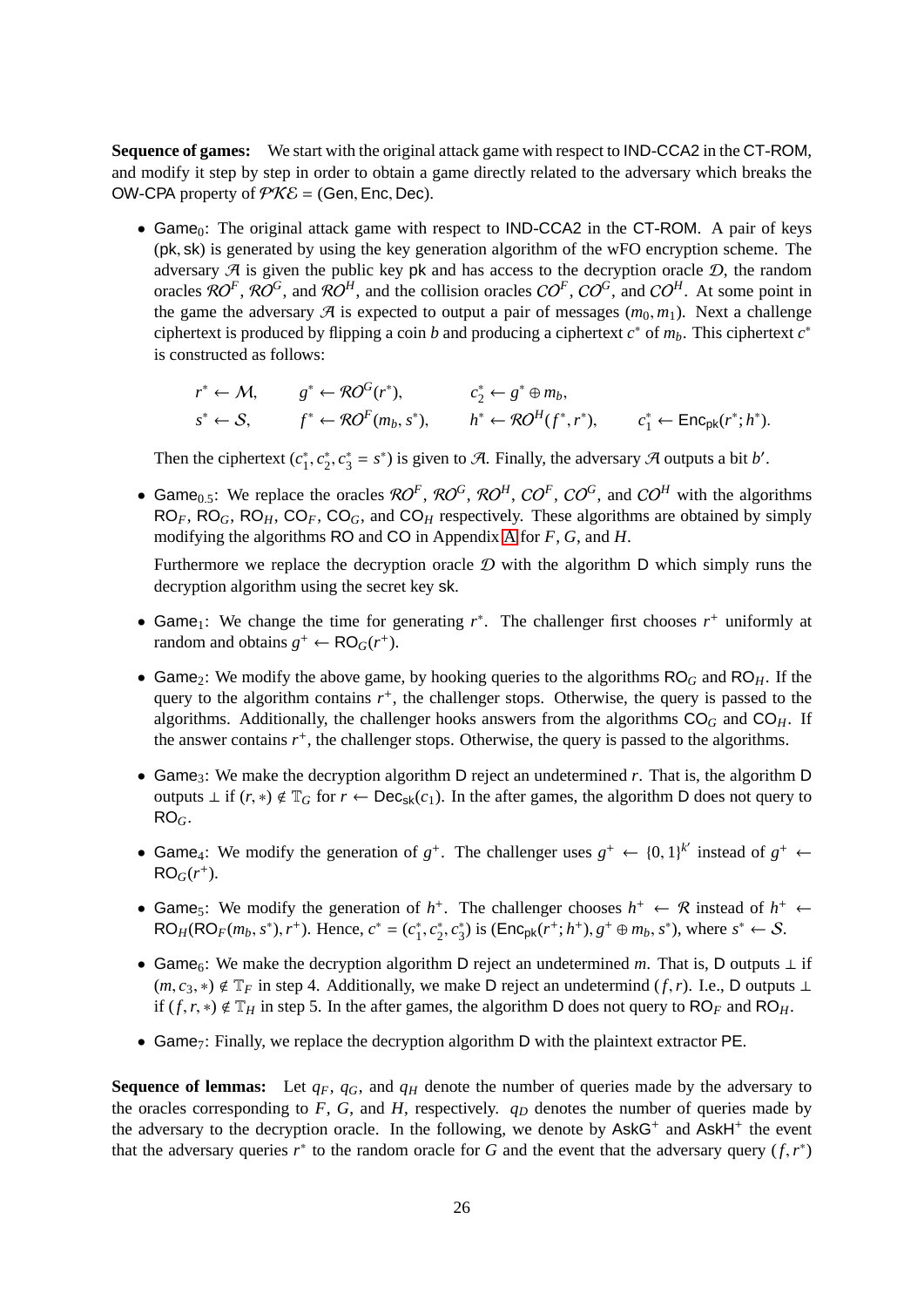to the random oracle for *H* for some *f*, respectively. We denote by AskG<sup>-</sup> and AskH<sup>-</sup> the event that the adversary obtains  $r^*$  from the collision oracle for *G* and the event that the adversary obtains  $(f, r^*)$ from the collision oracle for *H* for some *f*, respectively. Let AskG = AskG<sup>+</sup> ∨ AskG<sup>-</sup>, AskH =  $AskH^+ \vee AskH^-,$  and  $AskR = AskG \vee AskH.$ 

Note that we have that

$$
Adv_{\mathsf{CCA2}}^{\mathsf{IND}} \leq |\Pr[S_0] - \Pr[\neg S_0]| \leq \Pr[\mathsf{AskR}_0] + |\Pr[S_0 \land \neg \mathsf{AskR}_0] - \Pr[\neg S_0 \land \neg \mathsf{AskR}_0]|.
$$

**Lemma D.1.** Game<sub>0</sub> *and* Game<sub>0.5</sub> *are statistically close*<sup>1</sup> *and we have* 

$$
Pr[S_0] = Pr[S_{0.5}].
$$

*Proof.* The algorithms  $\mathsf{RO}_F$ ,  $\mathsf{RO}_G$ , and  $\mathsf{RO}_H$  can simulat[e t](#page-26-0)he random oracles for the hash functions F, *G*, and *H*. The algorithms  $CO_F$ ,  $CO_G$ , and  $CO_H$  also can simulate the collision oracles for the hash funciotns *F*, *G*, and *H*, respectively. Therefore, Game<sub>0</sub> and Game<sub>0.5</sub> are identical,

Lemma D.2. Game<sub>0.5</sub> *and* Game<sub>1</sub> *are identical.* 

*Proof.* There is no change except the timing for the generatin of  $r^*$ . It is obvious that the change does not affect the games. Therefore  $Game_{0.5}$  and  $Game_1$  are identical.

 $\Box$ 

 $\Box$ 

 $\Box$ 

**Lemma D.3.** Game<sub>1</sub> and Game<sub>2</sub> are identical if the event AskR does not occur. Hence, we have that

$$
Adv_{\text{CCA2}}^{\text{IND}} \le \Pr[\text{AskR}_2] + |\Pr[S_2 \land \neg \text{AskR}_2] - \Pr[\neg S_2 \land \neg \text{AskR}_2]|.
$$

*Proof.* If the one of two events occur, the challenger in Game<sub>2</sub> stops, but continues the game in Game<sub>1</sub>. On the other hand, if the two events does not occur, the two games are identical. Therefore, we have that

 $Pr[AskR_2] = Pr[AskR_1], Pr[S_2 \land \neg AskR_2] = Pr[S_1 \land \neg AskR_1], Pr[\neg S_2 \land \neg AskR_2] = Pr[\neg S_1 \land \neg AskR_1].$ 

The inequation thus follows from the above equations.

**Lemma D.4.** Game<sub>2</sub> *and* Game<sub>3</sub> *are identical if the event* FailG<sub>3</sub> *does not occur, where* FailG *denotes the event that the adversary asks a valid ciphertext c but r is not contained in*  $\mathbb{T}_G$  *in some decryption query in* Game3*. Then, we have*

$$
|\Pr[AskR_3] - \Pr[AskR_2]| \le \Pr[TailG_3],
$$

$$
|\Pr[S_3 \land \neg AskR_3] - \Pr[S_2 \land \neg AskR_2]| \le \Pr[TailG_3],
$$

$$
|\Pr[\neg S_3 \land \neg AskR_3] - \Pr[\neg S_2 \land \neg AskR_2]| \le \Pr[TailG_3].
$$

*Additionally,*

$$
\Pr[\mathsf{TailG}_3] \leq q_D \cdot \left(\frac{q_F}{2^{k'}} + \frac{q_H}{\# \mathcal{P}} + 2\gamma + \mathsf{negl}_F + \mathsf{negl}_G + 2\mathsf{negl}_H\right),
$$

<span id="page-26-0"></span> $1$  Although Theorem 2.8 states that there is a statistical distance, we ignore the above statistical distance, in order to simplify the analysis.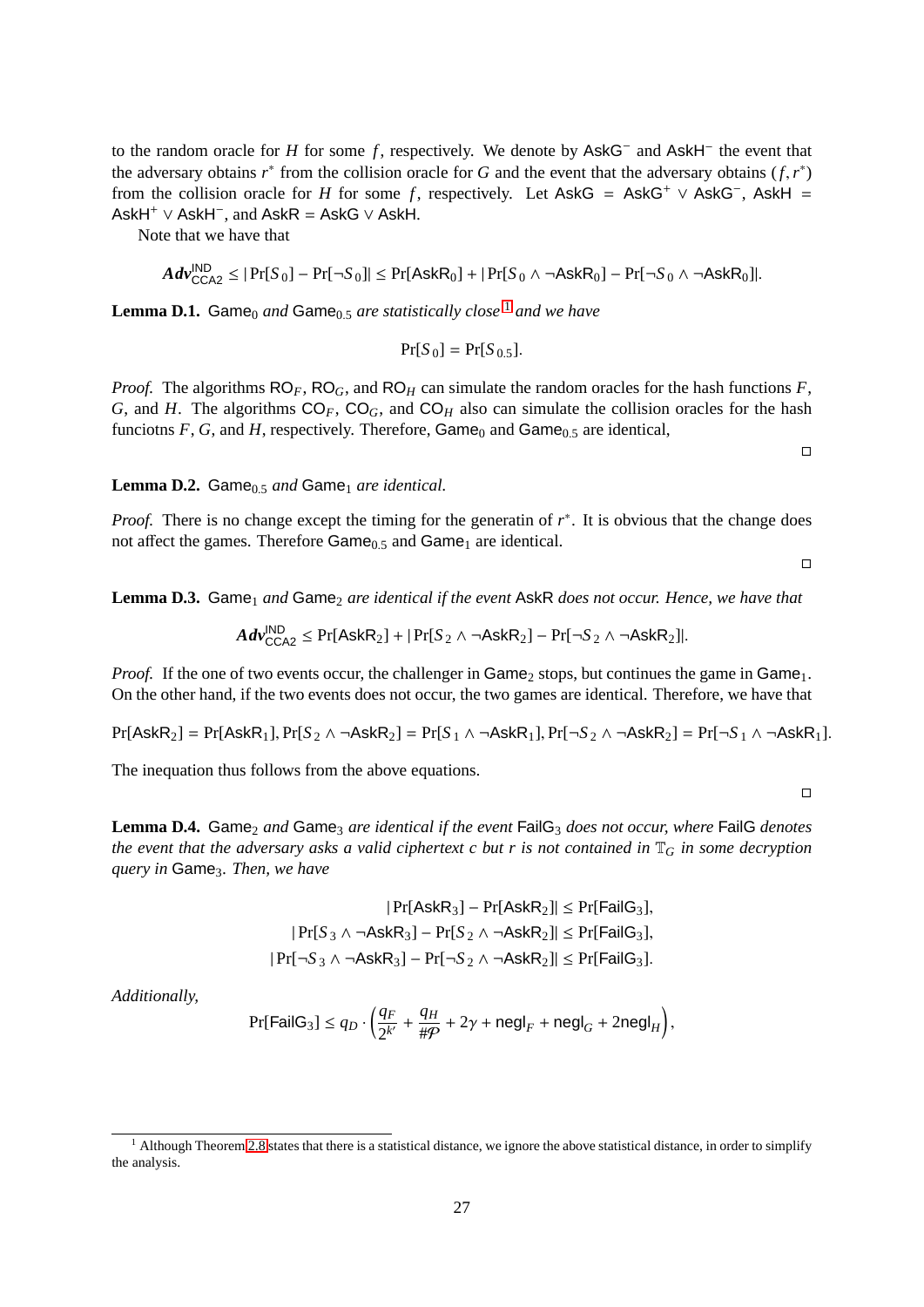*where*

$$
\begin{aligned}\n\text{negl}_{F} &\leq \begin{cases}\n\frac{1}{\# \mathcal{P}} \left(5q_{F}+1+\frac{4q_{F}^{2}}{\# \mathcal{P}}+20q_{F}\frac{\ln\# \mathcal{P}}{\ln\ln\# \mathcal{P}}\right) & \text{if } 2^{k'} \cdot \# S \geq \# \mathcal{P}, \\
\frac{1}{2^{k'}\# S} \left(5q_{F}+1+\frac{4q_{F}^{2}}{2^{k'}\# S}+20q_{F}\frac{\ln\# \mathcal{P}}{\ln\ln\# \mathcal{P}}\right) & \text{if } 2^{k'} \cdot \# S < \# \mathcal{P},\n\end{cases} \\
\text{negl}_{G} &\leq \begin{cases}\n\frac{1}{2^{k'}} \left(5q_{G}+1+\frac{4q_{G}^{2}}{2^{k'}}+20q_{G}\frac{\ln 2^{k'}}{\ln\ln 2^{k'}}\right) & \text{if } \# \mathcal{M} \geq 2^{k'}, \\
\frac{1}{\# \mathcal{M}} \left(5q_{G}+1+\frac{4q_{G}^{2}}{\# \mathcal{M}}+20q_{G}\frac{\ln 2^{k'}}{\ln\ln 2^{k'}}\right) & \text{if } \# \mathcal{M} < 2^{k'}, \\
\end{cases} \\
\text{negl}_{H} &\leq \begin{cases}\n\frac{1}{\# \mathcal{R}} \left(5q_{H}+1+\frac{4q_{H}^{2}}{\# \mathcal{R}}+20q_{H}\frac{\ln\# \mathcal{R}}{\ln\ln\# \mathcal{R}}\right) & \text{if } \# \mathcal{M} \cdot \# \mathcal{P} \geq \# \mathcal{R}, \\
\frac{1}{\# \mathcal{M} \cdot \# \mathcal{P}} \left(5q_{H}+1+\frac{4q_{H}^{2}}{\# \mathcal{M} \cdot \# \mathcal{P}}+20q_{H}\frac{\ln\# \mathcal{R}}{\ln\ln\# \mathcal{R}}\right) & \text{if } \# \mathcal{M} \cdot \# \mathcal{P} < \# \mathcal{R}.\n\end{cases}\n\end{aligned}
$$

*Proof.* The first part is trivial, since the decryption algorithms are equal if FailG does not occur. To show the second part, we follow the arguments in [GMMV05] with little corrections.

Let Fail<sub>k</sub> denote the event that FailG<sub>3</sub> firstly occurs at the  $k$ -th query to the decyrption oracle. Obviously,  $Pr[{\sf FailG}_3] = \sum_{k=1}^{q_D} Pr[{\sf Fail}_k].$ 

Suppose that the *k*-th query to the decryption oracle is  $c = (c_1, c_2, c_3)$  and the event Fail<sub>k</sub> occurs. This means that  $c_1 = \text{Enc}_{pk}(r; h')$  for some *h'*, where  $(r, *) \notin \mathbb{T}_G$ , and  $D_2$  obtains  $g \leftarrow \text{RO}_G(r)$ ,  $m \leftarrow c_2 \oplus g$ ,  $f \leftarrow \text{RO}_F(m, c_3)$  and  $h \leftarrow \text{RO}_H(f, r)$  such that  $c_1 = \text{Enc}_{pk}(r; h)$ .

We split the event into the following four cases:

- 1.  $(m, f) \in \mathbb{T}_F$  and  $(f, r, h) \in \mathbb{T}_H$ .
- 2.  $(m, *) \notin \mathbb{T}_F$  but  $(f', r, h) \in \mathbb{T}_H$  for some  $f'$ .
- 3.  $(m, f) \in \mathbb{T}_F$  but  $(f, r, *) \notin \mathbb{T}_H$ .
- 4.  $(m, *) \notin \mathbb{T}_F$  and  $(*, r, *) \notin \mathbb{T}_H$ .

In the case 1, for any  $(m, f) \in \mathbb{T}_F$ , there is the corresponding triplet  $(f, r, h) \in \mathbb{T}_H$  such that  $c_1 =$ Enc<sub>pk</sub>(*r*; *h*) in the worst case. Hence, the probabity  $g \leftarrow \text{RO}_G(r)$  satisfies  $m' = c_2 \oplus g$  for some  $(m', *) \in$  $T_F$  is at least that Fail<sub>k</sub> occurs in this case. The probaiblity is simply upper bounded by  $q_F/2^{k'}$  + negl<sub>G</sub> by the help of Lemma 2.4.

In the case 2, we assume that every triplet in  $T_H$  is corresponding to  $c_1$  in the worst case, that is every triplet is in the form  $(f', r, h')$  such that  $c_1 = \text{Enc}_{pk}(r; h')$ . But, since the value f is not determined, the probability that *f* obtained by  $\mathsf{RO}_F(m, c_3)$  is one of the elements in triplets, is at most  $q_H/\#P + \mathsf{negl}_F$ .

In the case 3, we [have](#page-7-1) simply the upper bound  $\gamma$  + negl<sub>H</sub> because *h* is not determined.

In the case 4, since *h* is not determined yet, we have the upper bound  $\gamma$  + negl<sub>H</sub>.

By summing up, we have

$$
\Pr[\mathsf{Fall}_k] \le \frac{q_F}{2^{k'}} + \frac{q_H}{\# \mathcal{P}} + 2\gamma + \mathsf{negl}_F + \mathsf{negl}_G + 2\mathsf{negl}_H,
$$
\n
$$
\Pr[\mathsf{TailG}] \le q_D \cdot \left(\frac{q_F}{2^{k'}} + \frac{q_H}{\# \mathcal{P}} + 2\gamma + \mathsf{negl}_F + \mathsf{negl}_G + 2\mathsf{negl}_H\right).
$$

**Lemma D.5.** Game<sub>3</sub> *and* Game<sub>4</sub> *are almost identical if the event* AskG *does not occur. In particular, we have that*

$$
Adv_{\mathsf{CCA2}}^{\mathsf{IND}} \leq \Pr[\mathsf{AskR}_4] + |\Pr[S_4 \land \neg \mathsf{AskR}_4] - \Pr[\neg S_4 \land \neg \mathsf{AskR}_4]| + 3 \Pr[\mathsf{TailG}_3] + 3 \mathsf{negl}_G.
$$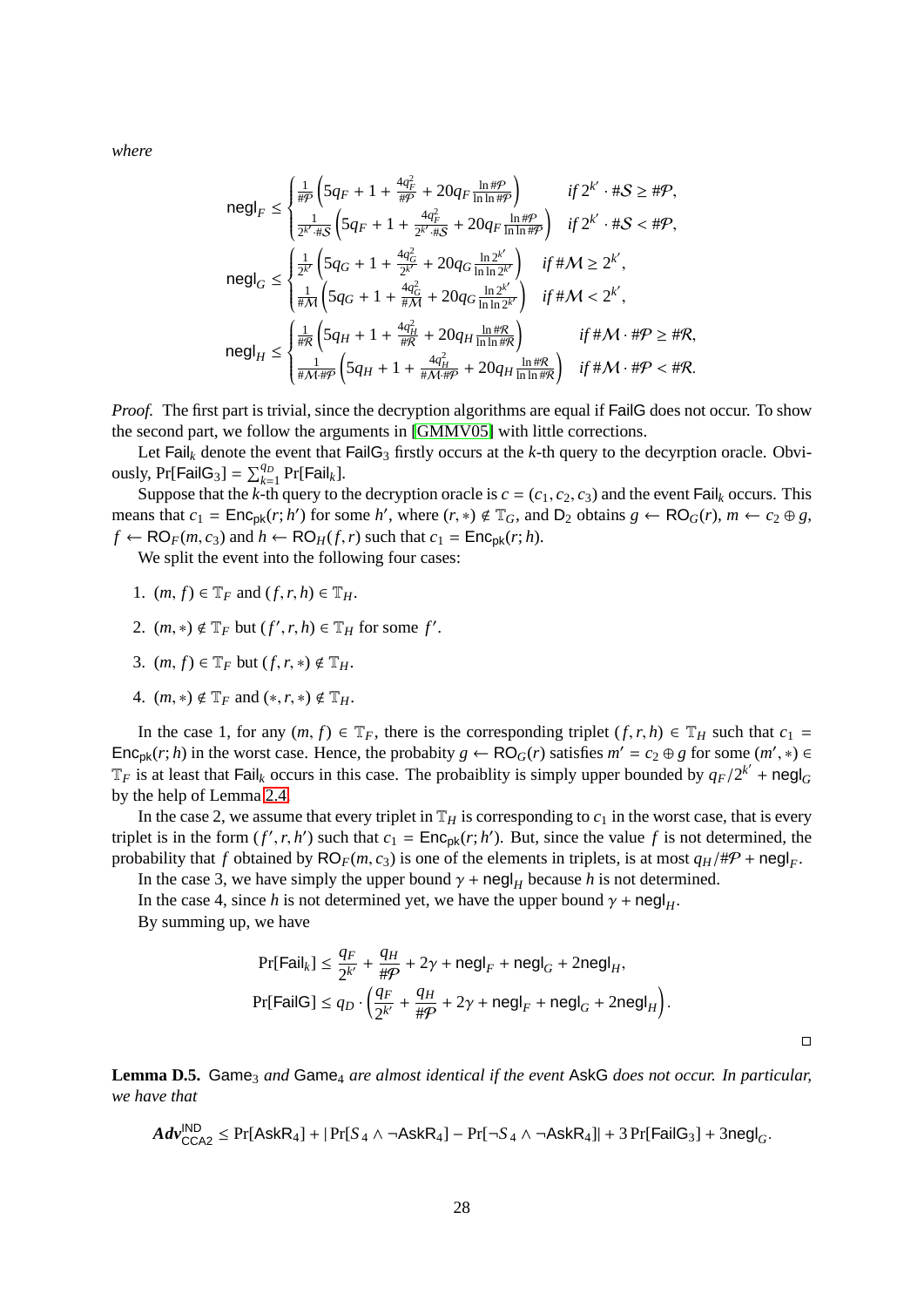*Proof.* If the event AskG does not occur, in Game<sub>3</sub>,  $g^+ \leftarrow \text{RO}_G(r^+)$  is almost uniformly at random from our weak uniformity lemma (Lemma 2.4). In Game<sub>4</sub>,  $g^+ \leftarrow \{0, 1\}^{k'}$  is uniformly at random. Hence, two games differ only within  $\operatorname{negl}_G$ .

**Lemma D.6.** Game<sub>4</sub> *and* Game<sub>5</sub> *a[re al](#page-7-1)most identical if the event* AskH *does not occur. In particular, we have that*

$$
Adv_{\mathsf{CCA2}}^{\mathsf{IND}} \le \Pr[\mathsf{AskR}_5] + |\Pr[S_5 \land \neg \mathsf{AskR}_5] - \Pr[\neg S_5 \land \neg \mathsf{AskR}_5]| + 3\Pr[\mathsf{TailG}_3] + 3\mathsf{negl}_G + 3\mathsf{negl}_H.
$$

*Proof.* If the event AskH does not occur, in Game<sub>4</sub>,  $h^+ \leftarrow \text{RO}_H(\text{RO}_F(m_b, s^*), r^+)$  is almost uniformly at random from our weak uniformity lemma (Lemma 2.4). In Game<sub>5</sub>,  $h^+ \leftarrow \mathcal{R}$  is uniformly at random. Hence, two games differ only within  $\operatorname{negl}_H$ .

**Lemma D.7.** *In* Game<sub>5</sub>, we have

$$
|\Pr[S_5 \land \neg \mathsf{AskR}_5] - \Pr[\neg S_5 \land \neg \mathsf{AskR}_5]| \leq 0.
$$

*Proof.* Since  $g^+$  is uniformly distributed over  $\{0, 1\}^{k'}$  and the adversary cannot know  $g^+$ , the lemma  $\Box$  follows.

**Lemma D.8.** Game<sub>5</sub> *and* Game<sub>6</sub> *are identical if* FailD *does not occur, where* FailD *denotes the event that*  $D_6$  *fails in some decryption query to the decryption oracle but*  $D_5$  *suceeds, where*  $D_i$  *denotes the decryption algorithm in* Game*<sup>i</sup> . We have that*

$$
Pr[AskR_5] \leq Pr[AskR_6] + Pr[FallD].
$$

*Proof.* It follows the argument in the proof of Theorem 3.1.

**Lemma D.9.** *In* Game<sub>6</sub>, we have

$$
\Pr[\mathsf{FallD}] \le q_D \cdot \left(\frac{q_H}{\#\mathcal{P}} + 2\gamma + \mathsf{negl}_F + 2\mathsf{negl}_H\right).
$$

*Proof.* Let Fail<sub>k</sub> denote the  $D_6$  firstly fails in the *k*-th query to the decryption oracle but  $D_5$  succeeds. So, we have Pr[FailD] =  $\sum_{k=1}^{q} Pr[Fall_k]$ .

Suppose that the *k*-th decryption query is the ciphertext  $c = (c_1, c_2, c_3)$ . Since  $D_5$  suceeds, we have that  $c_1 = \text{Enc}_{\text{pk}}(r; h)$  for some  $r \in M$  and  $h \in \mathcal{R}$ , and  $(r, g) \in \mathbb{T}_G$ . Additionally, since g is now fixed, *m* =  $c_2$ ⊕*g* is also fixed. Moreover, we can fix  $f$  ← RO<sub>*F*</sub>(*m*, *c*<sub>3</sub>). Finally, we have that, for  $h$  ← RO<sub>*H*</sub>(*f*,*r*),  $c_1 = \text{Enc}_{\text{DK}}(r; \tilde{h})$ , since the final check of  $D_5$  is passed.

On the other hand,  $D_6$  fails if f and  $\tilde{h}$  are not determined.

We split  $\text{Fall}_k$  into the following three cases:

- 1.  $(m, c_3, *) \notin \mathbb{T}_F$  and  $(f, r, \tilde{h}) \in \mathbb{T}_H$  for some  $f$ ,
- 2.  $(m, c_3, f) \in \mathbb{T}_F$  for some *f* but  $(f, r, *) \notin \mathbb{T}_H$ .
- 3.  $(m, c_3, *) \notin \mathbb{T}_F$  and  $(*, r, *) \notin \mathbb{T}_H$ .

 $\Box$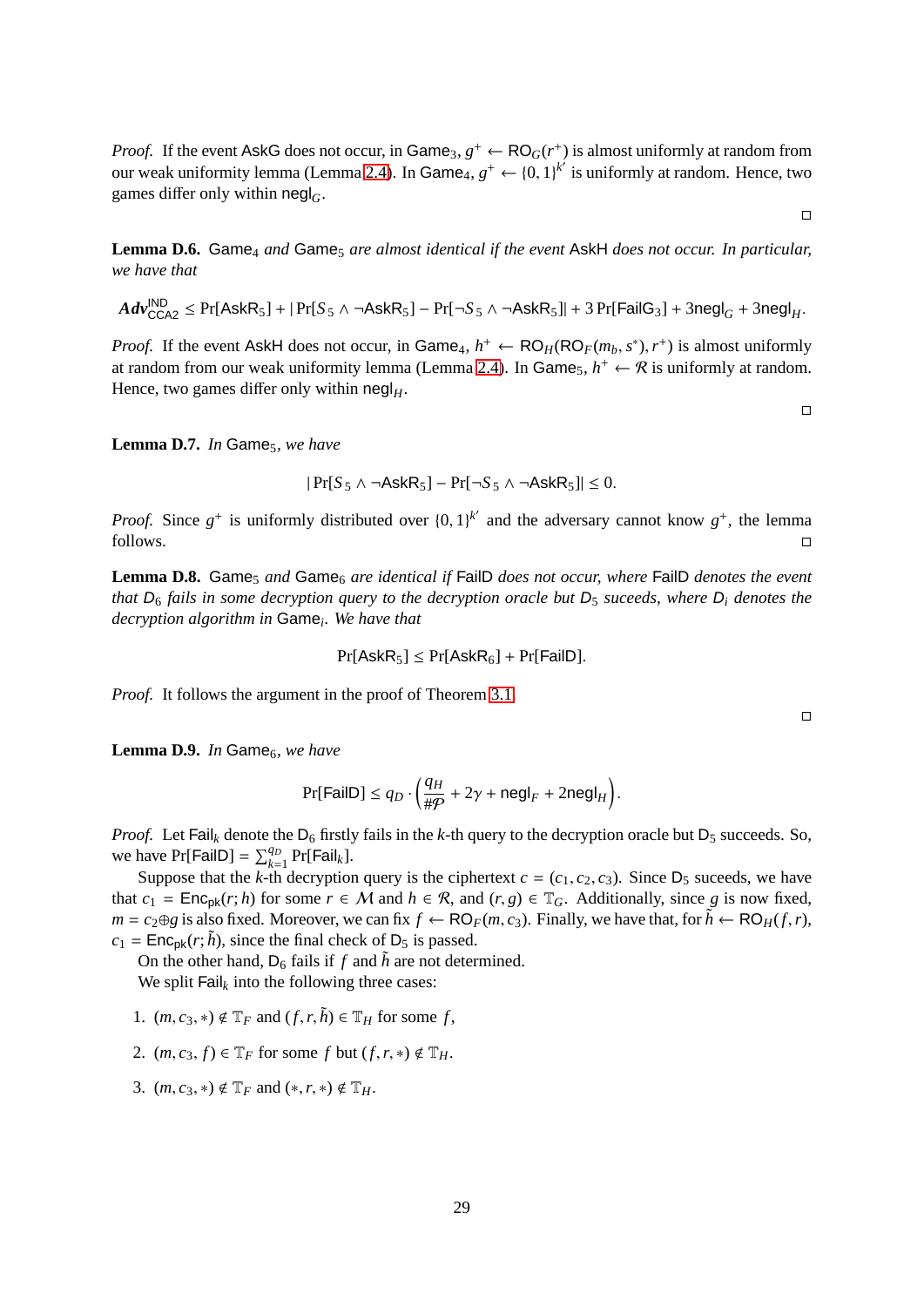In the case 1,  $D_5$  succeeds if  $(f', r, \tilde{h}) \in T_H$  where  $f' \leftarrow RO_F(m, c_3)$ . We can upper bound this probability by  $q_H/\#\mathcal{P}$  + negl<sub>F</sub> since  $f'$  is distributed according to almost uniform distribution over  $\mathcal{P}$ .

In the case 2,  $D_5$  succeeds if  $c_1 = \text{Enc}_{pk}(r; h')$  where  $h' \leftarrow \text{RO}_{H}(f, r)$ . This probability is at most  $\gamma$  + negl<sub>H</sub> because *h*<sup>'</sup> is distributed according to almost uniform distribution over *R*.

By the similar way to the above,  $D_5$  succeeds in if  $c_1 = \text{Enc}_{pk}(r; h')$  where  $h' \leftarrow \text{RO}_{H}(f', r)$  and  $f' \leftarrow \textsf{RO}_F(m, c_3).$ 

Summing up them, we have

$$
\Pr[\mathsf{Fall}_k] \le \frac{q_H}{\#\mathcal{P}} + 2\gamma + \mathsf{negl}_F + 2\mathsf{negl}_H,
$$
  

$$
\Pr[\mathsf{TailD}] \le q_D \cdot \left(\frac{q_H}{\#\mathcal{P}} + 2\gamma + \mathsf{negl}_F + 2\mathsf{negl}_H\right).
$$

 $\Box$ 

 $\Box$ 

**Lemma D.10.** Game<sub>6</sub> and Game<sub>7</sub> are identical. We have  $Pr[AskR_6] = Pr[AskR_7]$ .

*Proof.* Recall that the decryption algorithm  $D_6$  in Game<sub>6</sub> does not query to any random oracle. Hence, we can safely replace  $D_6$  with PE.

Lemma D.11. *In* Game<sub>7</sub>, we have

$$
\Pr[\mathsf{AskR}_7] \le (q_G + q_H) \cdot \mathit{Adv}_{\mathsf{CPA}}^{\mathsf{OW}}.
$$

*Proof.* We construct an adversary B against the OW-CPA security of the underlying scheme PKE from the adversary  $\mathcal A$  in Game<sub>7</sub>. The description of the new adversary  $\mathcal B$  is as follows:

- B first chooses  $g^+ \leftarrow \{0, 1\}^{k'}$ . Receiving (pk,  $c_1^* = \text{Enc}_{pk}(r^+; h^+)$ ) from its challenger, where  $r^+$  ← *M* and  $h^+$  ← *R*, *B* feeds pk to *A*. On decryption queries, *B* runs the plaintext extractor PE.
- Receiving  $m_0$  and  $m_1$  from A, B generates the target ciphertext. It chooses  $s^+ \leftarrow S$  and queries  $(m_0, s^+)$  and  $(m_1, s^+)$  to RO<sub>F</sub>. Then, it flips a fair coin  $b \leftarrow \{0, 1\}$  and computes  $c_2^* \leftarrow g^+ \oplus m_b$ . Then, it feeds  $(c_1^*, c_2^*, s^+)$  to A.
- Finally,  $\mathcal A$  outputs  $b'$ . Then,  $\mathcal B$  randomly chooses  $r$  from  $\mathbb T_G$  and  $\mathbb T_H$  and outputs  $r$ .

Notice that  $\mathcal B$  simulates Game<sub>7</sub> perfectly. Since AskR<sub>7</sub> occurs, the one of two tables contains  $r^+$ . We have

$$
Pr[AskR_7] \le (q_G + q_H)Adv_{CPA}^{OW}.
$$

 $\Box$ 

## **E Proof of the Security of FO, Theorem 3.5**

<span id="page-29-0"></span>We prove Theorem 3.5 in the game style. In order to prove the IND-CCA2 security, it is necessary to simulate the decryption oracle without knowing the secre[t key](#page-12-1) sk. This is done by using the following plaintext extractor PE in the original proof [FO99].

**The plaintext extr[actor](#page-12-1) PE:** The plaintext extractor shares the two tables  $T_G$  and  $T_H$  that are involved in the simulation algorithms  $RO<sub>G</sub>$  and  $SPO<sub>G</sub>$ [, and](#page-64-8) the simulation algorithms  $RO<sub>H</sub>$  and  $SPO<sub>H</sub>$ , respectively. Given a decryption query  $c = (c_1, c_2)$ , PE inspects each entry  $(\gamma, g_\gamma) \in \mathbb{T}_G$  and  $(\mu, \gamma, h_{\mu, \gamma}) \in \mathbb{T}_H$ . For each  $(\gamma, g_\gamma) \in \mathbb{T}_G$ , it obtains  $\mu \leftarrow c_2 \oplus g_\gamma$ . It next picks  $(\mu, \gamma, h) \in \mathbb{T}_H$ . It checks wheter  $c_1$  = Enc<sub>pk</sub>( $\gamma$ ; *h*). If they hold, PE outputs  $\mu$  as the decryption of *c* and stops. Otherwise, PE returns ⊥.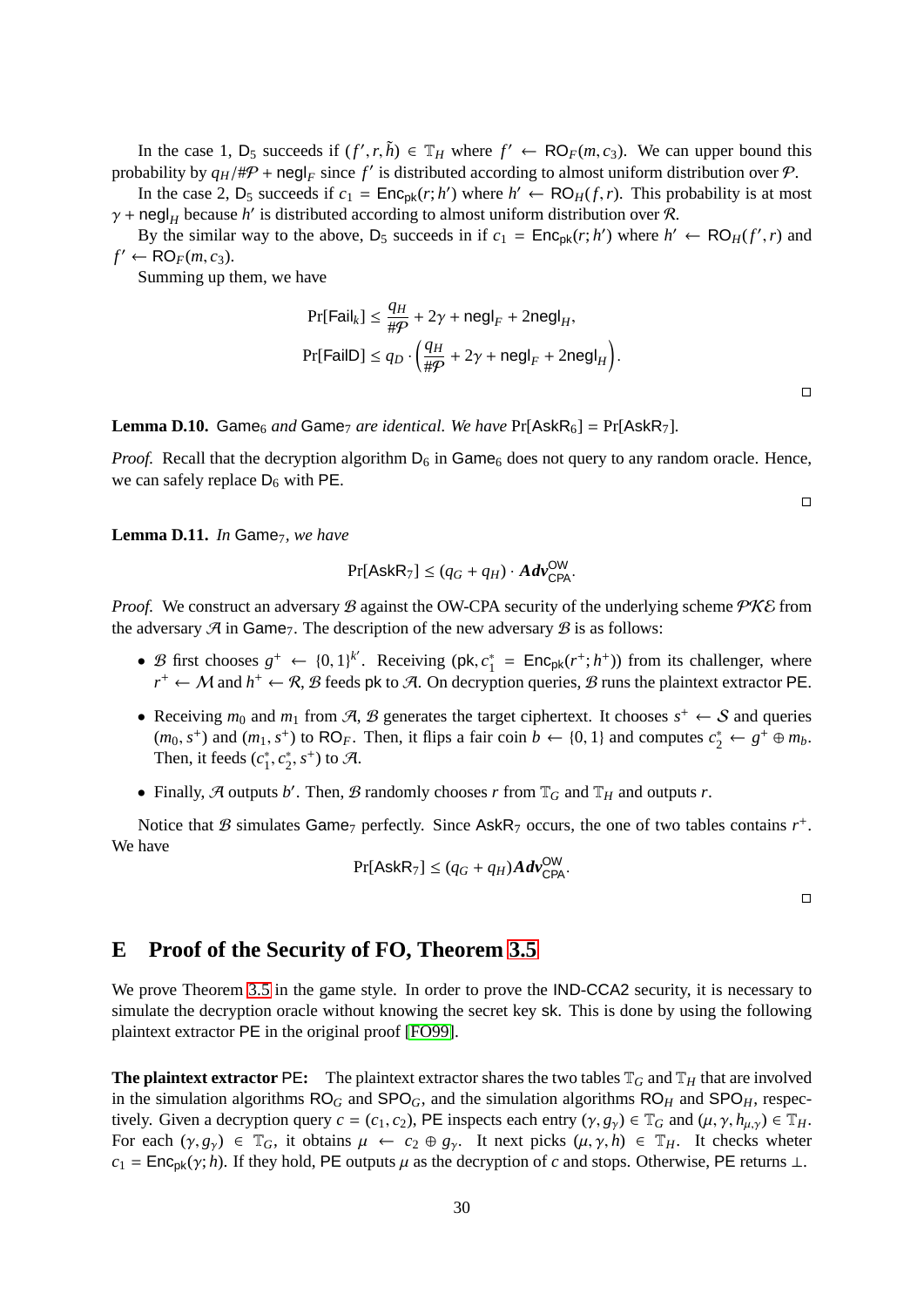**Sequence of games:** We start with the original attack game with respect to IND-CCA2 in the SPT-ROM, and modify it step by step in order to obtain a game directly related to the adversary which breaks the OW-CPA property of  $PKE =$  (Gen, Enc, Dec).

• Game<sub>0</sub>: The original attack game with respect to IND-CCA2 in the SPT-ROM. A pair of keys (pk, sk) is generated by using the key generation algorithm Gen. The adversary  $\mathcal A$  is given the public key pk and has access to the decryption oracle  $D$ , the random oracles  $RO^G$  and  $RO^H$ , and the second-preimage oracles  $SPO^G$  and  $SPO^H$ . At some point in the game the adversary  $\mathcal A$  is expected to output a pair of messages  $(m_0, m_1)$ . Next a challenge ciphertext is produced by flipping a coin *b* and producing a ciphertext  $c^*$  of  $m_b$ . This ciphertext  $c^*$  is constructed as follows:

$$
r^* \leftarrow M, \qquad g^* \leftarrow \mathcal{RO}^G(r^*), \qquad c_2^* \leftarrow g^* \oplus m_b, h^* \leftarrow \mathcal{RO}^H(m_b, r^*), \qquad c_1^* \leftarrow \mathsf{Enc}_{\mathsf{pk}}(r^*; h^*).
$$

Then the ciphertext  $(c_1^*, c_2^*)$  is given to A. Finally, the adversary A outputs a bit *b'*.

• Game<sub>0.5</sub>: We replace the oracles  $RO^G$ ,  $RO^H$ ,  $SPO^G$ , and  $SPO^H$  with the algorithms RO<sub>G</sub>, RO<sub>H</sub>,  $SPO<sub>G</sub>$ , and  $SPO<sub>H</sub>$  respectively. These algorithms are obtained by simply modifying the algorithms RO and SPO in Appendix A for *G* and *H*.

Furthermore we replace the decryption oracle  $\mathcal D$  with the algorithm D which simply runs the decryption algorithm using the secret key sk.

- Game<sub>1</sub>: We change the time fo[r g](#page-15-0)enerating  $r^*$ . The challenger first chooses  $r^+$  uniformly at random and obtains  $g^+ \leftarrow \text{RO}_G(r^+).$
- Game<sub>2</sub>: We modify the above game, by hooking queries to the algorithms  $RO<sub>G</sub>$  and  $RO<sub>H</sub>$ . If the query to the algorithm contains  $r^+$ , the challenger stops. Otherwise, the query is passed to the algorithms. Additionally, the challenger hooks answers from the algorithms SPO*<sup>G</sup>* and SPO*H*. If the answer contains  $r^+$ , the challenger stops. Otherwise, the query is passed to the algorithms.
- Game3: We make the decryption algorithm D reject an undetermined *r*. That is, the algorithm D outputs  $\perp$  if  $(r, *) \notin \mathbb{T}_G$  for  $r \leftarrow \text{Dec}_{\text{sk}}(c_1)$ . In the after games, the algorithm D does not query to RO*G*.
- Game<sub>4</sub>: We modify the generation of  $g^+$ . The challenger uses  $g^+ \leftarrow \{0,1\}^{k'}$  instead of  $g^+ \leftarrow$  $RO<sub>G</sub>(r<sup>+</sup>)$ .
- Game<sub>5</sub>: We modify the generation of  $h^+$ . The challenger chooses  $h^+ \leftarrow \mathcal{R}$  instead of  $h^+ \leftarrow$ RO<sub>H</sub>( $m_b$ ,  $r^+$ ). Hence,  $c^* = (c_1^*, c_2^*)$  is ( $Enc_{pk}(r^+; h^+), g^+ \oplus m_b$ ).
- Game<sub>6</sub>: We make D reject an undetermind  $(m, r)$ . I.e., D outputs  $\perp$  if  $(m, r, *) \notin \mathbb{T}$ *H* in step 4. In the after games, the algorithm  $D$  does not query to and  $RO<sub>H</sub>$ .
- Game<sub>7</sub>: Finally, we replace the decryption algorithm D with the plaintext extractor PE.

**Sequence of lemmas:** Let  $q_G$  and  $q_H$  denote the number of queries made by the adversary to the oracles corresponding to *G* and *H*, respectively. *q<sup>D</sup>* denotes the number of queries made by the adversary to the decryption oracle. In the following, we denote by AskG<sup>+</sup> and AskH<sup>+</sup> the event that the adversary queries  $r^*$  to the random oracle for *G* and the event that the adversary query  $(m, r^*)$  to the random oracle for *H* for some *m*, respectively. We denote by AskG<sup>−</sup> and AskH<sup>−</sup> the event that the adversary obtains  $r^*$  from the collision oracle for *G* and the event that the adversary obtains  $(m, r^*)$  from the collision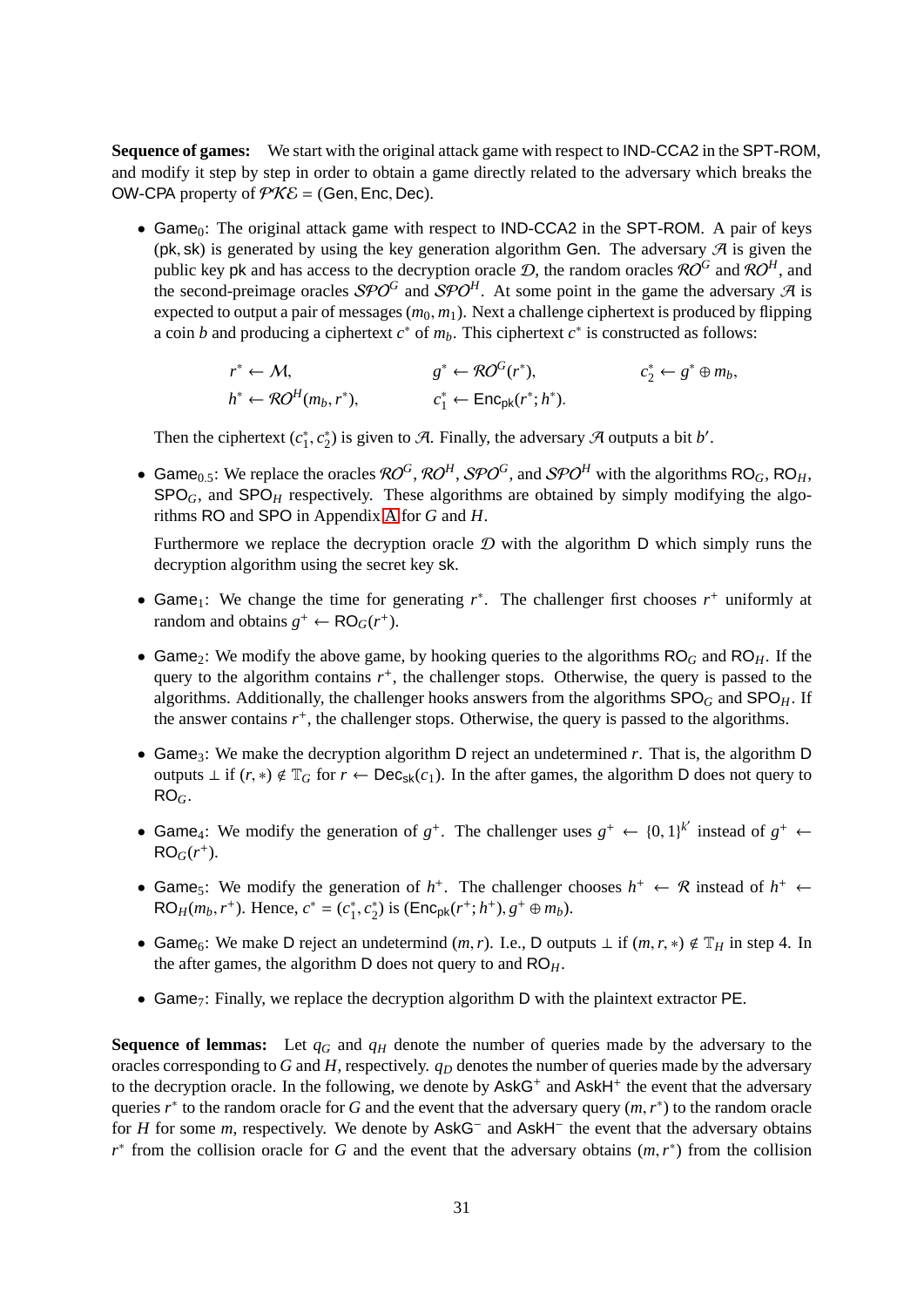oracle for *H* for some *m*, respectively. Let  $AskG = AskG^+ \vee AskG^-$ ,  $AskH = AskH^+ \vee AskH^-$ , and  $AskR = AskG \vee AskH$ .

Note that we have that

$$
Adv_{\mathsf{CCA2}}^{\mathsf{IND}} \leq |\Pr[S_0] - \Pr[\neg S_0]| \leq \Pr[\mathsf{AskR}_0] + |\Pr[S_0 \land \neg \mathsf{AskR}_0] - \Pr[\neg S_0 \land \neg \mathsf{AskR}_0]|.
$$

**Lemma E.1.** Game<sub>0</sub> *and* Game<sub>0.5</sub> *are statistically close* <sup>2</sup> *and we have* 

$$
Pr[S_0] = Pr[S_{0.5}].
$$

*Proof.* The algorithms RO*<sup>G</sup>* and RO*<sup>H</sup>* can simulate the ra[nd](#page-31-0)om oracles for the hash functions *G* and *H*. The algorithms  $SPO<sub>G</sub>$  and  $SPO<sub>H</sub>$  also can simulate the collision oracles for the hash funciotns *G* and *H*, respectively. Therefore, Game<sub>0</sub> and Game<sub>0.5</sub> are identical,

 $\Box$ 

#### **Lemma E.2.** Game<sub>0.5</sub> *and* Game<sub>1</sub> *are identical.*

*Proof.* There is no change except the timing for the generatin of  $r^*$ . It is obvious that the change does not affect the games. Therefore  $Game_{0.5}$  and  $Game_1$  are identical.

 $\Box$ 

**Lemma E.3.** Game<sub>1</sub> and Game<sub>2</sub> are identical if the event AskR does not occur. Hence, we have that

$$
Adv_{\mathsf{CCA2}}^{\mathsf{IND}} \leq \Pr[\mathsf{AskR}_2] + |\Pr[\mathsf{S}_2 \land \neg \mathsf{AskR}_2] - \Pr[\neg \mathsf{S}_2 \land \neg \mathsf{AskR}_2]|.
$$

*Proof.* If the one of two events occur, the challenger in Game<sub>2</sub> stops, but continues the game in Game<sub>1</sub>. On the other hand, if the two events does not occur, the two games are identical. Therefore, we have that

 $Pr[AskR_2] = Pr[AskR_1], Pr[S_2 \land \neg AskR_2] = Pr[S_1 \land \neg AskR_1], Pr[\neg S_2 \land \neg AskR_2] = Pr[\neg S_1 \land \neg AskR_1].$ 

The inequation thus follows from the above equations.

**Lemma E.4.** Game<sub>2</sub> *and* Game<sub>3</sub> *are identical if the event* FailG<sub>3</sub> *does not occur, where* FailG *denotes the event that the adversary asks a valid ciphertext c but r is not contained in* T*<sup>G</sup> in some decryption query in* Game3*. Then, we have*

$$
|\Pr[AskR_3] - \Pr[AskR_2]| \le \Pr[TailG_3],
$$

$$
|\Pr[S_3 \land \neg AskR_3] - \Pr[S_2 \land \neg AskR_2]| \le \Pr[TailG_3],
$$

$$
|\Pr[\neg S_3 \land \neg AskR_3] - \Pr[\neg S_2 \land \neg AskR_2]| \le \Pr[TailG_3].
$$

*Additionally,*

$$
\Pr[\mathsf{TailG}_3] \le q_D \cdot \left(\frac{q_H}{2^{k'}} + \gamma + \mathsf{negl}_G + \mathsf{negl}_H\right),\,
$$

*where*

$$
\begin{aligned} \mathsf{negl}_G &\leq \begin{cases} \frac{1}{2^{k'}} \left( 5q_G+1+\frac{4q_G^2}{2^{k'}}+20q_G\frac{\ln 2^{k'}}{\ln\ln 2^{k'}} \right) & \text{ if } \# \mathcal{M} \geq 2^{k'}, \\ \frac{1}{\# \mathcal{M}} \left( 5q_G+1+\frac{4q_G^2}{\# \mathcal{M}}+20q_G\frac{\ln 2^{k'}}{\ln\ln 2^{k'}} \right) & \text{ if } \# \mathcal{M} < 2^{k'}, \end{cases} \\ \mathsf{negl}_H &\leq \begin{cases} \frac{1}{\# \mathcal{R}} \left( 5q_H+1+\frac{4q_H^2}{\# \mathcal{R}}+20q_H\frac{\ln\# \mathcal{R}}{\ln\ln\# \mathcal{R}} \right) & \text{ if } 2^{k'}\cdot\# \mathcal{M} \geq \# \mathcal{R}, \\ \frac{1}{2^{k'}\cdot\# \mathcal{M}} \left( 5q_H+1+\frac{4q_H^2}{2^{k'}\cdot\# \mathcal{M}}+20q_H\frac{\ln\# \mathcal{R}}{\ln\ln\# \mathcal{R}} \right) & \text{ if } 2^{k'}\cdot\# \mathcal{M} < \# \mathcal{R}. \end{cases} \end{aligned}
$$

<span id="page-31-0"></span><sup>&</sup>lt;sup>2</sup> Although Theorem 2.8 states that there is a statistical distance, we ignore the above statistical distance, in order to simplify the analysis.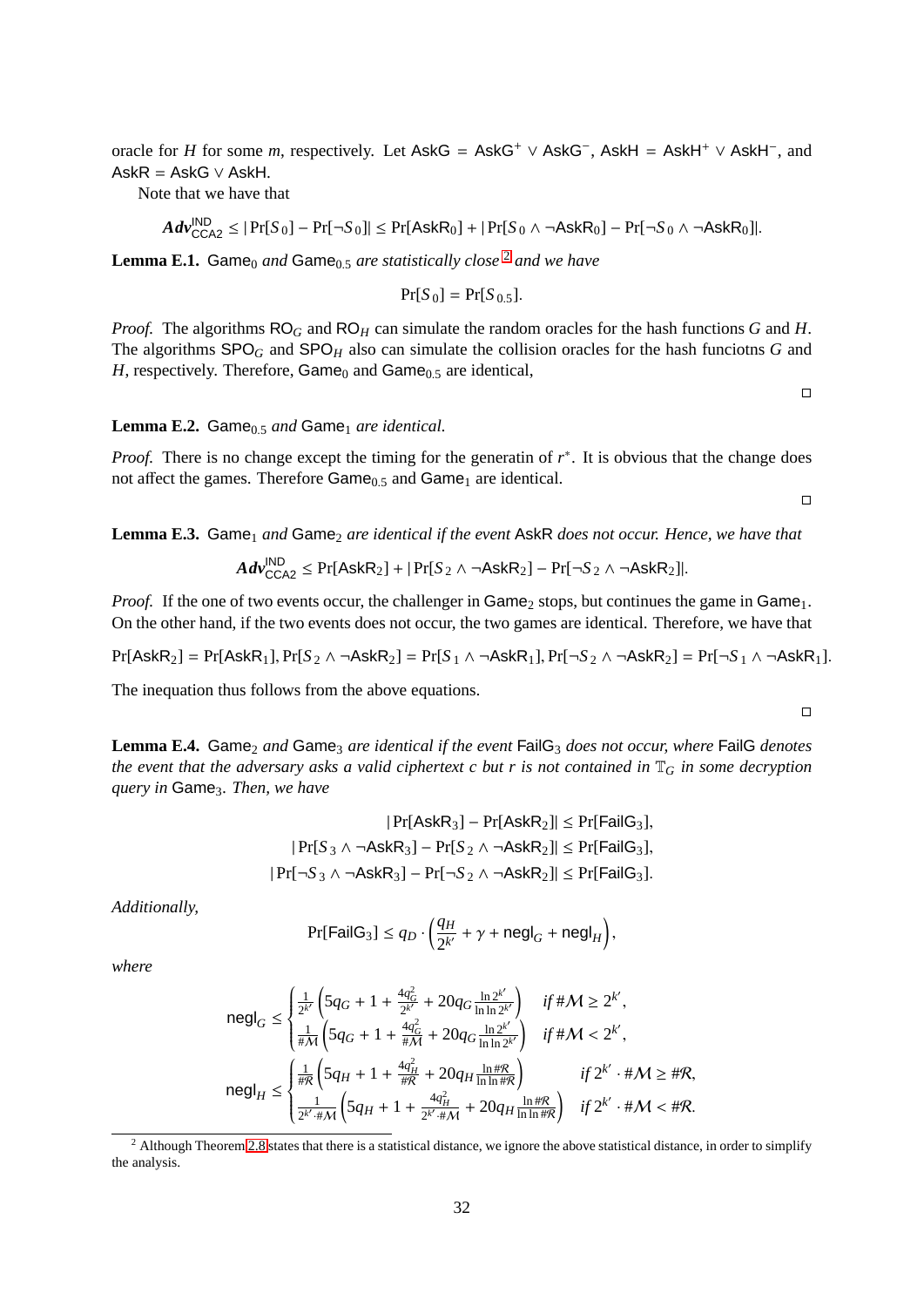*Proof.* The first part is trivial, since the decryption algorithms are equal if FailG does not occur. To show the second part, we follow the arguments in [GMMV05] with little corrections.

Let Fail<sub>k</sub> denote the event that FailG<sub>3</sub> firstly occurs at the  $k$ -th query to the decyrption oracle. Obviously,  $Pr[{\sf FailG}_3] = \sum_{k=1}^{q_D} Pr[{\sf Fail}_k].$ 

Suppose that the *k*-th query to the decryption oracle is  $c = (c_1, c_2)$  and the event Fail<sub>k</sub> occurs. This means that  $c_1 = \text{Enc}_{pk}(r; h')$  for some *h'*, where  $(r, *) \notin \mathbb{T}_G$ , and  $D_2$  obtains  $g \leftarrow \text{RO}_G(r)$ ,  $m \leftarrow c_2 \oplus g$ , and  $h \leftarrow \text{RO}_{H}(m, r)$  such that  $c_1 = \text{Enc}_{pk}(r; h)$ .

We split the event into the following two cases:

- 1.  $(m, r, h) \in T_H$ .
- 2.  $(m, r, *) \notin T_H$ .

In the case 1, for any  $(m, r, h) \in \mathbb{T}_H$  such that  $c_1 = \text{Enc}_{pk}(r; h)$  in the worst case. Hence, the probabity that *g* ← RO<sub>*G*</sub>(*r*) satisfies *m* =  $c_2 \oplus g$  for  $(m, r, h) \in \mathbb{T}_H$  is at least that that Fail<sub>k</sub> occurs in this case. This probaiblity is simply upper bounded by  $q_H/2^{k'}$  + negl<sub>*G*</sub>.

In the case 2, we have the upper bound  $\gamma$  + negl<sub>H</sub> because *h* is not determined.

By summing up, we have

$$
\Pr[\mathsf{Fall}_k] \le \frac{q_H}{2^{k'}} + \gamma + \mathsf{negl}_G + \mathsf{negl}_H,
$$
  

$$
\Pr[\mathsf{TailG}_3] \le q_D \cdot \left(\frac{q_H}{2^{k'}} + \gamma + \mathsf{negl}_G + \mathsf{negl}_H\right).
$$

 $\Box$ 

**Lemma E.5.** Game<sub>3</sub> *and* Game<sub>4</sub> *are almost identical if the event* AskG *does not occur. In particular, we have that*

$$
Adv_{\text{CCA2}}^{\text{IND}} \le \Pr[\text{AskR}_4] + |\Pr[S_4 \land \neg \text{AskR}_4] - \Pr[\neg S_4 \land \neg \text{AskR}_4]| + 3 \Pr[\text{TailG}_3] + 3 \text{negl}_G.
$$

*Proof.* If the event AskG does not occur, in Game<sub>3</sub>,  $g^+ \leftarrow \text{RO}_G(r^+)$  is almost uniformly at random from our weak uniformity lemma (Lemma 2.4). In Game<sub>4</sub>,  $g^+ \leftarrow \{0, 1\}^{k'}$  is uniformly at random. Hence, two games differ only within  $\operatorname{negl}_G$ .

**Lemma E.6.** Game<sub>4</sub> *and* Game<sub>5</sub> *ar[e al](#page-7-1)most identical if the event* AskH *does not occur. In particular, we have that*

$$
Adv_{\text{CCA2}}^{\text{IND}} \le \Pr[\text{AskR}_5] + |\Pr[S_5 \land \neg \text{AskR}_5] - \Pr[\neg S_5 \land \neg \text{AskR}_5]| + 3 \Pr[\text{TailG}_3] + 3 \text{negl}_G + 3 \text{negl}_H.
$$

*Proof.* If the event AskH does not occur, in Game<sub>4</sub>,  $h^+ \leftarrow \text{RO}_H(m_b, r^+)$  is almost uniformly at random from our weak uniformity lemma (Lemma 2.4). In Game<sub>5</sub>,  $h^+ \leftarrow \mathcal{R}$  is uniformly at random. Hence, two games differ only within  $\operatorname{negl}_H$ .

 $\Box$ 

**Lemma E.7.** *In* Game<sub>5</sub>, we have

$$
|\Pr[S_5 \land \neg \mathsf{AskR}_5] - \Pr[\neg S_5 \land \neg \mathsf{AskR}_5]| = 0.
$$

*Proof.* If AskR<sub>5</sub> does not occur, the adversary cannot know  $g^+$ . Hence,  $m_b \oplus g^+$  is uniformly distributed and the lemma follows.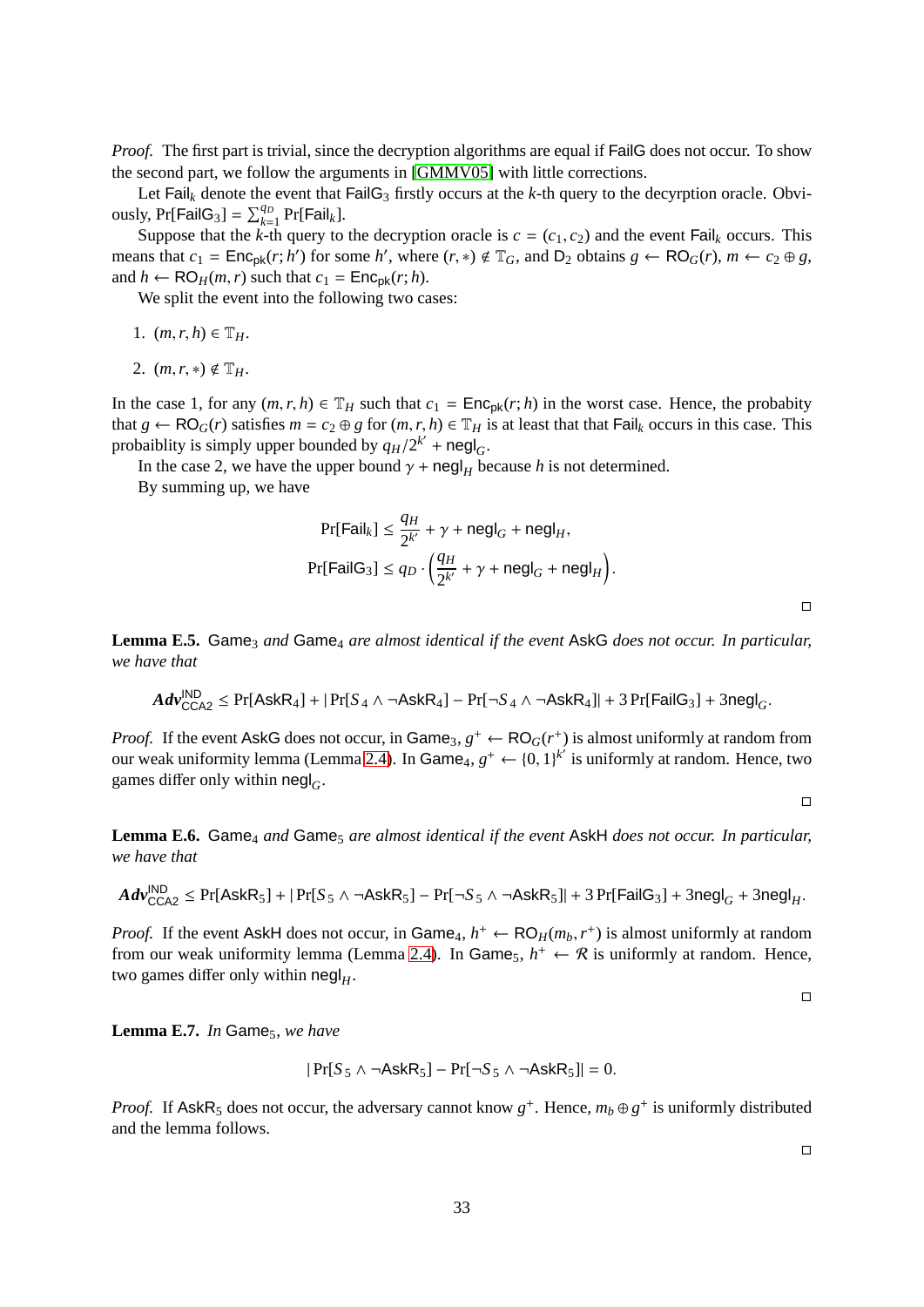**Lemma E.8.** Game<sub>5</sub> *and* Game<sub>6</sub> *are identical if* FailD *does not occur, where* FailD *denotes the event that*  $D_6$  *fails in some decryption query to the decryption oracle but*  $D_5$  *suceeds, where*  $D_i$  *denotes the decryption algorithm in* Game*<sup>i</sup> . We have that*

$$
Pr[AskR_5] \leq Pr[AskR_6] + Pr[FailD].
$$

*Proof.* It follows the argument in the proof of Theorem 3.1.

**Lemma E.9.** *In* Game<sub>6</sub>, we have

$$
\Pr[\mathsf{FallD}] \le q_D \cdot (\gamma + \mathsf{negl}_H).
$$

*Proof.* Let Fail<sub>k</sub> denote the  $D_6$  firstly fails in the *k*-th query to the decryption oracle but  $D_5$  succeeds. So, we have Pr[FailD] =  $\sum_{k=1}^{q} Pr[Fall_k]$ . Suppose that the *k*-th ciphertext  $c = (c_1, c_2)$  as the decryption query.

Since  $D_5$  suceeds, we have that  $c_1 = \text{Enc}_{pk}(r; h)$  for some  $r \in M$  and  $h \in \mathcal{R}$ , and  $(r, g) \in \mathbb{T}_G$ . Additionally, since *g* is now fixed,  $m = c_2 \oplus g$  is also fixed. Hence, we have that, for  $\tilde{h} \leftarrow \text{RO}_H(m, r)$ ,  $c_1 = \text{Enc}_{\text{pk}}(r; \tilde{h})$ , since the final check of  $D_5$  is passed. On the other hand,  $D_6$  fails if  $\tilde{h}$  is not determined, that is,  $(m, r, *) \notin \mathbb{T}_H$ .

We can upper bound the probability that  $h' \leftarrow \text{RO}_{H}(m, r)$  and  $c_1 = \text{Enc}_{pk}(r; h')$  by  $\gamma + \text{negl}_{H}$  sicne  $h'$  is distributed according to almost uniform distribution over  $R$ .

Summing up them, we have

$$
\Pr[\mathsf{Tail}_k] \le \gamma + \mathsf{negl}_H,
$$
  

$$
\Pr[\mathsf{TailD}] \le q_D \cdot (\gamma + \mathsf{negl}_H).
$$

**Lemma E.10.** Game<sub>6</sub> and Game<sub>7</sub> are identical. We have  $Pr[AskR_6] = Pr[AskR_7]$ .

*Proof.* Recall that the decryption algorithm  $D_6$  in Game<sub>6</sub> does not query to any random oracle. Hence, we safely replase  $D_6$  with PE.

 $\Box$ 

 $\Box$ 

**Lemma E.11.** *In* Game<sub>7</sub>, we have

$$
Pr[AskR_7] \le (q_G + q_H) \cdot Adv_{CPA}^{OW}.
$$

*Proof.* We construct an adversary  $\mathcal{B}$  against the OW-CPA security of the underlying scheme  $\mathcal{PKE}$  from the adversary  $\mathcal A$  in Game<sub>7</sub>. The description of the new adversary  $\mathcal B$  is as follows:

- B first chooses  $g^+ \leftarrow \{0, 1\}^{k'}$ . Receiving (pk,  $c_1^* = \text{Enc}_{pk}(r^+; h^+)$ ) from its challenger, where  $r^+$  ← *M* and  $h^+$  ← *R*, *B* feeds pk to *A*. On decryption queries, *B* runs the plaintext extractor PE.
- Receiving  $m_0$  and  $m_1$  from A, B generates the target ciphertext. It flips a fair coin  $b \leftarrow \{0, 1\}$  and computes  $c_2^* \leftarrow g^+ \oplus m_b$ . Then, it feeds  $(c_1^*, c_2^*)$  to A.
- Finally,  $\mathcal A$  outputs  $b'$ . Then,  $\mathcal B$  randomly chooses  $r$  from  $\mathbb T_G$  and  $\mathbb T_H$  and outputs  $r$ .

Notice that  $\mathcal B$  simulates Game<sub>7</sub> perfectly and if AskR<sub>7</sub> occurs the one of two tables contains  $r^+$ . We have

$$
Pr[AskR_7] \le (q_G + q_H)Adv_{CPA}^{OW}.
$$

 $\Box$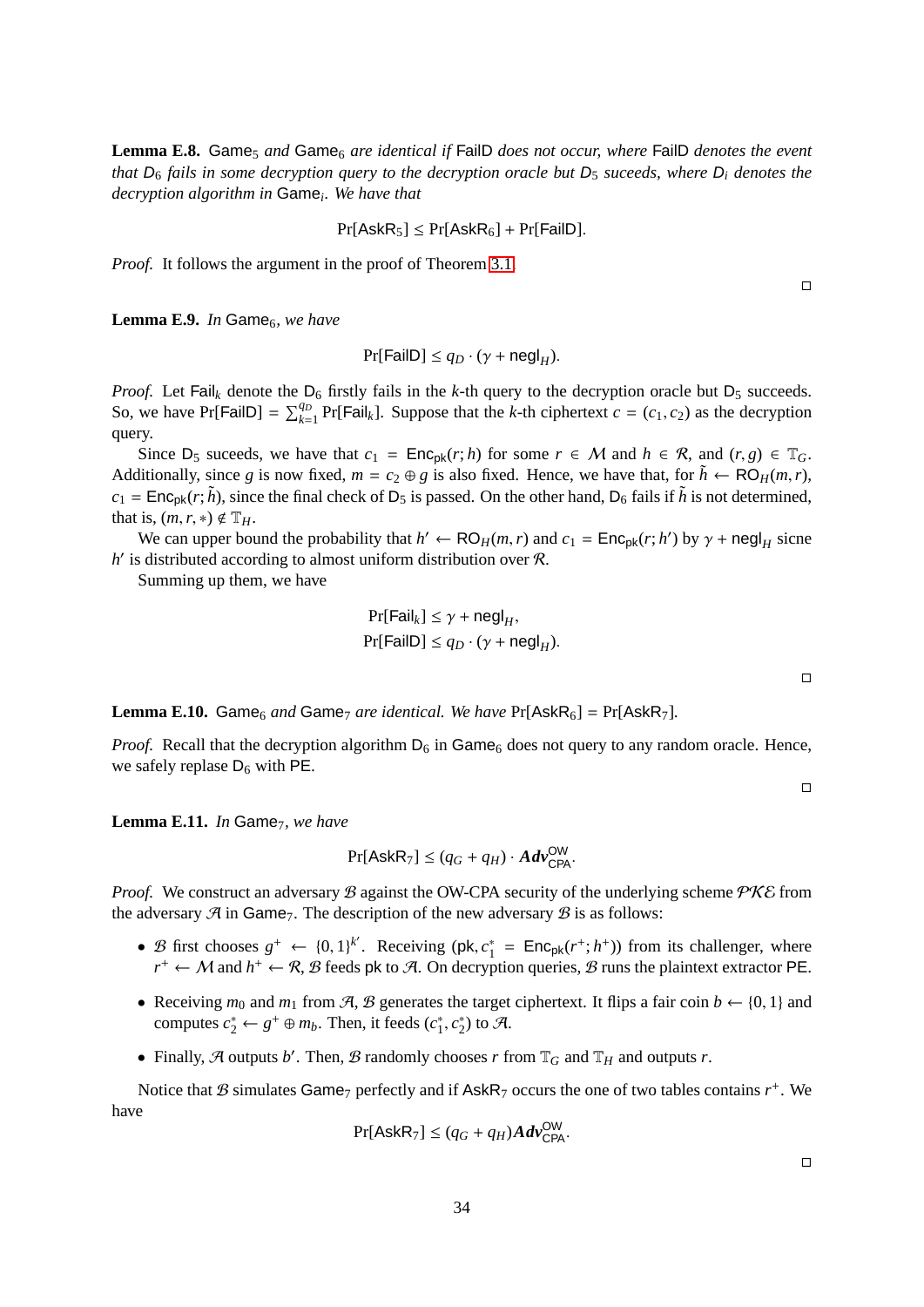## **F Proof of the Security of OAEP, Theorem 3.7**

<span id="page-34-0"></span>Now we prove Theorem 3.7 after the original proof of the OAEP encryption scheme in the ROM [FOPS04]. In order to prove the IND-CCA2 security, it is necessary to simulate the decryption oracle without knowing the secret key sk. This is done by using the following plai[ntext](#page-13-1) extractor PE as in [FOPS04].

**The plaintext extractor [PE](#page-13-1):** The plaintext extractor shares the two tables  $T_G$  and  $T_H$  that [are com](#page-64-12)monly used in the simulation algorithm  $RO<sub>G</sub>$ , FPO<sub>G</sub> and  $RO<sub>H</sub>$ , FPO<sub>H</sub>, respectively. G[iven a dec](#page-64-12)ryption query  $y = f(s, t)$ , PE inspects each entry  $(\gamma, g_{\gamma}) \in \mathbb{T}_G$  and  $(\delta, h_{\delta}) \in \mathbb{T}_H$ . For each combination of elements, it defines the following values:

$$
\sigma = \delta, \ \theta = \gamma \oplus h_{\delta}, \ \mu = g_{\gamma} \oplus \delta,
$$

and checks whether  $y = f(\sigma, \theta)$  and  $\mu$  has the form  $m \parallel 0^{k_1}$ . If both of these hold, PE outputs  $m$  as the decryption of *y* and stops. If no such pair is found, the extractor returns ⊥.

**Sequence of games:** We start with the original attack game with respect to IND-CCA2 in the FPT-ROM, and modify it step by step in order to obtain a game directly related to the adversary which breaks the partial-domain one-wayness property of the underlying trapdoor permutation.

• Game<sub>0</sub>: The original attack game with respect to IND-CCA2 in the FPT-ROM. A pair of keys (pk, sk) is generated by using the key generation algorithm of the OAEP encryption scheme. Let  $f = f_{\text{pk}}$  denote the trapdoor permutation and let  $g = g_{\text{sk}}$  denote its inverse. The adversary  $\mathcal{A}$  is given the public key pk and has access to the decryption oracle  $D$ , the random oracles  $RO^G$  and RO<sup>H</sup>, and the first-preimage oracles  $\mathcal{FPO}^G$  and  $\mathcal{FPO}^H$ . At some point in the game the adversary is expected to output a pair of messages  $(m_0, m_1)$ . Next a challenge ciphertext is produced by flipping a coin *b* and producing a ciphertext  $y^*$  of  $m_b$ . This ciphertext  $y^*$  is constructed as follows:

$$
r^* \leftarrow \{0, 1\}^{k_0}, \qquad s^* \leftarrow (m_b \parallel 0^{k_1}) \oplus \mathcal{RO}^G(r^*), \qquad t^* \leftarrow r^* \oplus \mathcal{RO}^H(s^*),
$$
  

$$
x^* \leftarrow (s^*, t^*), \qquad y^* \leftarrow f(x^*).
$$

Then the ciphertext  $y^*$  is given to A. Finally, the adversary A outputs a bit *b'*.

• Game<sub>0.5</sub>: We replace the random oracles  $RO^G$  and  $RO^H$ , and the first-preimage oracles  $FPO^G$ and  $\mathcal{FPO}^{H}$  with the algorithms  $\mathsf{RO}_G$ ,  $\mathsf{RO}_H$ , and  $\mathsf{FPO}_G$ ,  $\mathsf{FPO}_H$ , respectively <sup>3</sup>. These algorithms are obtained by simply modifying the algorithms RO and FPO in Appendix A for *G* and *H*.

Furthermore we replace the decryption oracle  $D$  with the algorithm D which simply runs the decryption algorithm using secret key sk

- Game<sub>1</sub>: We modify the above game, by moving the generation of the s[eed](#page-15-0) r<sup>\*</sup> and the image RO<sub>G</sub>( $r^*$ ) to the beginning of the game. That is, we randomly pick ahead of time some  $r^+ \leftarrow$  $\{0, 1\}^{k_0}$ , and use  $r^+$  and RO<sub>*G*</sub>( $r^+$ ) instead of  $r^*$  and RO<sub>*G*</sub>( $r^*$ ), respectively. The game obeys the following rule:
	- $-$  Rule:  $r^* = r^+$  and  $s^* = (m_b||0^{k_1}) \oplus \text{RO}_G(r^+)$ . The other variables are generated as described above, i.e.,  $t^* = r^+ \oplus \text{RO}_H(s^*)$ ,  $x^* = s^* \parallel t^*$ , and  $y^* = f(x^*)$ .

<sup>&</sup>lt;sup>3</sup>In the proof [FOPS04] in the ROM, they implicitly make the replacement of the random oracles with the algorithms Std.RO.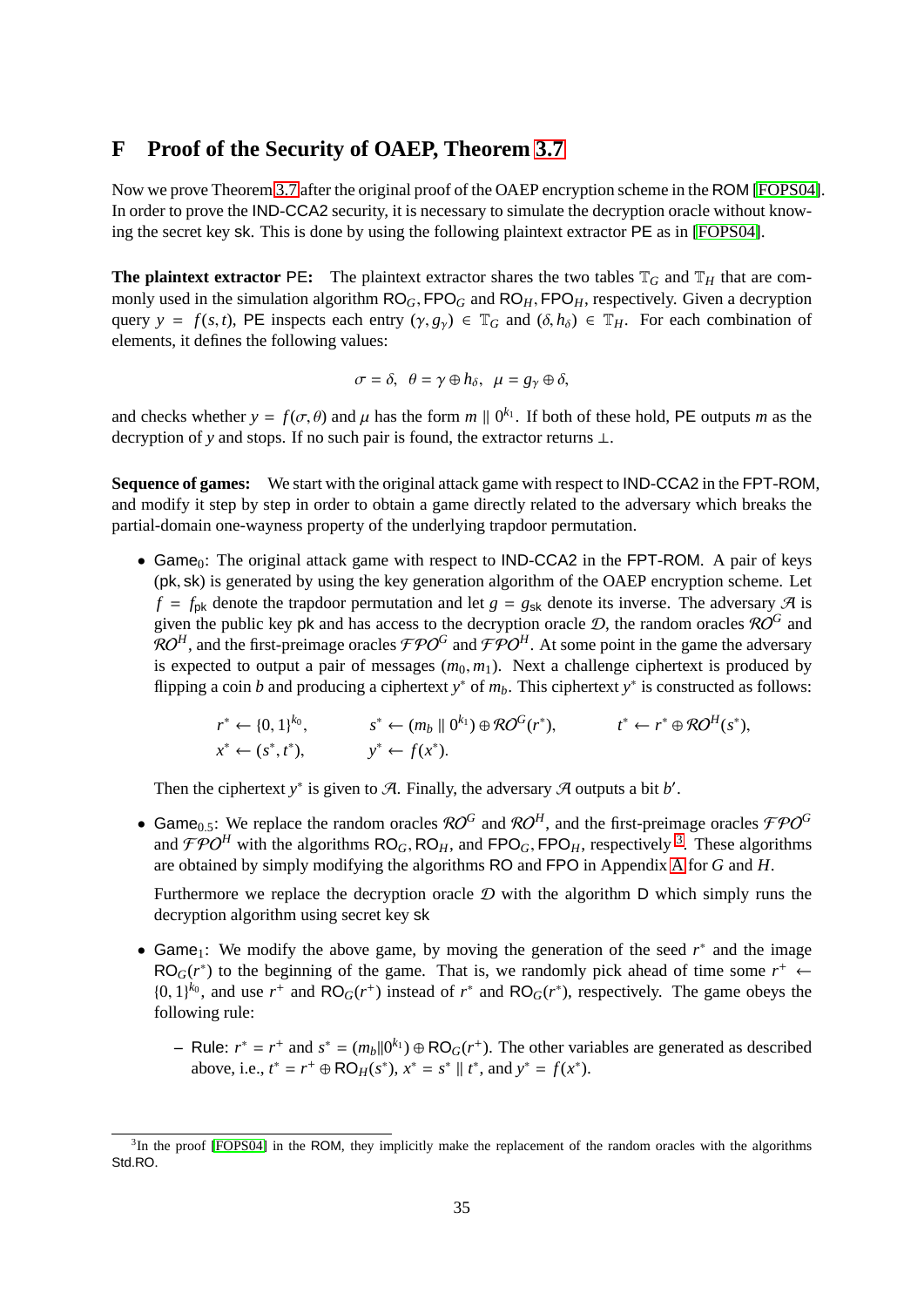- Game<sub>2</sub>: We modify the above game, by replacing the image  $RO<sub>G</sub>(r<sup>+</sup>)$  by randomly chosen  $g<sup>+</sup>$  in the construction of  $s^*$ . (The challenger *does not* set the pair  $(r^+, g^+)$  in the table of *G*.) That is, we randomly pick ahead of time some  $g^+ \leftarrow \{0, 1\}^{k-k_0}$  and use  $g^+$  instead of RO<sub>G</sub>( $r^+$ ). The game obeys the following rule:
	- $-$  Rule:  $r^* = r^+$  and  $s^* = (m_b||0^{k_1}) ⊕ g^+$ . The other variables are generated as described above, i.e.,  $t^* = r^+ \oplus \text{RO}_H(s^*)$ ,  $x^* = s^* \parallel t^*$ , and  $y^* = f(x^*)$ .
- Game<sub>3</sub>: We now move the generation of  $s^*$  and  $RO_H(s^*)$  to the beginning of the game and make it independent of anything else. That is, we randomly pick a head of time some  $s^+ \leftarrow \{0, 1\}^{k-k_0}$ , and use  $s^+$  and RO<sub>H</sub>( $s^+$ ) instead of  $s^*$  and RO<sub>H</sub>( $s^*$ ), respectively. The game obeys the following rule:
	- $-$  Rule:  $g^+ = (m_b \parallel 0^{k_1}) \oplus s^+$  and  $t^* = r^+ \oplus \text{RO}_H(s^+).$
- Game<sub>4</sub>: We modify the above game, by replacing the image  $RO_H(s^+)$  by randomly chosen  $h^+$ . (Again, the challenger *does not* set the pair  $(s^+, h^+)$  in the table of *H*.) That is, we randomly pick a head of time some  $h^+ \leftarrow \{0, 1\}^{k_0}$ , and use  $h^+$  instead of  $\mathsf{RO}_{H}(s^+)$ . The game obeys the following the rule:

- Rule: 
$$
g^+ = (m_b \parallel 0^{k_1}) \oplus s^+
$$
 and  $t^* = r^+ \oplus h^+$ .

- Game<sub>5</sub>: Again we change the generation of the challenge ciphertext. We now pick  $t^+ \leftarrow \{0, 1\}^{k_0}$ and replace  $t^*$  by  $t^+$ . Then the ciphertext  $y^* = f(s^+, t^+)$  is a uniformly chosen image of  $f$ .
- Game<sub>6</sub>: We now change the decryption algorithm D. We make the decryption algorithm D reject all ciphertexts  $y = f(s, t)$  such that the hash value of the corresponding  $r = t \oplus \text{RO}_H(s)$  has not been determined yet, i.e., *r* has not been previously queried to  $RO<sub>G</sub>$  or *r* has not been replied by FPO*G*.

Note that from now on the decryption algorithm  $D$  does not make a new query to  $RO<sub>G</sub>$  any more, because the necessary query has been made already.

• Game<sub>7</sub>: We further change the decryption algorithm D. We make the decryption algorithm D additionally reject all ciphertexts  $y = f(s, t)$  such that the hash value of *s* has not been determined yet, i.e., *s* has not been previously queried to  $RO<sub>H</sub>$  or *s* has not been replied by  $FPO<sub>H</sub>$ .

Note that from now on the decryption algorithm  $D$  does not make a new query to  $RO<sub>H</sub>$  any more, because the necessary query has been made already.

• Game<sub>8</sub>: Now the decryption algorithm D only decrypts ciphertext *y* such that corresponding *r* and *s* have been already determined, respectively, and hence we can replace the decryption algorithm D by the plaintext extractor PE which perfectly simulates the decryption algorithm D without knowing the secret key sk.

**Sequence of lemmas:** Let *q<sup>G</sup>* and *q<sup>H</sup>* denote the number of queries made by the adversary to both the random oracle and the first-preimage oracle for *G* and *H*, respectively. Let  $q_D$  denote the number of queries made by the adversary to the decryption oracle. We denote by  $S_0$  the event  $b' = b$  in the Game<sub>0</sub> and use a similar notation  $S_i$  in any subsequent game. Furthermore, we denote by  $Adv_{\text{CCA2}}^{\text{IND}}$ the advantage of the adversary in the IND-CCA2 game in the FPT-ROM. Then by definition, we have  $A dv_{\text{CCA2}}^{\text{IND}} = 2 \left| \Pr[S_0] - \frac{1}{2} \right|$  $\frac{1}{2}$ . We can bound this probability by the following lemmas.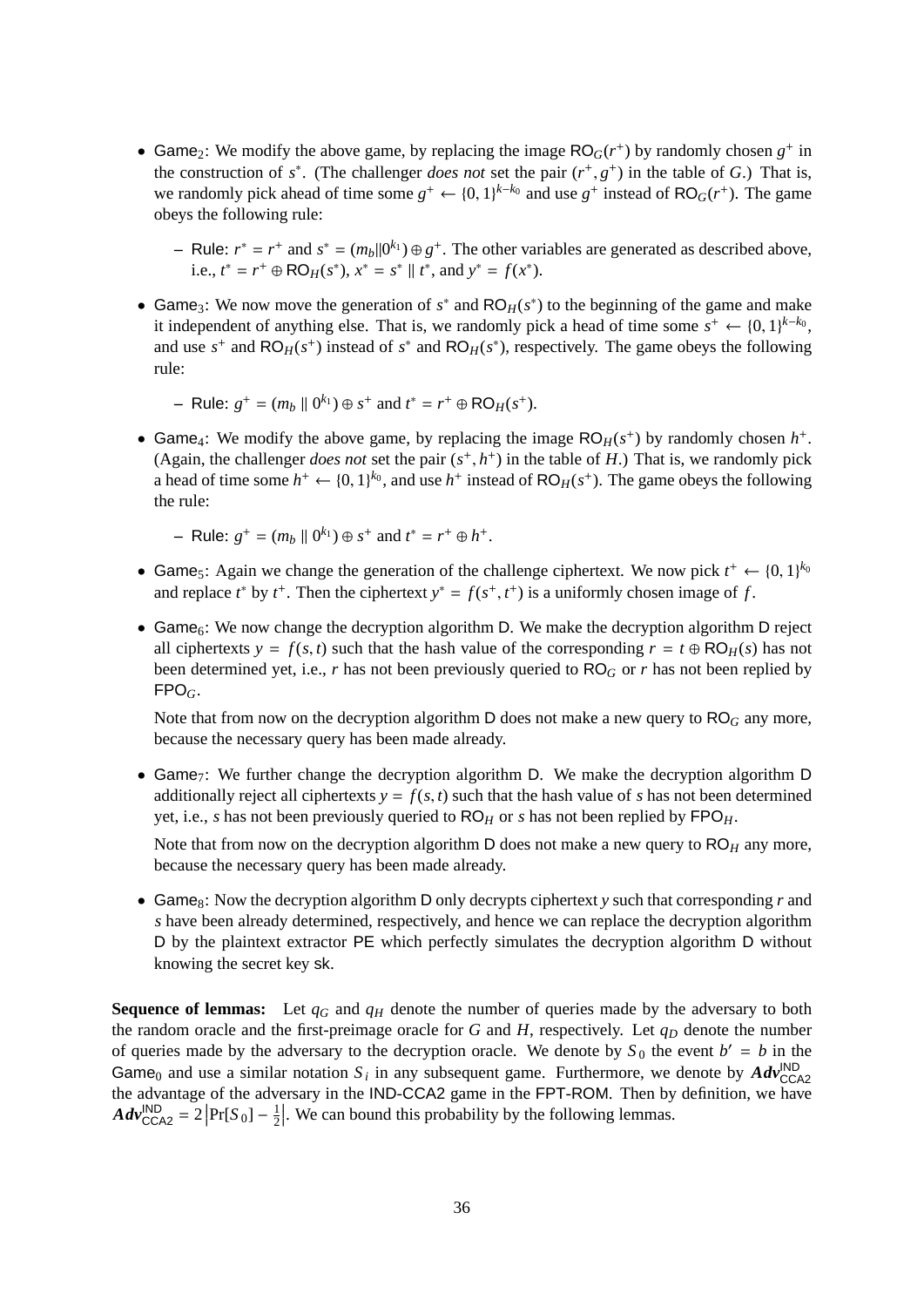**Lemma F.1.** Game<sub>0</sub> and Game<sub>0.5</sub> are statistically to close<sup>4</sup>, we have

$$
Pr[S_0] = Pr[S_{0.5}].
$$

*Proof.* By Theorem 2.8, the algorithms  $RO<sub>G</sub>$  an[d](#page-36-0)  $FPO<sub>H</sub>$  and  $FPO<sub>H</sub>$  can simulate the random oracles and the first-preimage oracle for the hash functions *G* and *H*. Therefore,  $Game_0$  and  $Game_{0.5}$ are statistically close, and we have

$$
Pr[S_0] = Pr[S_{0.5}].
$$

 $\Box$ 

**Lemma F.2.** Game<sub>0.5</sub> *and* Game<sub>1</sub> *are identical, and we have* 

$$
Pr[S_{0.5}] = Pr[S_1].
$$

*Proof.* The seed r<sup>\*</sup> is independent of anything else that is appear before generating the challenge ciphertext. Therefore moving the generation of the seed r<sup>∗</sup> to the beginning of the game does not change the game. Therefore  $Game_{0.5}$  and  $Game_1$  are identical, and we have

$$
Pr[S_{0.5}] = Pr[S_1].
$$

 $\Box$ 

**Lemma F.3.** Game<sub>1</sub> and Game<sub>2</sub> are statistically close if the hash value of  $r^+$  is not determined and if  $g^{\diamond}$  = ( $m_{1-b}$  ||  $0^{k_1}$ ) ⊕  $s^*$  *is not queried to* FPO<sub>*G</sub>, and we have*</sub>

$$
|\Pr[S_1] - \Pr[S_2]| \le \Pr[\text{AskG}_2] + \text{negl}_G,
$$
  
negl<sub>G</sub> =  $\frac{1}{2^{k_0}} \left( 5q_G + 1 + \frac{4q_G^2}{2^{k_0}} + 80q_G \frac{k - k_0}{\log(k - k_0)} \right),$ 

*where*  $q_G = q_D + q_G$ , Ask $G_2$  *is the event that the hash value of*  $r^+$  *is determined in*  $Game_2$  *or the value g* ⋄ *is queried to* FPO*G. Furthermore, in* Game<sup>2</sup> *we have*

$$
Pr[S_2] = \frac{1}{2}.
$$

*Proof.* Notice that in Game<sub>1</sub>, the adversary could win if it queries  $g^{\circ}$  to FPO<sub>*G*</sub>. Since  $k - k_0 > k_0$  if it obtains ⊥ with high probability, it could determine that  $m_{1-b}$  is not implanted in  $y^*$ . In Game<sub>2</sub> the adversary cannot win the game, since  $g^+$  contains no information corresponding to  $m_b$  and  $m_{1-b}$ . Conditioned on the event that  $g^{\circ}$  is not queried to  $FPO_G$ , by Lemma 2.4, Game<sub>1</sub> and Game<sub>2</sub> are statistically close, if the hash value of  $r^+$  is not determined, i.e.,  $r^+$  is not queried to  $RO_G$  and  $r^+$  is not replied from  $\text{FPO}_G$ . More precisely, let Ask $G_2^+$  denote the event that  $r^+$  is queried to  $RO_G$  in the Game<sub>2</sub> by the adversary  $\mathcal A$ or the decryption algorithm D, and let AskG<sub>2</sub> denote the event that  $RO_G(r^+)$  or  $g^+$  is queried from  $FPO_G$ by the adversary  $\mathcal A$  and the reply is  $r^+$ . Additionally, let [As](#page-7-1)kG<sup>

</sup>
<sub>2</sub> denote the event that  $g^{\circ}$  is queried to  $FPO<sub>G</sub>$  in the Game<sub>2</sub> by the adversary A. Furthermore, we denote AskG<sub>2</sub> = AskG<sub>2</sub><sup>+</sup>  $\vee$  AskG<sub>2</sub><sup>-</sup>  $\vee$  AskG<sub>2</sub><sup>°</sup>. We use similar notations  $AskG_i^-$ ,  $AskG_i^+$ ,  $AskG_i^{\circ}$ , and  $AskG_i$  for any subsequent game. Then, from the fact that  $k_0 < k - k_0$ , we have

 $|Pr[S_1] \neg AskG_1] - Pr[S_2] \neg AskG_2]|$  ≤ negl<sub>*G*</sub>,

<span id="page-36-0"></span><sup>&</sup>lt;sup>4</sup> Although Theorem 2.8 states that there is a statistical distance, we ignore the above statistical distance, in order to simplify the analysis.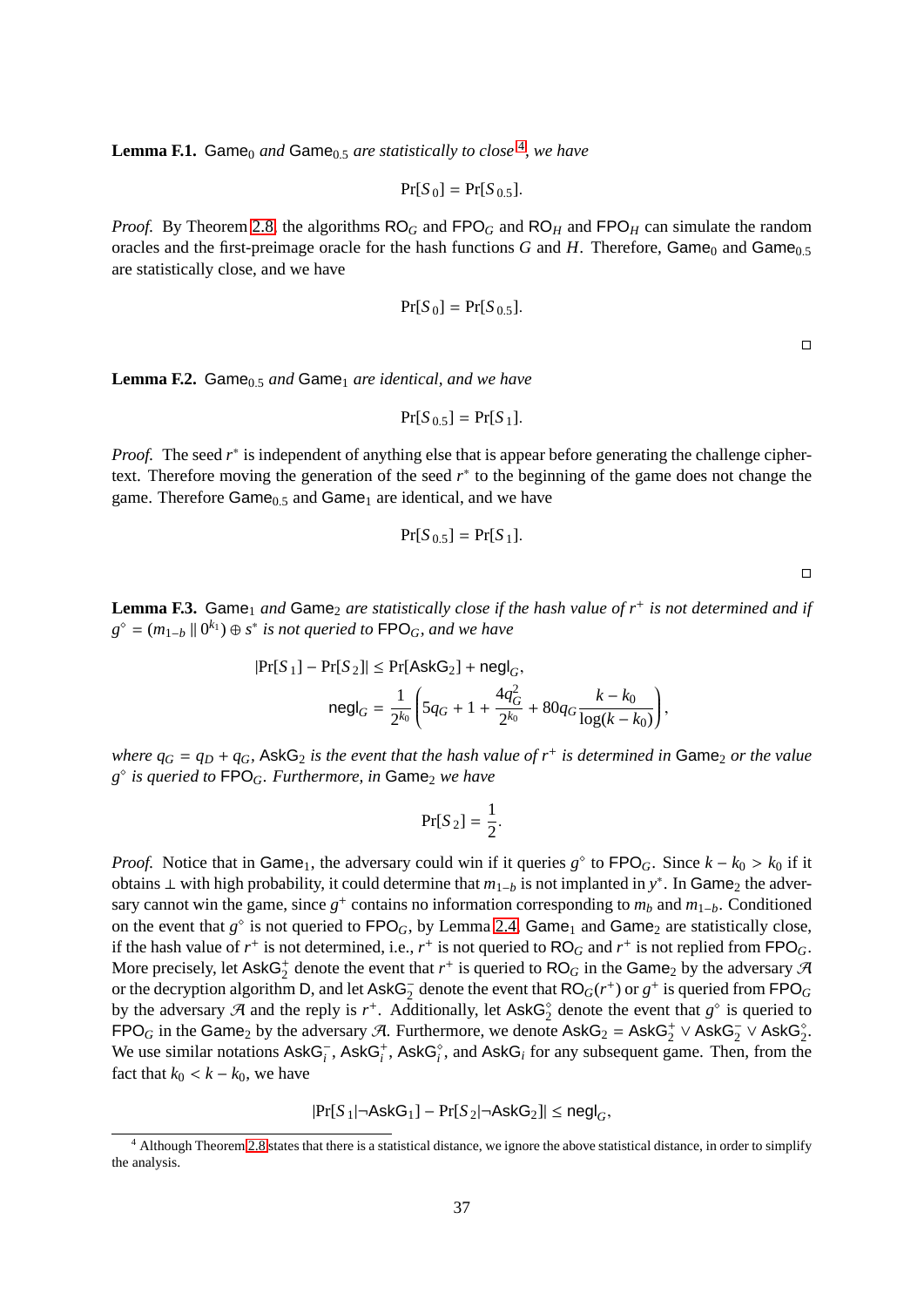where

$$
\operatorname{negl}_G = \frac{1}{2^{k_0}} \left( 5q_G + 1 + \frac{4q_G^2}{2^{k_0}} + 80q_G \frac{k - k_0}{\log(k - k_0)} \right),
$$

and hence

$$
|\Pr[S_1] - \Pr[S_2]| \le \Pr[\mathsf{AskG}_2] + \mathsf{negl}_G.
$$

Furthermore, in Game<sub>2</sub>  $g^+$  is just used in  $x^*$  but does not appear anywhere else in the computation. Thus, the distribution on the challenge ciphertext *y*<sup>\*</sup> does not depend on *b*, and hence  $Pr[S_2] = \frac{1}{2}$  $\frac{1}{2}$ .

 $\Box$ 

Lemma F.4. Game<sub>2</sub> and Game<sub>3</sub> are identical, and we have

$$
Pr[AskG_2] = Pr[AskG_3].
$$

*Proof.* Whereas in Game<sub>2</sub>  $g^+$  is randomly chosen and  $s^*$  is defined as  $s^* = (m_b \parallel 0^{k_1}) \oplus g^+$ , in Game<sub>3</sub>  $s^+$  is randomly chosen, and  $g^+$  and  $s^*$  are defined as  $g^+ = (m_b \parallel 0^{k_1}) \oplus s^+$  and  $s^* = s^+$ . Therefore the distributions of the variables are identical in both games, and hence  $Game_2$  and  $Game_3$  are identical. Then we have

$$
Pr[AskG_2] = Pr[AskG_3].
$$

 $\Box$ 

Lemma F.5. Game<sub>3</sub> and Game<sub>4</sub> are statistically close if the hash value of s<sup>+</sup> is not determined, and *we have*

$$
|\Pr[\text{AskG}_3] - \Pr[\text{AskG}_4]| \le \Pr[\text{AskH}_4] + \text{negl}_H,
$$

$$
\text{negl}_H = \frac{1}{2^{k_0}} \left( 5q_H + 1 + \frac{4q_H^2}{2^{k_0}} + 80q_H \frac{k_0}{\log k_0} \right),
$$

where  $q_H = q_D + q_H$  and  $\text{AskH}_4$  *is the event that the hash value of*  $s^+$  *is determined in* Game<sub>4</sub>. Further*more, in* Game<sub>4</sub> *we have* 

$$
Pr[AskG_4] \le \frac{q_G + q_D}{2^{k_0 - 3}} + Pr[AskG_4^\circ]
$$

*Proof.* By Lemma 2.4, Game<sub>3</sub> and Game<sub>4</sub> are statistically close, if the hash value of  $s^+$  is not determined, i.e.,  $s^+$  is not queried to  $RO_H$  and  $s^+$  is not replied from  $FPO_H$ . More precisely, let AskH<sup>+</sup><sub>4</sub> denote the event that  $s^+$  is queried to RO<sub>H</sub> in the Game<sub>4</sub> by the adversary  $\mathcal A$  or the decryption algorithm D, and let AskH<sub>4</sub><sup> $-$ </sup> denote the event that RO<sub>H</sub>( $s^+$ ) or  $h^+$  is queried from FPO<sub>H</sub> by the adversary  $\mathcal A$  and the reply is  $s^+$ . Furthermore[, we](#page-7-1) denote  $AskH_4 = AskH_4^+ \vee AskH_4^-$ . We use an similar notation  $AskH_i^-, AskH_i^+$ , and AskH<sub>i</sub> for any subsequent game. Then, from the fact that  $k_0 < k - k_0$ , we have

$$
|\Pr[\mathsf{AskG}_3|\neg \mathsf{AskH}_3]-\Pr[\mathsf{AskG}_4|\neg \mathsf{AskH}_4]| \le {\mathsf{negl}}_H,
$$

where

$$
\mathsf{negl}_H = \frac{1}{2^{k_0}} \left( 5q_H + 1 + \frac{4q_H^2}{2^{k_0}} + 80q_H \frac{k_0}{\log k_0} \right),
$$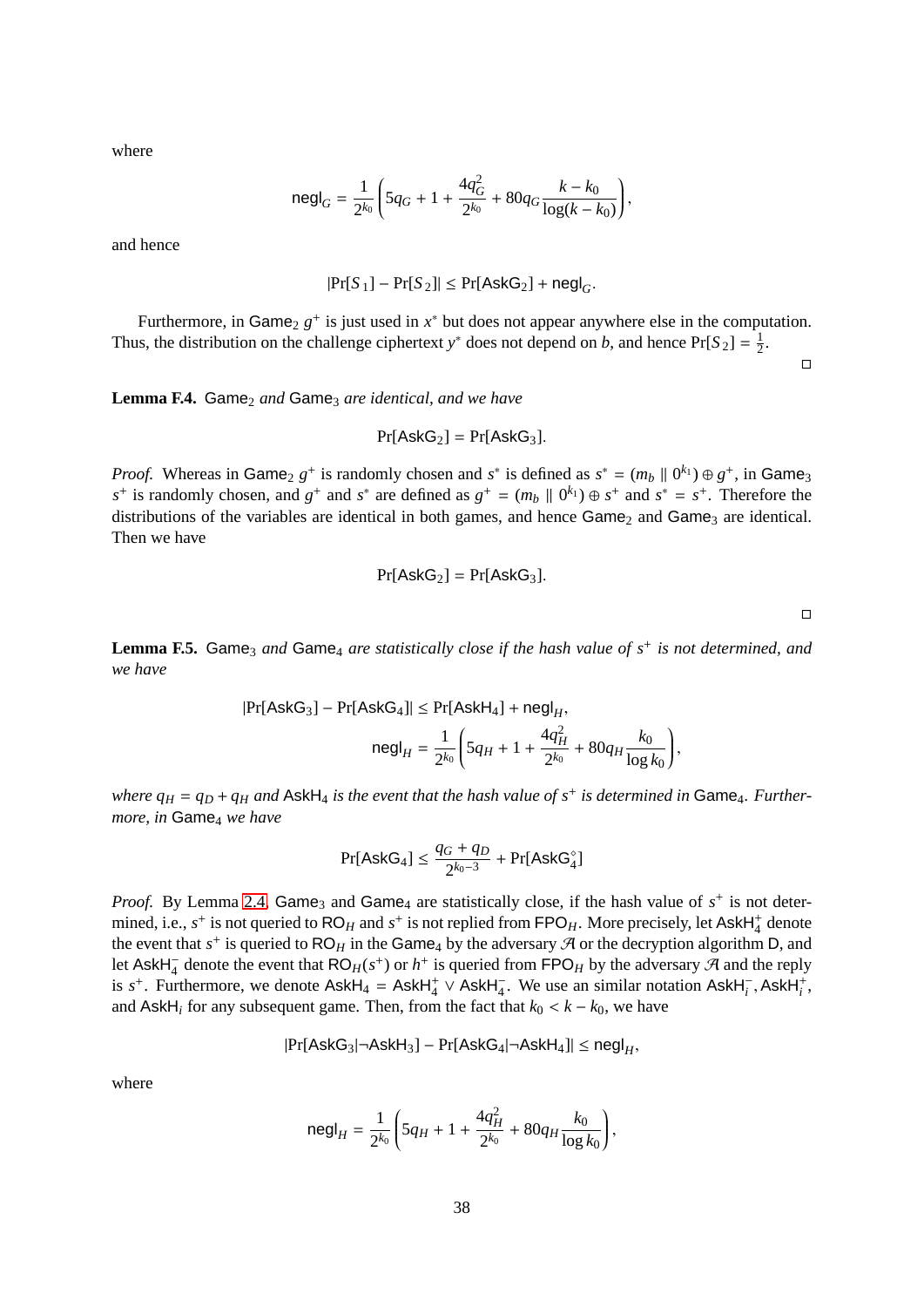and hence

$$
|\Pr[\mathsf{AskG}_3] - \Pr[\mathsf{AskG}_4]| \le \Pr[\mathsf{AskH}_4] + \mathsf{negl}_H.
$$

Furthermore, we have

$$
Pr[AskG_4] \le Pr[AskG_4^+] + Pr[AskG_4^-] + Pr[AskG_4^0]
$$
  
\n
$$
\le Pr[AskG_4^+] \neg AskG_4^-] + 2 Pr[AskG_4^-] + Pr[AskG_4^0].
$$

Since  $h^+$  is uniformly distributed and never revealed,  $r^+ = t^* \oplus h^+$  is uniformly distributed and independent of the adversary's view. Therefore we have

$$
\Pr[\mathsf{AskG}_4^+ | \neg \mathsf{AskG}_4^-] \le \frac{q_G + q_D}{2^{k_0}}.
$$

Moreover, since  $r^+$  is uniformly distributed and independent of  $g^+$ , we have

$$
\Pr[\mathsf{AskG}_4^-] \le \frac{q_G + q_D}{2^{k_0 - 1}}.
$$

Therefore we can conclude

$$
Pr[AskG_4] \le \frac{q_G + q_D}{2^{k_0 - 3}} + Pr[AskG_4^\circ].
$$

 $\Box$ 

Lemma F.6. Game<sub>4</sub> and Game<sub>5</sub> are identical, and we have

$$
Pr[AskH_4] = Pr[AskH_5] \ and \ Pr[AskG_4^\circ] = Pr[AskG_5^\circ].
$$

*Proof.* Since  $h^+$  and  $r^+$  are uniformly distributed and never revealed, replacing  $t^* = h^+ \oplus r^+$  by  $t^+$  does not change the game, and hence we have

$$
Pr[AskH_4] = Pr[AskH_5] \text{ and } Pr[AskG_4^\circ] = Pr[AskG_5^\circ].
$$

Lemma F.7. Game<sub>5</sub> and Game<sub>6</sub> are statistically close, and we have

$$
|\Pr[\text{AskH}_5] - \Pr[\text{AskH}_6]| \le q_D \left(\frac{1}{2^{k_1}} + \text{negl}'_G\right),
$$
  

$$
|\Pr[\text{AskG}_5^\circ] - \Pr[\text{AskG}_6^\circ]| \le q_D \left(\frac{1}{2^{k_1}} + \text{negl}'_G\right),
$$
  

$$
\text{negl}'_G = \frac{1}{2^{k_0}} \left(5q_G + 1 + \frac{4q_G^2}{2^{k_0}} + 80q_G \frac{k - k_0}{\log(k - k_0)}\right).
$$

*Proof.* Game<sub>5</sub> and Game<sub>6</sub> only differ if *y* is a valid ciphertext, and the hash value of the corresponding *r* is not determined. More precisely, let ValidG<sub>6</sub> denote the event that at the decryption query in Game<sub>6</sub>, *y* is a valid ciphertext (i.e.,  $s \oplus \text{RO}_G(r)$  has the form  $m \parallel 0^{k_1}$ ), and  $r$  is not queried to  $\text{RO}_G$  and  $r$  is not replied from  $FPO<sub>G</sub>$ . There being at most  $q<sub>D</sub>$  decryption queries, we have

$$
|\Pr[\mathsf{AskH}_5] - \Pr[\mathsf{AskH}_6]| \le q_D \Pr[\mathsf{ValidG}_6].
$$

In order to bound this probability, we consider another game  $Game_{6.5}$  where we change the decryption algorithm D in Game<sub>6</sub>. In Game<sub>6.5</sub> we replace the image  $RO<sub>G</sub>(r)$  by randomly chosen  $g \leftarrow \{0, 1\}^{k_1}$ .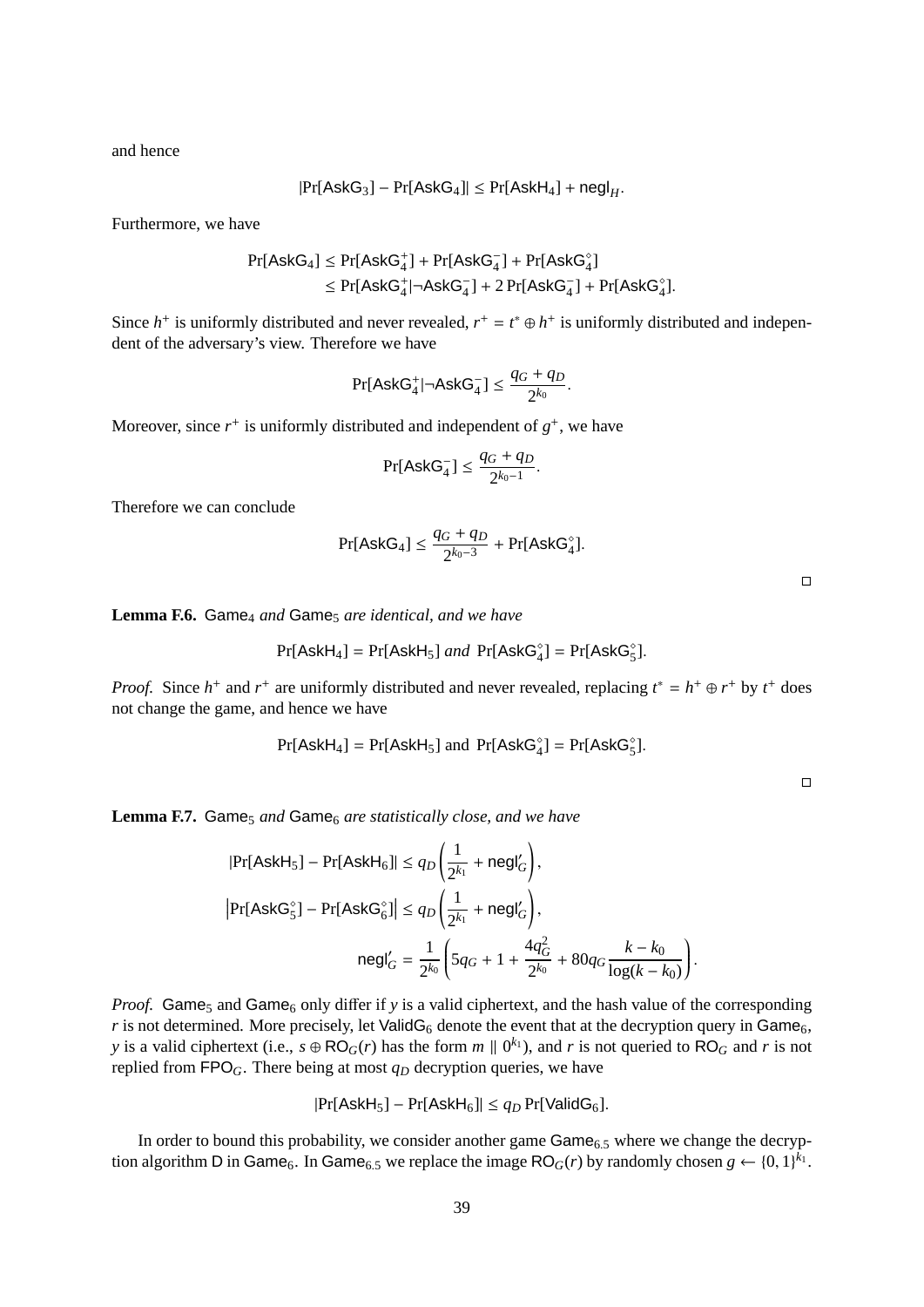By Lemma 2.4, Game<sub>6</sub> and Game<sub>6.5</sub> are statistically close, if the hash value of *r* is not determined, i.e., *r* is not queried to  $RO_G$  and *r* is not replied from  $FPO_G$ . More precisely, let  $askG_{6.5}^+$  denote the event that *r* is queried to  $RO<sub>G</sub>$  in the Game<sub>6.5</sub> by the adversary  $\mathcal{A}$ , and let ask $G<sub>6.5</sub>$  denote the event that  $RO<sub>G</sub>(r)$  or *g* is queried from  $FPO<sub>G</sub>$  by the adversary  $A$  and the reply is *r*. Furthermore, we denote ask $G_{6.5}$  = ask $G_{6.5}^+$   $\vee$  ask $G_{6.5}^-$ . Here we note that

$$
Pr[ValidG6] = Pr[\neg askG6] Pr[ValidG6] \neg askG6],
$$
  
\n
$$
Pr[ValidG6.5] = Pr[\neg askG6.5] Pr[ValidG6.5] \neg askG6.5],
$$
  
\n
$$
Pr[askG6] = Pr[askG6.5],
$$

and we have

$$
|Pr[ValidG_6] - Pr[ValidG_{6.5}]|
$$
  
= Pr[-askG<sub>6.5</sub>] |Pr[ValidG<sub>6</sub>]-askG<sub>6</sub>] - Pr[ValidG<sub>6.5</sub>]-askG<sub>6.5</sub>]|  

$$
\leq |Pr[ValidG_6|-\text{askG}_6] - Pr[ValidG_{6.5}|\text{--askG}_{6.5}]|.
$$

Then by Lemma 2.4, we have

$$
|\text{Pr}[\text{ValidG}_6]-\text{Pr}[\text{ValidG}_{6.5}]|\leq \text{negl}_G',
$$

where

$$
\operatorname{negl}'_G = \frac{1}{2^{k_0}} \left( 5q_G + 1 + \frac{4q_G^2}{2^{k_0}} + 80q_G \frac{k - k_0}{\log(k - k_0)} \right).
$$

Furthermore, since *g* is uniformly distributed and never revealed, it only occurs with probability  $2^{-k_1}$ that  $s \oplus g$  has the form  $m \parallel 0^{k_1}$ . Then we have

$$
Pr[\text{ValidG}_{6.5}] \leq \frac{1}{2^{k_1}}.
$$

Therefore we can conclude

$$
|\Pr[\mathsf{AskH}_5] - \Pr[\mathsf{AskH}_6]| \le q_D \bigg(\frac{1}{2^{k_1}} + \mathsf{negl}_G'\bigg).
$$

By using the same argument as in the above, we have also

$$
\left|\Pr[\mathsf{AskG}_5^\circ] - \Pr[\mathsf{AskG}_6^\circ]\right| \le q_D \left(\frac{1}{2^{k_1}} + \mathsf{negl}_G'\right).
$$

 $\Box$ 

**Lemma F.8.** Game<sub>6</sub> and Game<sub>7</sub> are statistically close, and we have

$$
|\Pr[\text{AskH}_6] - \Pr[\text{AskH}_7]| \le q_D \left(\frac{q_G}{2^{k_0}} + \text{negl}_H'\right),
$$
  

$$
|\Pr[\text{AskG}_6^\circ] - \Pr[\text{AskG}_7^\circ]| \le q_D \left(\frac{q_G}{2^{k_0}} + \text{negl}_H'\right),
$$
  

$$
\text{negl}_H' = \frac{1}{2^{k_0}} \left(5q_H + 1 + \frac{4q_H^2}{2^{k_0}} + 80q_H \frac{k_0}{\log k_0}\right).
$$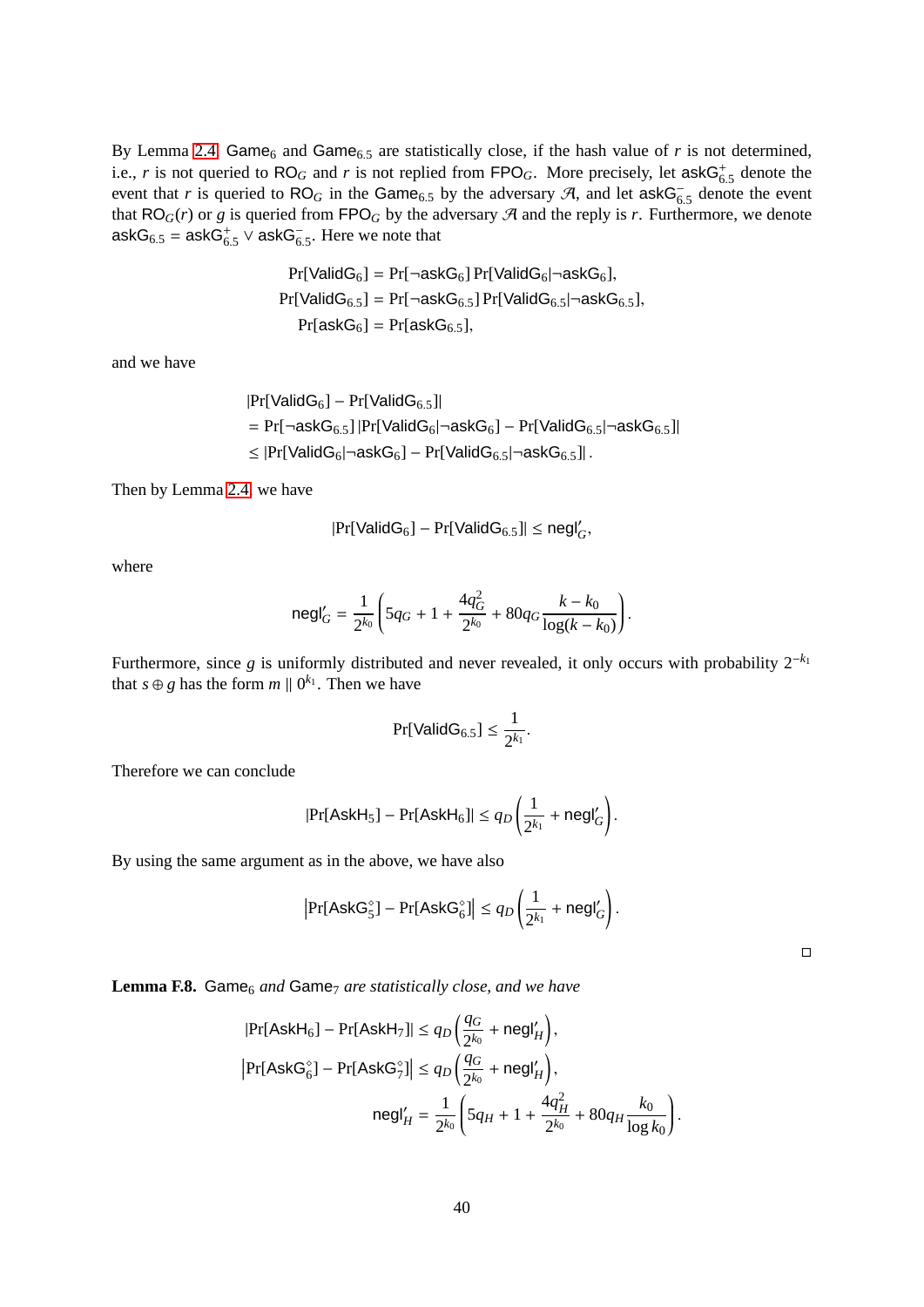*Proof.* Game<sub>6</sub> and Game<sub>7</sub> only differ if *y* is a valid ciphertext, and the hash value of the corresponding *r* is determined, while the hash value of the corresponding  $s$  is not determined. More precisely, let ValidH<sub>7</sub> denote the event that at the decryption query in Game<sub>7</sub>, *y* is a valid ciphertext (i.e.,  $s \oplus \text{RO}_G(r)$  has the form  $m \parallel 0^{k_1}$ ), and  $r$  is queried to RO<sub>G</sub> or  $r$  is replied from FPO<sub>G</sub>, while  $s$  is not queried to RO<sub>H</sub> and  $s$ is not replied from  $FPO<sub>H</sub>$ . There being at most  $q<sub>D</sub>$  decryption queries, we have

$$
|\Pr[\mathsf{AskH}_6] - \Pr[\mathsf{AskH}_7]| \le q_D \Pr[\mathsf{ValidH}_7].
$$

In order to bound this probability, we consider another game  $Game_{7.5}$  where we change the decryption algorithm D in Game<sub>7</sub>. In Game<sub>7.5</sub> we replace the image  $\mathsf{RO}_{H}(s)$  by randomly chosen  $s \leftarrow \{0, 1\}^{k_1}$ . By Lemma 2.4, Game<sub>7</sub> and Game<sub>7.5</sub> are statistically close, if the hash value of *s* is not determined, i.e., *s* is not queried to  $\text{RO}_H$  and *s* is not replied from  $\text{FPO}_H$ . More precisely, let ask $\text{H}^+_{7.5}$  denote the event that *s* is queried to RO<sub>H</sub> in the Game<sub>7.5</sub> by the adversary  $\mathcal{A}$ , and let askH<sup>-</sup><sub>7.5</sub> denote the event that  $RO<sub>H</sub>(s)$  or *h* is queried from FPO<sub>H</sub> by the adversary A and the reply is *s*. Furthermore, we denote [askH](#page-7-1)<sub>7.5</sub> = askH<sub>7.5</sub>  $\vee$  askH<sub>7.5</sub>. Here we note that

$$
Pr[ValidH_7] = Pr[\neg askH_7] Pr[ValidH_7|\neg askH_7],
$$
  
\n
$$
Pr[ValidH_{7.5}] = Pr[\neg askH_{7.5}] Pr[ValidH_{7.5}|\neg askH_{7.5}],
$$
  
\n
$$
Pr[askH_7] = Pr[askH_{7.5}],
$$

and we have

 $|Pr[ValidH_7] - Pr[ValidH_{7.5}]|$  $= Pr[askH_{7.5}]$  |Pr[ValidH<sub>7</sub>|¬askH<sub>7</sub>] – Pr[ValidH<sub>7.5</sub>|¬askH<sub>7.5</sub>]|  $\leq$  |Pr[ValidH<sub>7</sub>|¬askH<sub>7</sub>] – Pr[ValidH<sub>7.5</sub>|¬askH<sub>7.5</sub>]|.

Then by Lemma 2.4, we have

$$
|\text{Pr}[\text{ValidH}_7]-\text{Pr}[\text{ValidH}_{7.5}]|\leq \text{negl}_H',
$$

where

$$
\operatorname{negl}'_H = \frac{1}{2^{k_0}} \left( 5q_H + 1 + \frac{4q_H^2}{2^{k_0}} + 80q_H \frac{k_0}{\log k_0} \right).
$$

Furthermore, since *h* is uniformly distributed and so is  $r = h \oplus t$ . Therefore the probability that *r* has been queried to  $\mathsf{RO}_G$  is at most  $q_G \cdot 2^{-k_0}$ . Then we have

$$
Pr[ValidH_{7.5}] \leq \frac{q_G}{2^{k_0}}.
$$

Therefore we can conclude

$$
|\Pr[\mathsf{AskH}_6] - \Pr[\mathsf{AskH}_7]| \le q_D \left(\frac{q_G}{2^{k_0}} + \mathsf{negl}_H'\right).
$$

By the similar argument to the above, we have also

$$
\left|\Pr[\mathsf{AskG}_6^\diamond] - \Pr[\mathsf{AskG}_7^\diamond]\right| \le q_D \left(\frac{q_G}{2^{k_0}} + \mathsf{negl}_H'\right).
$$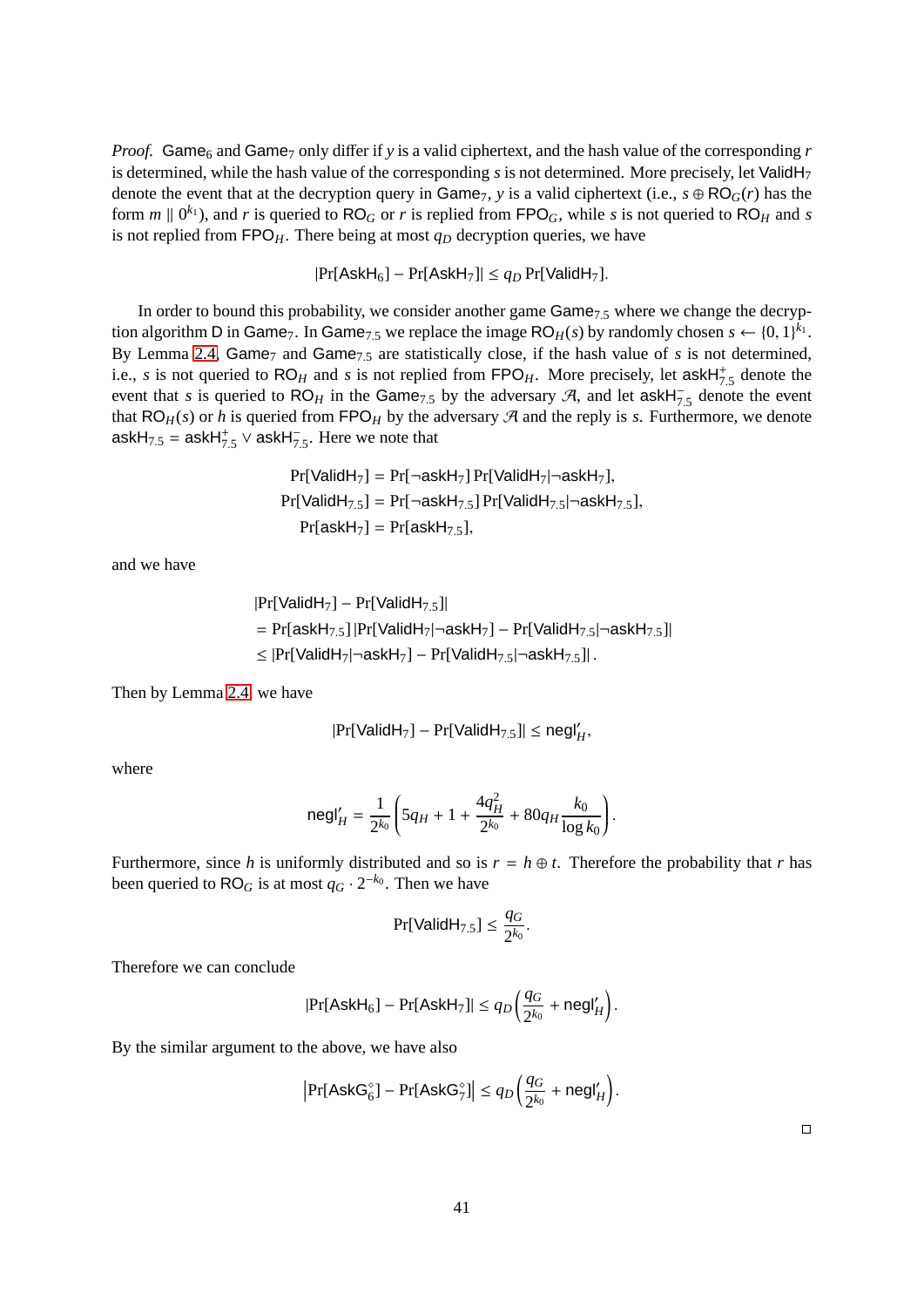**Lemma F.9.** Game<sub>7</sub> and Game<sub>8</sub> are identical, and we have

 $Pr[\mathsf{AskH}_{7}] = Pr[\mathsf{AskH}_{8}]$  and  $Pr[\mathsf{AskG}_{7}^{\circ}] = Pr[\mathsf{AskG}_{8}^{\circ}].$ 

*Furthermore, in* Game<sub>8</sub> *we have* 

$$
\Pr[\mathsf{AskH}_8], \Pr[\mathsf{AskG}_8^\circ] \le \Pr[\mathsf{AskH}_8 \vee \mathsf{AskG}_8^\circ] \le (q_H + 2q_G)A d\mathbf{v}^{\mathsf{PD-OW}},
$$

where  $Adv^{\text{PD-OW}}$  is the success probability of the partial-domain one-wayness of the underlying trap*door permutation f .*

*Proof.* In Game<sub>7</sub> and Game<sub>8</sub>, the decryption algorithm D only decrypts ciphertext *y* such that corresponding *r* and *s* have been already determined, respectively, and hence we can replace the decryption algorithm D by the plaintext extractor which perfectly simulates the decryption algorithm D. Therefore Game<sub>7</sub> and Game<sub>8</sub> are identical, and we have

$$
Pr[AskH_7] = Pr[AskH_8].
$$

Furthermore, in Game<sub>8</sub> we do not use the secret key sk any more. By using the adversary  $\mathcal{A}$  in Game<sub>8</sub>, we can output an *s* such that  $(s, t) = g(y^*)$  with probability at least Pr[AskH<sub>8</sub>  $\vee$  AskG<sup>°</sup><sub>8</sub>]/( $q_H$  + 2 $q_G$ ). This is done by making a list which contains the queries to RO<sub>H</sub>, and  $(m_0||0^{k_1}) \oplus g$  and  $(m_1||0^{k_1}) \oplus g$ , where *g* denotes each hash value in  $T_G$ , and choose one element in list at random. This probability is bounded by the partial-domain one-wayness of the underlying trapdoor permutation  $f$ , and hence we have

$$
Pr[AskH_8 \vee AskG_8^\circ] \le (q_H + 2q_G)Adv^{PD-OW}.
$$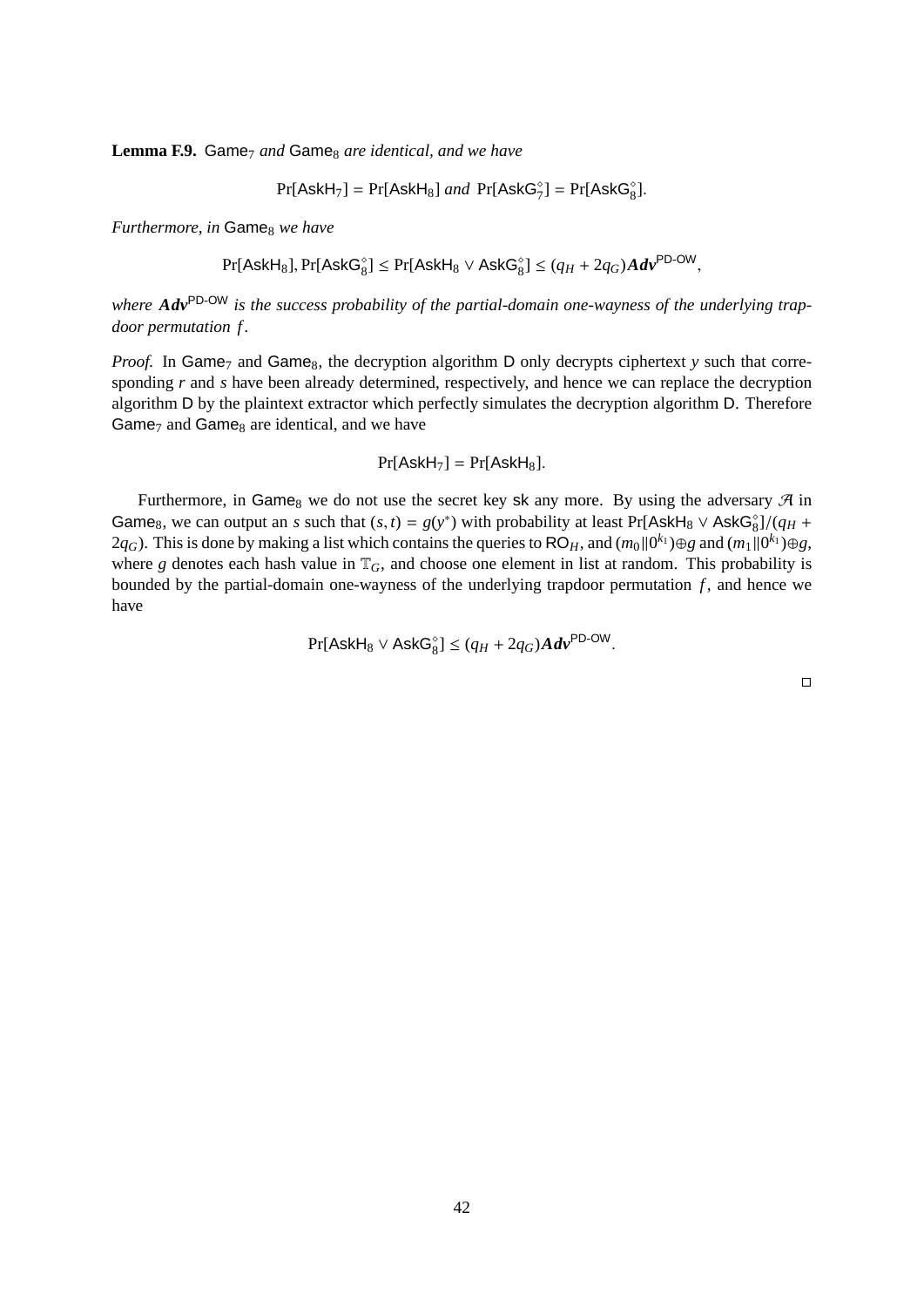Summarizing the above bounds we can conclude the theorem.

$$
\frac{1}{2}A d v_{CCA2}^{IND} = \left| Pr[S_0] - \frac{1}{2} \right| \leq Pr[AskG_2] + negl_G,
$$
  
\n
$$
negl_G = \frac{1}{2^{k_0}} \left( 5q_G + 1 + \frac{4q_G^2}{2^{k_0}} + 80q_G \frac{k - k_0}{\log(k - k_0)} \right),
$$
  
\n
$$
Pr[AskG_2] \leq Pr[AskG_4] + Pr[AskH_4] + negl_H
$$
  
\n
$$
\leq \frac{q_D + q_G}{2^{k_0 - 3}} + Pr[AskG_4^2] + Pr[AskH_4] + negl_H,
$$
  
\n
$$
negl_H = \frac{1}{2^{k_0}} \left( 5q_H + 1 + \frac{4q_H^2}{2^{k_0}} + 80q_H \frac{k_0}{\log k_0} \right),
$$
  
\n
$$
Pr[AskH_4] \leq Pr[AskH_6] + q_D(\frac{1}{2^{k_1}} + negl_G'),
$$
  
\n
$$
Pr[AskG_4^{\circ}] \leq Pr[AskG_6^{\circ}] + q_D(\frac{1}{2^{k_1}} + negl_G'),
$$
  
\n
$$
negl_G' = \frac{1}{2^{k_0}} \left( 5q_G + 1 + \frac{4q_G^2}{2^{k_0}} + 80q_G \frac{k - k_0}{\log(k - k_0)} \right),
$$
  
\n
$$
Pr[AskH_6] \leq Pr[AskH_7] + q_D(\frac{q_G}{2^{k_0}} + negl_H')
$$
  
\n
$$
\leq (q_H + 2q_G)Ad v^{PD-OW} + q_D(\frac{q_G}{2^{k_0}} + negl_H'),
$$
  
\n
$$
Pr[AskG_6^{\circ}] \leq Pr[AskG_7^{\circ}] + q_D(\frac{q_G}{2^{k_0}} + negl_H')
$$
  
\n
$$
\leq (q_H + 2q_G)Ad v^{PD-OW} + q_D(\frac{q_G}{2^{k_0}} + negl_H'),
$$
  
\n
$$
negl_H' = \frac{1}{2^{k_0}} \left( 5q_H + 1 + \frac{4q_H^2}{2^{k_0}} + 80q_H \frac{k_0}{\log k_0} \right).
$$

## **G Overview of Approximation Sampling Algorithms**

**Sampling from the binomial distribution:** Let us denote the binomial distribution with parameters *N* and *p* by Bn(*N*, *p*).

<span id="page-42-0"></span>The simplest method for sampling from  $B_N(N, p)$  can be constructed by simulating a toss of a biased coin that faces up the head with probability *p* as follows: (1) pick a sample *u* from [0, 1) uniformly at random and (2) if  $u \leq p$  output H, otherwise output T. Then, we toss the biased coin *N* times by this method, and output the number of *H*, which distributed according to the target distribution. However, it requires *N* tosses.

Relles proposed a smart idea to sample from  $B_N(N, p)$  only with  $O(log N)$  samples [Rel72] from some other distribution. Instead of tossing *N* biased coins, we sample a median *s* of *N* uniform variables over [0, 1). The outcome  $s \le p$  implies that at least  $N/2$  coins face up the heads and the outcome  $s > p$ implies that at least  $N/2$  coins face up the tails. Thus, the outcomes of  $N/2$  tosses can be determined by one median of *N* uniform variables over [0, 1). Recursively performing this procedu[re, sam](#page-66-5)pling medians in  $O(\log N)$  times decides the number of the coins facing up the heads.

Let us assume that  $N = 2K - 1$ . It is well-known that the beta distribution with the parameter *K*, denoted by  $B\varepsilon(K, K)$ , coincides with the distribution of the median of N uniform variables over [0, 1). Therefore, if we have a sampling algorithm for the beta distribution, we can sample from the binomial distribution efficiently.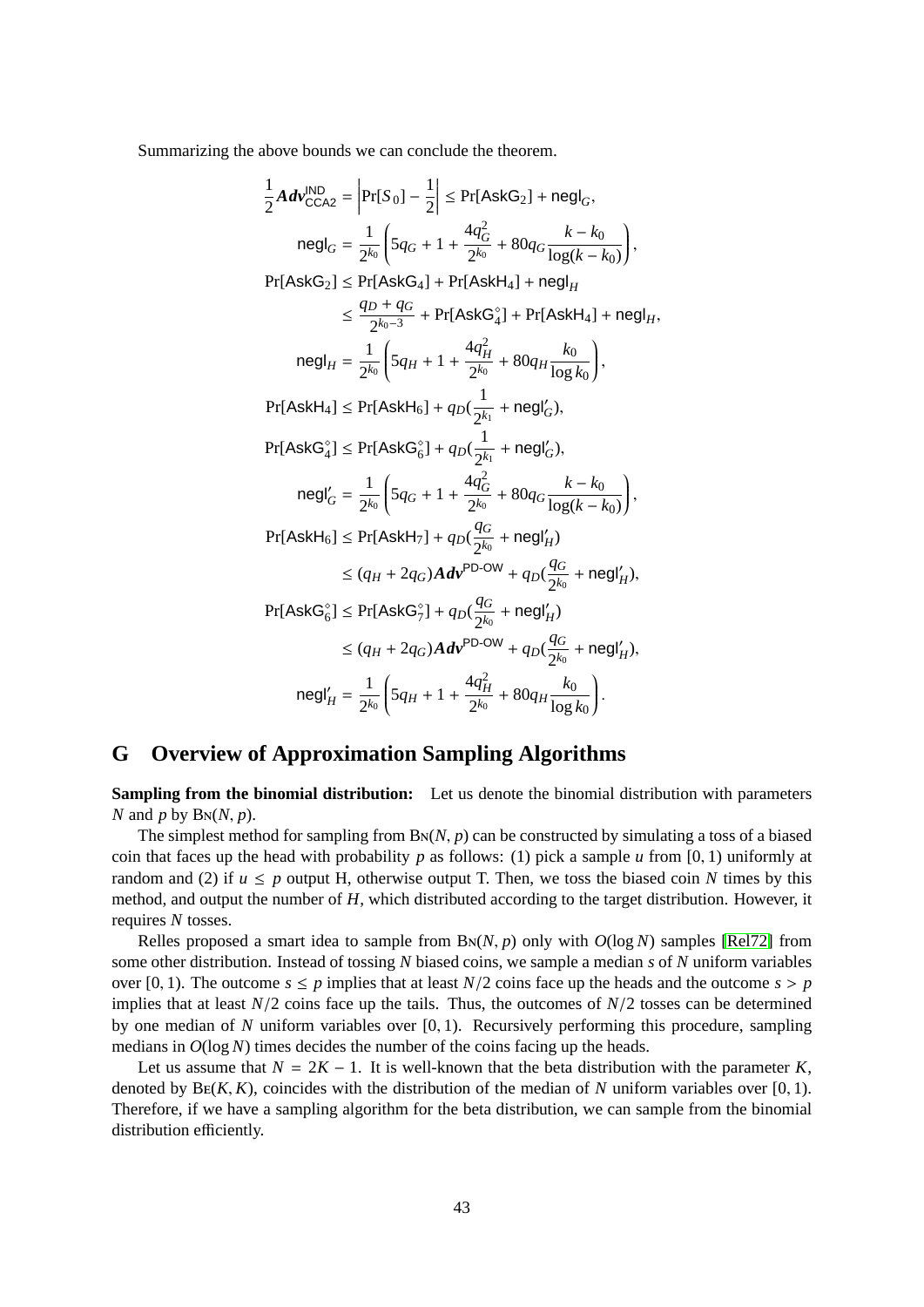**Sampling from the beta distribution:** The sampling from the beta distribution is a relatively easy task. Assume that random variables *X* and *Y* are distributed according to the gamma distributions with the parameters *a* and *b*, denoted by  $GA(a)$  and  $GA(b)$ , respectively. Then, the ratio  $X/(X + Y)$  has the beta distribution  $B\varepsilon(a, b)$ . Hence, if we have a sampling algorithm for the gamma distribution, it is sufficient to sample from the beta distribution.

**Sampling from the gamma distribution:** Ahrens and Dieter proposed a sampling algorithm for the gamma distribution using the Cauchy distribution in [AD74]. The algorithm is designed with the acceptance–rejection principle, which appeared in the paper by von Neumann [vN51].

As an example of the acceptance–rejection method, we see the algorithm of Ahrens and Dieter [AD74]. Let us assume that we have a sampling algorithm for the Cauchy distribution with some parameters conditioned on that the output of the sampling algorith[m is po](#page-64-10)sitive. Let  $f(x; a)$  and  $g(x; a)$  denote the probability density functions of the gamma distribution with the paramet[er](#page-66-6) *a* and the conditional Cauchy distributions, respectively. Let us further suppose that there exists a good function *C*(*a*[\) such](#page-64-10) that  $f(x; a) < C(a) \cdot g(x; a)$  for any  $x > 0$  and  $a > 1$ . The main algorithm is summarized as follows:

- 1. Sample *x* from the conditional Cauchy distribution.
- 2. Sample *u* from the uniform distribution over [0, 1).
- 3. If  $u < f(x; a)/(C(a)g(x; a))$  output *x*. Otherwise output  $\perp$ .

It is easy to verify that the gamma distribution coincides with the output distribution conditioned on that the above algorithm does not output ⊥. (For the details, see Appendix K.1.) Ahrens and Dieter studied the above algorithm and explicitly showed  $C(a)$  such that for any  $a > 1$  and  $x > 0$ ,  $f(x; a) < C(a)g(x; a)$ .

**Sampling from the Cauchy distribution:** Let us denote the Cauch[y dist](#page-52-1)ribution with the parameters  $(m, s)$  by C<sub>A</sub> $(m, s)$ . We note that if *X* has the distribution C<sub>A</sub> $(0, 1)$  then  $sX+m$  has the distrbution C<sub>A</sub> $(m, s)$ . Therefore, we only consider  $CA(0, 1)$ .

We note the fact that if  $(X, Y)$  is uniformly distributed in the 2-dimensional unit disc, the distribution of the ratio  $X/Y$  coincides with  $CA(0, 1)$ . In order to sample a point from the uniform distribution over the disc, we use a simple rejection method: (1) sample *x* and *y* from the uniform distribution over  $[-1, 1)$ and (2) if  $x^2 + y^2 \le 1$  output  $(x, y)$ , otherwise output ⊥.

**Discretizing the distributions and the computations:** All of the above algorithms are analyzed in an idealized computation model, which allows us to store and manipulate directly the real numbers. Turning to a standard computation model with bounded precisions, we must discretize the distributions and the parameters appeared in the algorithms appropriciately. In this process, we have to esitimate precisely the statistical distances from the target distribution in addition to the compuational costs and spaces. In order to estimate the statistical distance, we carefully define the sequence of the algorithms whose outputs are close to the target distributions, as frequently done in security proofs in cryptography.

Our main theorem is stated as follows.

**Theorem G.1** (Informal)**.** *There is a sampling algorithm such that for any positive integer N, any*  $0 \le p \le 1$  *represented by*  $\ell$  *bits, and any positive real*  $\epsilon$ *, the following properties are satisfied:* 

- *the distribution of the output of the algorithm is*  $\epsilon$ *-close to the binomial distribution*  $B_N(N, p)$  *and*
- *the running time of the algorithm is a polynomial in*  $\log N$ *,*  $\ell$ *, and*  $\log(1/\epsilon)$ *.*

We again stress that the statistical distance can be controlled by the distance parameter  $\epsilon$  independently of the other parameters *N* and *p*, which is significant for cryptographic applications.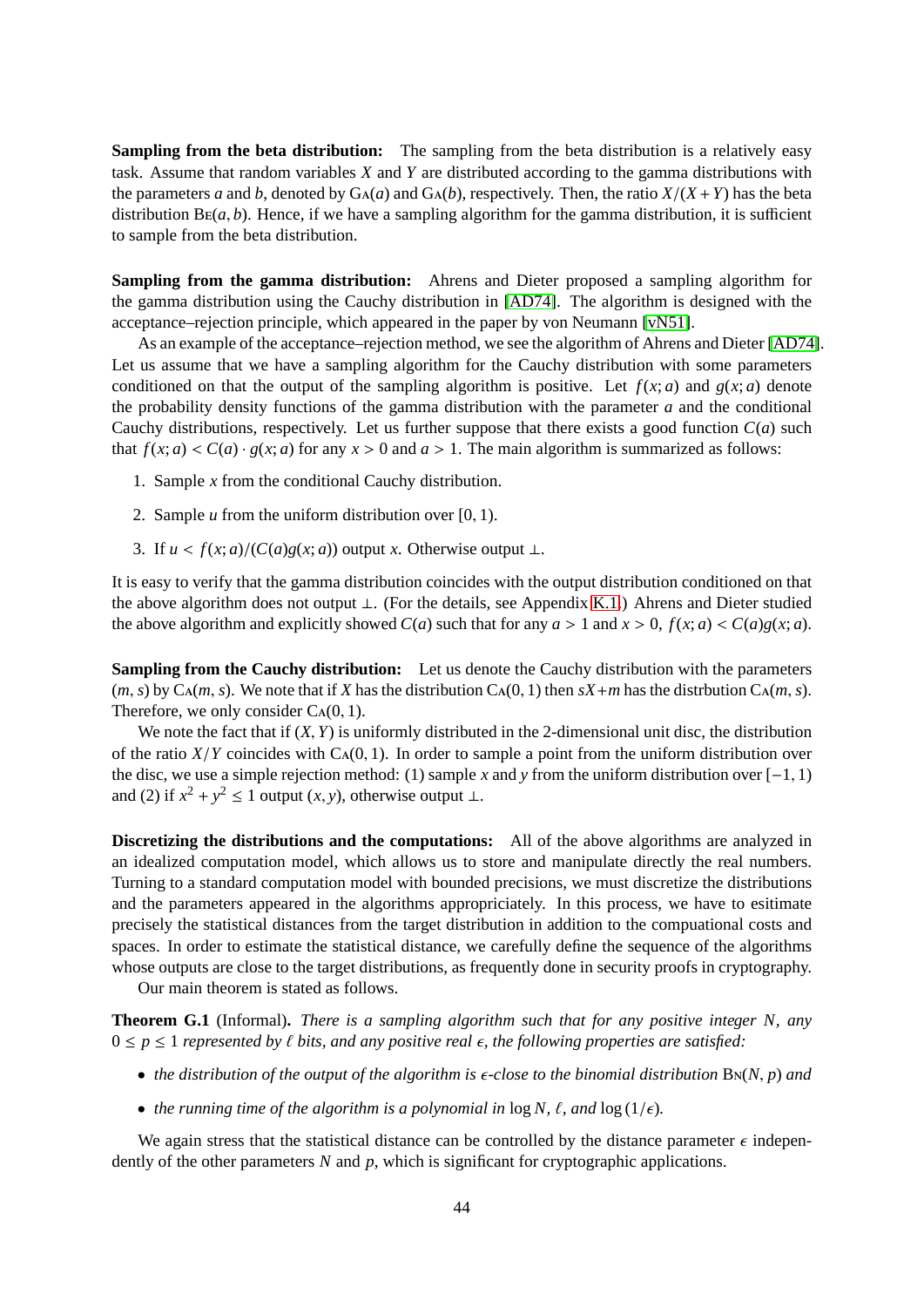**Note on the Poisson distribution:** By a similar technique, we can construct an efficient algorithm of sampling the Poisson distribution. In the case of the Poisson distribution, we make use of the sampling algorithms for the binomial and the gamma distributions.

## **H Preliminaries for Approximation Sampling Algorithms**

Let *X* and *Y* be two random variables over a set *S*. Let  $D_X$  and  $D_Y$  be the distributions of *X* and *Y*, respectively. We often abuse the notation of  $D<sub>X</sub>$ , which will stand for the probability density function or probability function. The statistical distance of  $D_X$  and  $D_Y$ , denoted by  $\Delta(D_X, D_Y)$ , is defined to be

$$
\Delta(D_X, D_Y) = \frac{1}{2} \int_{w \in S} |D_X(w) - D_Y(w)| \, dw.
$$

We say  $D_X$  is  $\epsilon$ -close to  $D_Y$  if  $\Delta(D_X, D_Y) \leq \epsilon$ .

If *D* is a distribution,  $x \leftarrow D$  denotes that *x* is sampled according to *D*. Let *S* be a finite set. Let  $s \leftarrow S$  denote that *s* is sampled from the uniform distribution on *S*.

For any real number *x* and any small positive real number  $0 < \epsilon < 1$ , let  $R_{\epsilon}(x)$  be the truncating function with precision  $\epsilon$ . That is,  $R_{\epsilon}(\cdot)$  truncates an input to  $\lceil -\log \epsilon \rceil$  binary places. We note that, if *x* <  $2^k$ , the integral part of  $R_\epsilon(x)$  is of *k*-bit length and the decimal part of it is of  $\lceil -\log \epsilon \rceil$  bits. We also note that  $|R_{\epsilon}(x) - x| < \epsilon$ . In particular if  $\epsilon = 2^{-k}$ ,  $R_{\epsilon}(x) = 2^{-k} \lfloor 2^{k} x \rfloor$ . For any real numbers *a* and  $\tilde{a}$  and  $\tilde{a}$  and  $\tilde{a}$  and  $\tilde{a}$  and  $\tilde{a}$  and  $\tilde{a}$  and  $\tilde{a}$  and  $\tilde{a}$  and  $\til$ any small positive real  $0 < \epsilon < 1$ , we say that  $\tilde{a}$  is an approximation of *a* with precision  $\epsilon$  if  $|a - \tilde{a}| < \epsilon$ .

Assume that *X* is a random variable over R and has a distribution  $D_X$ .  $D_X$  with precision  $\epsilon$  denotes the distribution of  $R_{\epsilon}(X)$ .

 $X \sim D_X$  stands for that *X* is a random variable according to the distribution  $D_X$ .

In the following we recall the basic facts for the computations of numbers and define the notation for the costs of calculations. We denote by  $T_{\mathcal{U}}$  the computational cost to toss a fair coin.

### <span id="page-44-0"></span>**H.1 Calculations**

**Arithmetic operations:** We first review the precision of arithmetic operations, addition, multiplication, and division.

**Theorem H.1.** For any real numbers a and b, let  $\tilde{a}$  and  $\tilde{b}$  be the approximations for a and b with *precisions*  $\epsilon$ , respectively. We assume that  $2^{-l_1} < a, \tilde{a}, b, \tilde{b} < 2^{l_2}$ . Thus,  $\tilde{a}$  and  $\tilde{b}$  are represented by<br> $l_2 + \log(1/\epsilon)$  bit. Then we can bound the precisions of four arithmetic operations with  $\til$  $l_2$  + log(1/ $\epsilon$ ) *bit. Then we can bound the precisions of four arithmetic operations with*  $\tilde{a}$  *and*  $\tilde{b}$ *:* 

- *For addition and subtraction,*  $\tilde{a} + \tilde{b}$  *and*  $\tilde{a} \tilde{b}$  *are approximations of*  $a + b$  *and*  $a b$  *with precision* 2ϵ*, respectively,*
- for multiplication,  $\widetilde{ab}$  is an approximation of ab with precistion  $2^{l_2+1} \epsilon$ , and
- *for division,*  $\widetilde{a/b}$  *is an approximation of a/b with precision*  $2^{2l_1+l_2+1} \epsilon$ *.*

*The running times of all operations are at most*  $O((l_1 + l_2 + \log(1/\epsilon))^3)$ *, that is,*  $poly(l_1, l_2, \log(1/\epsilon))$ *.* 

We denote by  $T_A(n)$ ,  $T_A(n)$ ,  $T_D(n)$  the computation costs of addition, multiplication, and division with *n*-bit numbers, respectively.

**Square root:** Let *x* be a positive square root of a real number *a*, i.e.,  $x^2 = a$ . We assume that  $0 \le a < 2^i$ has an *n*-bit representation. Then we can compute an approximation  $\tilde{x}$  of *x* with precision  $\epsilon = 2^{-l_{\text{ROOT}}}$  by using a binary search with  $Q(l + l_{\text{POCT}})$  computations. We will denote by  $T_{\text{O}}(n, \epsilon)$  the computati using a binary search with  $O(l + l_{\text{ROOT}})$  comparisons. We will denote by  $T_S(n, \epsilon)$  the computation cost of taking square root of an *n*-bit number with precision  $\epsilon$ .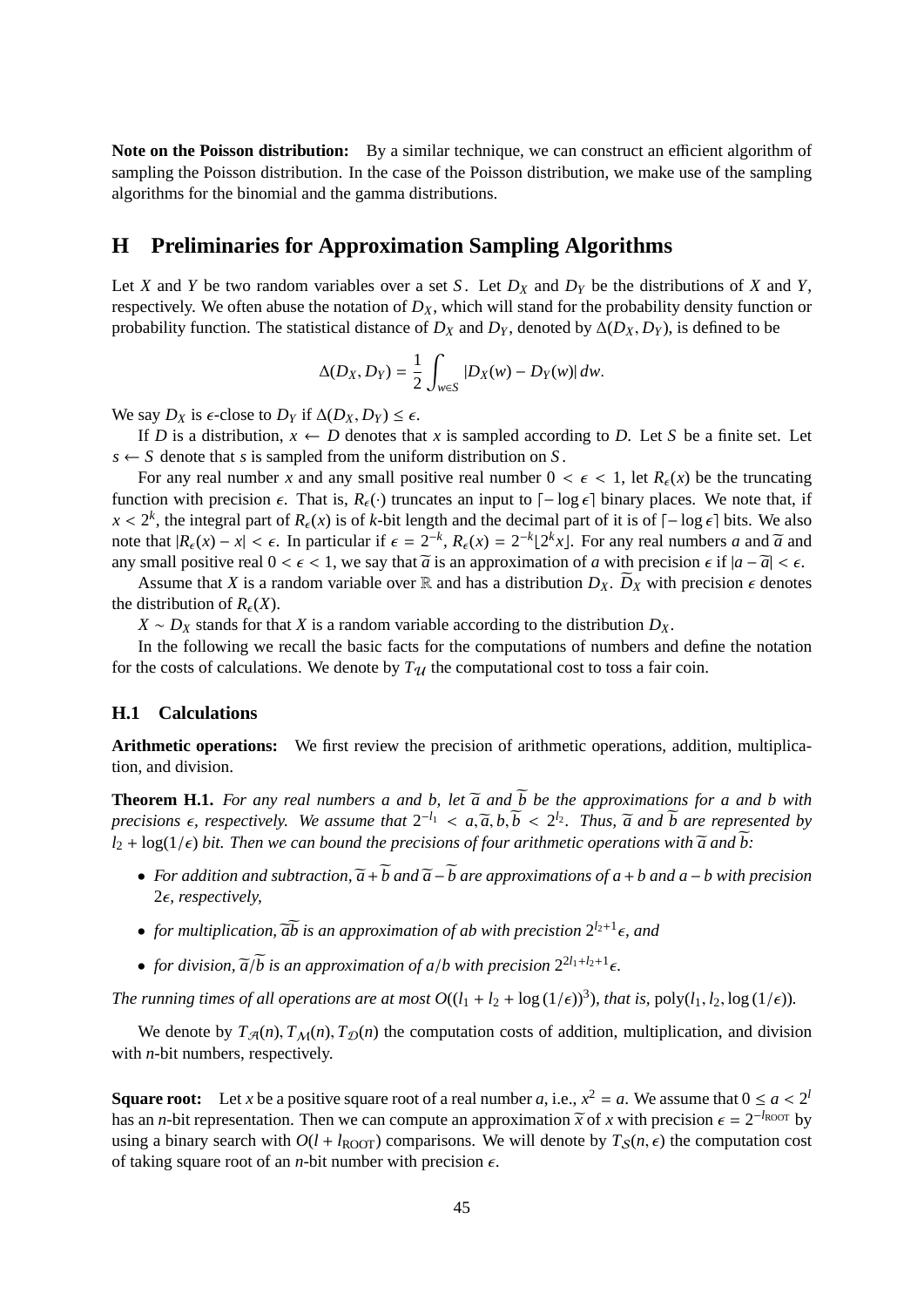**Logarithm:** Let *x* be the logarithm of a real number *a* to the base *e*, i.e.,  $\ln a = x$ . Furthermore, we assume that 2−*<sup>l</sup>* < *a* < 2 *<sup>l</sup>* has a *n*-bit representation. By using the Taylor series of the logarihtm, we can compute an approximation  $\tilde{x}$  of *x* with precision  $\epsilon_{\text{LOG}}$  which depends *l* and *n*.

We denote by  $T_f(n, \epsilon)$  the computation cost of taking the logarithm of an *n*-bit number with precision  $\epsilon$  to the base  $\epsilon$ . We note the following theorem used in the analyses.

**Lemma H.2.** *For any positive real number a, let*  $\tilde{a}$  *be the approximation for a with precision*  $\epsilon$ *, and let x* and  $\tilde{x}$  be  $x = \ln a$  and  $\tilde{x} = \ln \tilde{a}$ , respectively. Furthermore we assume  $a, \tilde{a} > 2^{-l}$ . Then, we have the  $b$ *bound that*  $|\widetilde{x} - x| < 2^l \epsilon$ .

## <span id="page-45-0"></span>**I Definitions of the Distributions**

In this section we review the definitions of the uniform, Cauchy, gamma, beta, binomial, and Poisson distributions.

**The uniform distribution:** For any real numbers *a* and *b*  $(a < b)$ , let  $U_N(a, b)$  be the uniform distribution over the interval  $[a, b)$ . The probability density function of the uniform distribution  $U_N(a, b)$  is defined as follows:

$$
f_{\text{U}_N}(x \mid a, b) = \begin{cases} \frac{1}{b-a} & (a \leq x < b) \\ 0 & (x < a \text{ or } b \leq x) \end{cases}
$$

**The Cauchy distribution:** The Cauchy distribution  $CA(x_0, \gamma)$  is a continuous probability distribution. It has a location parameter  $x_0$ , specifying the location of the peak of the distribution, and a scale parameter  $\nu$ .

The probability density function of the Cauchy distribution is defined as follows:

$$
f_{\mathcal{C}_A}(x \mid x_0, \gamma) = \frac{1}{\pi} \left( \frac{\gamma}{(x - x_0)^2 + \gamma^2} \right), \qquad (-\infty < x < \infty).
$$

A Cauchy distribution with  $x_0 = 0$  and  $\gamma = 1$  is called the standard Cauchy distribution.

**The gamma distribution:** The gamma distribution  $G_A(\alpha, \beta)$  is a continuous probability distribution. It has a shape parameter  $\alpha$  and a scale parameter  $\beta$ .

The probability density function of the gamma distribution can be expressed in terms of the gamma function as follows:

$$
f_{\mathbf{G}\mathbf{A}}(x \mid \alpha, \beta) = \frac{1}{\Gamma(\alpha) \cdot \beta^{\alpha}} x^{\alpha - 1} e^{-x/\beta}, \qquad (0 < x < \infty).
$$

where

$$
\Gamma(\alpha) = \int_0^\infty x^{\alpha - 1} e^{-x} dx, \qquad (\alpha > 0).
$$

A gamma distribution with  $\beta = 1$  is known as the standard gamma distribution. In this paper we simply denote standard gamma distribution with a shape parameter  $a > 0$  by  $G_A(a)$ .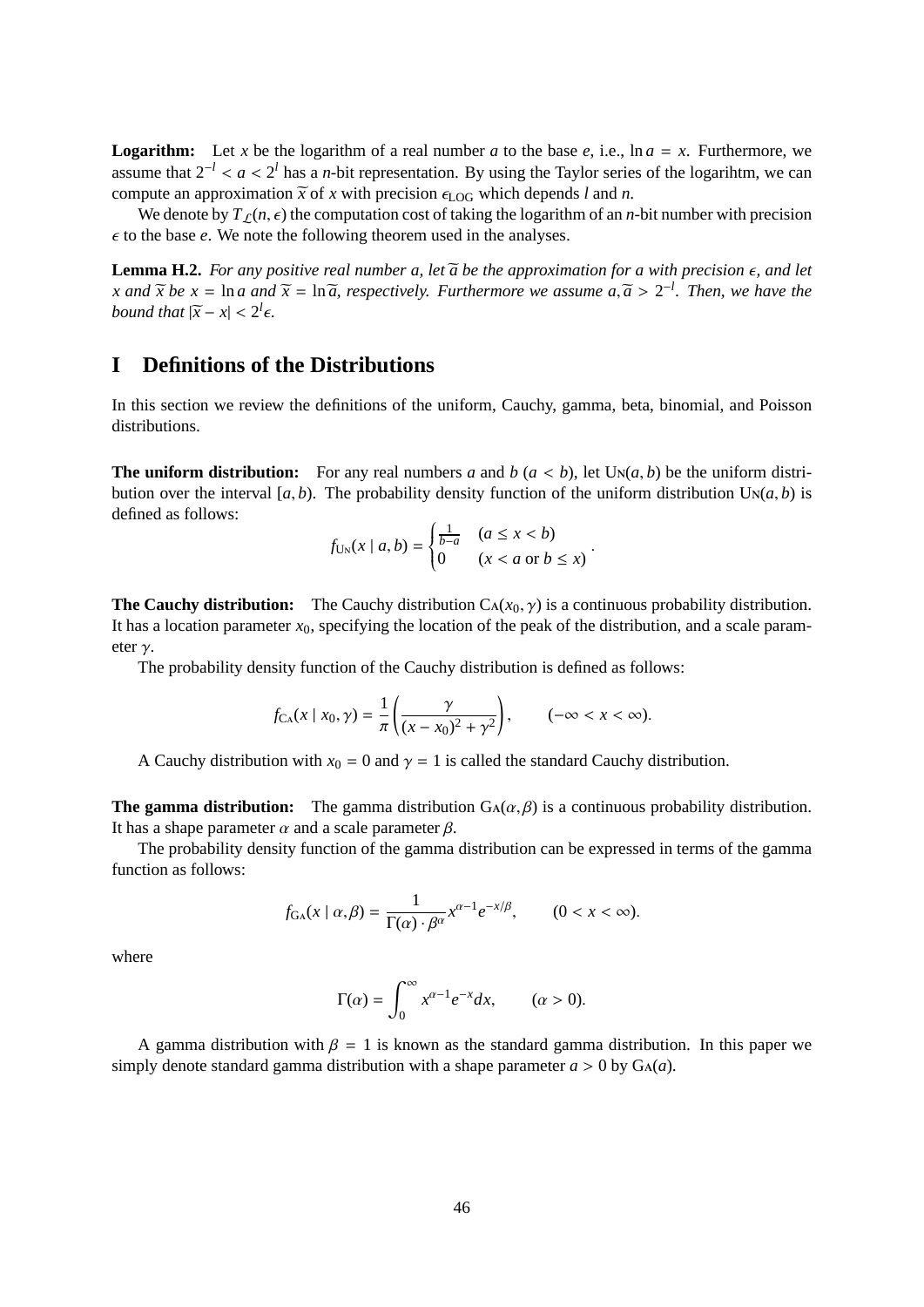**The beta distribution:** The beta distribution  $B\varepsilon(\alpha, \beta)$  is a continuous probability distribution defined on the interval [0, 1]. It has two positive shape parameters, denoted by  $\alpha$  and  $\beta$ .

The probability density function of the beta distribution is defined as follows:

$$
f_{\text{BE}}(x \mid \alpha, \beta) = B(\alpha, \beta)^{-1} x^{\alpha - 1} (1 - x)^{\beta - 1}, \qquad (0 < x < 1).
$$

The beta function  $B(\alpha, \beta)$  is defined as follows:

$$
B(\alpha, \beta) = \int_0^1 x^{\alpha - 1} (1 - x)^{\beta - 1} dx, \qquad (\alpha, \beta > 0).
$$

**The binomial distribution:** The binomial distribution  $B_N(N, p)$  is the discrete probability distribution of the number of successes in a sequence of *N* independent 0/1 experiments, each of which yields success with probability *p*. Such a success/failure experiment is also called a Bernoulli experiment.

The probability function of the binomial distribution is defined as follows:

$$
f_{\text{B}_{\text{N}}}(x \mid N, p) = {N \choose x} p^{x} (1-p)^{N-x}, \qquad (x = 0, 1, 2, \cdots, N).
$$

**The Poisson distribution:** The Poisson distribution  $Po(\lambda)$  is a discrete probability distribution that expresses the probability of a number of events occurring in a fixed period of time if these events occur with a known average rate and independently of the time since the last event.

The probability function of the Poisson distribution is defined as follows:

$$
f_{\text{Po}}(x \mid \lambda) = \frac{\lambda^x}{x!} e^{-\lambda}, \qquad (x = 0, 1, 2, \cdots).
$$

## <span id="page-46-0"></span>**J Inequalities for the Distributions**

#### <span id="page-46-1"></span>**J.1 Inequalities for the Cauchy Distribution**

Recall that the probability density function is

$$
f_{\mathcal{C}_A}(x \mid x_0, \gamma) = \frac{1}{\pi} \cdot \frac{\gamma}{(x - x_0)^2 + \gamma^2}, \qquad (-\infty < x < \infty).
$$

We often use the integration  $\int \frac{dx}{x^2 + 1}$  $rac{dx}{x^2+b^2}$  =  $rac{\arctan(x/b)}{b}$  $\frac{h(X/D)}{b}$  + *C* for any *b*  $\neq$  0, where *C* denotes an integral constant.

## <span id="page-46-2"></span>**Lemma J.1.**

$$
\Pr_{X \sim \text{CA}(0,1)} \left[ 0 \le X \le 2^{-l_1} \right] \le 2^{-l_1}
$$

.

*Proof.* It follows from the fact that  $f_{C_A}(x \mid 0, 1) = \frac{1}{\pi}$ π 1  $\frac{1}{1+x^2}$  < 1 for any *x*.

### **Lemma J.2.**

$$
\Pr_{X \sim \text{CA}(a-1, \sqrt{2a-1})} [X < 0] \le \frac{1}{2}.
$$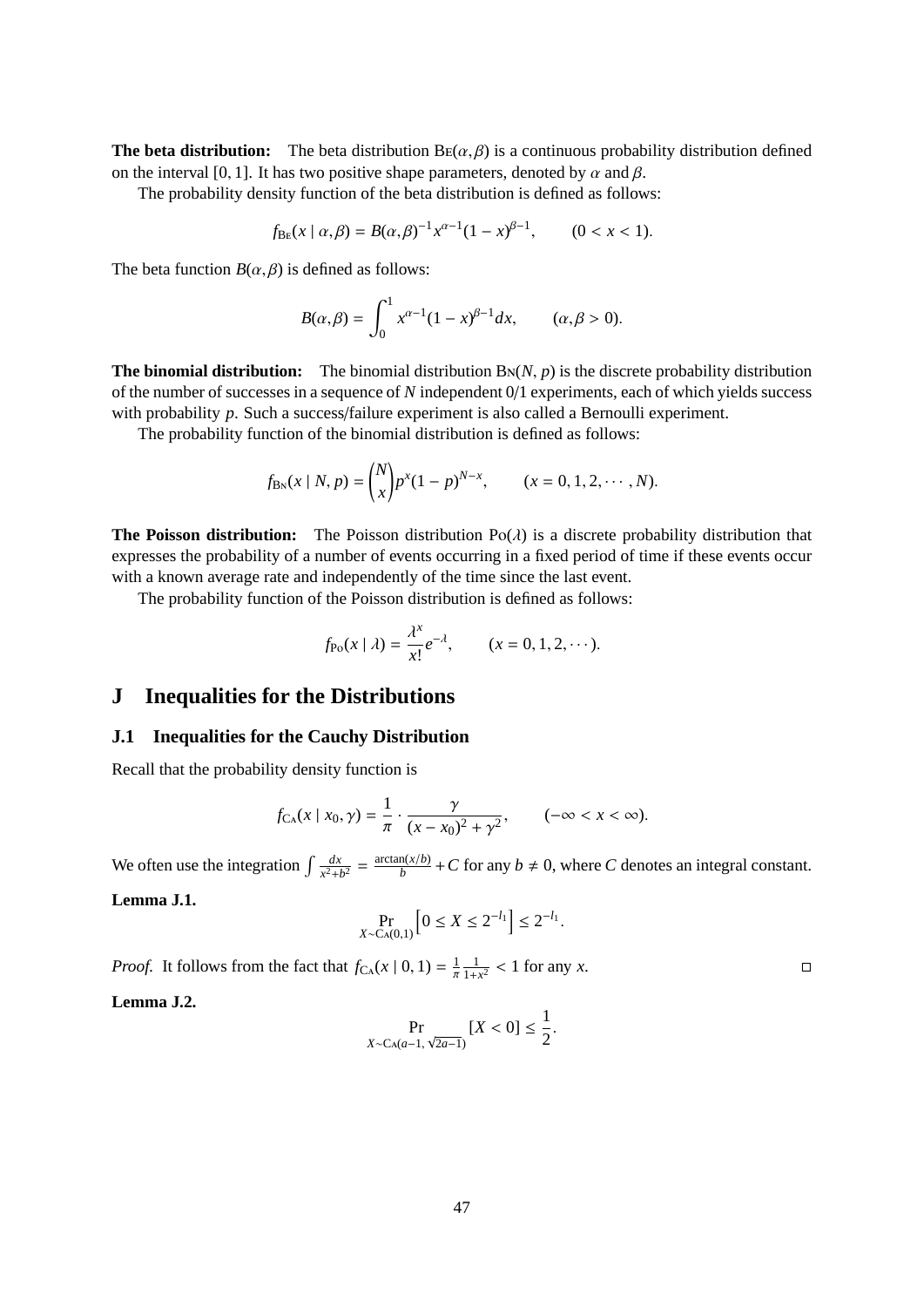*Proof.* We perform integration.

$$
\Pr_{X \sim CA(a-1, \sqrt{2a-1})} [X < 0] = \int_{-\infty}^{0} f_{CA}(x, a-1, \sqrt{2a-1}) dx
$$
\n
$$
= \frac{1}{\pi} \left[ \arctan \left( \frac{x - (a-1)}{\sqrt{2a-1}} \right) \right]_{-\infty}^{0}
$$
\n
$$
= \frac{1}{\pi} \left( \arctan \left( -\frac{a-1}{\sqrt{2a-1}} \right) + \frac{\pi}{2} \right)
$$
\n
$$
\leq \frac{1}{\pi} (0 + \pi/2) = \frac{1}{2}.
$$

<span id="page-47-0"></span>**Lemma J.3.** *For any*  $0 < \epsilon < \pi/6$ *,* 

$$
\Pr_{X \sim \text{CA}(0,1)} \left[ X \ge \frac{2\pi^3}{9\epsilon^4} \right] \le \epsilon.
$$

*Proof.* Let us consider the following probability:

$$
\Pr_{X \sim \text{CA}(0,1)} \left[ X \geq K \right] = \int_K^\infty f_{\text{CA}}(x \mid 0, 1) dx = \frac{1}{\pi} \left( \frac{\pi}{2} - \arctan K \right).
$$

Thus, we show that  $\frac{\pi}{2}$  – arctan  $K < \epsilon$  for any  $0 < \epsilon < \pi/6$  and  $K > 2\pi^3/(9\epsilon^4)$ ; that is  $K > \tan(\pi/2 - \epsilon)$ .

Consider a tangent line of a function  $y = \tan x$  at a point ( $\theta$ ,  $\tan \theta$ ). The line is represented by

$$
y = \tan \theta + \frac{1}{\cos^2 \theta} (x - \theta).
$$

Recall that the function tan *x* is convex for  $x \in (0, \pi/2)$  and  $1/\cos^2 \theta > 1$ . Thus, we have that  $\tan \theta < \theta / \cos^2 \theta$  for any  $0 < \theta < \pi/2$ . Replacing  $\theta$  by  $\pi/2 - \epsilon$ , we have

$$
\tan(\pi/2 - \epsilon) < \frac{1}{\cos^2(\pi/2 - \epsilon)} (\pi/2 - \epsilon) < \frac{\pi}{2\sin^2\epsilon}.
$$

We now prove that  $1/\sin^2 \epsilon < 4\pi^2/(9\epsilon^4)$ , that is,  $\sin \epsilon - 3\epsilon^2/(2\pi) > 0$  for  $0 < \epsilon < \pi/6$ . The derivative of sin  $\epsilon - 3\epsilon^2/(2\pi)$  is cos  $\epsilon - 3\epsilon/\pi$ . Hence, for  $0 < \epsilon < \pi/6$ , the derivative is not negative. Replacing  $\epsilon$ with 0, we have 0. Thus, we have proved the inequality. This completes the proof.  $\square$ 

**Lemma J.4.** *For any real values s* > 1*, b, and*  $\delta$  > 0*,* 

$$
\Delta(C_{A}(b, s), C_{A}(b, s + \delta)) \leq 2\delta.
$$

*Proof.* Without loss of generality, we can set  $b = 0$ . For a real value *x*, we define

$$
g_s(x) = f_{\text{CA}}(x \mid 0, s) - f_{\text{CA}}(x \mid 0, s + \delta).
$$

Calculating the function, we have

$$
g_s(x) = \frac{\delta}{\pi} \frac{s(s+\delta) - x^2}{(x^2 + s^2)(x^2 + (s+\delta)^2)}.
$$

This function changes the sign at  $x = \pm$ √  $\sqrt{s(s+\delta)}$ . To simplify integration, we first consider the following integration:

$$
\int_0^\infty |g_s(x)| dx = \int_0^{\sqrt{s(s+\delta)}} g_s(x) dx - \int_{\sqrt{s(s+\delta)}}^\infty g_s(x) dx.
$$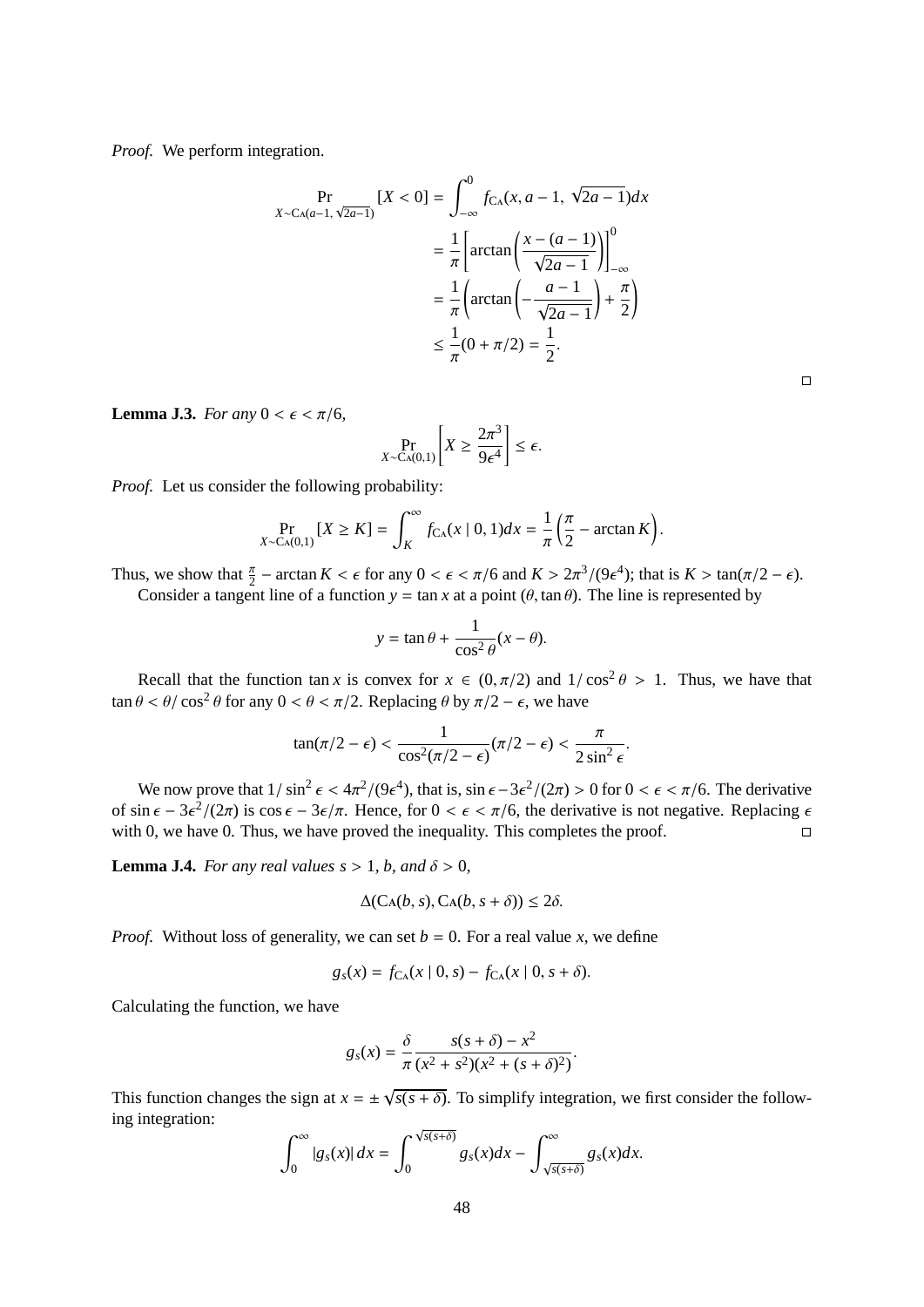The integration is equal to

$$
h(s,\delta) = \frac{2}{\pi} \left( \arctan\left(\sqrt{\frac{s+\delta}{s}}\right) - \arctan\left(\sqrt{\frac{s}{s+\delta}}\right) \right).
$$

Thus, the statistical distance is

$$
\Delta(CA(0, s), C_A(0, s + \delta)) = \frac{1}{2} \cdot 2h(s, \delta) = h(s, \delta).
$$

Applying the mean-value theorem, we have

$$
h(s,\delta) = \frac{2}{\pi}(\sqrt{(s+\delta)/s} - \sqrt{s/(s+\delta)}) \cdot (1/(1+c^2))
$$

for some  $c \in ($ √  $\sqrt{s/(s+\delta)},$  $\overline{(s+\delta)/s}$ , where we use the fact that  $(\arctan x)' = 1/(1 + x^2)$ . Since  $2/\pi$ and  $1/(1 + c^2)$  are less than 1, we have  $h(s, \delta) \leq \sqrt{(s + \delta)/s} - \sqrt{s/(s + \delta)}$ . Now, we prove that the RHS is at most  $2\delta$ . We divide the RHS into two parts:

$$
\sqrt{(s+\delta)/s} - \sqrt{s/(s+\delta)} = (\sqrt{(s+\delta)/s} - 1) + (1 - \sqrt{s/(s+\delta)}).
$$

The first part is at most  $\delta$ . To prove this, we consider  $\sqrt{(s+\delta)/s} - 1 \leq \delta$ . Transforming this inequality, we have  $\delta(\delta + 2 - 1/s) \ge 0$ . The transformed inequality holds if  $\delta \ge 0$  and  $s \ge 1$ . √

The second part is also at most  $\delta$ . In order to show this, we check that 1 –  $\sqrt{s/(s+\delta)} \leq \delta$ . Transforming this, we have  $s \ge (1 - \delta)^2/(2 - \delta)$ . Thus, it holds for  $0 < \delta < 1$  and  $s \ge 1$ . This completes the  $\Box$ 

### **J.2 Inequalities for the Gamma Distribution**

<span id="page-48-0"></span>Before stating the lemmas, we first recall that the definitions of incomplete gamma functions. (See Abramowitz and Stegun [AS72, 6.5.1].) We first review the lower and upper incomplete gamma functions: For any  $a > 0$  and  $K > 0$ ,

$$
\gamma(K; a) = \int_0^K e^{-t} t^{a-1} dt,
$$
  

$$
\Gamma(K; a) = \int_K^\infty e^{-t} t^{a-1} dt.
$$

We next recall the regularized lower incomplete gamma function

$$
P(K; a) = \frac{1}{\Gamma(a)} \int_0^K e^{-t} t^{a-1} dt, \qquad (K > 0, a > 0).
$$

The recurrence formula of this function is in [AS72, 6.5.21]:

$$
P(K; a + 1) = P(K; a) - \frac{K^{a}e^{-K}}{\Gamma(a + 1)},
$$
  

$$
P(K; 1) = 1 - e^{-K}.
$$

We next define the regularized upper incomplete gamma function

$$
Q(K; a) = \frac{1}{\Gamma(a)} \int_{K}^{\infty} e^{-t} t^{a-1} dt, \qquad (K > 0, a > 0).
$$

<span id="page-48-1"></span>By the recurrence formula of  $P(K; a)$ , we have that

$$
Q(K; a + 1) = Q(K; a) + \frac{K^{a}e^{-K}}{\Gamma(a + 1)},
$$
  
 
$$
Q(K; 1) = e^{-K}.
$$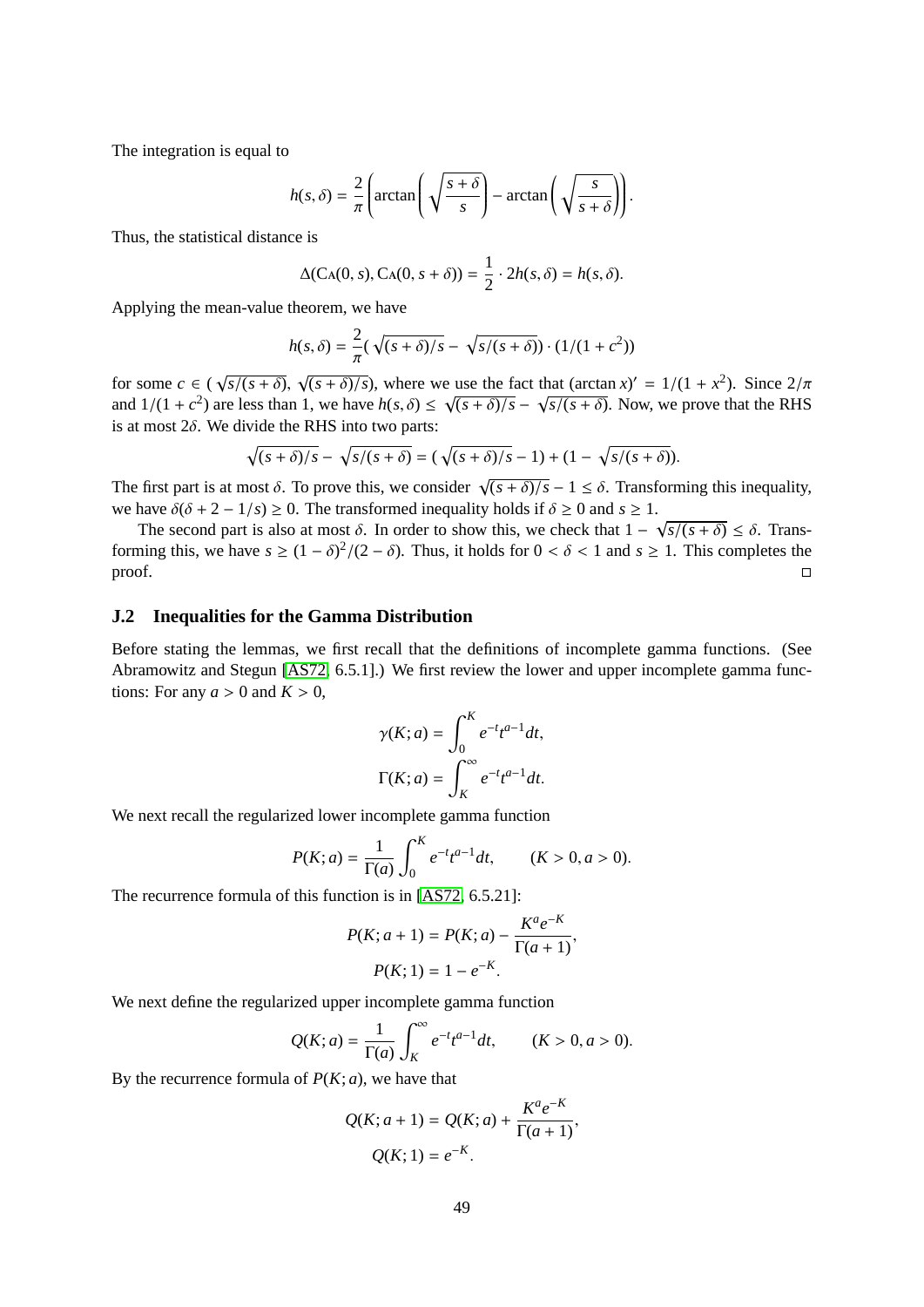**Lemma J.5.** *For any positive integer a and any positive real t,*

$$
\Pr_{X \sim \text{GA}(a)} \left[ X \le 2^{-t} \right] \le 2^{-a(t+1)}.
$$

*Proof.* We perform an integration.

$$
\Pr_{X \sim \text{Ga}(a)} \left[ X \le 2^{-t} \right] = \int_0^{2^{-t}} f_{\text{Ga}}(x \mid a, 1) dx
$$
  
= 
$$
\int_0^{2^{-t}} \frac{1}{\Gamma(a)} x^{a-1} e^{-x} dx
$$
  

$$
\le \int_0^{2^{-t}} \frac{1}{\Gamma(a)} x^{a-1} dx
$$
  
= 
$$
\frac{1}{\Gamma(a)} \cdot \frac{1}{a} \cdot (2^{-t})^a
$$
  
= 
$$
\frac{2^{-at}}{a!}
$$
  

$$
\le 2^{-a(t+1)}.
$$

 $\Box$ 

<span id="page-49-0"></span>**Lemma J.6.** *For any positive integer*  $a > 1$  *and any real*  $K > a$ *, we have that* 

$$
\Pr_{X \sim \text{Ga}(a)} \left[ X \ge K \right] \le 2^{-K+1+(a-1)\log K}.
$$

*Proof.* We have that

$$
\Pr_{X \sim \text{Ga}(a)}[X \ge K] = Q(K; a)
$$
\n
$$
= \frac{K^{a-1}e^{-K}}{(a-1)!} + Q(K; a-1),
$$
\n
$$
= \frac{K^{a-1}e^{-K}}{(a-1)!} + \frac{K^{a-2}e^{-K}}{(a-2)!} + Q(K; a-2),
$$
\n
$$
= ...
$$
\n
$$
= \sum_{i=0}^{a-1} \frac{K^{i}e^{-K}}{i!}.
$$

Since  $K > a > 1$ , we have that

$$
\sum_{i=0}^{a-1} \frac{K^i e^{-K}}{i!} \le K^{a-1} e^{-K} \sum_{i=0}^{a-1} \frac{1}{i!}
$$

$$
\le K^{a-1} e^{-K} \sum_{i=0}^{\infty} \frac{1}{i!}
$$

$$
\le K^{a-1} e^{-K+1},
$$

where we use  $\sum_{i=0}^{\infty} 1/i! = e$ . Hence, we have that

$$
\Pr_{X \sim \text{Ga}(a)} \left[ X \ge K \right] \le K^{a-1} e^{-K+1} \le 2^{-(K-1)+(a-1)\log K}.
$$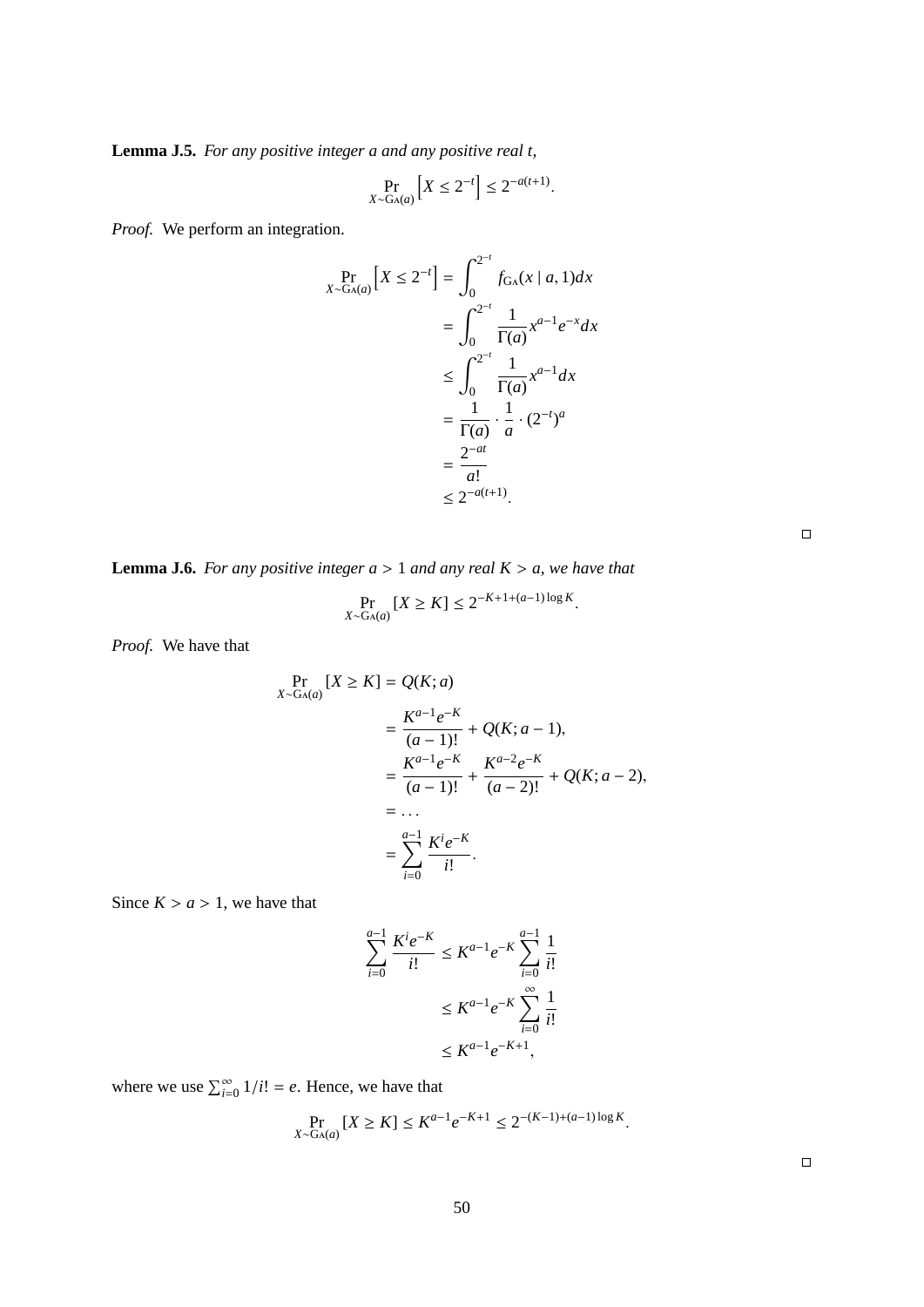## **J.3 Inequality for the Beta Distribution**

**Lemma J.7.** *For any integer a* > 0 *and any reals*  $0 \le p \le 1$  *and*  $\epsilon$  > 0*, we have* 

$$
\Pr_{X \sim \text{Be}(a,a)} \left[ p \le X \le p + \epsilon \right] \le 4a(2a - 1)^3 \epsilon.
$$

<span id="page-50-0"></span>*Proof.* Let us recall that the incomplete beta function  $B(t; \alpha, \beta)$  and the regularized beta function  $I(t; \alpha, \beta)$ , which are defined as follows:

$$
B(t; \alpha, \beta) = \int_t^1 x^{\alpha - 1} (1 - x)^{\beta - 1} dx, \qquad 0 < t < 1,
$$
  

$$
I(t; \alpha, \beta) = \frac{B(t; \alpha, \beta)}{B(\alpha, \beta)}, \qquad 0 < t < 1.
$$

If  $\alpha$  and  $\beta$  are integers, we have that

$$
I(t; \alpha, \beta) = \sum_{i=\alpha}^{\alpha+\beta-1} {\alpha+\beta-1 \choose i} t^{i} (1-t)^{\alpha+\beta-1-i}.
$$

(See Abramowitz and Stegun [AS72].)

Let us estimate the target probability. We define  $A = 2a - 1$  for the clarity.

$$
\Pr_{X \sim \text{BE}(a,a)} [p \le X \le p + \epsilon] = I(p + \epsilon; a, a) - I(p; a, a)
$$
\n
$$
= \sum_{i=a}^{A} {A \choose i} \left( (p + \epsilon)^i (1 - (p + \epsilon))^{A-i} - p^i (1 - p)^{A-i} \right)
$$
\n
$$
\le \sum_{i=a}^{A} {A \choose i} \left| (p + \epsilon)^i (1 - (p + \epsilon))^{A-i} - p^i (1 - p)^{A-i} \right|
$$
\n
$$
\le \sum_{i=0}^{A} {A \choose i} \left| (p + \epsilon)^i (1 - (p + \epsilon))^{A-i} - p^i (1 - p)^{A-i} \right|
$$
\n
$$
= 2\Delta(\text{Bn}(A, p + \epsilon), \text{Bn}(A, p))
$$
\n
$$
\le 2A^3 (A + 1)\epsilon,
$$

where in the last inequality, we use Lemma J.9 in Appendix J.4.  $\square$ 

### **J.4 Inequalities for the Binomial Distribution**

<span id="page-50-1"></span>**Lemma J.8.** *Let p be a non-negative real v[alue](#page-50-2). Let N be a [pos](#page-50-1)itive integer such that*  $Np \leq \epsilon$ *. Then,* 

$$
\Pr_{X \sim \text{BN}(N,p)} [X \neq 0] \leq 2\epsilon.
$$

*Proof.* Simply, we have that

$$
\Pr_X[X = 0] = (1 - p)^N \ge 1 - 2Np.
$$

<span id="page-50-2"></span>Hence, we obtain that

$$
\Pr_X[X \neq 0] \le 2Np \le 2\epsilon.
$$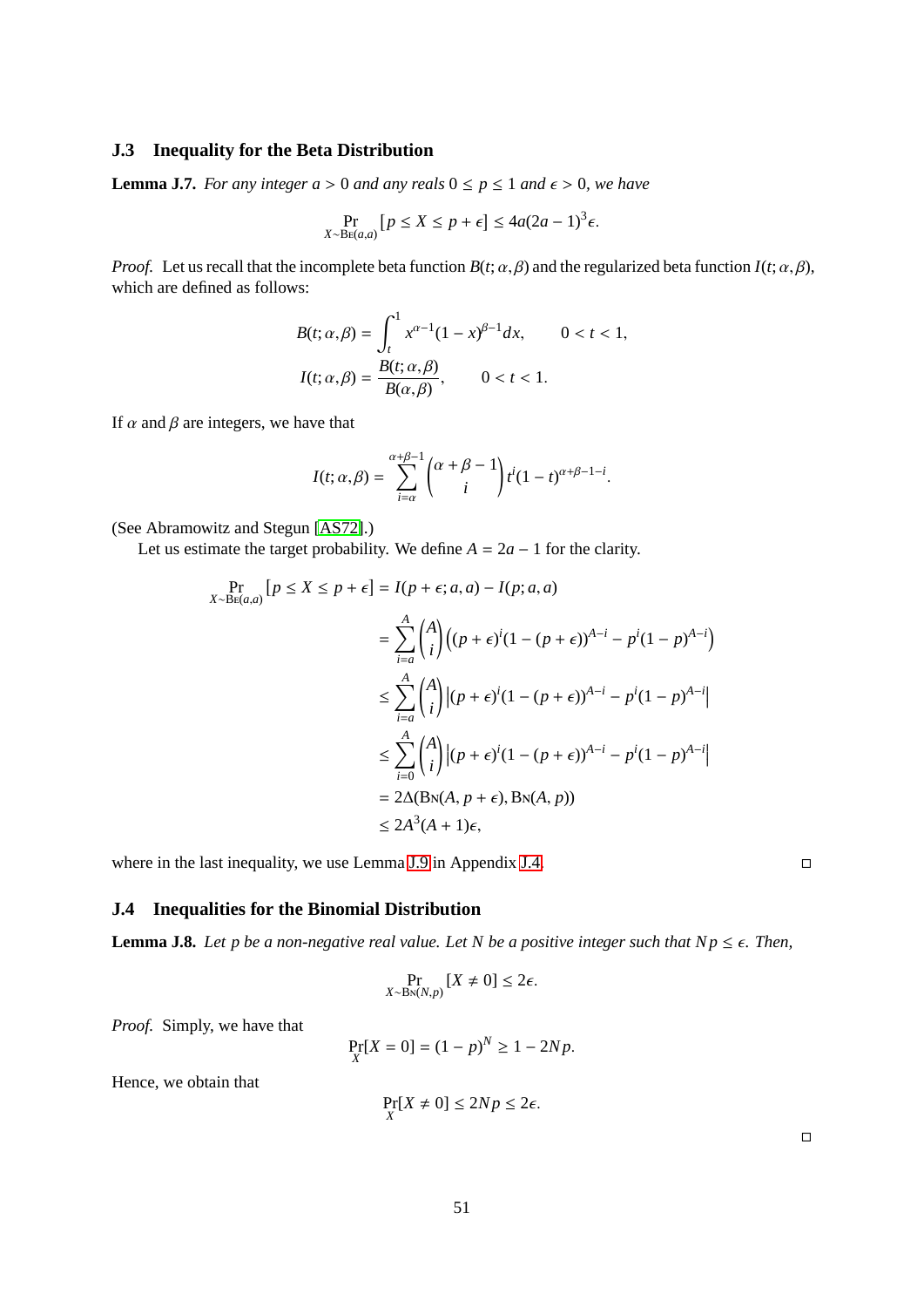**Lemma J.9.** *Let*  $0 \le p \le 1$  *be a real value. Let*  $p_{\epsilon} = p + \delta$ *, where*  $|\delta| < \epsilon$ *. The statistical distance of two binomial distributions*  $B_N(N, p_\epsilon)$  *and*  $B_N(N, p)$  *is bounded by*  $N^3(N + 1)\epsilon/2$ *. That is* 

$$
\Delta\left(\text{Bn}(N, p_{\epsilon}), \text{Bn}(N, p)\right) < \frac{1}{2}N^3(N+1)\epsilon.
$$

*Proof.* Let  $\delta$  be the error i.e.,  $p_{\epsilon} = p + \delta$  where  $|\delta| < \epsilon$ . For  $0 \le x \le n$ , we define

$$
d_{N,p}(x) = |f_{\text{BN}}(x \mid N, p + \delta) - f_{\text{BN}}(x \mid N, p)|.
$$

In order to prove the theorem, we have to show

$$
\sum_{x=0}^N d_{N,p}(x) < N^3(N+1)\epsilon.
$$

Therefore it is sufficient if  $d_{N,p}(x) < N^3 \epsilon$  for all *x*.

**Case**  $x = 0$ : We define

$$
g(p) = f_{\text{B}_{\text{N}}}(0 \mid N, p) = (1 - p)^{N}.
$$

The derivative of  $g(p)$  is  $g'(p) = -N(1-p)^{N-1}$  and  $|g'(p)| \le N$ . According to the mean value theorem, there is  $\xi$  between *p* and  $p + \delta$  such that  $g(p + \delta) - g(p) = \delta \cdot g'(\xi)$ . We have

$$
d_{N,p}(0) = |g(p+\delta) - g(p)| \le |\delta \cdot g'(\xi)| \le N\epsilon.
$$

**Case**  $x = N$ : In the similar way as above, we have

$$
d_{N,p}(n) \leq N\epsilon.
$$

**Case**  $x \neq 0, N$ : For the fixed value *x*, we define

$$
g(p) = f_{\text{B}_{\text{N}}}(x \mid N, p) = {N \choose x} p^{x} (1-p)^{N-x}.
$$

Then the derivative of  $g(p)$  is

$$
g'(p) = {N \choose x} p^{x-1} (1-p)^{N-x-1} (x - Np)
$$
  
= 
$$
\frac{N}{x} {N-1 \choose x-1} p^{x-1} (1-p)^{N-x-1} (x - Np)
$$
  
= 
$$
N {N-1 \choose x-1} p^{x-1} (1-p)^{N-x-1} \left(1 - \frac{Np}{x}\right)
$$

.

According to the mean value theorem, there is  $\xi$  between *p* and  $p + \delta$  such that

$$
g(p+\delta)-g(p)=\delta\cdot g'(\xi).
$$

We have

$$
d_{N,p}(x) = |g(p+\delta) - g(p)| \leq \left|\delta \cdot g'(\xi)\right| \leq N\epsilon \binom{N-1}{x-1} \xi^{x-1} (1-\xi)^{N-x-1} \left|1 - \frac{N\xi}{x}\right|.
$$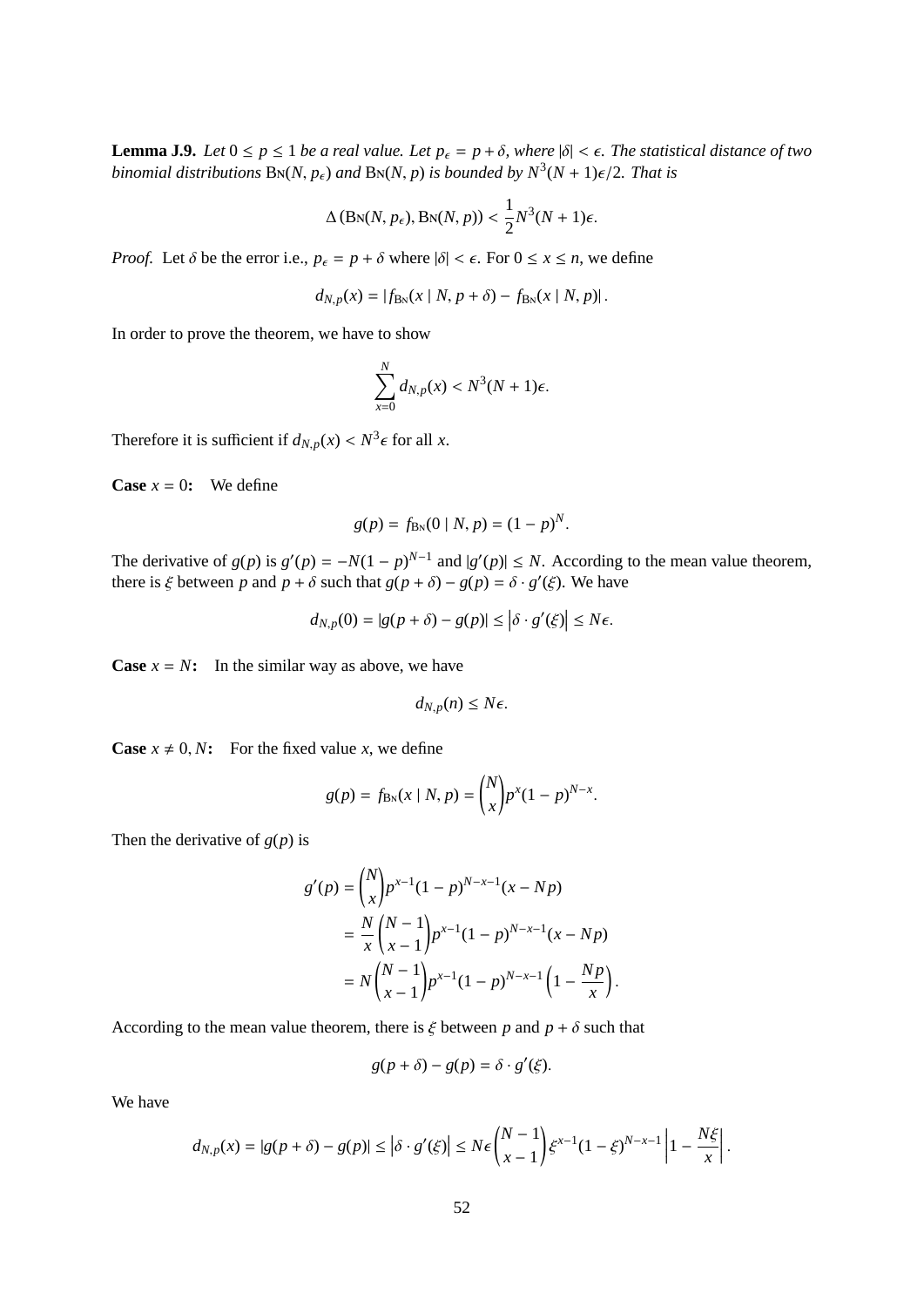We notice that

$$
\max\left|1-\frac{N\xi}{x}\right| = \begin{cases} 1-\frac{N\xi}{N-1} < 1-\xi \quad \text{(case 1)}\\ -(1-N\xi) < N\xi \quad \text{(case 2)} \end{cases}.
$$

If case 1 occurs,

$$
d_{N,p}(x)\leq N\epsilon\binom{N-1}{x-1}\xi^{x-1}(1-\xi)^{N-x}\leq \sum_{x=1}^{N-1}N\epsilon\binom{N-1}{x-1}\xi^{x-1}(1-\xi)^{N-x}=N\epsilon.
$$

If case 2 occurs,

$$
d_{N,p}(x) \le N^2 \epsilon {N-1 \choose x-1} \xi^x (1-\xi)^{N-x-1}
$$
  
=  $N^2 \epsilon {X \over N-x} {N-1 \choose x} \xi^x (1-\xi)^{N-x-1}$   
 $\le N^3 \epsilon {N-1 \choose x} \xi^x (1-\xi)^{N-x-1}$   
 $\le \sum_{x=0}^{N-1} N^3 \epsilon {N-1 \choose x} \xi^x (1-\xi)^{N-x-1}$   
=  $N^3 \epsilon$ .

In both cases, we have

$$
d_{N,p}(x) \leq N^3 \epsilon
$$

as required.  $\Box$ 

## **K Approximation Sampling Algorithms**

<span id="page-52-0"></span>In this section we show the algorithms that the distributions of the outputs of these algorithms are statistically close to the discretized versions of the Cauchy, gamma, and beta distributions and the binomial distribution, respectively.

We first recall the well-known acceptance–rejection method. Next, we review the existing algorithms and analyze them.

**Preliminaries:** For  $\epsilon = 2^{-i}$  where *i* is some positive integer, let  $R_{\epsilon}(x)$  denote  $2^{-i} \cdot [2^{i}x]$ . For a continuous distribution *D*, the discretized distribution  $\widetilde{D}$  with precision  $\epsilon$  means  $R_{\epsilon}(D)$ .

#### **K.1 The Acceptance–Rejection Method**

We recall the acceptance–rejection method, the one of the basic methodologies for sampling from nonuniform distributions. This technique is formalized by von Neumann [vN51].

<span id="page-52-1"></span>Suppose that we want to sample values according to a distribution  $D_f$  over *S* which is defined by a probability density function  $f(x)$ . Assume that we can sample values according to another distribution *D*<sub>g</sub> over *S* which is defined by a probability density function  $g(x)$ . If, for any  $x \in S$ , we have  $f(x) < cg(x)$ for some  $c > 1$ , we can use the acceptance–rejection method in order t[o samp](#page-66-6)le from  $D_f$ . The algorithm is as follows: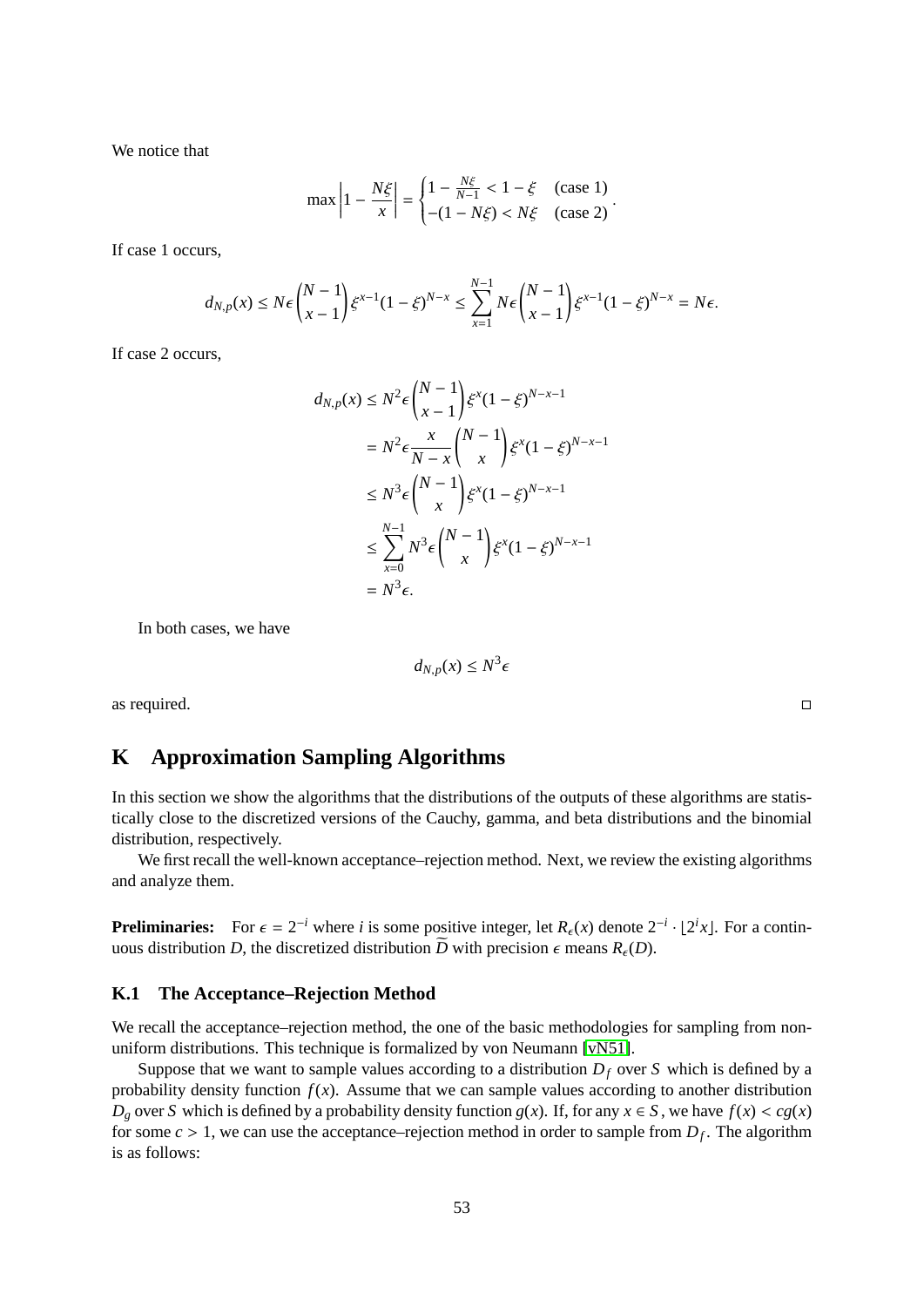- 1. Sample  $x \leftarrow D_g$  and  $u \leftarrow \text{Un}(0, 1)$ .
- 2. If  $u < f(x)/cg(x)$ , output *x*. Otherwise output  $\perp$ .

In order to simplify the notation, we define  $h(x) = f(x)/(cg(x))$  in this subsection. Let  $D<sup>h</sup>$  denote the distribution of the output of the above algorithm using  $h(x)$ .  $D<sup>h</sup>(x)$  denotes the probability density function of the distribution *D h* .

For a random variable  $U \sim U(0, 1)$  and  $x \in S$ ,

$$
\Pr\left[U \le \frac{f(x)}{cg(x)}\right] = \Pr\left[U \le \frac{f(X)}{cg(X)} \mid X = x\right] = \frac{f(x)}{cg(x)} = h(x).
$$

Thus,

$$
D^{h}(x) = \begin{cases} \frac{f(x)}{cg(x)} \cdot g(x) = \frac{f(x)}{c} & (x \in S) \\ 1 - 1/c & (x = \bot) \end{cases}.
$$

Therefore,  $D_f$  coincides with the distribution of the output conditioned on that the output is not ⊥. The following lemmas are used in later.

**Lemma K.1.** *Consider the following algorithm:*

- *1. Initialize*  $i$  ← 0.
- *2. Sample*  $x$  ←  $D_g$  *and*  $u$  ← U<sub>N</sub>(0, 1)*.*
- *3. If*  $u < f(x)/(cg(x))$ , *output*  $x$ *. If*  $i ≥ r$  *output* ⊥*. Otherwise go to Step 2.*

*Let D denote the output distribution of the above algorithm. Then,*

$$
\Delta(D, D_f) = \left(1 - \frac{1}{c}\right)^r.
$$

**Lemma K.2.** Let  $\tilde{h}(x)$  be a function such that for any  $x \in S$ ,  $|h(x) - \tilde{h}(x)| < \epsilon$ . Then, we have

$$
\Delta(D^h, D^{\tilde{h}}) \leq \epsilon.
$$

<span id="page-53-1"></span>**Lemma K.3.** Let  $D^{U_N}$  denote the distribution of the output of the algorithm using  $u \leftarrow U_N(0, 1)$ *. Let*  $D^{\widetilde{\text{U}_N}}$  denote the distribution of the output of the algorithm using  $u \leftarrow \{0,1\}^l$ . Then,

$$
\Delta(D^{\text{U}_N}, D^{\widetilde{\text{U}_N}}) \leq 2^{-l}.
$$

<span id="page-53-0"></span>*Proof of Lemma K.1.* Since *D<sup>f</sup>* coincides with the conditional distribution given that the output is not ⊥, we have that

$$
D(x) = \begin{cases} (1 - (1 - 1/c)^r) f(x) & (x \in S) \\ (1 - 1/c)^r & (x = \bot) \end{cases}.
$$

To ease of notation, let  $\delta$  denote  $(1 - 1/c)^r$ . We obtain that

$$
\Delta(D, D_f) = \frac{1}{2} \int_{x \in S \cup \{\perp\}} |D(x) - f(x)| dx
$$
  
= 
$$
\frac{1}{2} \left( D(\perp) + \int_{x \in S} |D(x) - f(x)| dx \right)
$$
  
= 
$$
\frac{1}{2} \left( \delta + \int_{x \in S} (1 - \delta) f(x) dx \right)
$$
  
= 
$$
\frac{1}{2} \cdot 2\delta = \delta,
$$

which completes the proof.  $\Box$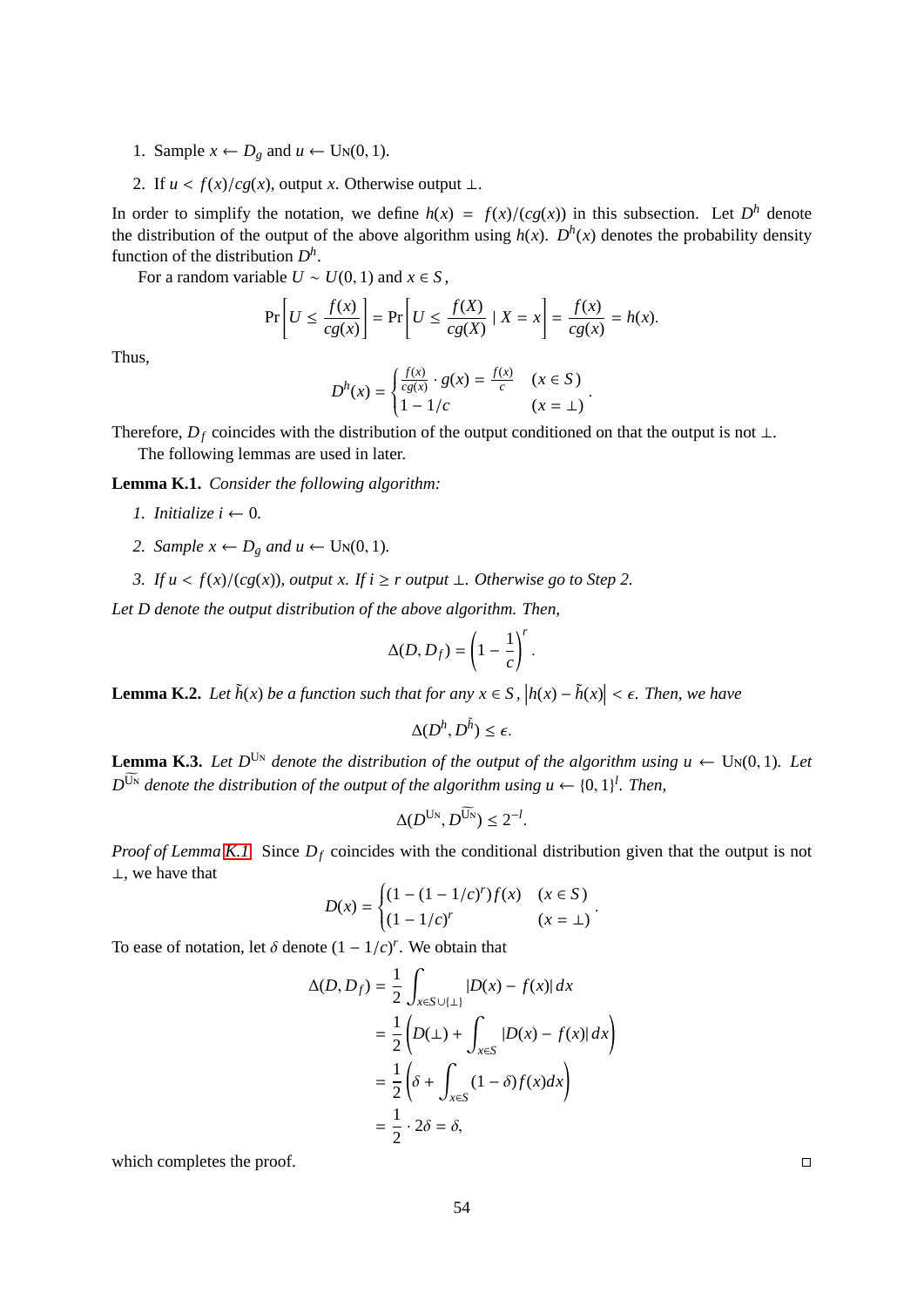*Proof of Lemma K.2.* Let us consider the distribution  $D^{\tilde{h}}$ . If we use  $\tilde{h}$  in the criterion, we have that for a random variable  $U \sim U(0, 1)$  and  $x \in S$ 

$$
\Pr[U \le \tilde{h}(x)] = \Pr[U \le \tilde{h}(X) \mid X = x] = \tilde{h}(x).
$$

So,

$$
\left| D^{\tilde{h}}(\bot) - D^h(\bot) \right| = \left| \left( 1 - \int_{x \in S} \tilde{h}(x)g(x)dx \right) - \left( 1 - \int_{x \in S} h(x)g(x)dx \right) \right|
$$
  
\n
$$
= \left| \int_{x \in S} (\tilde{h}(x) - h(x))g(x)dx \right|
$$
  
\n
$$
\leq \int_{x \in S} \left| \tilde{h}(x) - h(x) \right| g(x)dx
$$
  
\n
$$
\leq \int_{x \in S} \epsilon \cdot g(x)dx
$$
  
\n
$$
= \epsilon.
$$

Suppose that  $D^{\tilde{h}}(\perp) = D^h(\perp) + \delta = 1 - 1/c + \delta$ . We note that  $|\delta| \leq \epsilon$ . The probability density function of  $D^{\tilde{h}}$  is  $\sim$ 

$$
D^{\tilde{h}}(x) = \begin{cases} \tilde{h}(x) \cdot g(x) & (x \in S) \\ 1 - 1/c + \delta & (x = \bot) \end{cases}.
$$

We obtain the inequality as follows:

$$
\Delta(D^{\tilde{h}}, D^h) = \frac{1}{2} \int_{x \in S} \left| D^{\tilde{h}}(x) - D^h(x) \right| dx + \frac{1}{2} \left| D^{\tilde{h}}(\bot) - D^h(\bot) \right|
$$
  

$$
\leq \frac{1}{2} \int_{x \in S} \left| \tilde{h}(x) - h(x) \right| g(x) dx + \frac{\epsilon}{2}
$$
  

$$
\leq \frac{\epsilon}{2} + \frac{\epsilon}{2} \leq \epsilon.
$$

 $\Box$ 

*Proof of Lemma K.3.* Let us define

$$
\tilde{h}(x) = \Pr_{u \leftarrow \{0,1\}^l} [u \le h(x)].
$$

The probability [dens](#page-53-0)ity function  $D^{\widetilde{U}_N}(x)$  for  $x \in S$  is  $D^{\widetilde{U}_N}(x) = \widetilde{h}(x)g(x)$ . Notice that for any  $x \in S$ ,

$$
\left| \Pr_{u \leftarrow \text{U}_{\text{N}}(0,1)} \left[ u \le h(x) \right] - \Pr_{u \leftarrow \{0,1\}^l} \left[ u \le h(x) \right] \right| \le 2^{-l}.
$$

The remaining part of the proof is the same as the proof of Lemma K.2.  $\Box$ 

# **K.2 Sampling from the Cauchy Distribution based on the Uniform Distribution**

We adopt the algorithm CU in [Dev86, Chapter 9.5.3] with a littl[e mo](#page-53-1)dification in order to discretize outputs. Let us introduce two parameters, the threshold parameter  $r_{\text{CU}} \in \mathbb{N}$  and the precision parameter  $\epsilon_{\text{CU}} = 2^{-a}$  for some positive integer *a*. See Figure 5 for the description of the algorithm CU.

<span id="page-54-0"></span>**Theorem K.4.** *The distribution [of the o](#page-64-9)utput of the algorithm* CU *is*  $2^{-r \text{cu}}$ -close to  $\widetilde{\mathsf{CA}}(0,1)$  *with precision* ϵCU*. That is,*

$$
\Delta(\mathsf{CU}, \widetilde{\mathsf{CA}}(0,1)) \leq 2^{-r\mathsf{CU}}.
$$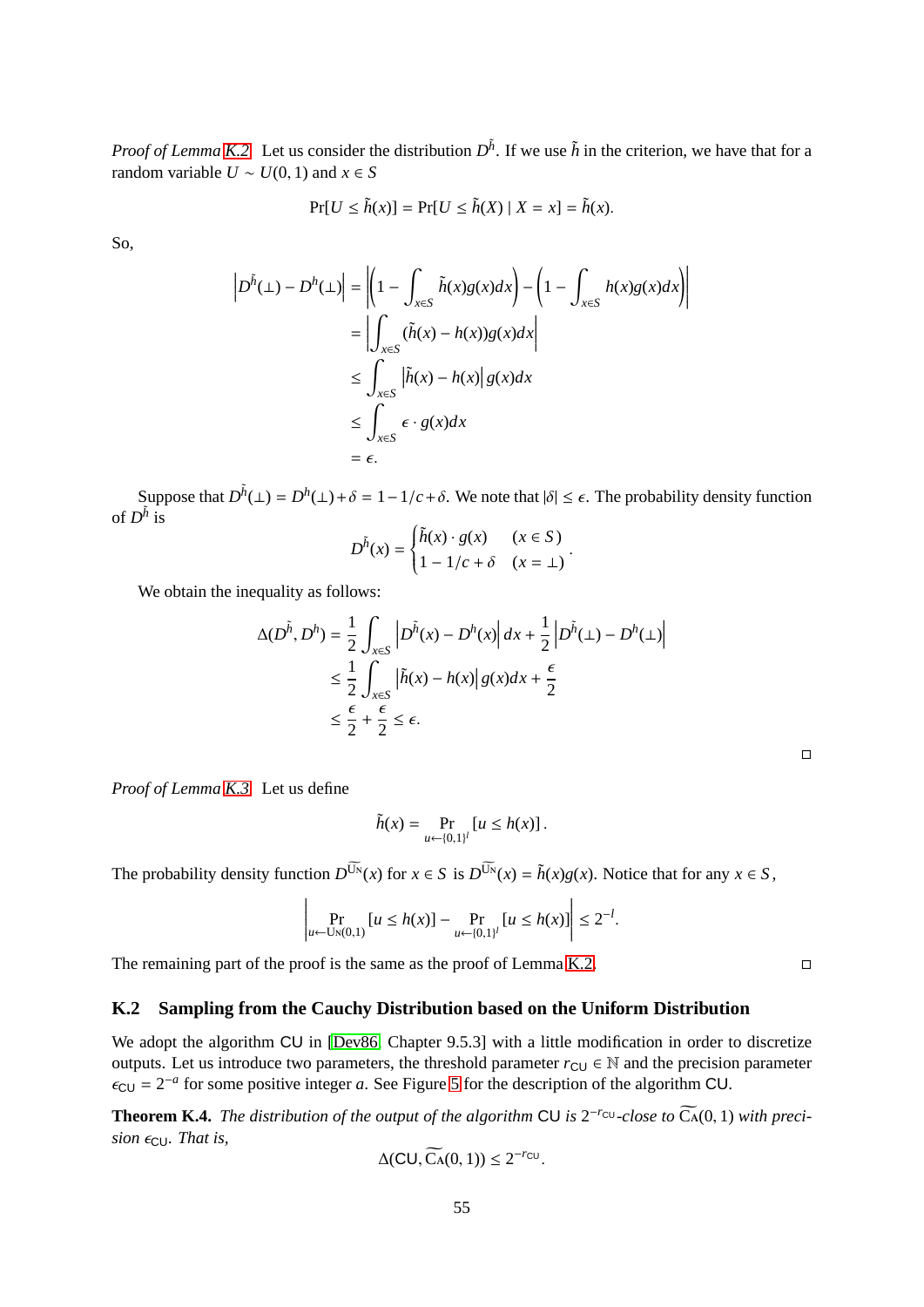### **Algorithm** CU

- 1. Initialize  $i \leftarrow 0$ .
- 2. Take samples  $u \leftarrow \text{Un}(-1, 1)$  and  $v \leftarrow$  $Un(0, 1)$ .
- 3. Set  $x \leftarrow u/v$ .
- 4. If  $u^2 + v^2 \le 1$  then output  $R_{\epsilon_{\text{CU}}}(x)$ . If  $i \ge 1$ *r*<sub>CU</sub> then output ⊥. Otherwise  $i \leftarrow i + 1$ and go to Step 2.

<span id="page-55-0"></span>Figure 5: Algorithm CU

## **Algorithm** DiscCU

- 1. Initialize  $i \leftarrow 0$ .
	- 2. Take samples  $u \leftarrow \{0, 1\}^{l_u+1}$  and  $v \leftarrow$  $\{0, 1\}^{l_u}.$ 
		- (a) Consider as  $u \in [-1, 1)$  and  $v \in$  $[0, 1)$ .
		- (b) If  $|u| < 2^{-t_u}$  or  $v < 2^{-t_u}$ ,
			- i. if  $i \ge r_{\text{CU}}$  then output ⊥.
			- ii. Otherwise increase  $i \leftarrow i + 1$
			- and go to Step 2.
	- 3. Set  $x \leftarrow u/v$ .
		- (a) If  $|x| < 2^{-t_{\text{low}}}$  or  $|x| > 2^{t_{\text{high}}}$ ,
			- i. if  $i \geq r$ <sub>CU</sub> then output ⊥.
			- ii. Otherwise increase *i* ← *i* + 1 and go to Step 2.
- 4. If  $u^2 + v^2 \le 1$  then output  $R_{\epsilon_{\text{CU}}}(x)$ . If  $i \ge 1$ *r*<sub>CU</sub> then output ⊥. Otherwise increase  $i \leftarrow i + 1$  and go to Step 2.

<span id="page-55-1"></span>Figure 6: Algorithm DiscCU

*Proof.* Conditioned on that CU does not output ⊥, the conditional distribution of the output is exactly C<sub>A</sub>(0, 1) [Dev86]. Since the area of the half of the unit disk is  $\pi/2$ , in each iteration, the probability that the output is  $1 \text{ is } 1 - \pi/4 < 1/2$ . By Lemma K, 1, the statistical distance is at most  $2^{-rcu}$ the output is  $\perp$  is  $1 - \pi/4 \le 1/2$ . By Lemma K.1, the statistical distance is at most  $2^{-r}$ <sup>cu</sup>.

We adapt the algorithm CU to discrete samplings. We call our algorithm DiscCU. In the algorithm (Figure 6[\), we us](#page-64-9)e a lot of (flexible) parameters. The properties of the algorithm (e.g., precision) depend on the flexible parameters.

**Theorem K.5.** *The sample from the algorithm has following properties:*

- *T[he](#page-55-1) output length is*  $log(H_{\text{CU}}) + log(1/\epsilon_{\text{CU}})$  *bits,*
- *the running time of the algorithm is at most*  $T_{\text{CU}}$ ,
- *the absolute value of output is at most H<sub>CU</sub> and at least L<sub>CU</sub>, and*
- *the output distribution is*  $\Delta_{\text{CU}}$ -close to  $\text{Ca}(0, 1)$  *with precision*  $\epsilon_{\text{CU}}$ *,*

*where the parameters are as follows:*

$$
\epsilon_{\text{CU}} > 2^{-l_u + (2t_u + 1)},
$$
  
\n
$$
T_{\text{CU}} \le r_{\text{CU}} \cdot O((2l_u + 1)T_{\mathcal{U}} + T_{\mathcal{D}}(l_u) + T_{\mathcal{M}}(l_u) + T_{\mathcal{A}}(2l_u)),
$$
  
\n
$$
H_{\text{CU}} = 2^{t_{\text{high}}},
$$
  
\n
$$
L_{\text{CU}} = 2^{-t_{\text{low}}},
$$
  
\n
$$
\Delta_{\text{CU}} \le 2^{-r_{\text{CU}}} + r_{\text{CU}}(2^{-t_u + 1} + 2^{-t_{\text{low}} + 1} + 2^{-t_{\text{high}}/4 + 1} + 8\pi 2^{-l_u}).
$$

*Proof.*

**On**  $\epsilon_{\text{CU}}$ : We first estimate the precision of the output. At Step 1, we sample *u* and *v* in  $l_u + 1$  and  $l_u$ bits, respectively, which means that each *u* and *v* has precision  $2^{-l_u}$ . Since we guarantee  $2^{-t_u} \le |u|, v$ , by Theorem 1, *x* has precision at least  $2^{-l_u + (2t_u + 1)}$ . In the following, we set  $\epsilon_{\text{CU}} > 2^{-l_u + 2t_u + 1}$ .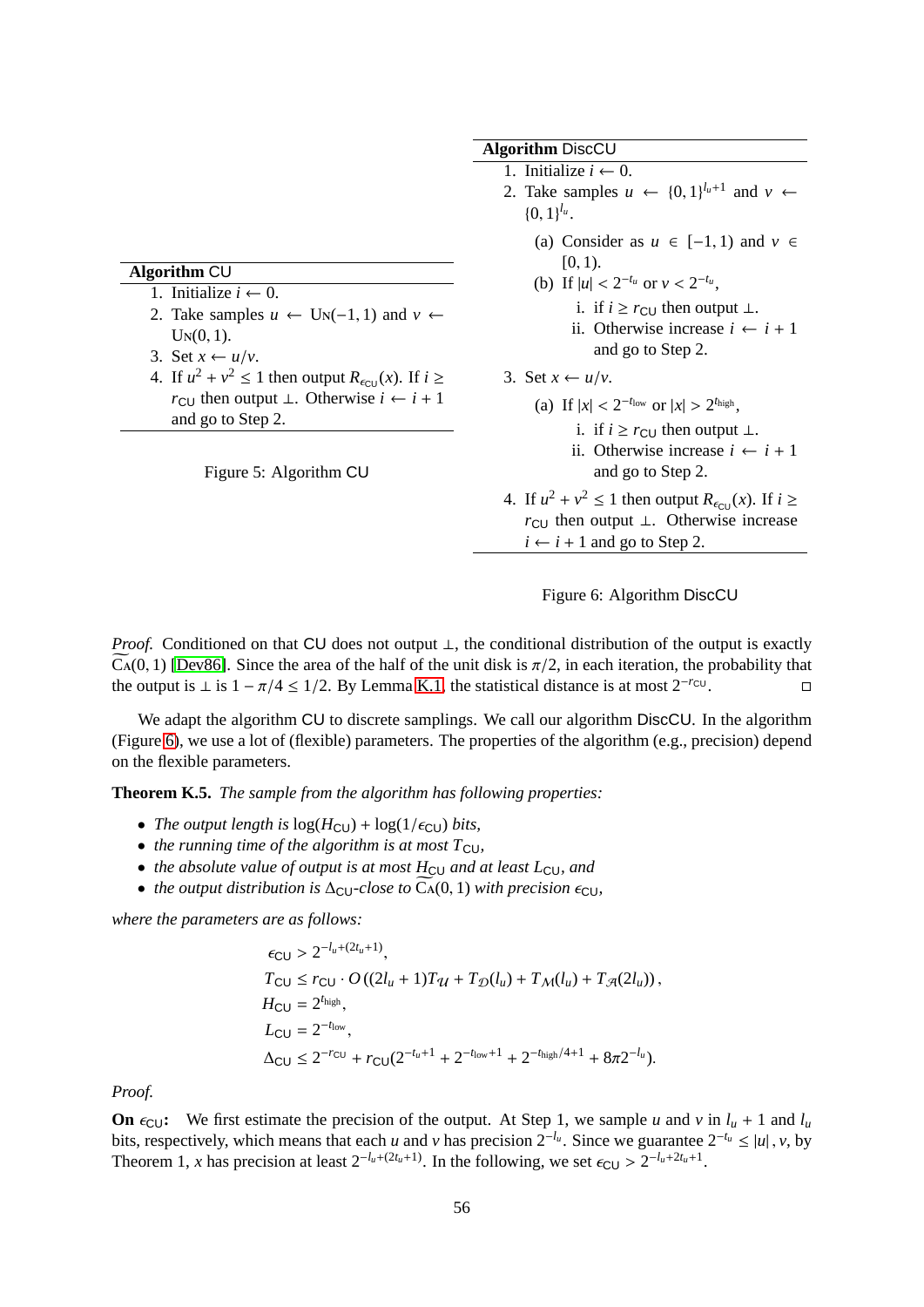**On**  $H_{\text{CU}}$  and  $L_{\text{CU}}$ : At Step 3-(a), we reject too large or small *x*. It is obvious that  $2^{-t_{\text{low}}} \le |x| \le 2^{t_{\text{high}}}$ . Thus,  $H_{\text{CU}} = 2^{t_{\text{high}}}$  and  $L_{\text{CU}} = 2^{-t_{\text{low}}}$ .

**On** ∆<sub>CU</sub>: In order to estimate the statistical distance, we consider the sequence of the algorithms.

 $CU<sub>0</sub>():$  This is the algorithm CU() with *no repeat*.

CU<sub>1</sub>(): We add the discarding procedure to Step 3. The algorithm discards *x* if  $|x| < 2^{-t_{\text{low}}}$  or  $|x| > 2^{t_{\text{high}}}$ .

CU<sub>2</sub>(): Let us define  $\delta = 2^{-l_u}$ . We replace the criterion  $u^2 + v^2 \le 1$  with  $R_{\delta}(u)^2 + R_{\delta}(v)^2 \le 1$ .

CU<sub>3</sub>(): We replace the output procedure  $x \leftarrow R_{\epsilon_{\text{CU}}}(u/v)$  with  $x \leftarrow R_{\epsilon_{\text{CU}}}(R_{\delta}(u)/R_{\delta}(v))$ .

CU<sub>4</sub>(): We discard bad *u* and *v*. In Step 2, if  $|u| < 2^{-t_u}$  or  $v < 2^{-t_u}$  then discard them.

 $CU_5$ (): We revive *go to* in Steps 2, 3, and 4. This is the algorithm DiscCU().

We first estimate  $\Delta$ (CU<sub>0</sub>, CU<sub>1</sub>), the effect of the discarding procedure in Step 3. The two lemmas in Appendix J.1 (Lemma J.1 and Lemma J.3) show that x falls into  $[2^{-t_{low}}, 2^{t_{high}}]$  with high probability. By setting  $2^{t_{\text{high}}} = 2\pi^3/(9\epsilon^4)$  in Lemma J.3, we have that the probability that  $x > 2^{t_{\text{high}}}$  is less than  $\epsilon \leq 2^{-t_{\text{high}}/4}$ . Thus, this discarding causes the statistical distance from the target distribution at most  $2^{-t_{\text{low}}+1} + 2^{-t_{\text{high}}/4+1}$ .

Next, we [est](#page-46-1)imate  $\Delta$ ([CU](#page-46-2)<sub>1</sub>, CU<sub>2</sub>). Not[e th](#page-47-0)at, for small positive  $\delta$ ,  $\pi(1 + 2\delta)^2 - \pi \leq 8\pi\delta$ . Thus, the change of the criterion induces the statisti[cal](#page-47-0) distance at most  $8\pi 2^{-l_u}$ .

We next estimate  $\Delta$ (CU<sub>2</sub>, CU<sub>3</sub>). Since we set  $\epsilon$ <sub>CU</sub> >  $2^{-l_u+(2t_u+1)}$ , this causes no error, that is,  $\Delta$ (CU<sub>2</sub>, CU<sub>3</sub>) = 0.

We also estimate  $\Delta$ (CU<sub>3</sub>, CU<sub>4</sub>). If |*u*|,  $\nu < 2^{-t_u}$ , the algorithm CU<sub>4</sub> outputs ⊥. So, the statistical distance is at most 2−*tu*+<sup>1</sup> .

Summing up the above discussions, the statistical distance  $\Delta$ (CU<sub>0</sub>, CU<sub>4</sub>) is at most  $2^{-t_u+1} + 2^{-t_{low}+1} +$  $2^{-t_{\text{high}}/4+1} + 8\pi 2^{-l_u}.$ 

Additionally, at Step 4, a rejection occurs with probability  $(2 - \pi/2)/2 \le 1/2$ . Thus, repeating the algorithm  $r_{\text{Cl}}$  times, the probability that the algorithm outputs  $\perp$  is at most  $2^{-r_{\text{Cl}}}$ .

Compiling the above arguments,  $Δ<sub>CU</sub>$  is at most  $2^{-r<sub>CU</sub>} + r<sub>CU</sub>(2^{-t<sub>u</sub>+1+2^{-t<sub>low</sub>+1+2^{-t<sub>high</sub>/4+1}+8π2^{-l<sub>u</sub>}).$  □

## **K.3 Sampling from the Gamma Distribution based on the Cauchy and the Uniform Distribution**

<span id="page-56-0"></span>We adopt the algorithm in [AD74] with slight modification. We define the functions  $f$ ,  $g$ , and  $C$  which appear in the criteria:

$$
f(x, a) = f_{G_A}(x | a, 1) = \frac{e^{-x} x^{a-1}}{\Gamma(a)},
$$
  
\n
$$
g(x, a) = f_{C_A}(x | a - 1, \sqrt{2a - 1}) = \frac{1}{\pi} \cdot \frac{\sqrt{2a - 1}}{(x - (a - 1))^2 + (2a - 1)},
$$
  
\n
$$
C(a) = \frac{\pi e^{-(a-1)} (a - 1)^{a-1} \sqrt{2a - 1}}{\Gamma(a)}.
$$

Ahrens and Dieter showed that  $f(x, a) < C(a)g(x, a)$  for any  $x > 0$  and that  $\sqrt{\pi} < C(a) < \pi$  for any  $a > 1$ . The algorithm GC in Figure 7 is a modified version of [AD74]. (In [AD74], they inlined a subroutine sampling from the Cauchy distribution. In the algorithm, we call the subroutine explicitely.) In order to simplify arguments, we only consider the case that the parameter  $a > 1$  is an integer.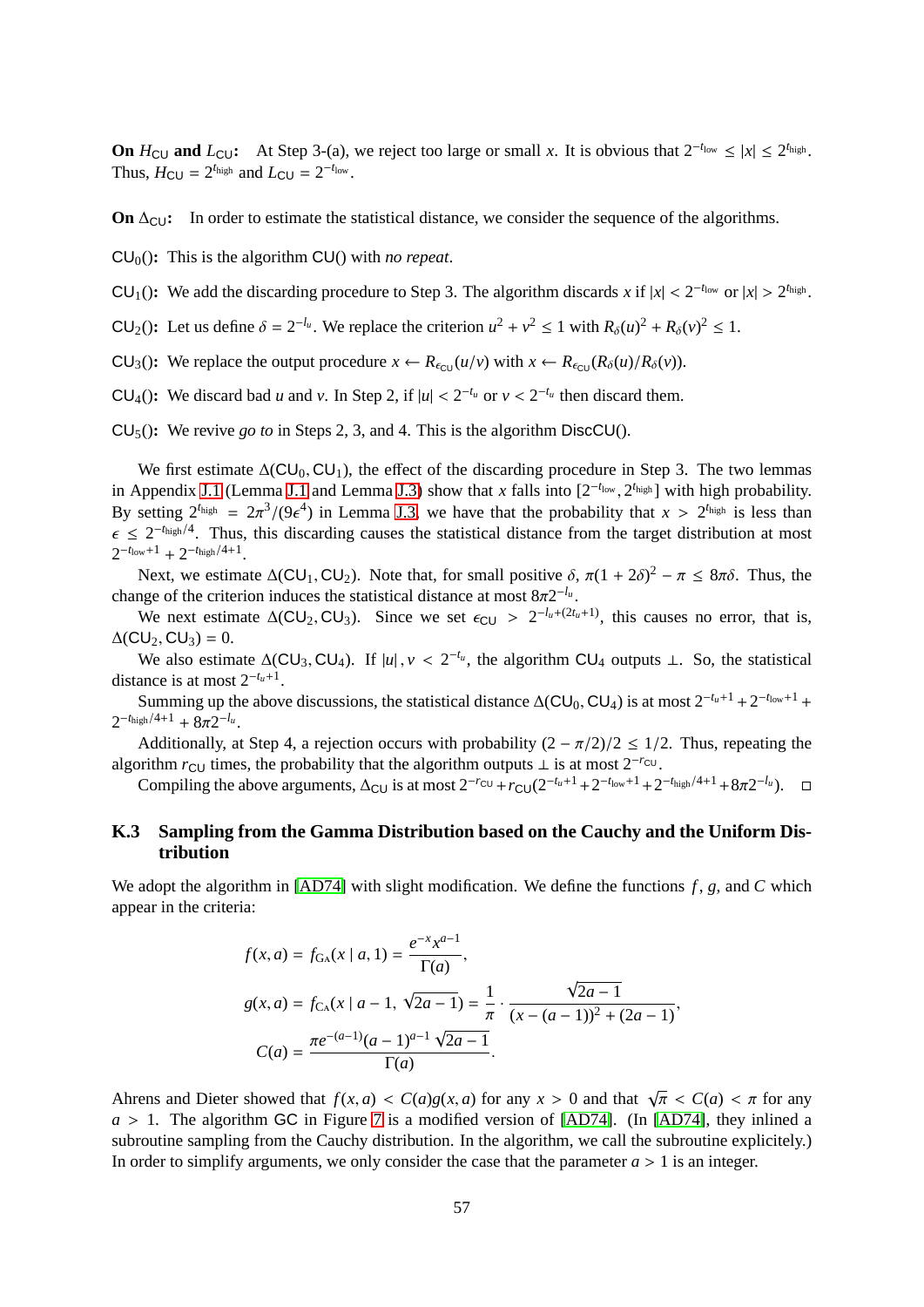|                                                                                                                                                                                  | Algorithm $DiscGC(a)$                                                                                                                                                    |
|----------------------------------------------------------------------------------------------------------------------------------------------------------------------------------|--------------------------------------------------------------------------------------------------------------------------------------------------------------------------|
|                                                                                                                                                                                  | 1. Set $b \leftarrow a-1$ , $A \leftarrow a+b$ , and $s \leftarrow A^{1/2}$ .                                                                                            |
|                                                                                                                                                                                  | 2. Initialize $i \leftarrow 0$ .                                                                                                                                         |
| <b>Algorithm</b> $GC(a)$ : <i>a</i> is an integer and larger than 1<br>1. Set $b \leftarrow a-1, A \leftarrow a+b$ , and $s \leftarrow A^{1/2}$ .                                | 3. Initialize $j \leftarrow 0$ .<br>4. Generate $t \leftarrow$ DiscCU. Compute $x \leftarrow$                                                                            |
| 2. Initialize $i \leftarrow 0$ .                                                                                                                                                 | $st + b$ .                                                                                                                                                               |
| 3. Initialize $j \leftarrow 0$ .                                                                                                                                                 | (a) If $x < 2^{-t_x}$ ,                                                                                                                                                  |
| 4. Generate $x \leftarrow CA(b, s)$ .                                                                                                                                            | i. if $j \ge r_{\text{GC}}$ then output $\perp$ .                                                                                                                        |
| (a) If $x < 0$ ,                                                                                                                                                                 | ii. Otherwise increase $j \leftarrow j + 1$<br>and go to Step 4.                                                                                                         |
| i. if $j \ge r_{\text{GC}}$ then output $\perp$ .<br>ii. Otherwise increase $j \leftarrow j + 1$<br>and go to Step 4.                                                            | 5. Generate $u \leftarrow \{0, 1\}^{\text{loc}}$ . (Consider u as a<br>real value in $[0, 1)$ .)                                                                         |
| 5. Generate $u \leftarrow \text{Un}(0, 1)$ .                                                                                                                                     | (a) If $u < 2^{-t}$ GC,                                                                                                                                                  |
| 6. If $u \leq f(x,a)/(C(a)g(x,a))$ output<br>$R_{\epsilon_{\rm GC}}(x)$ . If $i \geq r_{\rm GC}$ then output $\perp$ Oth-<br>erwise increase $i \leftarrow i + 1$ and go to Step | i. if $i \ge r_{GC}$ then output $\perp$ .<br>ii. Otherwise increase $i \leftarrow i + 1$<br>and go to Step 3.                                                           |
| 3.<br>Figure 7: Algorithm GC                                                                                                                                                     | 6. If $\ln u \le b(\ln x - \ln b) - (x - b) + \ln(A +$<br>$(x - b)^2$ – ln A output x. If $i \ge r_{\text{GC}}$ then<br>output ⊥. Otherwise increment $i \leftarrow i+1$ |

and go to Step 3.

<span id="page-57-0"></span>Figure 8: Algorithm DiscGC

**Theorem K.6** ([AD74, p.229]). *The output distribution of*  $GC(a)$  *is*  $(7/10)^{r_{GC}}$ *-close to*  $\widetilde{GA}(a)$  *with precision*  $\epsilon$ <sub>GC</sub>.

We modify the algorithm GC to treat the precision and analyze the statistical distance. We call it DiscGC (see Fi[gure](#page-64-10) 8). Again, we assume that an input *a* is an integer.

**Theorem K.7.** The sample from the algorithm has following properties: If  $a \leq 2^n$  then

- *the output ha[s p](#page-57-0)recision*  $\epsilon$ <sub>GC</sub>,
- *the running time of the algorithm is at most*  $T_{GC}$ *,*
- *the output is at most H*GC *and at least L*GC*, and*
- *the output distribution is*  $\Delta_{GC}$ -close to  $GA(a)$  *with precision*  $\epsilon_{GC}$ *,*

*where the parameters are as follows:*

 $\epsilon_{\text{GC}} > 2^{n+1} L_{\text{CU}},$  $T_{\text{GC}} \leq T_{\text{S}}(n+1; \epsilon_{\text{ROOT}}) + r_{\text{GC}} \cdot O(T_{\text{f}}(z; \epsilon_{\text{LOG}}) + T_{\mathcal{A}}(z) + r_{\text{GC}}(T_{\text{CU}} + T_{\mathcal{M}}(z) + T_{\mathcal{A}}(z) + l_{\text{GC}} \cdot T_{\mathcal{U}}))$  $H_{GC} = 2^n(H_{CU} + 1),$  $L_{GC} = 2^{-t_x}$ ,  $\Delta_{\text{GC}} \leq 2^{-r_{\text{GC}}/2}$  $+ r_{\text{GC}}(2^{-t_{\text{GC}}} + 2^{-t_x+1} + 2^{-l_{\text{GC}}} + \epsilon_{\text{SQRT}} + (2^{k+t_x} + 1)\epsilon_{\text{GC}} + (2^k + 2^{t_{\text{GC}}} + 3)\epsilon_{\text{LOG}} + 2^{n+1}\epsilon_{\text{CU}} + \Delta_{\text{CU}}),$ 

*where*  $z = O(n + l_{GC} + log(H_{CU}) + log(1/\epsilon_{CU}) + log(1/\epsilon_{ROOT}) + log(1/\epsilon_{LOG}))$ .

*Proof.*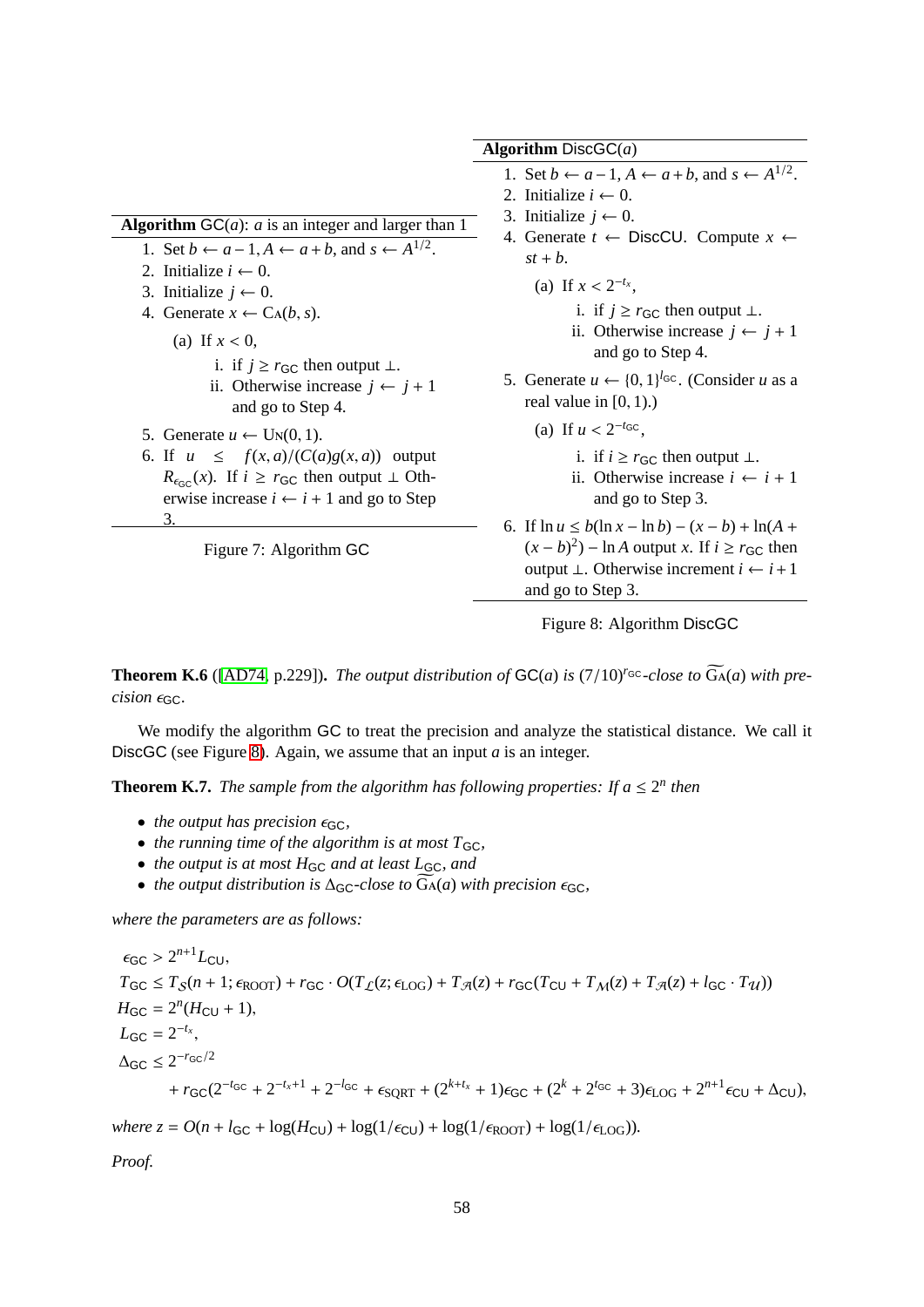**On**  $\epsilon_{\text{GC}}$ : Recall that  $s =$ √  $\overline{2a-1}$  is less than *a* ≤  $2^n$  and so is *b* = *a* − 1. Additionally, *b* is an integer. Thus, the precision of  $x = st + b$  is at most  $2^{n+1}L_{\text{CU}}$ .

**On**  $H_{GC}$  and  $L_{GC}$ : Since the output of DiscCU(0, 1) is in  $[-H_{CU}, H_{CU}]$ , *x* is in  $[-H_{CU} \cdot 2^n, (H_{CU}+1) \cdot 2^n]$ . Thus, we have that  $H_{GC} = (H_{CU} + 1) \cdot 2^n$ . We cut off *x* at Step 3-(a). So, we have that  $L_{GC} = 2^{-t_x}$ .

**On** ∆<sub>GC</sub>: We start with GC and add procedures to GC sequentially.

- $GC<sub>0</sub>(a)$ : This is the algorithm  $GC(a)$  with *no repeat*.
- GC<sub>1</sub>(*a*): We add the discarding procedure to Step 5. The algorithm discards *u* if  $u < 2^{-t_{\text{GC}}}$ .
- GC<sub>2</sub>(*a*): In Step 4, we replace the criterion  $x < 0$  with  $x < 2^{-t_x}$ .
- GC<sub>3</sub>(*a*): We modify the sampling method of *u*. We replace  $u \leftarrow U(0, 1)$  with  $u \leftarrow \{0, 1\}^{\text{l}_{\text{GC}}}$  in Step 5.
- GC<sub>4</sub>(*a*): We replace the criterion  $u \leq f(x, a)/(C(a)g(x, a))$  in Step 6 with  $\ln u \leq \ln(f(x, a)) \ln(C(a))$  $ln(g(x, a)).$
- $GC_5(a)$ : Let *s'* denote the computed value of  $A^{1/2}$  with precision  $\epsilon_{\text{SQRT}}$ . Let  $\delta \in [-\epsilon_{\text{SQRT}}, \epsilon_{\text{SQRT}}]$  be a real value such that  $\delta = A^{1/2} - s'$ . We replace the sampling  $x \leftarrow CA(b, s)$  with  $x \leftarrow (Ca)(b, s + \delta)$ .
- $GC<sub>6</sub>(a)$ : We again modify the sampling method. The sample *x* is sampled as follows:  $t \leftarrow CA(0, 1)$  and  $x \leftarrow s't + b.$
- $GC<sub>6</sub>(a)$ : We next modify the sampling method of *t* and computations in the criterion at Step 6. We replace  $t \leftarrow \text{Ca}(0, 1)$  with  $t \leftarrow \widetilde{\text{Ca}}(0, 1)$  with precision  $\epsilon_{\text{Cl}}$ .
- $GC<sub>7</sub>(a)$ : We replace  $\widetilde{CA}(0, 1)$  with the algorithm DisCU.
- $GC<sub>8</sub>(a)$ : We revive *go to* in Steps 4, 5, and 6. This is the algorithm DiscGC(*a*).

We first estimate  $\Delta(GC_0(a), GC_1(a))$ . Clearly, the change induces the distance  $2^{-t_{GC}}$ . Next, we estimate  $\Delta(GC_1(a), GC_2(a))$ . Notice that

$$
\Pr_{X \sim \text{CA}(a-1,\sqrt{2a-1})}[0 \le X \le 2^{-t_x}] = \int_0^{2^{-t_x}} g(x,a)dx \le \int_0^{2^{-t_x}} dx \le 2^{-t_x}.
$$

So, the distance is at most  $2^{-t_x}$ .

We next upper bound  $\Delta(GC_2(a), GC_3(a))$ . We have changed  $u \leftarrow U(0, 1)$  at Step 5 with  $u \leftarrow$ {0, 1}<sup>*l*</sup>GC. The effect is at most 2<sup>−*l*GC</sup> by Lemma K.3.</sup>

The distance  $\Delta(GC_3(a), GC_4(a))$  is 0. This is because

$$
\frac{f(x,a)}{C(a)g(x,a)} = \frac{e^{-x}x^b(A + (x - b)^2)}{e^{-b}b^bA},
$$
  
ln(f(x,a)) - ln(C(a)) - ln(g(x,a)) = b(ln(x) - ln(b)) - (x - b) + ln(A + (x - b)^2) - ln(A).

We next estimate  $\Delta(GC_4(a), GC_5(a))$ . We have replaced  $x \leftarrow CA(b, s)$  with  $x \leftarrow CA(b, s') = CA(b, s +$ δ), since the square root is not computed precisely. The distance between Ca(*b*, *s*) and Ca(*b*, *s* + δ) is at most  $2\delta$  from Lemma J.4 in Appendix J.1. Since  $\delta$  is at most  $\epsilon_{SORT}$ , so is the distance. This shows that  $\Delta(GC_4(a), GC_5(a)) \leq 2\epsilon_{SORT}.$ 

Clearly the distance  $\Delta(GC_5(a), GC_6(a))$  is 0, since  $s't + b$  is distributed according to  $CA(b, s')$ .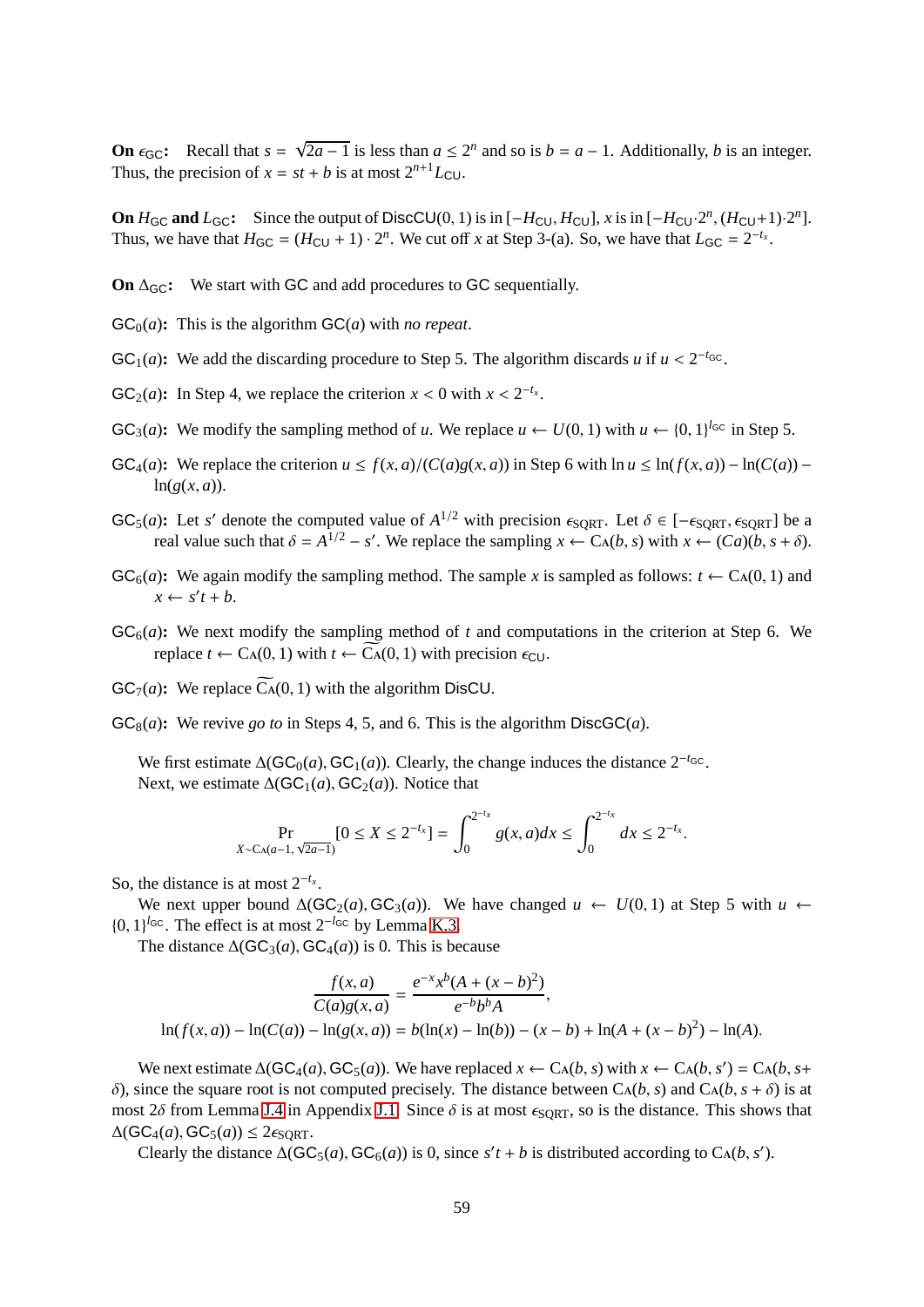We next estimate  $\Delta(GC_6(a), GC_7(a))$ . Replacing  $t \leftarrow CA(0, 1)$  with  $t \leftarrow \widetilde{CA}(0, 1)$  with precision  $\epsilon_{\text{Cl}}$ effects the value of *x*. This causes the precision of computation  $ln(f(x, a)) - ln(C(a)) - ln(g(x, a))$ . To determine their effect to the distance, we compute the precision of them. In *x* has precision  $\epsilon_{\text{LOG}} + 2^{t_x} \epsilon_{\text{GC}}$ , since  $x > 2^{-t_x}$ . Also, ln *b* has precision  $\epsilon_{\text{LOG}}$ .  $x - b = s't$  has precision  $2^{n+1}\epsilon_{\text{CU}}$ . ln  $(A + (x - b)^2)$  has precision  $\epsilon_{\text{LOG}} + \epsilon_{\text{GC}}$ , since  $A + (x - b)^2 > 1$ . In *A* has precision  $\epsilon_{\text{LOG}}$ . Thus,  $b(\ln x - \ln b) - (x - b) +$  $\ln(A + (x - b)^2) - \ln A$  has precision  $2^k(\epsilon_{\text{LOG}} + 2^{t_x}\epsilon_{\text{GC}}) + \epsilon_{\text{GC}} + \epsilon_{\text{LOG}} + \epsilon_{\text{LOG}} + \epsilon_{\text{LOG}} + 2^{n+1}\epsilon_{\text{CU}}$ , that is,  $\epsilon_{\text{GC}}(2^{k+t_x}+1)+\epsilon_{\text{LOG}}(2^k+3)+2^{n+1}\epsilon_{\text{CU}}$ . We also replace  $\ln(u)$  with the approximation of the logarithm. This causes the error at most  $2^{l_{\text{GC}}} \epsilon_{\text{LOG}}$ .

Finally, we estimate  $\Delta(GC_6(a), GC_7(a))$ . The distance at most  $\Delta_{\text{CU}}$ , since we only replace the sampling algorithms.

Compiling the above arguments,  $\Delta(GC(a), GC_8(a))$  is upper bounded by

$$
2^{-t_{\text{GC}}} + 2^{-t_x+1} + 2^{-l_{\text{GC}}} + \epsilon_{\text{SQRT}} + \epsilon_{\text{GC}}(2^{k+t_x} + 1) + \epsilon_{\text{LOG}}(2^k + 3) + 2^{n+1}\epsilon_{\text{CU}} + \epsilon_{\text{LOG}}2^{t_{\text{GC}}} + \Delta_{\text{CU}}.
$$

Thus, the statistical distance  $\Delta_{GC} = \Delta(\widetilde{GA}(a), \text{DiscGC}(a))$  is upper bounded by

$$
(7/10)^{r_{GC}} + r_{CU}(2^{-r_{GC}} + 2^{-t_x+1} + 2^{-l_{GC}} + \epsilon_{SQRT} + \epsilon_{GC}(2^{k+t_x} + 1) + \epsilon_{LOG}(2^k + 3) + 2^{n+1}\epsilon_{CU} + \epsilon_{LOG}2^{r_{GC}} + \Delta_{CU})
$$
  
=  $2^{-r_{GC}/2} + r_{CU}(2^{-r_{GC}} + 2^{-t_x+1} + 2^{-l_{GC}} + \epsilon_{SQRT} + \epsilon_{GC}(2^{k+t_x} + 1) + \epsilon_{LOG}(2^k + 2^{r_{GC}} + 3) + 2^{n+1}\epsilon_{CU} + \Delta_{CU}).$ 

### **K.4 Sampling from the Beta Distribution based on the Gamma Distribution**

According to the fact that if  $X \sim GA(a)$  and  $Y \sim GA(b)$  then  $X/(X + Y) \sim BE(a, b)$ , we can sample from any beta distribution by using random variables sampled from two gamma distributions. Obviously, the algorithm BG in Figure 9 samples from  $\widetilde{Be}(a, b)$  with precision  $\epsilon_{BG}$ .

Replacing the sampling algorithm and adding the criterion, we obtain the algorithm DiscB $G(a, b)$  in Figure 10.

| Algorithm $BG(a, b)$                                                  | Algorithm DiscB $G(a, b)$                                                                                                  |
|-----------------------------------------------------------------------|----------------------------------------------------------------------------------------------------------------------------|
| 1. Take samples $x \leftarrow G_A(a)$ and $y \leftarrow$<br>$Ga(b)$ . | 1. Take samples $x \leftarrow \text{DiscGC}(a)$ and $y \leftarrow$<br>$DiscGC(b)$ .                                        |
| 2. Output $R_{\epsilon_{\text{B}}}(x/(x+y))$ .                        | 2. If $2^{-t_{low}} < x, y < 2^{t_{high}}$ then output<br>$R_{\epsilon_{\text{BG}}}(x/(x+y))$ . Otherwise output $\perp$ . |
| Figure 9: Algorithm BG                                                | Figure 10: Algorithm DiscBG                                                                                                |

**Theorem K.8.** *The sample from the algorithm* DiscBG(*a*, *b*) *has the following properties:*

- *The output has precision*  $\epsilon_{BG}$ ,
- *the running time of the algorithm is at most*  $T_{BG}$ *,*
- *the output is at most H<sub>BG</sub> and at least L<sub>BG</sub>, and*
- *the output distribution of* DiscBG( $a$ , $b$ ) *is*  $\Delta_{BG}$ -*close to*  $\text{BE}(a, b)$  *with precision*  $\epsilon_{BG}$ *,*

*where the parameters are as follows:*

<span id="page-59-0"></span> $\epsilon_{\text{BG}} = 2^{t_{\text{high}} + 2t_{\text{low}} + 2} \epsilon_{\text{GC}},$  $T_{\text{BG}} \leq O(T_{\text{GC}} + T_{\mathcal{A}}(z) + T_{\mathcal{D}}(z))$  $H_{\text{BG}} = 1$ ,  $L_{\text{BG}} = 2^{-(t_{\text{high}} + t_{\text{low}} + 1)},$  $\Delta_{\text{BG}} \leq 2\Delta_{\text{GC}} + 2^{-a(t_{\text{low}}+1)} + 2^{-b(t_{\text{low}}+1)} + 2^{-2^{t_{\text{high}}} + (a-1)t_{\text{high}}} + 2^{-2^{t_{\text{high}}} + (b-1)t_{\text{high}}},$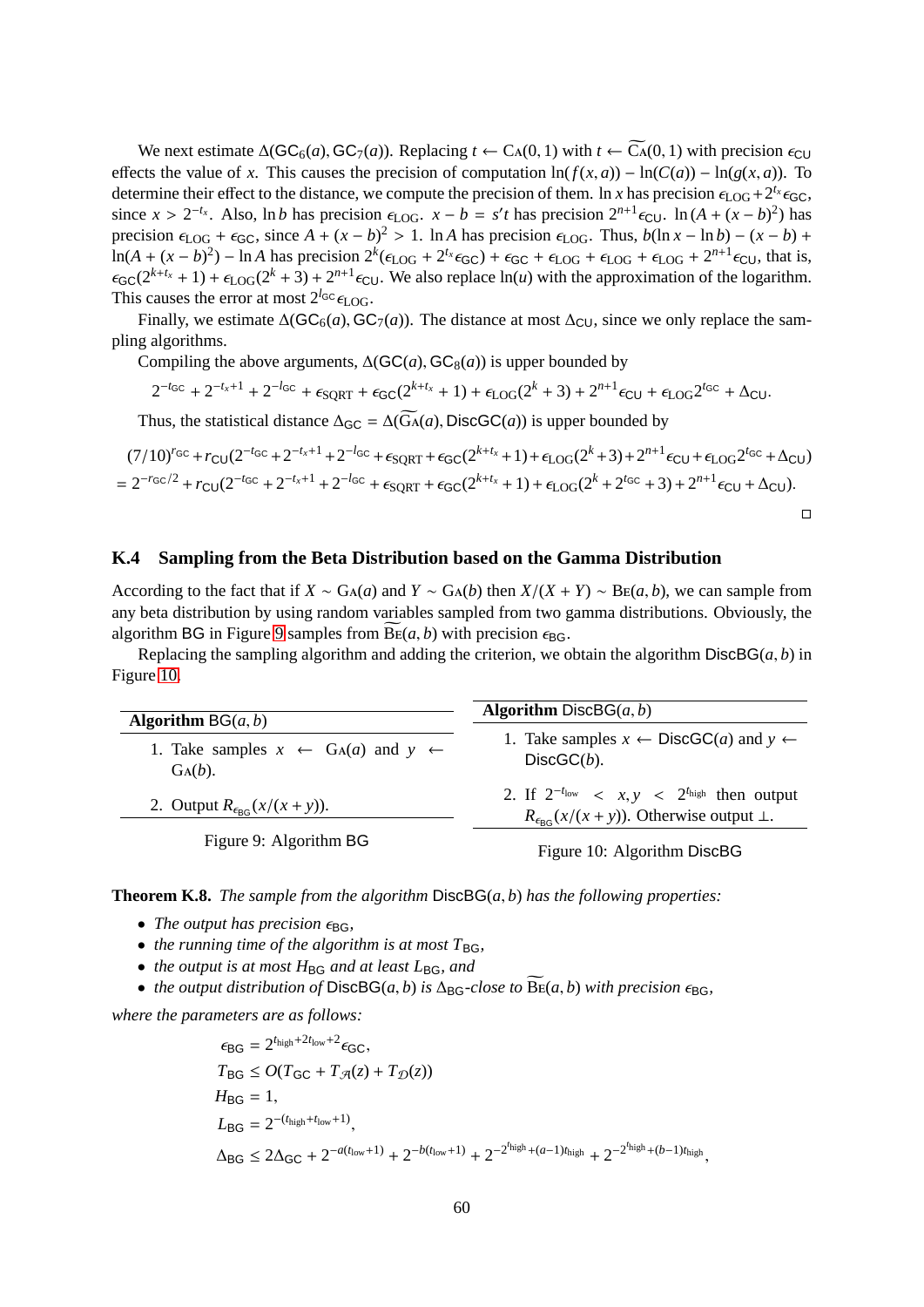*where*  $z = O(\log(H_{GC}) + \log(1/\epsilon_{GC}))$ *.* 

*Proof.*

**On**  $\epsilon_{\text{BG}}$ : It is easy to verify that the precision of  $x/(x + y)$  is bounded by  $2^{t_{\text{high}} + 2t_{\text{low}} + 1} \epsilon_{\text{GC}}$ .

**On**  $H_{BG}$  **and**  $L_{BG}$ **:** We have

$$
2^{-(t_{\rm high}+t_{\rm low}+1)}<\frac{1}{1+2^{t_{\rm high}+t_{\rm low}}} < \frac{1}{1+y/x}=\frac{x}{x+y}<\frac{1}{1+2^{-(t_{\rm high}+t_{\rm low})}}<1-2^{-(t_{\rm high}+t_{\rm low}+1)}.
$$

**On**  $\Delta_{\text{BG}}$ : We denote by DiscBG<sup>\*</sup>(*a*, *b*) the algorithm DiscBG(*a*, *b*) using G<sub>A</sub>(⋅) instead of DiscGC(⋅).

$$
\Delta\left(\widetilde{\text{B}\text{E}}(a,b),\text{DiscBG}(a,b)\right) \le \Delta\left(\widetilde{\text{B}\text{E}}(a,b),\text{BG}(a,b)\right) + \Delta\left(\text{B}\text{G}(a,b),\text{DiscBG}^*(a,b)\right) \n+ \Delta\left(\text{DiscBG}^*(a,b),\text{DiscBG}(a,b)\right) \n\le 0 + \Pr_{x \sim \text{Ga}(a)}\left[x < 2^{-t_{\text{low}}} \text{ or } x > 2^{t_{\text{high}}}\right] \n+ \Pr_{x \sim \text{Ga}(b)}\left[x < 2^{-t_{\text{low}}} \text{ or } x > 2^{t_{\text{high}}}\right] + 2\Delta_{\text{GC}} \n\le 2\Delta_{\text{GC}} + 2^{-a(t_{\text{low}}+1)} + 2^{-b(t_{\text{low}}+1)} + 2^{-2^{t_{\text{high}}} + (a-1)t_{\text{high}}} + 2^{-2^{t_{\text{high}}} + (b-1)t_{\text{high}}},
$$

where in the last inequality we use Lemma J.5 and Lemma J.6 in Appendix J.2.

<span id="page-60-0"></span>
$$
\Box
$$

### **K.5 Sampling from the Binomial Distribution based on the Bernoulli Experiments**

Based on the fact that the binomial distri[butio](#page-48-1)n describes [the](#page-49-0) number of [succ](#page-48-0)esses in *N* independent Bernoulli experiments, we have the following algorithms  $BU(N, p)$  and  $DiscBU(N, \tilde{p})$  in Figures 11 and 12, respectively, where  $\tilde{p}$  denotes an approximation of  $p$  with precision  $\epsilon_{p,BU}$ .

| <b>Algorithm BU(N, p)</b>                                                                                  | <b>Algorithm</b> DiscBU(N, $\tilde{p}$ )                                                                                                                   |
|------------------------------------------------------------------------------------------------------------|------------------------------------------------------------------------------------------------------------------------------------------------------------|
| 1. Initialize $i \leftarrow 0$ and $c \leftarrow 0$ .                                                      | 1. Initialize $i \leftarrow 0$ and $c \leftarrow 0$ .                                                                                                      |
| 2. Generate $u \leftarrow$ U <sub>N</sub> (0, 1). If $u \leq p$ score a<br>success: $c \leftarrow c + 1$ . | 2. Generate $u \leftarrow \{0, 1\}^{l_{BU}}$ . (Consider u as<br>a real value in [0, 1).) If $u \leq \tilde{p}$ score a<br>success: $c \leftarrow c + 1$ . |
| 3. Increase $i \leftarrow i + 1$ . If $i < n$ go to Step 2,<br>otherwise output $c$ .                      | 3. Increase $i \leftarrow i + 1$ . If $i < N$ go to Step 2,<br>otherwise output $c$ .                                                                      |
| Figure 11: Algorithm BU                                                                                    | Figure 12: Algorithm DiscBU                                                                                                                                |

**Theorem K.9.** *For the inputs N and*  $\tilde{p}$ *, the sampling algorithm*  $DiscBU(N, \tilde{p})$  *has following properties: If the inputs satisfy*

- *N: a positive integer between*  $0 \leq N \leq n$ ,
- $\tilde{p}$ : a positive real between  $0 \leq \tilde{p} \leq 1$  which is an approximation of  $0 \leq p \leq 1$  with precision  $\epsilon_{p}$ , BU,

*then*

• *the output distribution of* DiscBU( $N$ ,  $\tilde{p}$ ) *is*  $\Delta_{BU}$ -close to  $B_N(N, p)$  and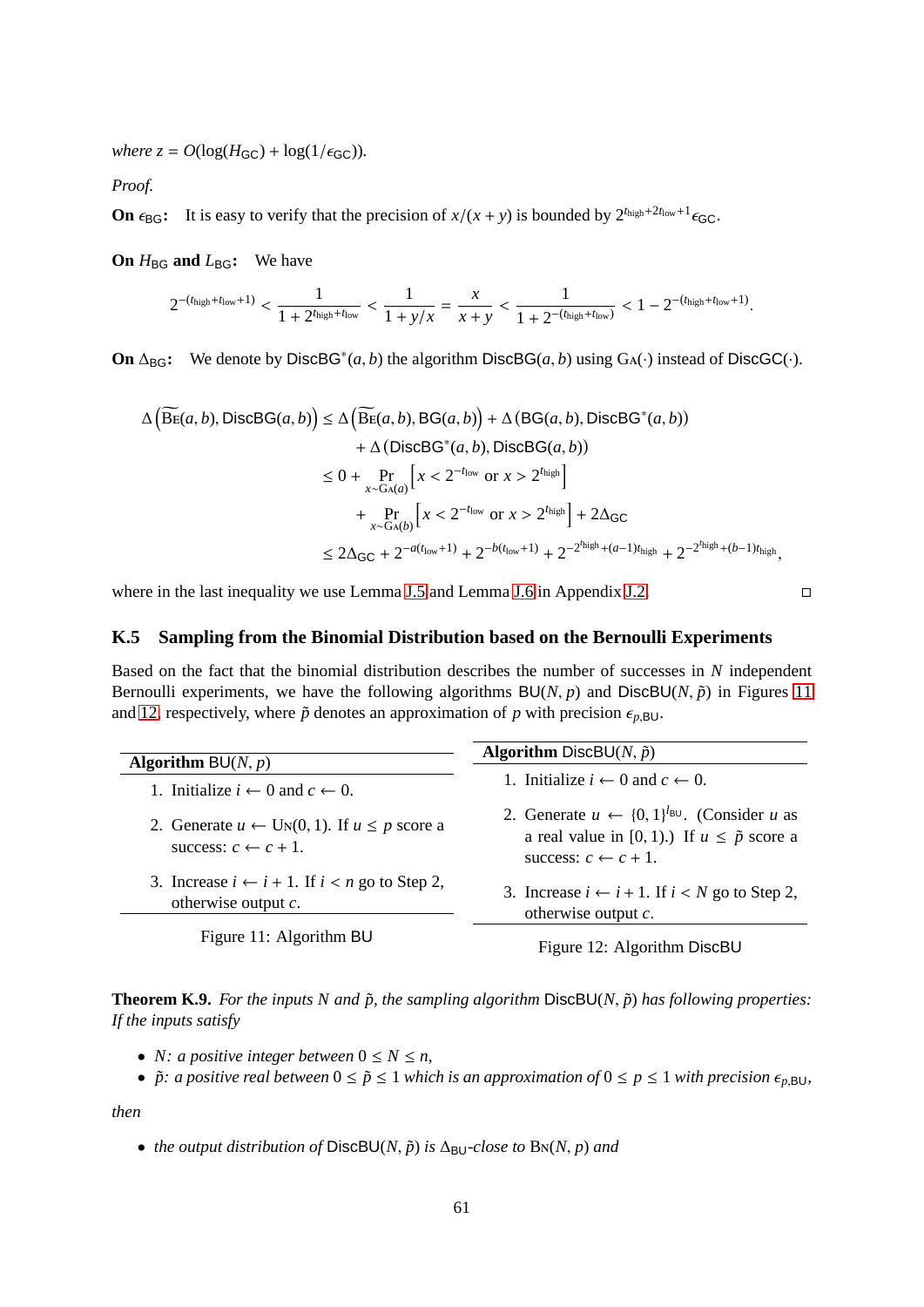• *the running time is at most*  $T_{\text{BL}}$ ,

*where the parameters are as follows:*

$$
\Delta_{\mathsf{BU}} \le N(\epsilon_{p,\mathsf{BU}} + 2^{-l_{\mathsf{BU}}}),
$$
  
\n
$$
T_{\mathsf{BU}} \le N \cdot O(T_{\mathcal{A}}(\log N) + l_{\mathsf{BU}} T_{\mathcal{U}}).
$$

*Proof.* By using the triangle inequality, we have that

$$
\Delta_{\text{BU}} = \Delta (\text{Bn}(N, p), \text{DiscBU}(N, \tilde{p}))
$$
  
\n
$$
\leq \Delta (\text{Bn}(N, p), \text{BU}(N, p)) + \Delta (\text{BU}(N, p), \text{BU}(N, \tilde{p})) + \Delta (\text{BU}(N, \tilde{p}), \text{DiscBU}(N, \tilde{p}))
$$
  
\n
$$
\leq 0 + N \cdot \epsilon_{p, \text{BU}} + N \cdot 2^{-l_{\text{BU}}}
$$
  
\n
$$
\leq N(\epsilon_{p, \text{BU}} + 2^{-l_{\text{BU}}}).
$$

 $\Box$ 

#### **K.6 Sampling from the Binomial Distribution based on the Beta Distribution**

The algorithm BU is simple, but has a drawback that the running time grows exponentially in input size of *N*. In order to overcome this drawback, the following lemma in [Rel72] is useful.

**Lemma K.10** ([Rel72])**.** *The following procedure samples correctly from a binomial distribution* Bn(*n*, *p*)*.*

- 1. Select any two positive integers *a* and *b* such that  $a + b 1 = n$  $a + b 1 = n$  $a + b 1 = n$ .
- 2. Tak[e a sam](#page-66-5)ple *s* from the beta distribution  $Be(a, b)$ .
- 3. If  $s \leq p$  take a sample *x* from the binomial distribution B<sub>N</sub>( $b 1$ ,  $(p s)/(1 s)$ ) and output  $x \leftarrow a + x$ .
- 4. If  $s > p$  take a sample *x* from the binomial distribution  $B_N(a-1, p/s)$  and output *x*.

The slightly modified algorithm BB in Figure 13 appeared in [Rel72]. As the consequence of the lemma, the algorithm correctly samples according to Bn(*n*, *p*). We note the running time of this algorithm grows linearly in log *n*.

We next modify the algorithm BB by replacing subroutines. The obtained algorithm DiscBB is in Figure 14, where  $\tilde{p}$  is an approximation of p with p[rec](#page-62-0)ision  $\epsilon_{p,BB}$  and  $\delta$  [is th](#page-66-5)e cut-off parameter such that *N* $\delta$  and  $N^4 \epsilon_{p,BB} \delta^{-n}$  is negligible in *n*. Note that we add Steps 1-(a) and 1-(b) to DiscBB by the technical reason.

**Theor[em](#page-62-1) K.11.** For the inputs N and  $\tilde{p}$ , the sampling algorithm DiscBB( $N$ ,  $\tilde{p}$ ) has following properties: *If the inputs satisfy*

- *N: a positive integer between*  $0 \le N \le 2^n$ .
- *p*: a positive real between  $\delta < p \leq 1 \delta$  which is an approximation p with precision  $\epsilon_{p,BB}$ , <sup>5</sup>

*then*

- *the output distribution is*  $\Delta_{BB}$ -close to  $B_N(N, p)$
- *and the running time is at most*  $T_{BB}$ ,

<sup>&</sup>lt;sup>5</sup>By modifying the algorithm using Chebyshev's inequality or Lemma J.8 we can treat in the case  $0 \le p \le 1$ . This is done by Steps 1-(a) and 1-(b).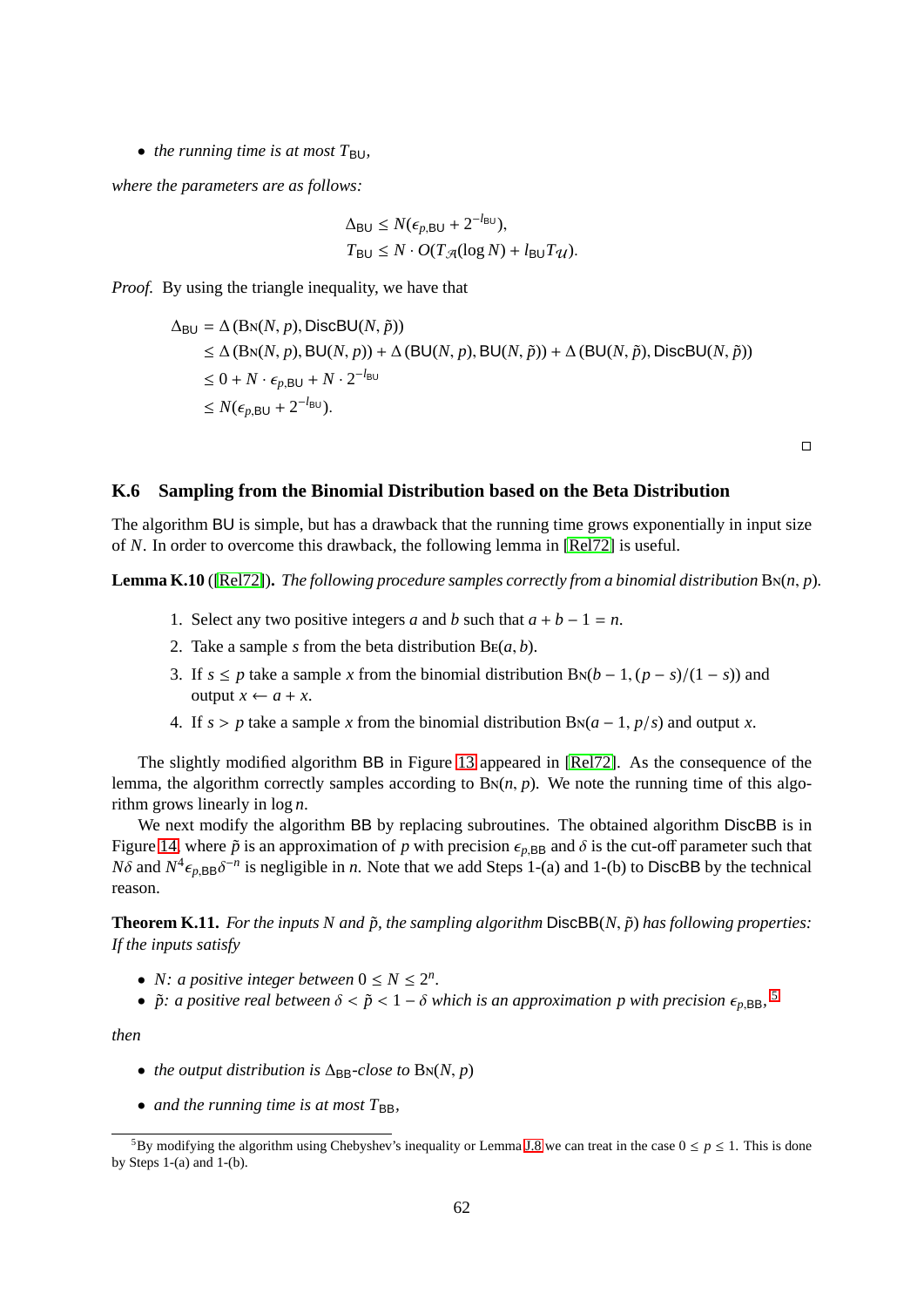## **Algorithm**  $\overline{BB(N, p)}$

- 1. If  $N \leq 2$  generate  $x \leftarrow \text{B}_N(n, p)$  and output *x*.
- 2. If *N* is even then generate  $y \leftarrow B_N(1, p)$ and  $x \leftarrow \text{B}_N(N-1, p)$ , and output  $x + y$ .
- 3. If *N* is odd then set  $a \leftarrow (N + 1)/2$  and generate  $s \leftarrow \text{Be}(a, a)$ .
- 4. If *s* ≤ *p* then *x* ← Bn(*a*−1, (*p*−*s*)/(1−*s*)) and output  $x + a$ . Otherwise  $x \leftarrow B_N(a - a)$ 1,  $p/s$  and output *x*.

Figure 13: Algorithm BB

- 1. If  $N \leq 2$  generate  $x \leftarrow$  DiscBU(*N*,  $\tilde{p}$ ) and output *x*.
	- (a) If  $\tilde{p} \leq \delta$  then output 0.

**Algorithm** DiscBB $(N, \tilde{p})$ 

- (b) If  $\tilde{p} \ge 1 \delta$  then output *N*.
- 2. If *N* is even then generate  $y \leftarrow$ DiscBU(1,  $\tilde{p}$ ) and  $x$  ← DiscBB( $N-1$ ,  $\tilde{p}$ ), and output  $x + y$ .
- 3. If *N* is odd then set  $a \leftarrow (N + 1)/2$  and generate  $s \leftarrow \text{DiscBG}(a, a)$ .
- 4. If  $s \leq \tilde{p}$  then  $x \leftarrow$  DiscBB( $a 1$ , ( $\tilde{p}$  −  $s$ / $(1 - s)$  and output  $x + a$ . Otherwise *x* ← DiscBB( $a$  – 1,  $\tilde{p}/s$ ) and output *x*.

<span id="page-62-1"></span>Figure 14: Algorithm DiscBB

*where the parameters are as follows:*

<span id="page-62-0"></span>
$$
\Delta_{\text{BB}} \le \delta^{-n} 2^{4n+1} \epsilon_{p,\text{BB}} + n 2^{4n} \epsilon_{\text{BG}} + 2n \cdot 2^{-l_{\text{BU}}} + n \Delta_{\text{BG}},
$$
  
\n
$$
T_{\text{BB}} \le n \cdot O(T_{\mathcal{A}}(z) + T_{\mathcal{D}}(z) + T_{\text{BG}} + T_{\text{BU}})),
$$

*where*  $z = O(n + \log(1/\epsilon_{n, BB}))$ .

*Proof of Theorem K.11.* On  $\Delta_{\text{BB}}$ : Before giving the proof, we introduce the notation for clarity. We first define  $d(\epsilon, N)$  in order to treat the effect of recursive sampling:

$$
d(\epsilon, N) = \max_{p} \max_{\tilde{p}: |p-\tilde{p}| < \epsilon} \Delta(\text{Bn}(N, p), \text{DiscBB}(N, \tilde{p})).
$$

In order to estimate  $d(\epsilon, N)$  above, we define the algorithms  $BB_i$ . We upper bound each  $\Delta(BB_i, BB_{i+1})$ and then upper bound  $\Delta(B_N(N, p), \text{DiscBB}(N, \tilde{p}))$  by the triangle inequality. We define the algorithms BB*<sup>i</sup>* as follows:

 $BB_0(N, p)$ : This is the algorithm  $BB(N, p)$  which correctly samples from  $B_N(N, p)$ .

- $BB_1(N, \tilde{p})$ : We replace the input *p* with  $\tilde{p}$  in BB<sub>0</sub>.
- $BB_2(N, \tilde{p})$ : We use  $\widetilde{BE}$  with precision  $\epsilon_{BG}$  instead of BE in BB<sub>1</sub>.
- $BB_3(N, \tilde{p})$ : We replace  $\widetilde{Be}$  with DiscBG in the algorithm BB<sub>2</sub>.
- $BB<sub>4</sub>(N, \tilde{p})$ : We use DiscBU instead of B<sub>N</sub> at Steps 1 and 2 in the algorithm BB<sub>3</sub>.
- $BB<sub>5</sub>(N, \tilde{p})$ : We finally replace Bn with DiscBB at Step 4 in the algorithm BB<sub>4</sub>. The obtained algorithm coincides with DiscBB.

From the above definitions,

$$
\Delta(\text{B}_{\text{N}}(N, p), \text{DiscBB}(N, \tilde{p})) \le \Delta(\text{B}_{\text{N}}(N, p), \text{B}_{\text{N}}(N, \tilde{p})) + \Delta(\text{B}_{\text{N}}(N, \tilde{p}), \text{DiscBB}(N, \tilde{p}))
$$
  

$$
\le \Delta(\text{B}_{\text{N}}(N, p), \text{B}_{\text{N}}(N, \tilde{p})) + \sum_{i=1}^{4} \Delta(\text{BB}_{i}(N, \tilde{p}), \text{BB}_{i+1}(N, \tilde{p})).
$$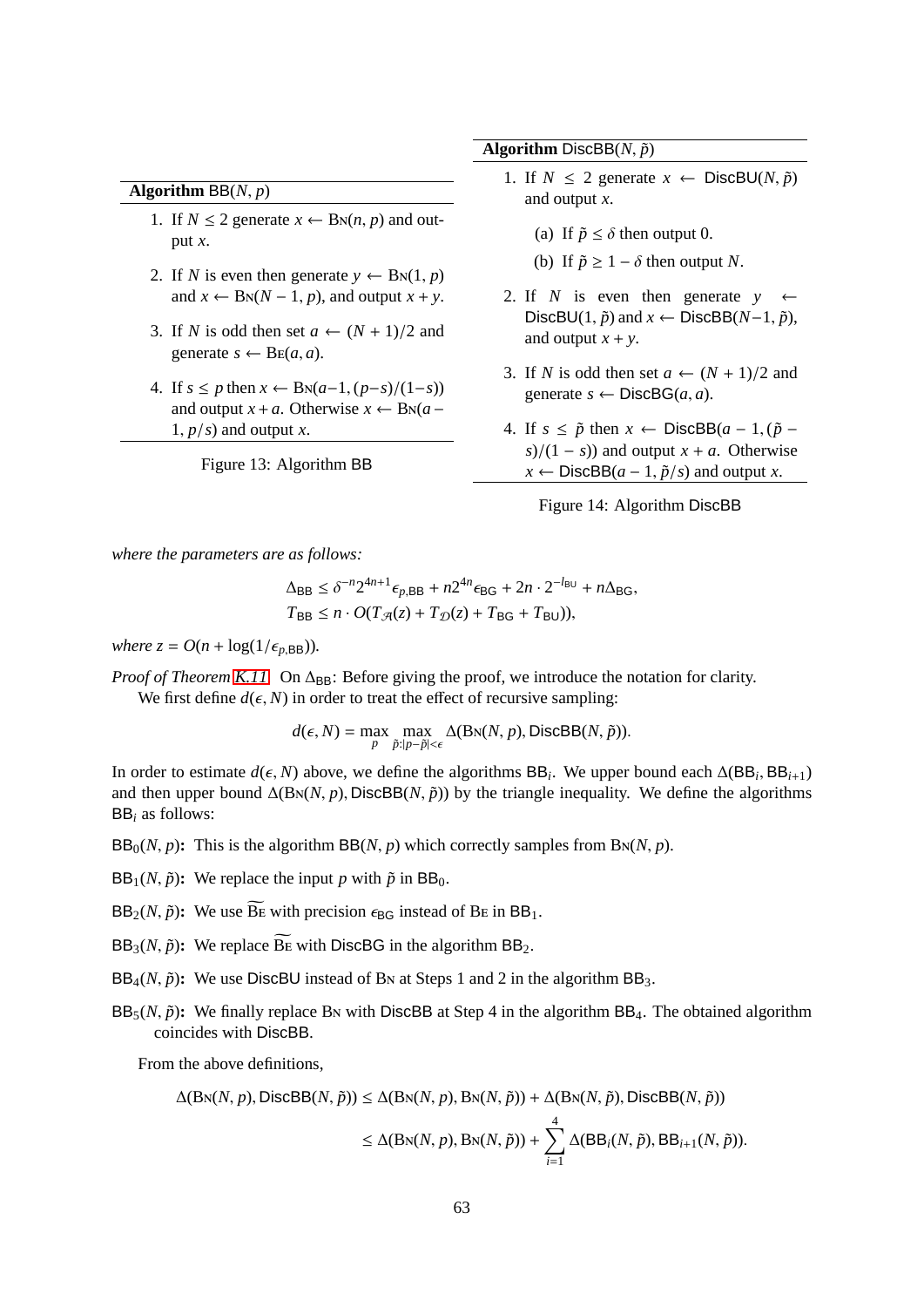By using Lemma J.9, we have that

$$
\Delta(\text{B}_N(N, p), \text{B}_N(N, \tilde{p})) \leq N^4 \epsilon.
$$

We next consider  $\Delta(BB_1(N, \tilde{p}), BB_2(N, \tilde{p}))$ . The change of *s* at Step 4 effects the distance at most  $2a(a-1)^3 \epsilon_{BG}$  ≤  $N^4 \epsilon_{BG}$  by Lemma J.7 in Appendix J.3.

It is obvious that  $\Delta(BB_2(N, \tilde{p}), BB_3(N, \tilde{p})) \leq \Delta_{BG}$ . Is is also obvious that  $\Delta(BB_3(N, \tilde{p}), BB4(N, \tilde{p})) \leq$ 2( $\epsilon$  + 2<sup> $-l$ <sub>BU</sub>). We next consider  $\Delta$ (BB<sub>4</sub>(*N*,  $\tilde{p}$ ), BB<sub>5</sub>(*N*,  $\tilde{p}$ )). Since we change the choosing method for *x* at</sup> Steps 3 and 4, we have that

 $\Delta$ (BB<sub>3</sub>(*N*,  $\tilde{p}$ ), BB<sub>4</sub>(*N*,  $\tilde{p}$ )) ≤ max { $\Delta$ (B<sub>N</sub>(*a* − 1, *p*<sub>1</sub>), DiscBB(*a* − 1,  $\tilde{p}$ <sub>1</sub>)),  $\Delta$ (B<sub>N</sub>(*a* − 1, *p*<sub>2</sub>)) DiscBB(*a* − 1,  $\tilde{p}$ <sub>2</sub>))},

where  $p_1 = (\tilde{p} - s)/(1 - s)$ ,  $p_2 = \tilde{p}/s$ , and each  $\tilde{p}_i$  is an approximation of  $p_i$ , respectively. By simple calculation, we have that

$$
|p_1 - \tilde{p}_1| = \left|\frac{p - s}{1 - s} - \frac{\tilde{p} - s}{1 - s}\right| = \left|\frac{p - \tilde{p}}{1 - s}\right| \le \frac{\epsilon}{1 - s} \le \frac{\epsilon}{1 - \tilde{p}} \le \frac{\epsilon}{\delta},
$$
  

$$
|p_2 - \tilde{p}_2| = \left|\frac{p}{s} - \frac{\tilde{p}}{s}\right| = \left|\frac{p - \tilde{p}}{s}\right| \le \frac{\epsilon}{s} \le \frac{\epsilon}{\tilde{p}} \le \frac{\epsilon}{\delta}.
$$

Thus, we have that

$$
\Delta(\mathsf{BB}_3(N,\tilde{p}), \mathsf{BB}_4(N,\tilde{p})) \leq d(\epsilon/\delta, a-1) \leq d(\epsilon/\delta, N/2).
$$

Summarizing the above calculation, we have that

$$
\Delta(\text{B}_N(N, p), \text{DiscBB}(N, \tilde{p})) \le \Delta(\text{B}_N(N, p), \text{B}_N(N, \tilde{p})) + \sum_{i=1}^3 \Delta(\text{BB}_i(N, \tilde{p}), \text{BB}_{i+1}(N, \tilde{p}))
$$
  

$$
\le N^4 \cdot \epsilon + N^4 \cdot \epsilon_{\text{BG}} + \Delta_{\text{BG}} + 2(\epsilon + 2^{-l_{\text{BU}}}) + d(\epsilon/\delta, N/2).
$$

Thus, we have that

$$
d(N, \epsilon_{p, BB}) \leq N^4 \cdot \epsilon_{p, BB} + N^4 \cdot \epsilon_{BG} + 2(\epsilon_{p, BB} + 2^{-l_{BU}}) + \Delta_{BG} + d(\epsilon_{p, BB}/\delta, N/2)
$$
  
\n
$$
\leq N^4(\epsilon_{p, BB} + \epsilon_{p, BB}/\delta) + 2N^4 \cdot \epsilon_{BG}
$$
  
\n
$$
+ 2(\epsilon_{p, BB} + \epsilon_{p, BB}/\delta + 2 \cdot 2^{-l_{BU}}) + \Delta_{BG} + d(\epsilon_{p, BB}/\delta^2, N/4)
$$
  
\n
$$
\leq N^4 \epsilon_{p, BB} (1 + 1/\delta + \dots + 1/\delta^n) + nN^4 \cdot \epsilon_{BG}
$$
  
\n
$$
+ 2(\epsilon_{p, BB} (1 + 1/\delta + \dots + 1/\delta^n) + n \cdot 2^{-l_{BU}}) + n\Delta_{BG} + d(\epsilon_{p, BB}/\delta^n, 1)
$$
  
\n
$$
\leq N^4 \epsilon_{p, BB}\delta^{-n} + nN^4 \epsilon_{BG} + 2\epsilon_{p, BB}\delta^{-n} + 2n \cdot 2^{-l_{BU}} + n\Delta_{BG}) + \delta^{-n} \epsilon_{p, BB}
$$
  
\n
$$
= \delta^{-n}(N^4 + 2)\epsilon_{p, BB} + nN^4 \epsilon_{BG} + 2n \cdot 2^{-l_{BU}} + n\Delta_{BG}.
$$

where in the last inequality we use  $\sum_{i=0}^{n} 1/\delta^{i} = (1/\delta^{n+1} - 1)/(1/\delta - 1) = \delta^{-n}(1 - \delta^{n+1})(1 - \delta) \le \delta^{-n}$ .  $\Box$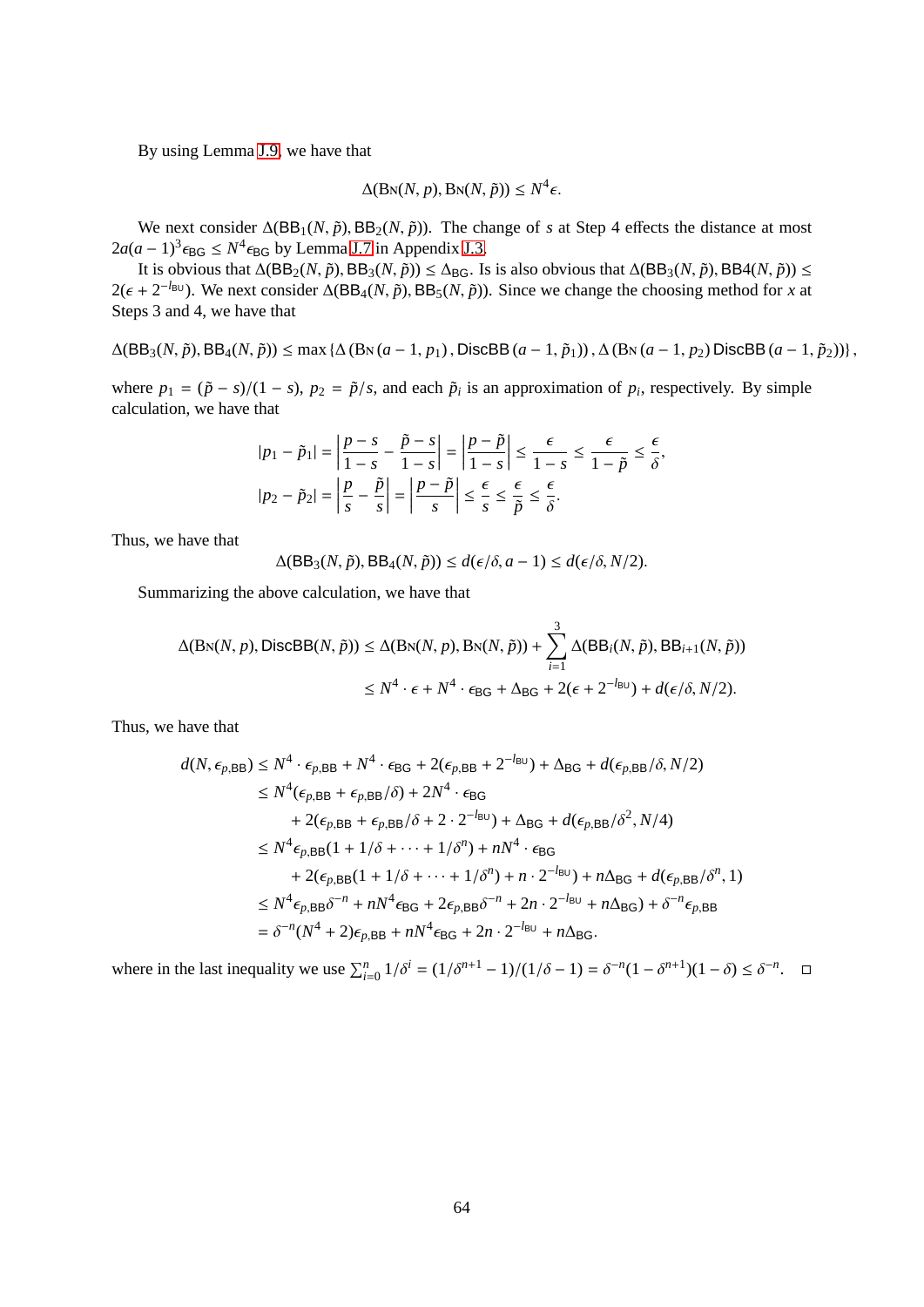# **References**

<span id="page-64-14"></span><span id="page-64-13"></span><span id="page-64-12"></span><span id="page-64-11"></span><span id="page-64-10"></span><span id="page-64-9"></span><span id="page-64-8"></span><span id="page-64-7"></span><span id="page-64-6"></span><span id="page-64-5"></span><span id="page-64-4"></span><span id="page-64-3"></span><span id="page-64-2"></span><span id="page-64-1"></span><span id="page-64-0"></span>

| $[AD74]$     | Joachim H. Ahrens and Ulrich Dieter. Computer methods for sampling from Gamma,<br>Beta, Poisson and Binomial distributions. Computing, 12(3):223-246, 1974.                                                                                                                            |
|--------------|----------------------------------------------------------------------------------------------------------------------------------------------------------------------------------------------------------------------------------------------------------------------------------------|
| [AD80]       | Joachim H. Ahrens and Ulrich Dieter. Sampling from Binomial and Poisson distributions:<br>A method with bounded computation times. Computing, 25(3):193-208, 1980.                                                                                                                     |
| $[AS72]$     | Milton Abramowitz and Irene A. Stegun, editors. Handbook of matehmatical functions.<br>Number 55 in National Bureau of Standards Applied Mathematics Series. United States<br>Government Printing, tenth edition, 1972.                                                                |
| $[AS09]$     | Kazumaro Aoki and Yu Sasaki. Preimage attacks on one-block MD4, 63-step MD5 and<br>more. In Michael J. Jacobson, Jr., Vincent Rijmen, and Reihaneh Safavi-Naini, editors,<br>SAC 2009, volume 5867 of LNCS, pages 103-119. Springer, Heidelberg, 2009.                                 |
| [BBP04]      | Mihir Bellare, Alexandra Boldyreva, and Adriana Palacio. An uninstantiable random-<br>oracle-model scheme for a hybrid-encryption problem. In Matthew K. Franklin, editor,<br>CRYPTO 2004, volume 3152 of LNCS, pages 171-188. Springer, Heidelberg, 2004.                             |
| [BR93]       | Mihir Bellare and Phillip Rogaway. Random oracle are practical: A paradigm for designing<br>efficient protocols. In CCS '93, pages 62–73. ACM, 1993.                                                                                                                                   |
| [BR95]       | Mihir Bellare and Phillip Rogaway. Optimal asymmetric encryption. In Alfredo De Santis,<br>editor, EUROCRYPT '94, volume 950 of LNCS, pages 92-111. Springer, Heidelberg, 1995.                                                                                                        |
| [BR96]       | Mihir Bellare and Phillip Rogaway. The exact security of digital signatures – how to sign<br>with RSA and Rabin. In Ueli M. Maurer, editor, EUROCRYPT '96, volume 1070 of LNCS,<br>pages 399–416. Springer, Heidelberg, 1996.                                                          |
| [CGH04]      | Ran Canetti, Oded Goldreich, and Shai Halevi. The random oracle methodology, revisited.<br>Journal of the ACM, 51(4):557–594, 2004. Preliminary version in STOC '98, 1998.                                                                                                             |
| $[CHJ^+02]$  | Jean-Sébastien Coron, Helena Handschuh, Marc Joye, Pascal Paillier, David Pointcheval,<br>and Christophe Tymen. Gem: A Generic chosen-ciphertext secure Encryption Method.<br>In Bart Preneel, editor, CT-RSA 2002, volume 2271 of LNCS, pages 175–184. Springer,<br>Heidelberg, 2002. |
| [ $Dev 86$ ] | Luc Devroye Devroye. Non-Uniform Random Variate Generation. Springer-Verlag, 1986.                                                                                                                                                                                                     |
| [FL07]       | Marc Fischlin and Anja Lehmann. Security-amplifying combiners for collision-resistant<br>hash functions. In Menezes [Men07], pages 224–243.                                                                                                                                            |
| [FO99]       | Eiichiro Fujisaki and Tatsuaki Okamoto. Secure integration of asymmetric and symmetric<br>encryption schemes. In Michael J. Wiener, editor, CRYPTO '99, volume 1666 of LNCS,<br>pages 537–554. Springer, Heidelberg, 1999.                                                             |
| [FOPS04]     | Eiichiro Fujisaki, Tatsuaki Okamoto, David Pointcheval, and Jacques Stern. RSA-OAEP<br>is secure under the RSA assumption. Journal of Cryptology, 17(2):81-104, 2004.                                                                                                                  |
| [GK03]       | Shafi Goldwasser and Yael Tauman Kalai. On the (in)security of the Fiat-Shamir paradigm.<br>In 44th Annual IEEE Symposium on Foundations of Computer Science (FOCS 2003),<br>pages 102-113, Cambridge, MA, USA, October 2003. IEEE Computer Society.                                   |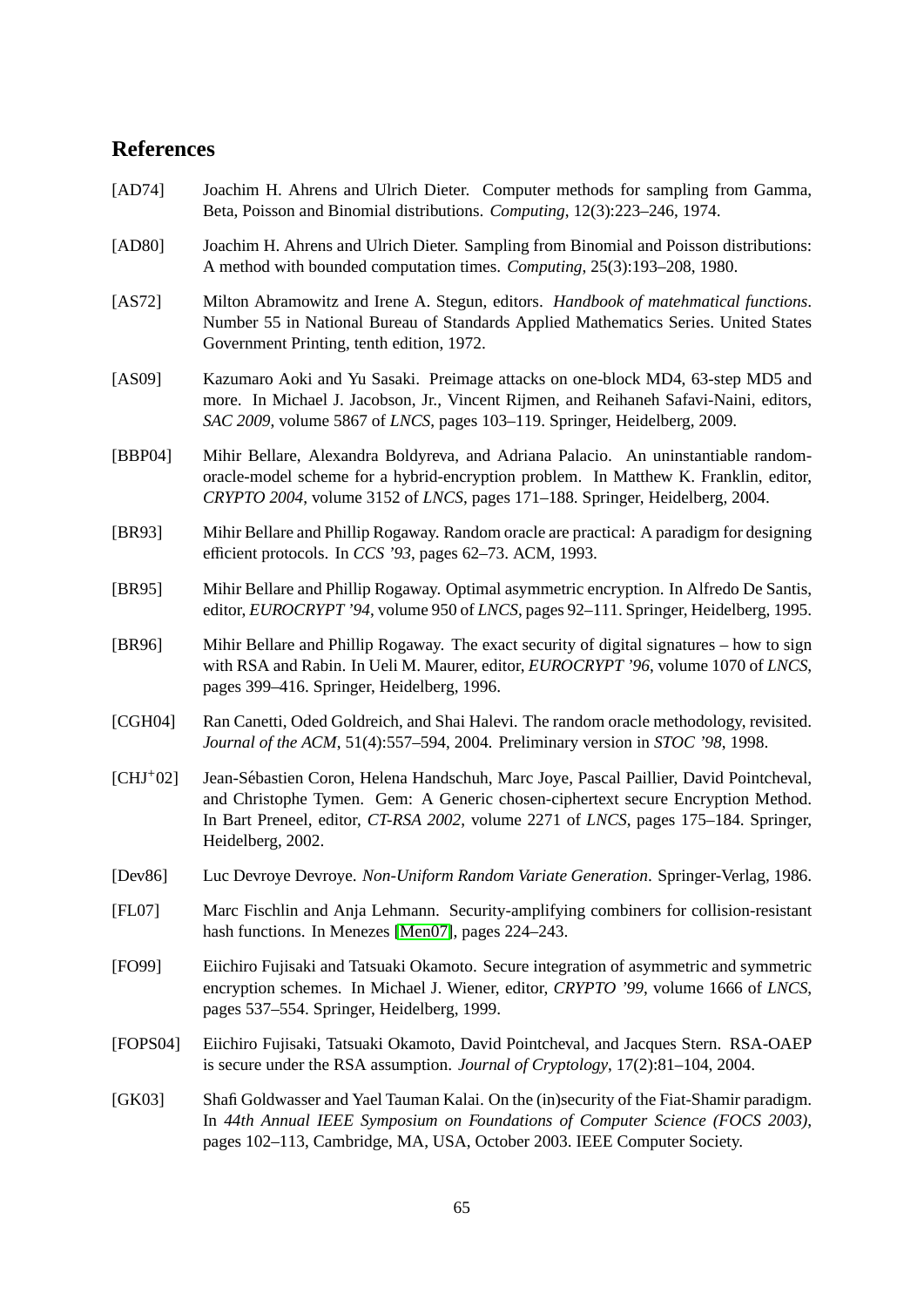- [GMMV05] David Galindo, Sebastià Martín, Paz Morillo, and Jorge L. Villar. Fujisaki-Okamoto hybrid encryption revisited. *International Journal of Information Security*, 4(4):228–241, 2005.
- <span id="page-65-11"></span>[HS08] Jonathan J. Hoch and Adi Shamir. On the strength of the concatenated hash combiner when all the hash functions are weak. In Luca Aceto, Ivan Damgård, Leslie Ann Goldberg, Magnús M. Halldórsson, Anna Ingólfsdóttir, and Igor Walukiewicz, editors, *ICALP 2008*, *Part II*, volume 5126 of *LNCS*, pages 616–630. Springer, Heidelberg, 2008.
- <span id="page-65-4"></span>[KL07] Jonathan Katz and Yehuda Lindell. *Introduction to Modern Cryptography*. Chapman & Hall/CRC, 2007.
- [KP09] Eike Kiltz and Krzysztof Pietrzak. On the security of padding-based encryption schemes (or: Why we cannot prove OAEP secure in the standard model). In Antoine Joux, editor, *EUROCRYPT 2009*, volume 5479 of *LNCS*, pages 389–406. Springer, Heidelberg, 2009.
- <span id="page-65-6"></span>[Lis07] Moses Liskov. Constructing an ideal hash function from weak ideal compression functions. In Eli Biham and Amr M. Youssef, editors, *SAC 2006*, volume 4356 of *LNCS*, pages 358– 375. Springer, Heidelberg, 2007.
- <span id="page-65-3"></span>[LN09] Gaëtan Leurent and Phong Q. Nguyen. How risky is the random-oracle model? In Shai Halevi, editor, *CRYPTO 2009*, volume 5677 of *LNCS*, pages 445–464. Springer, Heidelberg, 2009. The full version is available at http://eprint.iacr.org/2008/441.
- <span id="page-65-1"></span>[Men07] Alfred Menezes, editor. *Advances in Cryptology - CRYPTO 2007, 27th Annual International Cryptology Conference, Santa Barbara, CA, USA, August 19-23, 2007, Proceedings*, volume 4622 of *LNCS*. Springer, Heidelbe[rg, 2007.](http://eprint.iacr.org/2008/441)
- <span id="page-65-12"></span>[MR95] Rajeev Motwani and Prabhakar Raghavan. *Randomized Algorithms*. Cambridge University Press, 1995.
- <span id="page-65-7"></span>[MRH04] Ueli M. Maurer, Renato Renner, and Clemens Holenstein. Indifferentiability, impossibility results on reductions, and applications to the random oracle methodology. In Moni Naor, editor, *TCC 2004*, volume 2951 of *LNCS*, pages 21–39. Springer, Heidelberg, 2004.
- <span id="page-65-9"></span>[Nat02] National Institute of Standards and Technology. Secure hash standard. FIPS 180-2, August 2002.
- <span id="page-65-0"></span>[Nie02] Jesper Buus Nielsen Nielsen. Separating random oracle proofs from complexity theoretic proofs: The non-committing encryption case. In Moti Yung, editor, *CRYPTO 2002*, volume 2442 of *LNCS*, pages 111–126. Springer, Heidelberg, 2002.
- <span id="page-65-2"></span>[NIT08] Akira Numayama, Toshiyuki Isshiki, and Keisuke Tanaka. Security of digital signature schemes in weakened random oracle models. In Ronald Cramer, editor, *PKC 2008*, volume 4939 of *LNCS*, pages 268–287. Springer, Heidelberg, 2008.
- <span id="page-65-5"></span>[NWO09] Yusuke Naito, Lei Wang, and Kazuo Ohta. How to construct cryptosystems and hash functions in weakenend random oracle models. Cryptology ePrint Archive, Report 2009/550, 2009.
- <span id="page-65-10"></span><span id="page-65-8"></span>[OP01] Tatsuaki Okamoto and David Pointcheval. REACT: Rapid enhanced-security asymmetric cryptosystem transform. In David Naccache, editor, *CT-RSA 2001*, volume 2020 of *LNCS*, pages 159–175. Springer, Heidelberg, 2001.